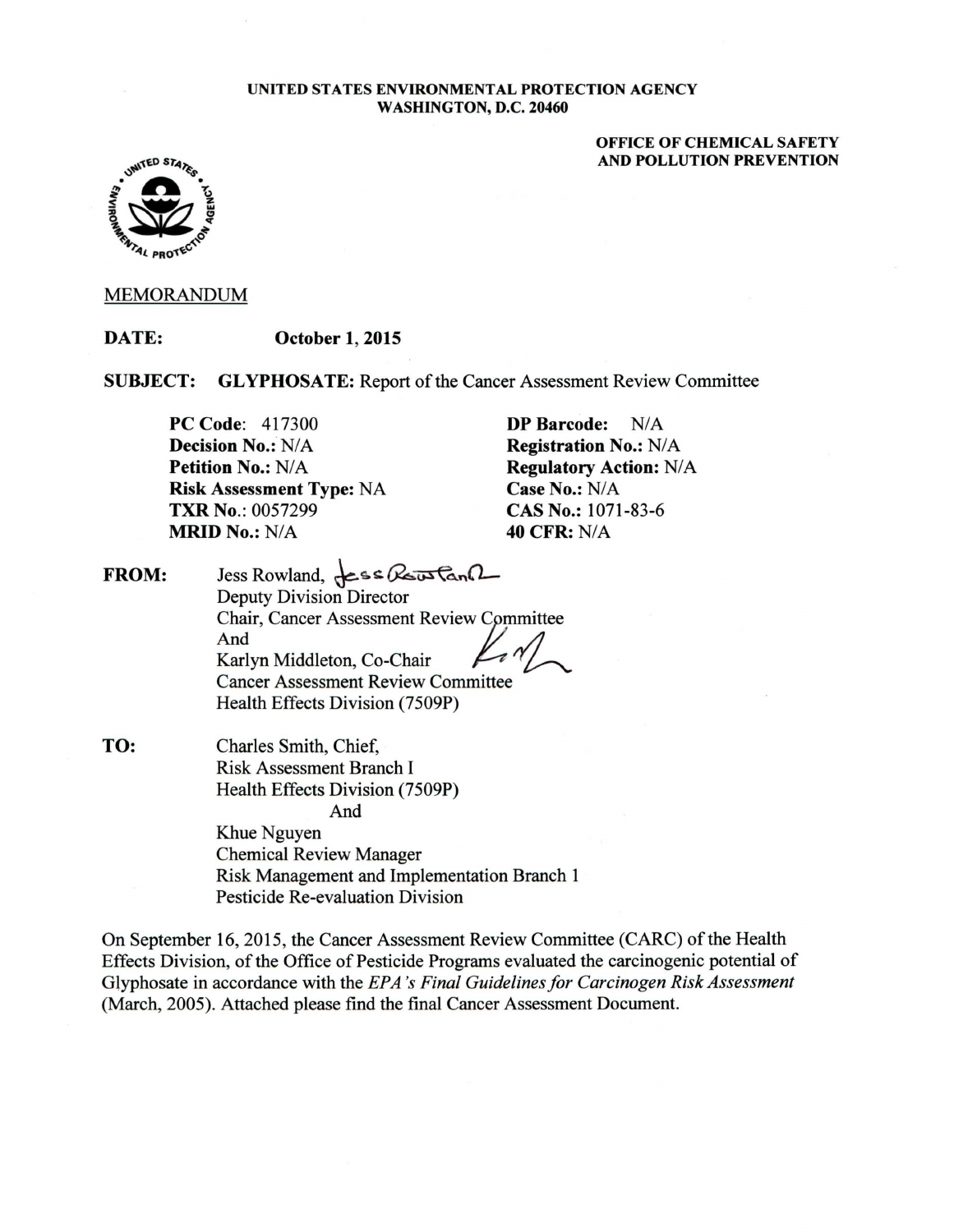#### **CANCER ASSESSMENT DOCUMENT**

## EVALUATION OF THE CARCINOGENIC POTENTIAL OF **Glyphosate**

FINAL REPORT October 1, 2015

**C**ANCER **A**SSESSMENT **R**EVIEW **C**OMMITTEE HEALTH EFFECTS DIVISION OFFICE OF PESTICIDE PROGRAMS U.S Environmental Protection Agency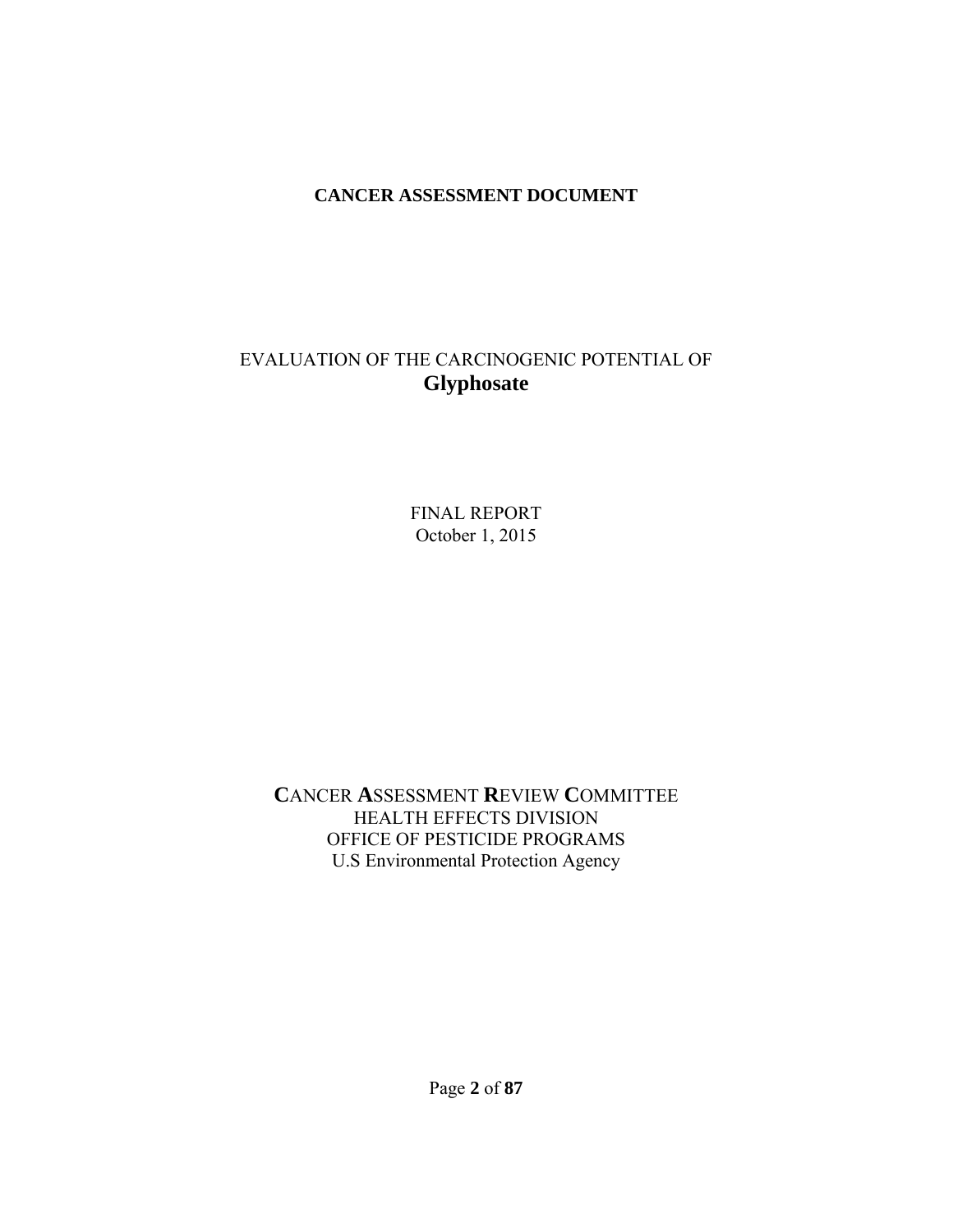# **Table of Contents**

| I.                                                                                                                                                                                                                                                                           |  |
|------------------------------------------------------------------------------------------------------------------------------------------------------------------------------------------------------------------------------------------------------------------------------|--|
| П.                                                                                                                                                                                                                                                                           |  |
| III.                                                                                                                                                                                                                                                                         |  |
| A.                                                                                                                                                                                                                                                                           |  |
| <b>B.</b>                                                                                                                                                                                                                                                                    |  |
| $\mathcal{C}$ .                                                                                                                                                                                                                                                              |  |
| 1.                                                                                                                                                                                                                                                                           |  |
| 2.                                                                                                                                                                                                                                                                           |  |
| D.                                                                                                                                                                                                                                                                           |  |
| IV.                                                                                                                                                                                                                                                                          |  |
| A.                                                                                                                                                                                                                                                                           |  |
| Lankas, G, P. A Lifetime Study of Glyphosate in Rats. December 23, 1981.<br>$\mathbf{1}$<br>Unpublished report No. 77-2062 prepared by Bio Dynamics, Inc. EPA Accession. No.                                                                                                 |  |
| Stout, L. D. and Rueckerf, P.A. (1990). Chronic Study of Glyphosate Administered in<br>2.<br>Feed to Albino Rats. Laboratory Project No. MSL-10495; September, 26, 1990, MRID No.                                                                                            |  |
| Atkinson, C., Strutt, A., Henderson, W., et al. (1993). 104-Week chronic feeding/<br>3.<br>oncogenicity study in rats with 52-week interim kill. Inveresk Research International (IRI),<br>Tranent, Scotland. Study No. 438623; IRI Report No. 7867. April 7, 1993. MRID No. |  |
| Brammer. (2001). Glyphosate Acid: Two Year Dietary Toxicity and Oncogenicity<br>$\overline{4}$ .<br>Study in Rats. Central Toxicology Laboratory, Alderley Park Macclesfield, Cheshire, UK:                                                                                  |  |
| Feinchemie Schwebda. (1996). Combined Chronic Toxicity and Carcinogenicity<br>5.<br>Study with Glyphosate Technical in Wistar Rats. Bangalore, India: Rallis India, Ltd. (Cited                                                                                              |  |
| Arysta Life Sciences. (1997a). HR-001: 24-Month Oral Chronic Toxicity and<br>6.<br>Oncogenicity Study in Rats. Kodaira-shi, Tokyo, Japan: The Institute of Environmental                                                                                                     |  |
| Nufarm. (2009a). Glyphosate Technical: Dietary Combined Chronic Toxicity/<br>7.<br>Carcinogenicity in the Rat. Shardlow, Derbyshire, UK: Harlan Laboratories Ltd. (Cited in                                                                                                  |  |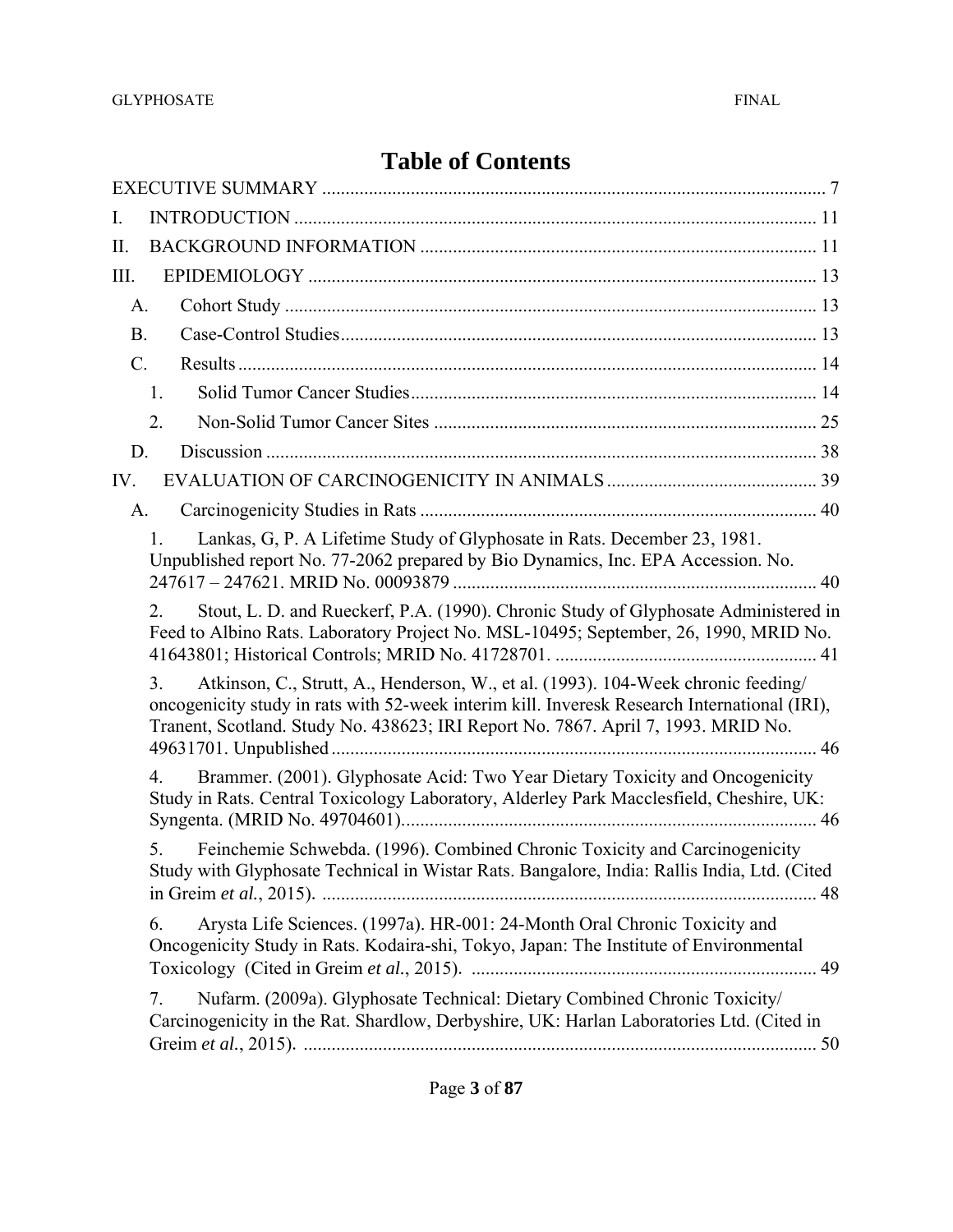| <b>B.</b>       |                  |                                                                                                                                                                               |  |
|-----------------|------------------|-------------------------------------------------------------------------------------------------------------------------------------------------------------------------------|--|
|                 | 1.               | Knezevich, A.L and Hogan, G. K. (1983). A chronic feeding study of glyphosate in<br>mice. Unpublished report prepared by Bio/Dynamic Inc., dated July 21, 1983. Report No.    |  |
|                 | 2.               | Atkinson, C., Martin, T., Hudson, P., and Robb, D. (1993). Glyphosate: 104 week<br>dietary carcinogenicity study in mice. Inveresk Research International, Tranent, EH33 2NE, |  |
|                 | 3 <sub>1</sub>   | Arysta Life Sciences. (1997b). HR-001: 18-Month Oncogenicity Study in Mice.<br>Kodaira-shi, Tokyo, Japan: The Institute of Environmental Toxicology (Cited in Greim et        |  |
|                 | $\overline{4}$ . | Nufarm. (2009b). Glyphosate Technical: Dietary Carcinogenicity Study in the                                                                                                   |  |
|                 |                  | Mouse. Derbyshire, UK: Harlan Laboratories Ltd. (Cited in Greim et al., 2015) 56                                                                                              |  |
| IV.             |                  |                                                                                                                                                                               |  |
| A.              |                  |                                                                                                                                                                               |  |
| <b>B.</b>       |                  |                                                                                                                                                                               |  |
|                 | 1.               |                                                                                                                                                                               |  |
|                 | 2.               |                                                                                                                                                                               |  |
|                 | 3.               |                                                                                                                                                                               |  |
|                 | 4.               |                                                                                                                                                                               |  |
|                 | 5.               |                                                                                                                                                                               |  |
|                 | 6.               |                                                                                                                                                                               |  |
| $\mathcal{C}$ . |                  |                                                                                                                                                                               |  |
| D.              |                  |                                                                                                                                                                               |  |
|                 | 1.               |                                                                                                                                                                               |  |
|                 | 2.               |                                                                                                                                                                               |  |
| V.              |                  | COMMITTEE'S ASSESSMENT OF THE WEIGHT-OF-THE-EVIDENCE 68                                                                                                                       |  |
| A.              |                  |                                                                                                                                                                               |  |
|                 | 1.               |                                                                                                                                                                               |  |
|                 | 2.               |                                                                                                                                                                               |  |
|                 | 3.               |                                                                                                                                                                               |  |
|                 | 4.               |                                                                                                                                                                               |  |
|                 | 5.               |                                                                                                                                                                               |  |
| <b>B.</b>       |                  |                                                                                                                                                                               |  |
|                 | 1.               |                                                                                                                                                                               |  |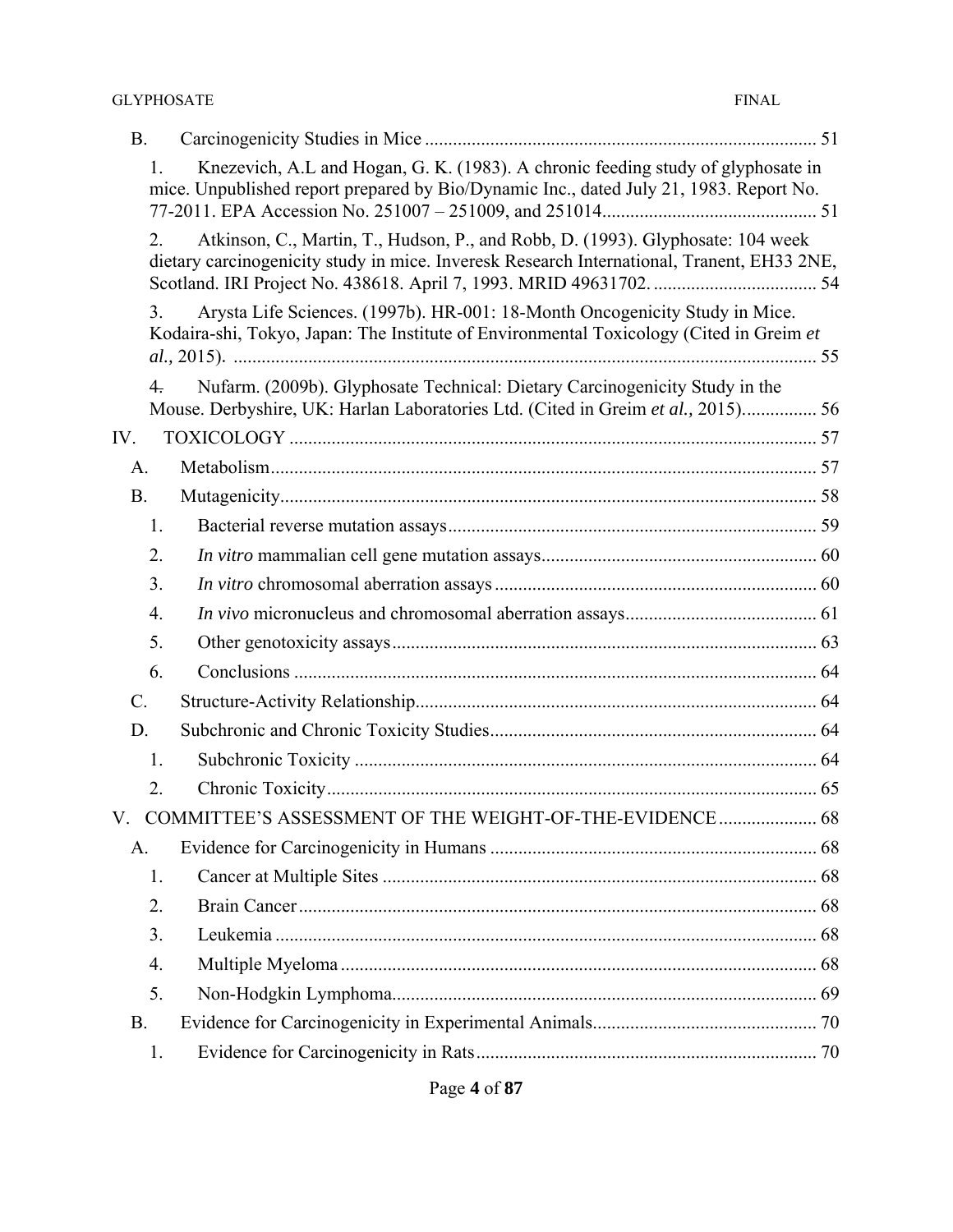| $\mathcal{C}$ |  |
|---------------|--|
|               |  |
|               |  |
|               |  |
|               |  |
|               |  |
|               |  |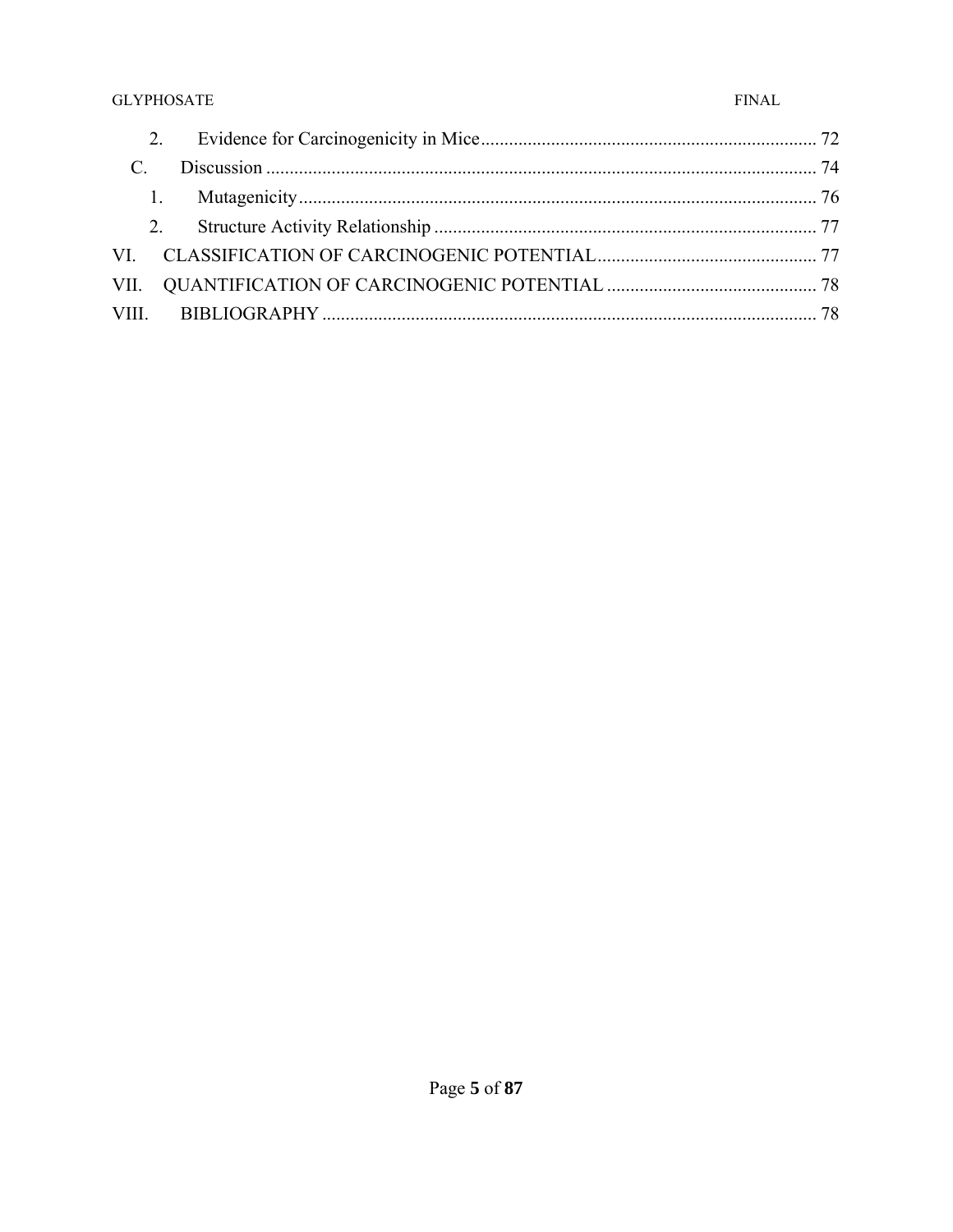COMMITTEE MEMBERS IN ATTENDANCE:

Jess Rowland, M.S., Chair

 $L$ Man

Karlyn Middleton. M.S., Co-Chair

Gregory Akerman. Ph.D.

Lori Brunsman, B.S.

Jonathan Chen. Ph.D.

:\nwar Dunbar. Ph.D.

Ray Kent. Ph.D.

Jessica Kidwell, M.S.

.lohn Liccione. Ph.D.

Dannelle Lobdell, Ph.D., Epidemiologist, ORD

Nancy McCarroll, M.S.

Chris Schlosser. M.S.

Charles Wood D.V.M., Ph.D., Pathologist. ORD

Page 6 of 87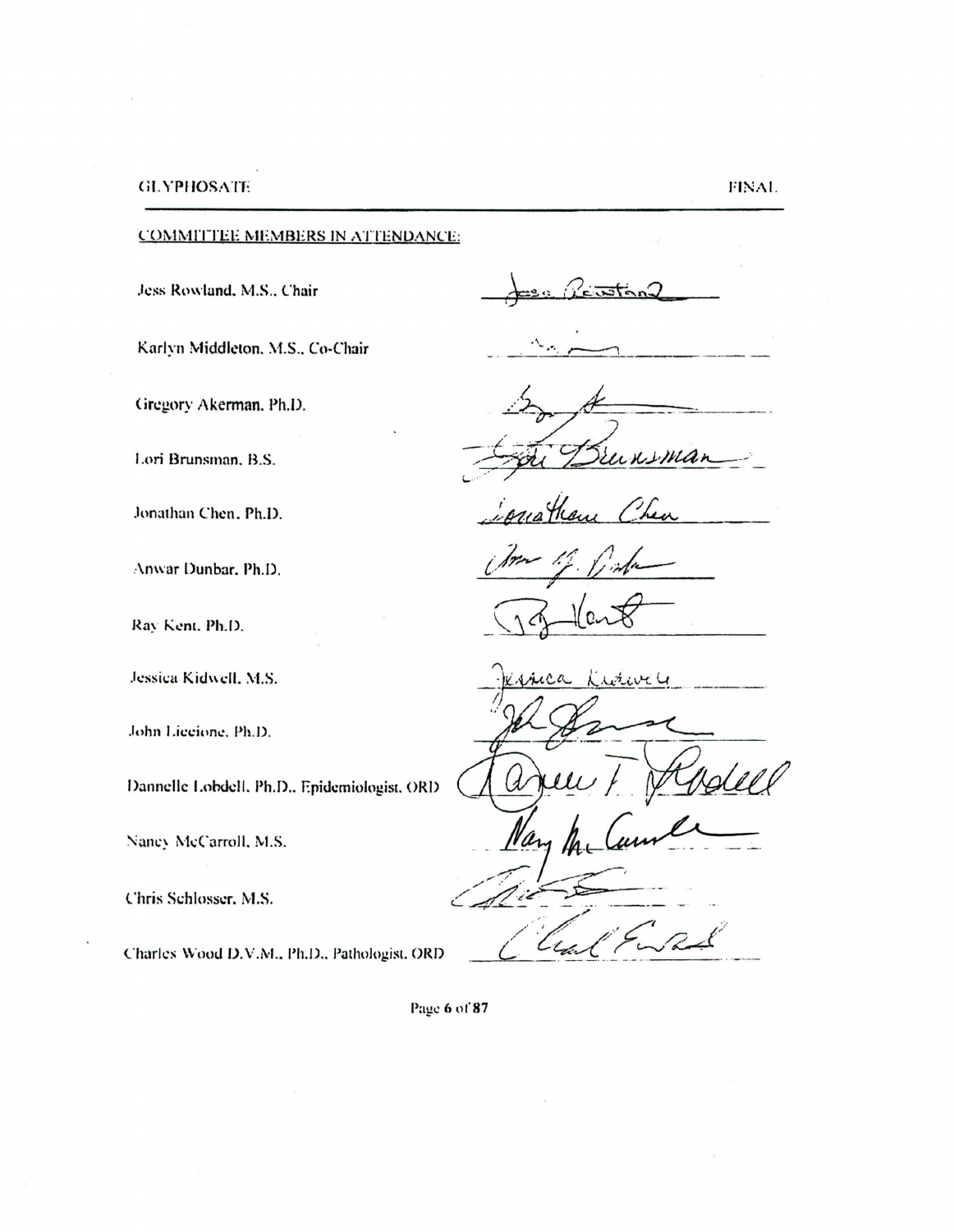## **EXECUTIVE SUMMARY**

Glyphosate is a nonselective herbicide that is currently registered for pre- and post-emergence application to a variety of fruit, vegetable, and field crops.

In 1985, the agency, in accordance with the Proposed Guidelines for Carcinogen Risk Assessment, classified glyphosate as a Group C chemical (Possible Human Carcinogen) based on the presence of kidney tumors in male mice. There was no evidence for carcinogenicity in male or female rats. Furthermore, there were no mutagenicity concerns (TXR No. 0052067).

In 1986, the agency requested the FIFRA Scientific Advisory Panel (SAP) to evaluate the carcinogenic potential of glyphosate. On February 24, 1986, the SAP recommended that glyphosate should be categorized as a Group D chemical: Not Classifiable as to Human Carcinogenicity. The panel determined that the data on renal tumors in male mice were equivocal: they were only adenomas, and the increase did not reach statistical significance. The panel also advised the agency to issue a data call-in notice for further studies in rats and/or mice to clarify unresolved questions (SAP Report, 02/24/1986). This review is available at http://www.epa.gov/pesticides/chem\_search/cleared\_reviews/csr\_PC-103601\_24-Feb-86\_209.pdf

In 1991, the Carcinogenicity Peer Review Committee (CPRC) of the Health Effects Division (HED), of the Office of Pesticide Programs (OPP), of the U.S. Environmental Protection Agency (USEPA) evaluated the carcinogenic potential of glyphosate. In accordance with the agency's 1986 *Draft Guidelines for Carcinogen Risk Assessment,* the CPRC classified glyphosate as a Group E Chemical: "Evidence of Non-Carcinogenicity for Humans" based upon lack of evidence for carcinogenicity in mice and rats and the lack of concern for mutagenicity (TXR# 0008897).

Earlier this year (March 2015), the International Agency for Research on Cancer (IARC), Lyon, France, assessed the carcinogenic potential of glyphosate. The IARC reviewed the available epidemiological studies and carcinogenicity studies for glyphosate in experimental animals. The IARC concluded that there is *limited evidence* in humans for the carcinogenicity of glyphosate based on a positive association for non-Hodgkin lymphoma (NHL). The IARC also concluded that there is *sufficient evidence* in experimental animals based on significant positive trends for kidney tumors in one study and for hemangiosarcomas in another study in male mice. IARC determined that there is strong evidence for genotoxicity. Overall, IARC classified glyphosate as "*probably carcinogenic to humans (Group 2A)* (IARC, 2015).

IARC's conclusion was based on epidemiologic studies available in the open literature and carcinogenicity studies in rats (4 studies) and mice (2 studies) by dietary administration. Of these six studies reviewed by IARC, two studies in rats and one study in mice were previously not available to OPP. The conclusion by IARC and the additional studies not available to OPP, prompted the agency to re-evaluate the carcinogenic potential of glyphosate.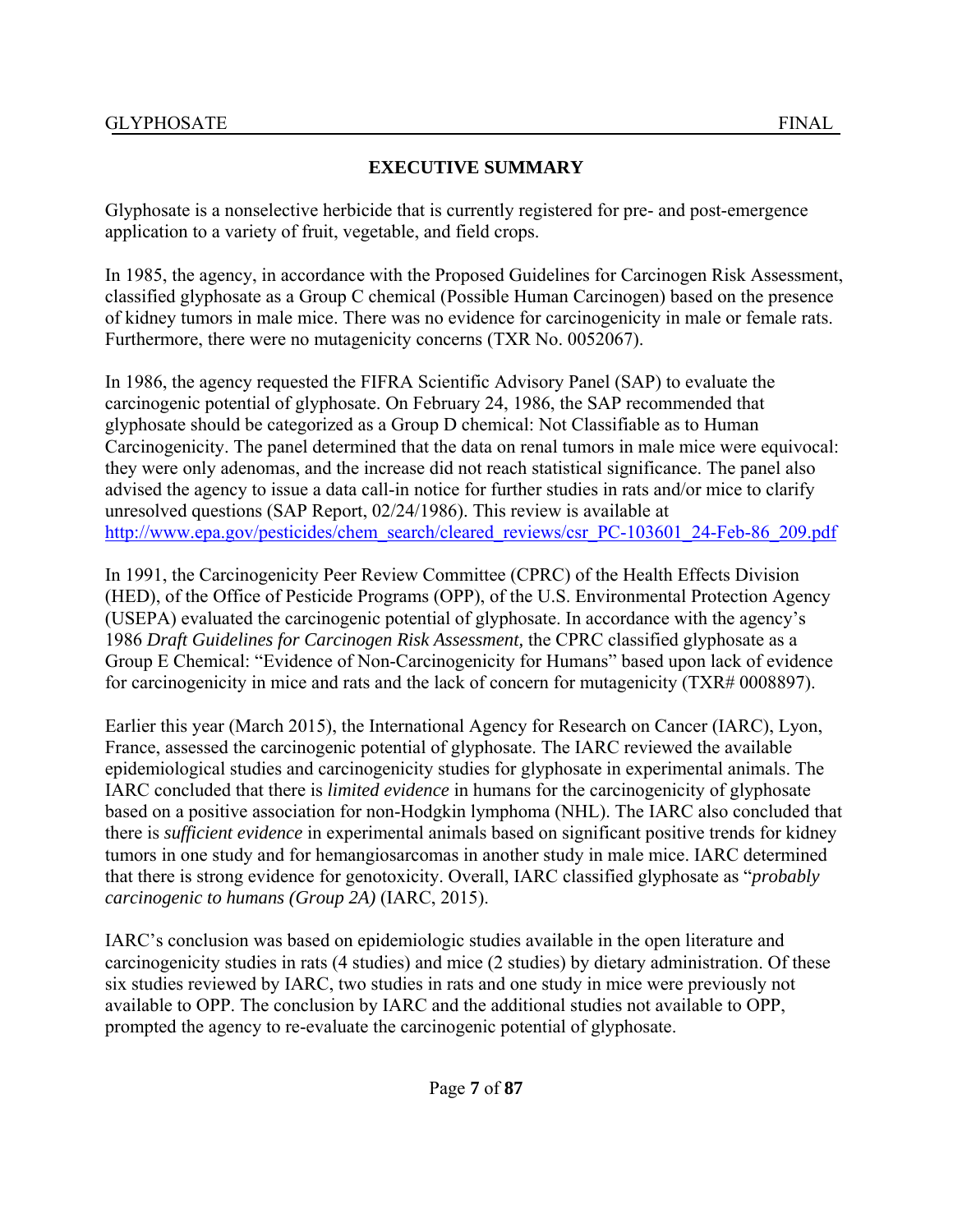On September 16, 2015, HED's Cancer Assessment Review Committee (CARC) evaluated all available epidemiological studies published in the open literature that examined the association between glyphosate exposure and one or more cancer outcomes. This included one cohort study, seven nested case-control studies based on the cohort study population, and 25 case- control studies. The CARC also evaluated 11 chronic toxicity/carcinogenicity studies in rats (7) and mice (4) following dietary administration for up to two years. Six of the studies (4 rat and 2 mouse) were submitted to OPP to support registration/re-registration requirements, including two studies in rats and one study in mice which were not previously available to OPP (but reviewed by IARC). Data for review of the other five studies (3 rat and 2 mouse) were obtained from a review article and its supplement published in the open literature (Greim *et al.,* 2015) that also had not been previously reviewed by the agency (IARC did not evaluate the five studies cited in the Greim *et al.* 2015 review article). The CARC also evaluated the mutagenicity/genotoxicity studies submitted to OPP as well as studies summarized in two review articles (Williams *et al*., 2000, and Kier and Kirkland, 2013) published in the open literature.

The CARC concluded that the epidemiological studies in humans showed no association between glyphosate exposure and cancer of the following: oral cavity, esophagus, stomach, colon, rectum, colorectum, lung, pancreas, kidney, bladder, prostate, brain (gliomas), soft-tissue sarcoma, leukemia, or multiple myelomas.

The CARC concluded that there is conflicting evidence for the association between glyphosate exposure and NHL. No association between glyphosate exposure and NHL was found in population-based case-control studies in the United States, Canada or France. Additionally, the large prospective Agricultural Health Study (AHS) with 54,315 licensed pesticide applicators in Iowa and North Carolina did not show a significantly increased risk of NHL. A population-based case-control study from Sweden suggested an association between glyphosate exposure and NHL; however, this finding was based on only 4 glyphosate-exposed cases and 3 controls.

When data from two case-control studies in Sweden (one on NHL and the other on hairy cell leukemia) were pooled, a univariate analysis showed an increased risk (odds ratio (OR) = 3.04; 95% confidence interval  $(CI) = 1.08 - 8.52$ ; however, when study site, vital status, and exposure to other pesticides were taken into account in a multivariate analysis, the risk was attenuated  $(OR=1.85; 95\% CI=0.55-6.20)$ . In another case-control study in Sweden, among the 29 glyphosate-exposed cases, a multivariate analysis showed an increased risk for NHL (OR=1.51; 95% CI=0.77–2.94) and B-cell lymphoma (OR=1.87; 95% CI=0.998–3.51). A meta-analysis of the six separate studies showed an association between glyphosate exposure and NHL with a meta-risk ratio of 1.5 (95% CI=1.1–2.0) (Schinasi and Leon, 2014). The CARC noted that most of the studies in the database were underpowered, suffered from small sample size of cancer cases with glyphosate exposure, and had risk/odds ratios with large confidence intervals. Additionally, some of the studies had biases associated with recall and missing data.

In an attempt to address the noted power/sample size issues across studies, IARC used adjusted weighting estimates of the two Swedish studies (Hardell *et al*. 2002 and Eriksson *et al*. 2008) and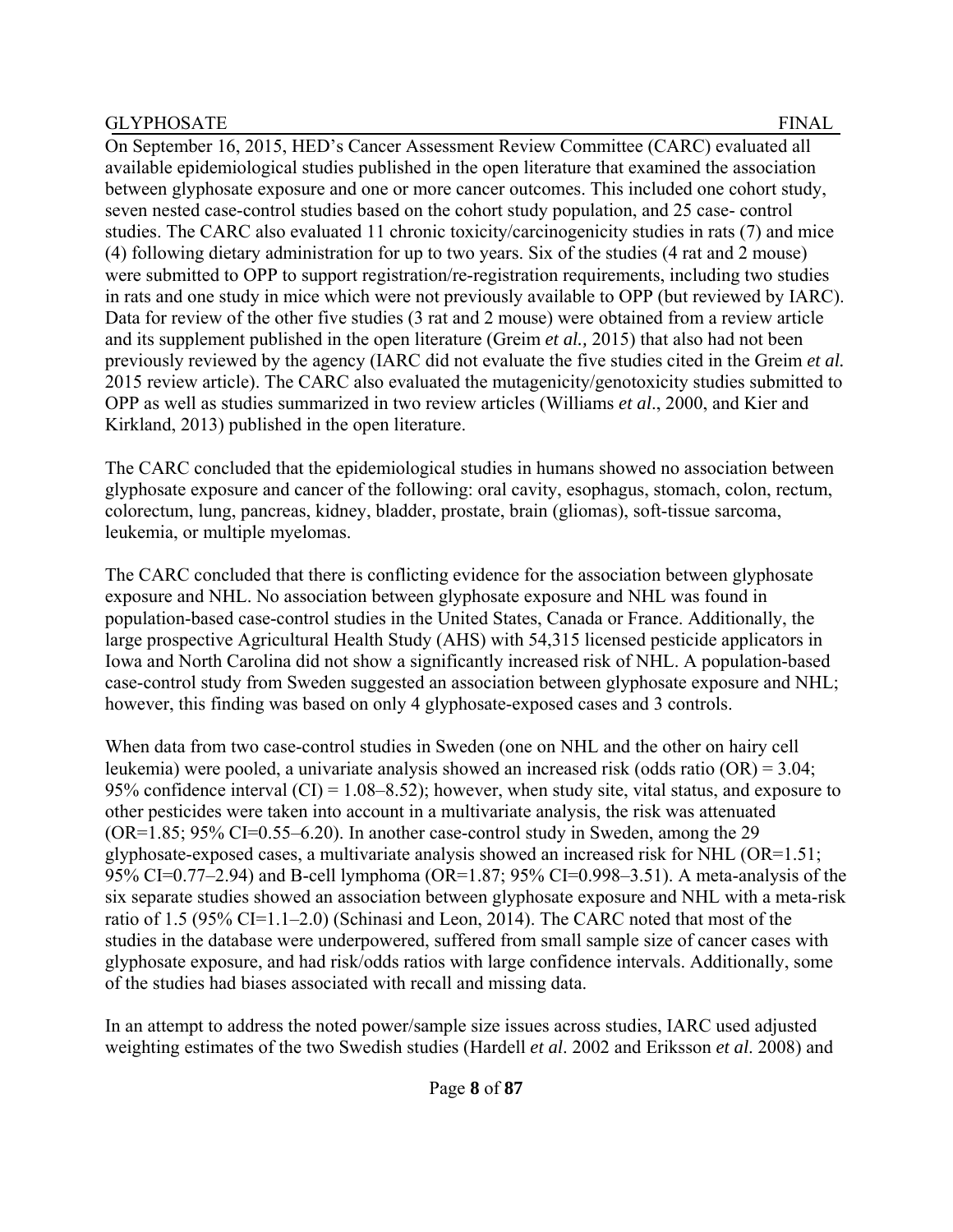reported an lower odds ratio in a second meta-analysis of the same data  $(OR=1.3;$ 95% CI=1.03–1.65). Given the limitations of the studies used and uncertainty in the analytical methods, the CARC concluded that a different weighting scheme could have resulted in a different meta risk ratio. Thus, while epidemiologic literature to date does not support a direct causal association, the CARC recommends that the literature should continue to be monitored for studies related to glyphosate and risk of NHL.

Overall, the CARC concluded that there was no evidence of carcinogenicity in the eleven carcinogenicity studies conducted in Sprague Dawley or Wistar rats and CD-1 mice. There were no treatment-related increases in the occurrence of any tumor type in either sex of either species.

By contrast, the IARC concluded that there is *sufficient evidence* in experimental animals based on a positive trend in the incidence of a relatively rare tumor type, renal tubular carcinoma and renal tubule adenoma or carcinoma (combined) in CD-1 males in one feeding study. A second study reported a positive trend for hemangiosarcomas in male CD-1 mice. The CARC did not consider these tumors to be treatment-related since the observed tumors did not exhibit a clear doseresponse relationship, were not supported non-neoplastic changes, were not statistically significant on pairwise analysis with concurrent control groups, and/or were within the range of the historical control data. If the kidney tumors and the hemangiosarcomas are really treatment-related, it is unlikely that the same tumors would not have been detected at higher incidences in the studies in the other studies of CD-1 mice when tested at similar or higher doses (1000–4000 mg/kg/day). Moreover, in 4 of the 11 studies (3 rat and 1 mouse) evaluated by CARC, there was no biologically or statistically significant increases in the occurrence of any tumor type in either species. The other observed differences in incidence did not show a dose response relationship, and were within the range of the background/historical control range. The four studies which were negative for carcinogenicity were reported in the review article by Greim *et al.* (2015) but were not included in the IARC evaluation. This omission of the negative findings from reliable studies may have had a significant bearing on the conclusion drawn for evidence of carcinogenicity in animals.

The CARC evaluated a total of 54 mutagenicity/genotoxicity studies which included studies submitted to the agency, as well as studies reported in the two review articles (Williams *et al*., 2000, and Kier and Kirkland, 2013). A number of studies reported in the review article by Kier and Kirkland (2013) were not considered by IARC. The CARC, based on a weight-of-evidence of the *in vitro* and *in vivo* studies, concluded that there is no concern for genotoxicity or mutagenicity. Glyphosate was no mutagenic in bacterial reversion (Ames) assays or *in vitro* mammalian gene mutation assays. There is no convincing evidence that glyphosate induces micronuclei formation or chromosomal aberrations *in vitro* or *in vivo*.

By contrast, IARC's conclusion that glyphosate is genotoxic based on positive results that included studies that tested glyphosate-formulated products as well as studies where the test material was not well-characterized (*i.e*., no purity information was provided). The IARC analysis also focused on DNA damage as an endpoint (*e.g*., comet assay). DNA damage is often reversible and can result from events that are secondary to toxicity (cytotoxicity), as opposed to permanent DNA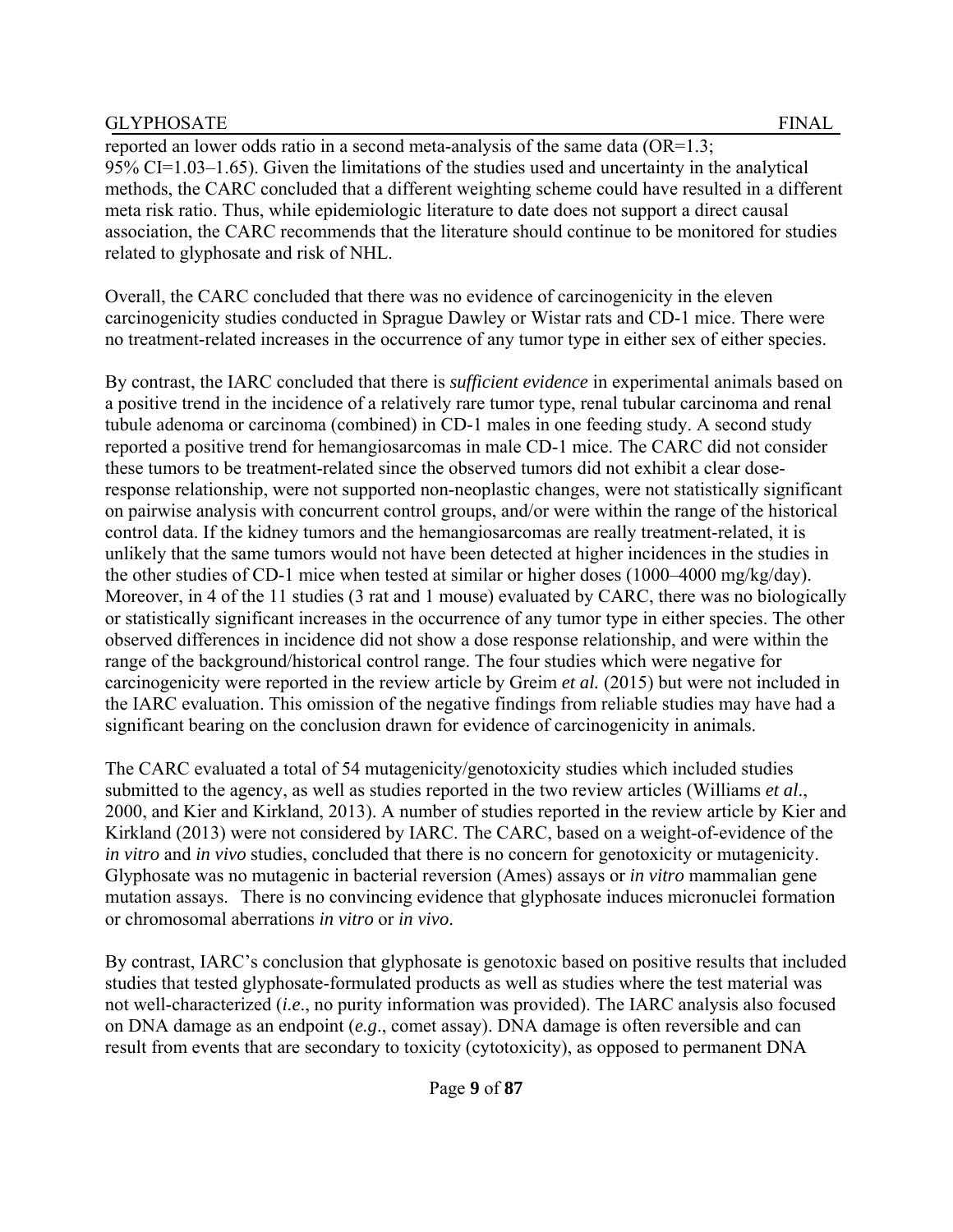changes which are detected in tests for mutations and chromosomal damage (*e.g.* chromosomal aberrations or micronuclei induction). The studies that IARC cited as positive findings for chromosomal damage had deficiencies in the design and/or conduct of the studies confounding the interpretation of the results. In addition these positive findings were not reproduced in other guideline or guideline-like studies evaluating the same endpoints. Furthermore, IARC's evaluation did not include a number of negative results from studies that were reported in the review article by Kier and Kirkland (2013). The inclusion of the positive findings from studies with known limitations, the lack of reproducible positive findings and the omission of the negative findings from reliable studies may have had a significant bearing on IARC's conclusion on the genotoxic potential of glyphosate.

In accordance with the 2005 Guidelines for Carcinogen Risk Assessment, based on the weight-ofevidence, glyphosate is classified as "Not Likely to be Carcinogenic to Humans". This classification is based on the following weight-of-evidence considerations:

- The epidemiological evidence at this time does not support a causal relationship between glyphosate exposure and solid tumors. There is also no evidence to support a causal relationship between glyphosate exposure and the following non-solid tumors: leukemia, multiple myeloma, or Hodgkin lymphoma. The epidemiological evidence at this time is inconclusive for a causal or clear associative relationship between glyphosate and NHL. Multiple case-control studies and one prospective cohort study found no association; whereas, results from a small number of case-control studies (mostly in Sweden) did suggest an association. Limitations for most of these studies include small sample size, limited power, risk/odd ratios with large confidence intervals, and recall bias as well as missing data. The literature will continue to be monitored for studies related to glyphosate and risk of NHL.
- In experimental animals, there is no evidence for carcinogenicity. Dietary administration of glyphosate at doses ranging from 3.0 to 1500 mg/kg/day for up to two years produced no evidence of carcinogenic response to treatment in seven separate studies with male or female Sprague-Dawley or Wistar rats. Similarly, dietary administration of glyphosate at doses ranging from 85 to 4945 mg/kg/day for up to two years produced no evidence of carcinogenic response to treatment in four separate studies with male or female CD-1 mice. The CARC did not consider any of the observed tumors in 11 carcinogenicity studies in rats and mice to be treatment-related since the observed tumors did not exhibit a clear doseresponse relationship, were not supported pre-neoplastic changes (*e.g*., foci, hypertrophy, and hyperplasia), were not statistically significant on pairwise statistical analysis with concurrent control groups, and/or were within the range of the historical control data.
- Based on a weight of evidence approach from a wide range of assays both *in vitro* and *in vivo* including endpoints for gene mutation, chromosomal damage, DNA damage and repair, there is no *in vivo* genotoxic or mutagenic concern for glyphosate.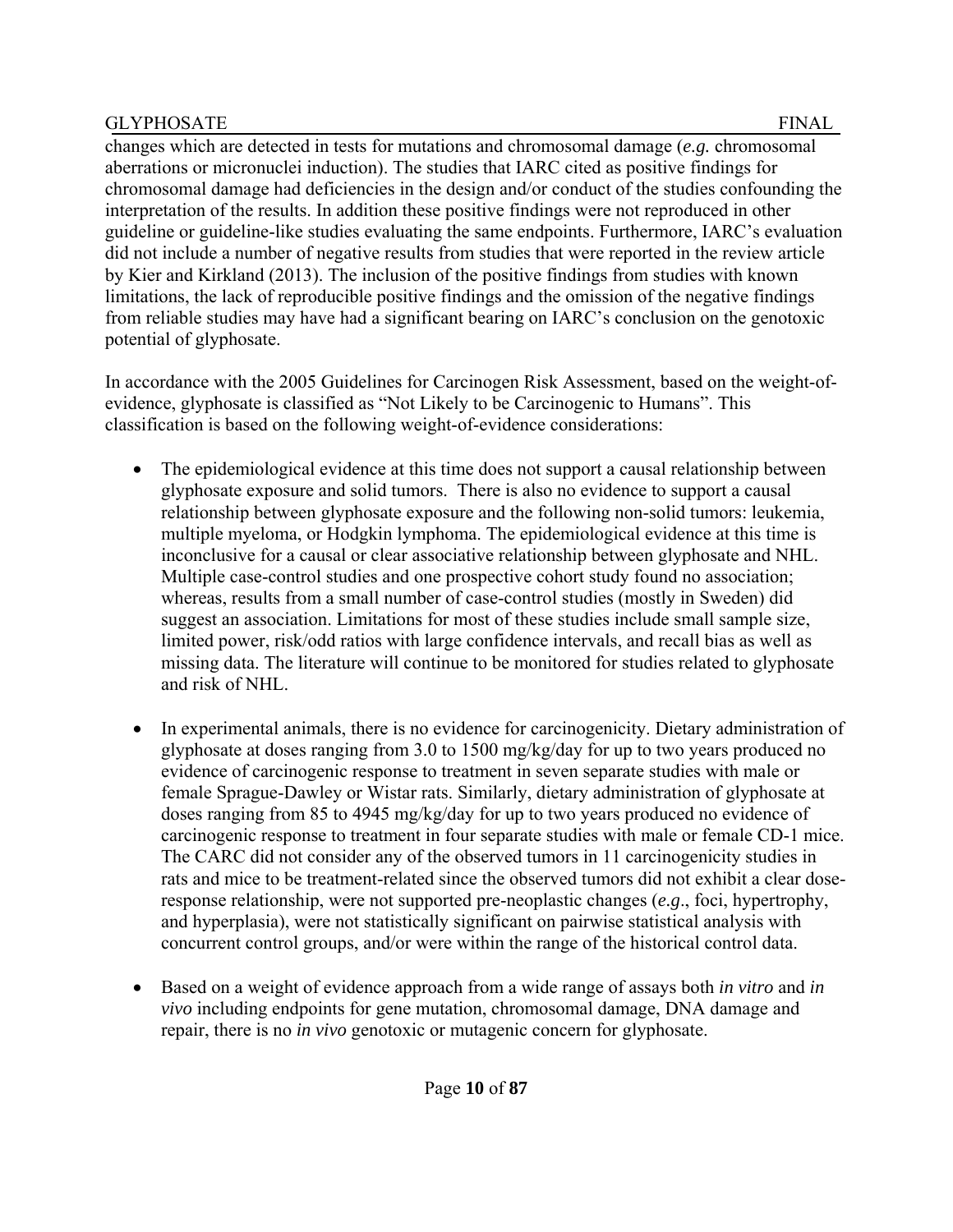On September 16, 2015 the Cancer Assessment Review Committee (CARC) of the Health Effects Division of the Office of Pesticide Programs met to re-evaluate the carcinogenic potential of glyphosate.

# **II. BACKGROUND INFORMATION**

Glyphosate (*N*-(phosphonomethyl) glycine) is a nonselective herbicide that is currently registered for pre- and post-emergence application to a variety of fruit, vegetable, and field crops. Tolerances are currently established for residues of glyphosate in/on various plant commodities at 0.2–400 ppm (40 CFR §180.364 (a)) (1). Registered uses range from tree nuts, citrus, and grapes to corn, soybeans, cotton, and rice. Glyphosate is also registered for use on transgenic crop varieties such as canola, corn, cotton, soybeans, sugar beets, and wheat. Aquatic and terrestrial registered uses of glyphosate include non-selective control of nuisance aquatic weeds, ornamentals, greenhouses, residential areas, ornamental lawns and turf, fallow land, pastures, and nonagricultural rights-of-way.

| <b>Table 1. Chemical Nomenclature of Glyphosate</b> |                               |  |  |  |
|-----------------------------------------------------|-------------------------------|--|--|--|
| Compound                                            | HО                            |  |  |  |
| Common name                                         | Glyphosate                    |  |  |  |
| Company experimental name                           | DPX-B2856                     |  |  |  |
| IUPAC/CAS name                                      | $N$ -(phosphonomethyl)glycine |  |  |  |
| CAS registry number                                 | 1071-83-6                     |  |  |  |

The chemical structure and nomenclature for glyphosate is presented in Table 1.

Glyphosate is formulated in liquid and solid forms, and it is applied using ground and aerial equipment. Application rates of glyphosate to food crops range from <1 pound (lb) of acid equivalent (ae) per acre (A) for a variety of crops to approximately 15 lb ae/A for spray and spot treatments of crops including tree nuts, apples, citrus, and peaches. Residential lawn and turf application rates range from <1 lb ae/A to approximately 10.5 lb ae/A. The application timing of glyphosate is varied. Glyphosate can be applied early and late in the season, at pre-plant, planting, pre-emergence, pre-bloom, bud stage, pre-transplant, pre-harvest, post-plant, post-transplant, postbloom, and post-harvest. It can also be applied during dormant stages and to fallow land, established plantings, stubble, and when needed. In September 1993, the agency issued the glyphosate Reregistration Eligibility Decision (RED) document (D362745), available from http://www.epa.gov/pesticides/reregistration/REDs/old\_reds/glyphosate.pdf.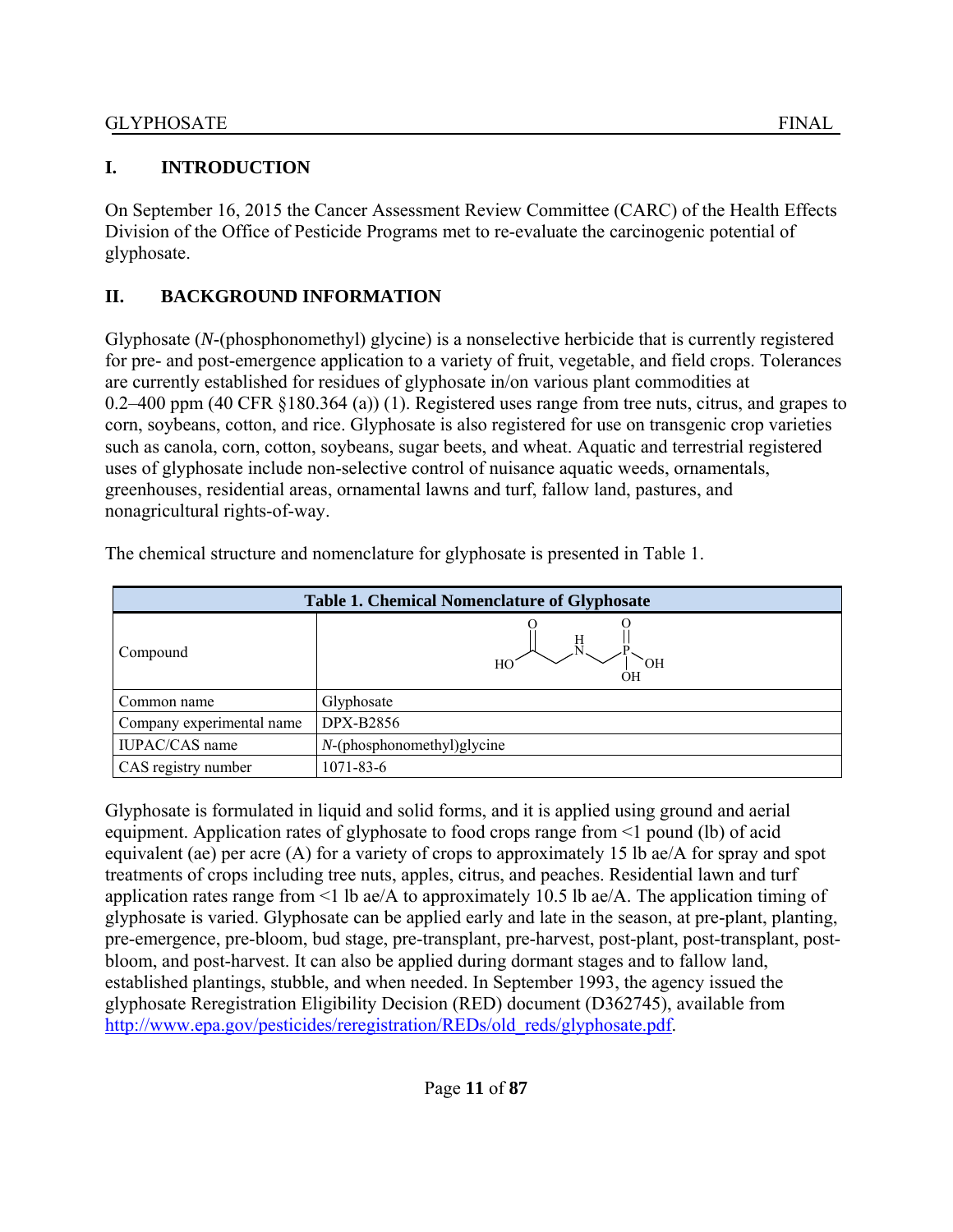In 1985, the agency, in accordance with the Proposed Guidelines for Carcinogen Risk Assessment, classified glyphosate as a Group C chemical (Possible Human Carcinogen) based on the presence of kidney tumors in male mice. There was no evidence for carcinogenicity in male or female rats. Furthermore, there were no mutagenicity concerns (TXR No. 0052067).

In 1986, the agency requested the FIFRA Scientific Advisory Panel (SAP) to evaluate the carcinogenic potential of glyphosate. On February 24, 1986, the SAP recommended that glyphosate should be categorized as a Group D chemical: Not Classifiable as to Human Carcinogenicity. The panel determined that the data on renal tumors in male mice were equivocal: they were only adenomas, and the increase did not reach statistical significance. The panel also advised the agency to issue a data call-in notice for further studies in rats and/or mice to clarify unresolved questions (SAP Report, 02/24/1986). This review is available at http://www.epa.gov/pesticides/chem\_search/cleared\_reviews/csr\_PC-103601\_24-Feb-86\_209.pdf

In 1991, the Carcinogenicity Peer Review Committee (CPRC) of the Health Effects Division, Office of Pesticide Programs, in accordance with the agency's 1986 *Draft Guidelines for Carcinogen Risk Assessment,* classified glyphosate as a Group E Chemical: Evidence of Non-Carcinogenicity for Humans. This classification was based upon lack of evidence for carcinogenicity in mice and rats and the lack of concern for mutagenicity (TXR No. 0008897).

In 2002, the European Union (EU) concluded that there was no evidence of carcinogenicity for glyphosate in long-term studies with mice and rats (EU, 2002).

In 2004, the Joint FAO/WHO Meeting on Pesticide Residues (JMPR) concluded that there was no evidence of carcinogenicity for glyphosate in long term studies in mice and rats and there was no evidence for genotoxic potential (JMPR, 2004).

In 2015, the International Agency for Research on Cancer (IARC) classified glyphosate as a Group 2A chemical (Probable Human Carcinogen) based on *limited evidence* of carcinogenicity in humans and sufficient evidence in experimental animals. The limited evidence in humans was based on a positive association between non-Hodgkin lymphoma (NHL) and glyphosate exposure from published epidemiology studies. The *sufficient evidence* in experimental animals was based on a positive trend in the incidence of renal tubular carcinoma and renal tubule adenoma/ carcinoma combined in male CD-1 mice in one study and on a positive trend in the incidence of hemangiosarcomas in male CD-1 mice in another study. There is strong evidence that glyphosate causes genotoxicity (IARC, 2015).

In 2015, two chronic toxicity/carcinogenicity studies in rats (MRID Nos. 49631701; 4970460) and one carcinogenicity study in mice (MRID No. 49631702) that were reviewed by IARC, but not previously available to OPP, were submitted and reviewed. This assessment by the CARC includes all of the studies (epidemiology and animals) reviewed by IARC as well as a subset of animal studies reported in a review article by Greim *et al.* (2015) but not reviewed by IARC.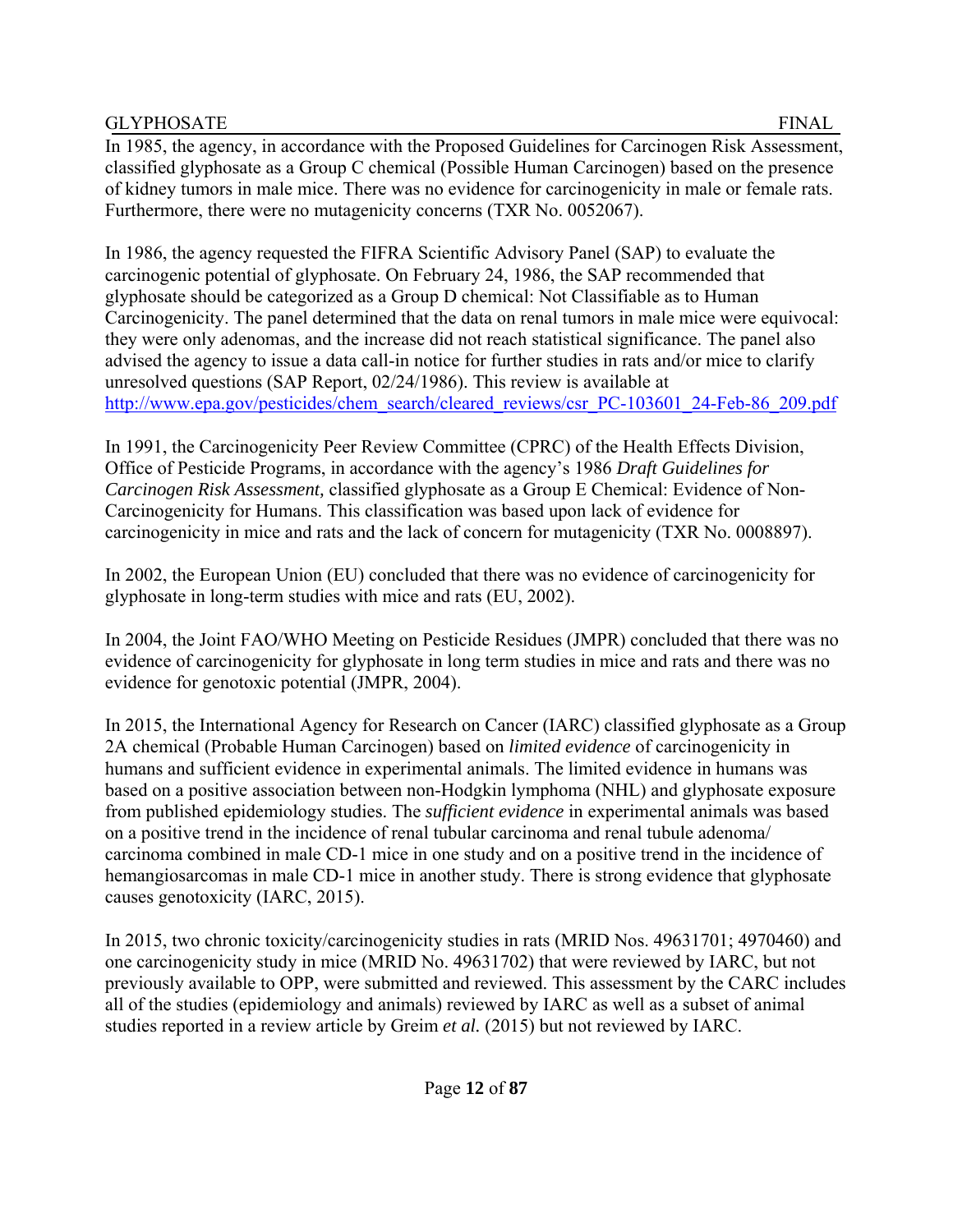#### **III. EPIDEMIOLOGY**

This section includes a review of epidemiologic cohort and case-control studies of glyphosate to evaluate whether exposure to glyphosate is associated causally with the risk of developing cancer in humans.

The Agricultural Health Study (AHS) is a large prospective study conducted in Iowa and North Carolina. Participants (private and commercial applicators) were asked to complete a 21-page questionnaire that included data on personally mixing and/or applying pesticides (including glyphosate), and frequency (days of use per year) and duration (years of use) of pesticide use. Data on the use of personal protective equipment, other farming practices, dietary and lifestyle information, demographic data, and medical information were also collected via the questionnaire (Alavanja *et al.,* 1996). The role of pesticide use and lymph hematopoietic cancers, and in particular NHL, has been studied in several investigations. For most of the cancer endpoints studied in relation to pesticide use, only one epidemiology study is available (De Roos *et al*., 2005); however, for NHL and other non-solid tumors, several investigations are published.

#### **A. Cohort Study**

There are multiple published studies which use data from the same cohort, the AHS (Alavanja *et al.,* 2003; Flower *et al*., 2004; De Roos *et al*., 2005; Engel *et al*., 2005; Lee *et al*., 2007; Landgren *et al*., 2009; Andreotti *et al*., 2009; and Dennis *et al*., 2010). It should be noted that there is some overlap between the cases and person-time reported findings in the AHS.

#### **B. Case-Control Studies**

Three case-control studies conducted by the National Cancer Institute in Iowa and Minnesota during the 1980s were reported by Brown *et al.* (1990), Cantor *et al*. (1992) and Brown *et al*. (1993).

De Roos *et al*. (2003) and Lee *et al*. (2004a) reported the results of case-control studies conducted in Iowa, Minnesota, Nebraska and/or Kansas in the U.S.A.

The Canadian population based case-control studies were reported by McDuffie *et al*., 2001; Hohenadel *et al*., 2011; Karunanayke *et al*., 2012; and Kachuri *et al*., 2013.

Results of the Swedish case-control studies were reported by Nordstrom *et al.*, 1998; Hardell and Erikson, 1999 and Hardell *et al*., 2002; and Eriksson *et al*., 2008.

A single case-control study conducted in France was reported by Orsi *et al*. (2009).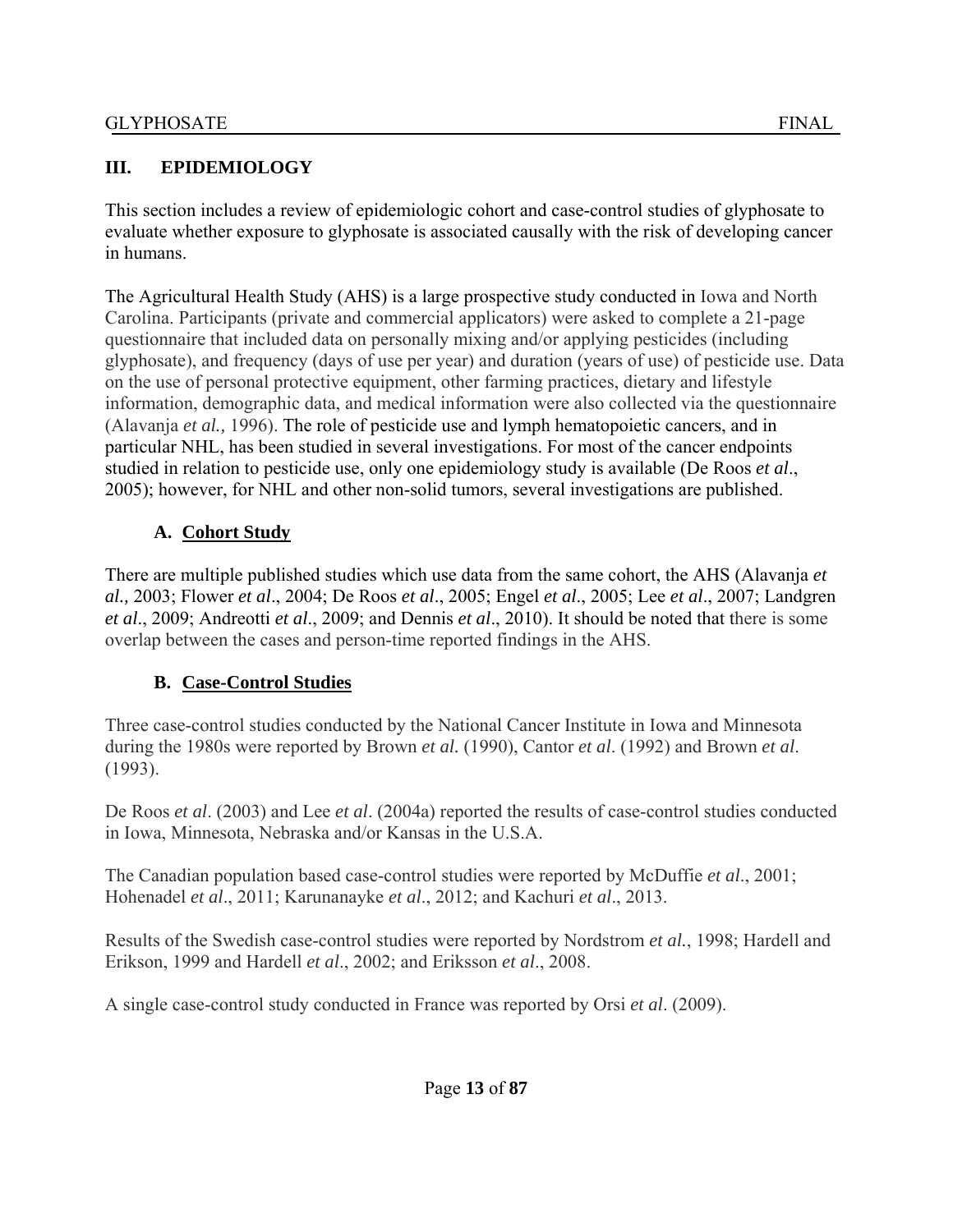Coco *et al*., (2013) reported the results of a pooled analyses of case-control studies conducted in six European countries between 1998 and 2004.

Case-control studies on the cancer of the brain (mainly gliomas) were reported by Ruder *et al*. 2004; Carreon *et al*., 2005; Lee *et al.*, 2005; and Yiin *et al*., 2012.

Case-control studies on other cancer sites were reported by Alavanja *et al*., 2004 (lung); Bank *et al.*, 2011 and Koutros *et al*., 2013 (prostate); Pahwa *et al*., 2012 (soft tissue sarcoma) and Lee *et al.,* 2004b (stomach and esophagus).

Schinasi and Leon (2014) conducted a meta-analysis of the six studies that evaluated NHL and glyphosate exposure (McDuffie *et al*., 2001; Hardell *et al*., 2002; DeRoos *et al*., 2003; 2005; Eriksson *et al*., 2008; and Orsi *et al*., 2009). Sorahan (2015) conducted a re-analysis of the multiple myeloma in the U.S. AHS.

## **C. Results**

A summary of the studies evaluating the association between glyphosate exposure and cancer are discussed below.

- Results of the studies reporting data on solid tumors (non-lymphohematopoietic) at various anatomical sites are presented in Table 2.
- Results of the studies reporting data on glyphosate exposure and non-solid tumors (lymphohematopoietic) are presented in Table 3.

# **1. Solid Tumor Cancer Studies**

Within the AHS study cohort, a number of authors evaluated several anatomical cancer sites in relation to pesticide use. A discussion of studies outside of the AHS cohort that addressed pesticide use in relation to non-solid tumors including multiple myeloma and NHL is presented below in Section C.2. (Non-Solid Tumor Sites).

# **(i) Cancer at Multiple Sites**

De Roos *et al*., (2005) evaluated associations between glyphosate exposure and cancer incidence in the AHS cohort study of 57,311 licensed pesticide applicators in Iowa and North Carolina. The authors used Poisson regression to estimate exposure-response relationships between glyphosate and incidence of all cancers combined and 12 relatively common cancer subtypes. Exposure to glyphosate was not associated with all cancers combined [Rate Ratio (RR) =1.0 with 95% Confidence Interval (CI) of 0.90–1.2)] or any cancer at a specific anatomical site.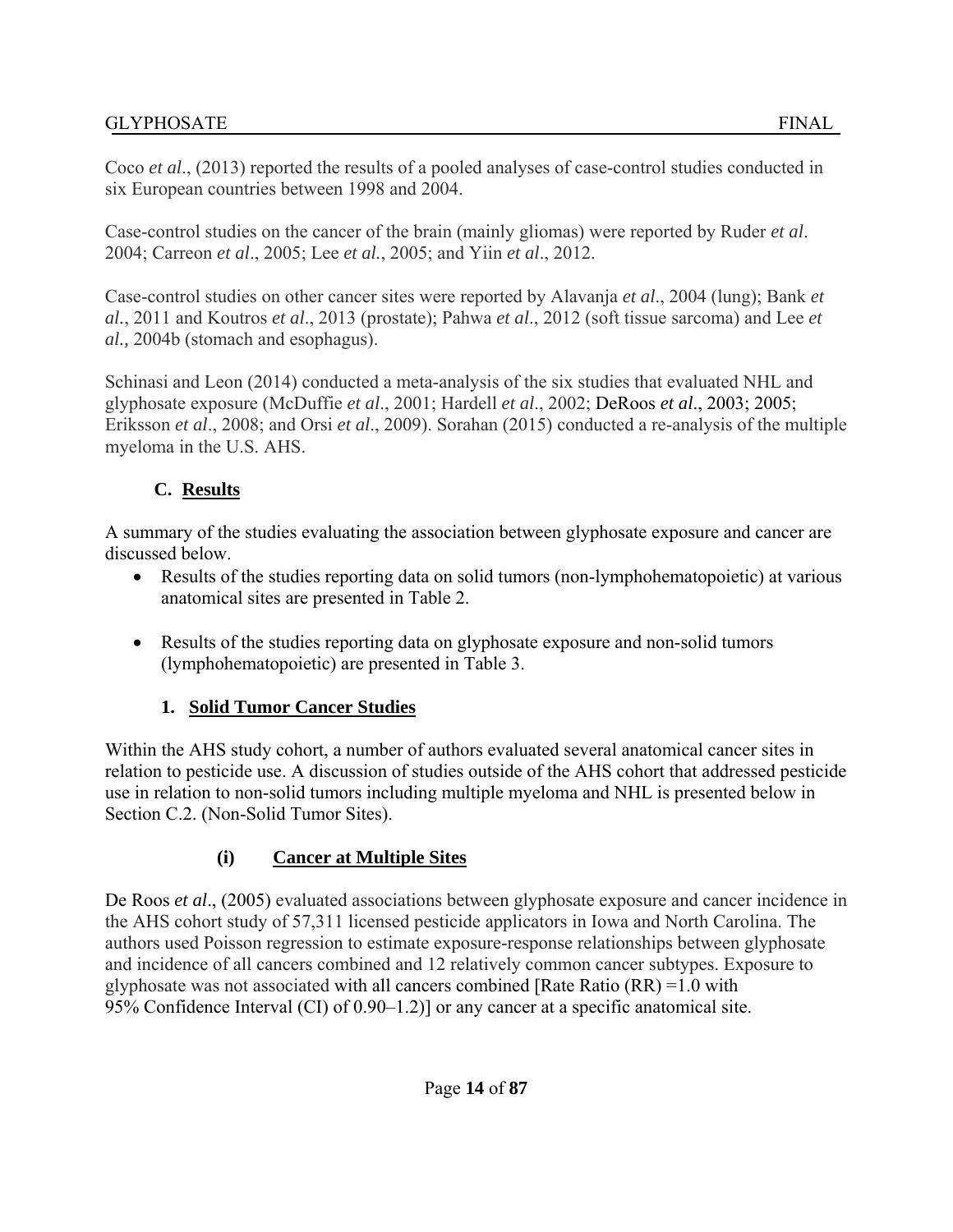Several AHS nested case-control analyses as well as the cohort analysis from De Roos *et al*., 2005, also provide information concerning the carcinogenic potential of glyphosate. As presented in Table 2, there is no statistical evidence of an association with glyphosate presented across these studies. Specifically, AHS researchers reported no statistical evidence of an association between glyphosate use and cancers of the oral cavity (De Roos *et al*., 2005), colon (De Roos *et al*., 2005; Lee *et al*., 2007), rectum (De Roos *et al*., 2005; Lee *et al*., 2007), lung (De Roos *et al*., 2005), kidney (De Roos *et al*., 2005), bladder (De Roos *et al*., 2005), pancreas (De Roos *et al*., 2005; Andreotti *et al*., 2009), breast (Engel *et al*., 2005), prostate (Alavanja *et al*., 2003; Koutros *et al*., 2013) or melanoma (De Roos *et al*., 2005; Dennis *et al.*, 2010). The risk ratios (OR) or rate ratios (RR) and 95% confidence interval (CI) for these studies are provided in Table 2.

In a population-based study (Band *et al.*, 2011) outside of the AHS, Canadian researchers reported non-significantly elevated odds of prostate cancer in relation to glyphosate use (OR=1.36; 95% CI=0.83–2.25). This study included prostate cancer cases from 1983-1990, prior to the prostate-specific antigen (PSA) era. Consequently, the study included more advanced tumors before diagnosis. Additionally, these data are in conflict with the results of Alavanja *et al*. (2003), which reflects the PSA-era cases (*i.e*., cases which are typically identified at an earlier stage in the progression of the disease). Koutros *et al*. (2013) did not identify an association with advanced prostate cancer (OR=0.93;  $95\%$  CI=0.73–1.18) in a prostate cancer follow-up study within the AHS.

A Canadian case-control study (Pahwa *et al*., 2011) examined exposure to pesticides and soft tissue sarcoma and found no relation with the use of glyphosate  $(OR=0.90; 95\% CI = 0.58-1.40)$ .

Flower *et al*. (2004) examined the relation between parental pesticide use and all pediatric cancers reported to state registries among children of AHS participants and did not observe a significant association with maternal use exposure to glyphosate  $(OR=0.61; 95\% CI=0.32-1.16)$  or paternal (prenatal) exposure to glyphosate:  $(OR=0.84; 95\% \text{ CI} = 0.35-2.54)$ .

### **(ii) Brain (Glioma) Cancer**

Lee *et al.* (2005) investigated the association between brain cancer with farming and agricultural pesticide use. The authors conducted telephone interviews of men and women diagnosed with gliomas (n=251) between 1988 and 1993 in Nebraska and in controls (n=498) identified from the same regions. Matching for age and vital status, study authors reported a non-significant elevated odds of glioma (OR=1.5; 95% CI=0.7–3.1) in relation to glyphosate use; however, the results were significantly different between those who self-reported pesticide use  $(OR=0.4; 95\% CI=0.1-1.6)$ , and for those for whom a proxy respondent was used (OR=3.1; 95% CI=1.2–8.2), indicating recall bias was likely a characteristic of this study.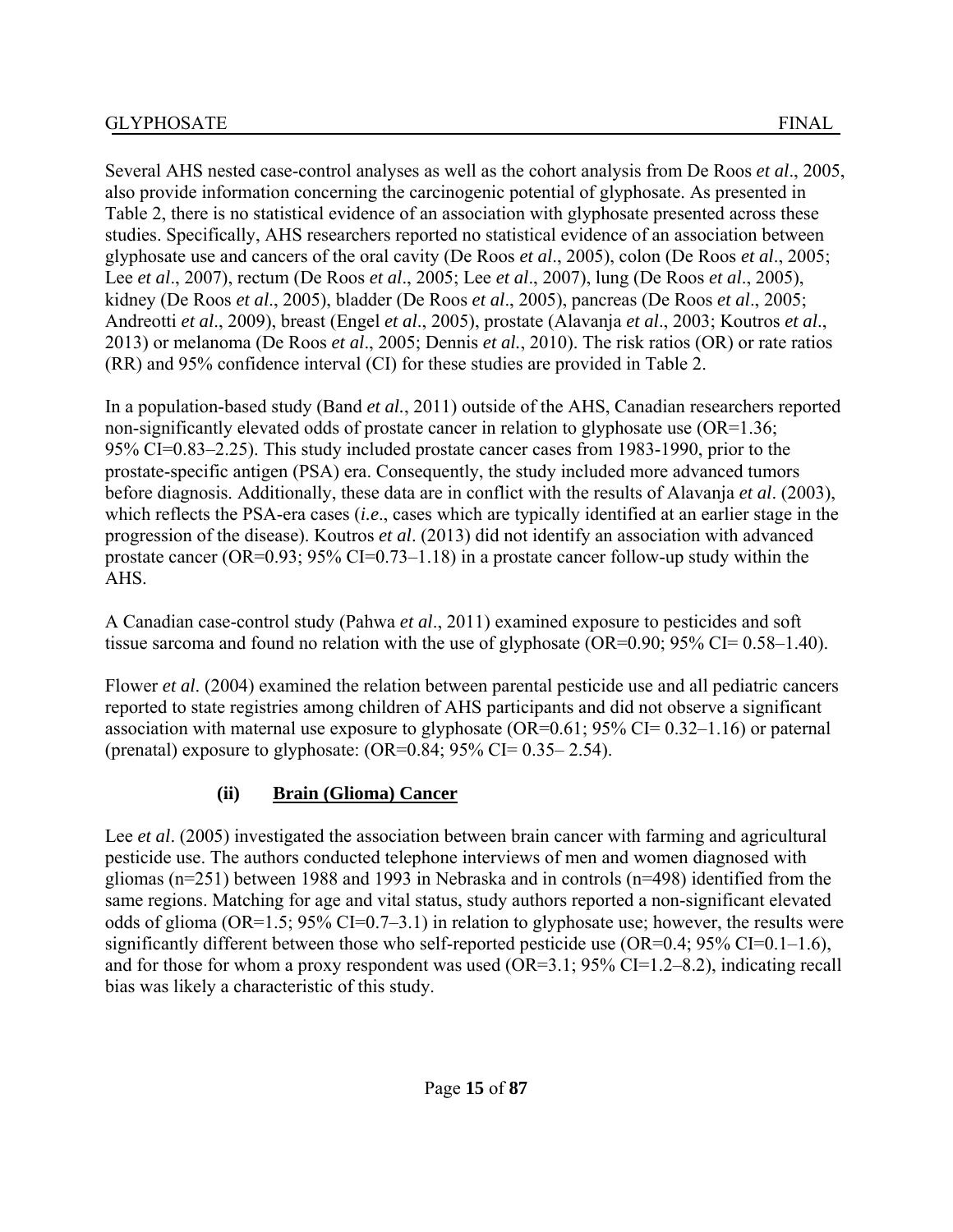Three population-based case-control studies evaluated the risk of brain cancer, specifically, glioma risk, among men and women participating in the Upper Midwest Health Study (Carreon *et al*., 2005; Ruder *et al*., 2004; Yiin *et al*., 2012). Ruder *et al*. (2004) reported no association between brain cancer and glyphosate use, but did not present any specific results (*i.e*. quantitative data). Among glioma cases identified 1995–1997 by Carreon *et al*. (2005), the authors found little evidence of a role for glyphosate in the etiology of this tumor. Herbicide use, including glyphosate was not associated with glioma in women by proxy respondents (OR=0.75; 95% CI=0.4–1.3) or excluding proxy respondents (OR=0.6; 95% CI=0.3–1.2). In the study by Carreon *et al*. (2005), there was no difference in risk estimate by vital status (use of self-report or proxy respondent), suggesting recall bias was more limited in this study in contrast to Lee *et al*. (2005). Using a quantitative measure of pesticide exposure (in contrast to an ever-use metric), the authors similarly observed no statistical evidence of an association with glyphosate; risk estimates were roughly equal to the null value (home and garden use: OR=0.98; 95% CI=0.67–1.43; non-farm jobs: OR=0.83; 95% CI=0.39–1.73) (Yiin *et al*., 2012).

#### **(iii) Stomach and Esophageal Cancers**

In a population-based case control study in eastern Nebraska, Lee *et al*. (2004) investigated pesticide use and stomach and esophageal adenocarcinomas. Cancer cases (stomach=170 and esophagus=137) were identified through the state cancer registry, and confirmed by a pathologist. The exposure assessment was based on self-reported pesticide use, with follow-up telephone interview to verify the reported information. There was no association between glyphosate exposure and either stomach cancer (OR=0.8; 95% CI=0.4–1.5) or esophageal cancer (OR=0.7; 95% CI=0.3–1.4).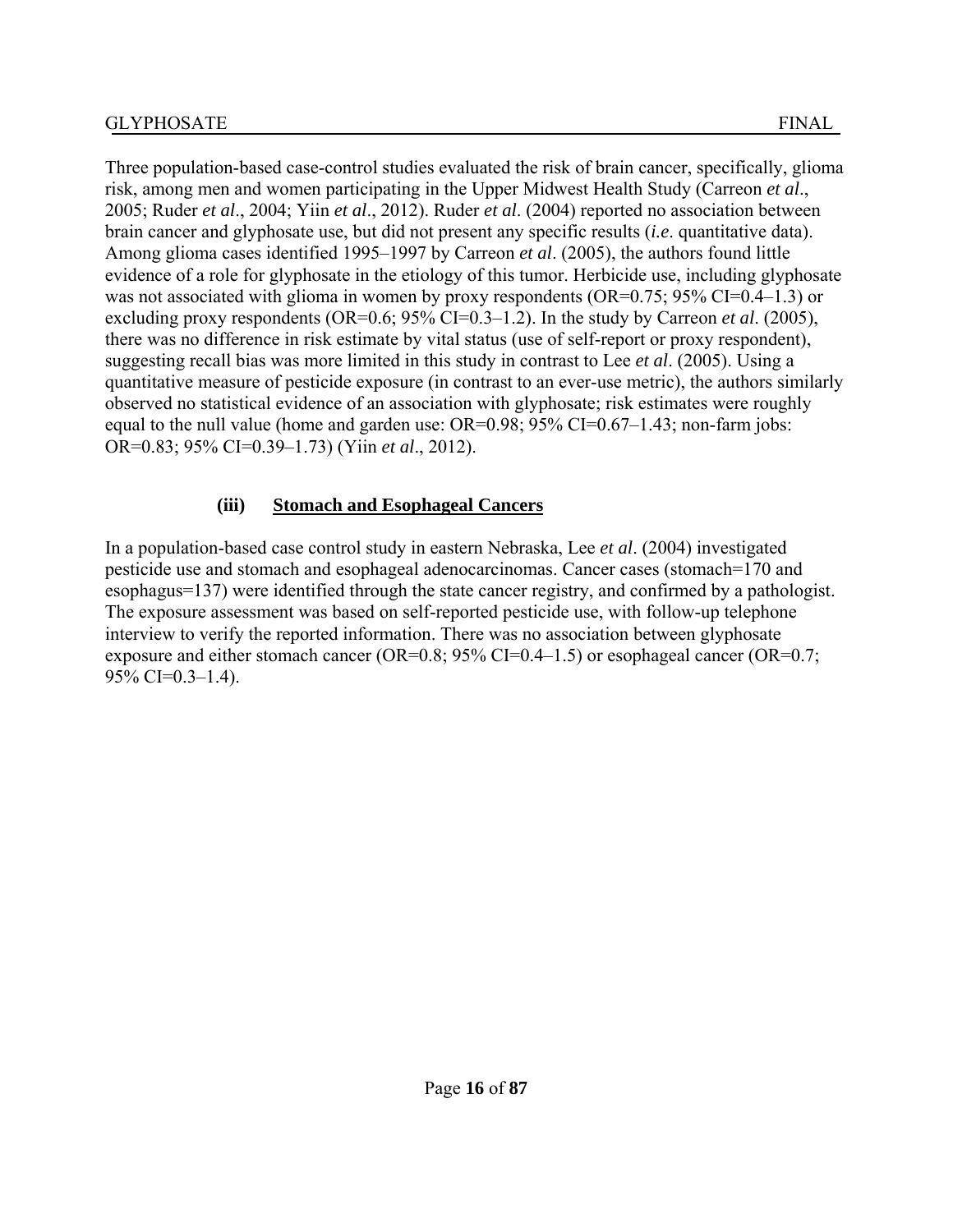| <b>FINAL</b><br><b>GLYPHOSATE</b>                                |                                                                 |                                                                                                     |                                                                                                                                                                                                                                                                                                       |                                                                                                                                                                                        |                                                                                                                                                                                                           |  |  |  |
|------------------------------------------------------------------|-----------------------------------------------------------------|-----------------------------------------------------------------------------------------------------|-------------------------------------------------------------------------------------------------------------------------------------------------------------------------------------------------------------------------------------------------------------------------------------------------------|----------------------------------------------------------------------------------------------------------------------------------------------------------------------------------------|-----------------------------------------------------------------------------------------------------------------------------------------------------------------------------------------------------------|--|--|--|
|                                                                  | Table 2. Summary of Findings: Solid Tumor Cancer Studies        |                                                                                                     |                                                                                                                                                                                                                                                                                                       |                                                                                                                                                                                        |                                                                                                                                                                                                           |  |  |  |
| <b>Study</b>                                                     | <b>Study Design</b>                                             | <b>Exposure Assessment</b>                                                                          | <b>Risk Estimate: Risk Ratio</b><br>(RR) / Odds Ratio (OR)<br>(95% Confidence Interval CI)                                                                                                                                                                                                            | <b>Conclusions</b>                                                                                                                                                                     | <b>Potential Confounders</b><br><b>Considered</b>                                                                                                                                                         |  |  |  |
| <b>Cancer at Multiple Sites</b>                                  |                                                                 |                                                                                                     |                                                                                                                                                                                                                                                                                                       |                                                                                                                                                                                        |                                                                                                                                                                                                           |  |  |  |
| De Roos et al. (2005)<br>AHS: Iowa and North<br>Carolina, U.S.A. | Cohort<br>1993-2001<br>54,315 licensed<br>pesticide applicators | Self-report<br>questionnaire;<br>validated, reliability<br>tested; adjusted for<br>other pesticides | All cancers<br>$RR = 1.0 (0.9 - 1.2)$                                                                                                                                                                                                                                                                 | No association<br>between glyphosate<br>exposure and all<br>cancer including<br><b>NHL</b>                                                                                             | Age at enrollment<br>(continuous), education,<br>cigarette smoking,<br>alcohol consumption,<br>family history of cancer<br>in first degree relatives,<br>and state of residence<br>(dichotomous: Iowa/NC) |  |  |  |
|                                                                  |                                                                 |                                                                                                     | Site-Specific Cancers: Lung; Oral cavity; Colon; Rectum; Kidney; Bladder; Prostate and Melanoma                                                                                                                                                                                                       |                                                                                                                                                                                        |                                                                                                                                                                                                           |  |  |  |
| De Roos et al. (2005)<br>AHS: Iowa and North<br>Carolina, U.S.A. | Cohort<br>1993-2001<br>54,315 licensed<br>pesticide applicators | Self-report<br>questionnaire;<br>validated, reliability<br>tested; adjusted for<br>other pesticides | Lung<br>$RR = 0.9(0.6-1.3)$<br><b>Oral Cavity</b><br>$RR=1.0(0.5-1.8)$<br>Colon<br>$RR=1.4(0.8-2.2)$<br>Rectum<br>$RR=1.3(0.7-2.3)$<br>Pancreas<br>$RR=0.7(0.3-2.0)$<br>Kidney<br>$RR=1.6(0.7-3.8)$<br>Bladder<br>$RR=1.5(0.7-3.2)$<br>Prostate<br>$RR=1.1(0.9-1.3)$<br>Melanoma<br>$RR=1.6(0.8-3.0)$ | No significant<br>association<br>between glyphosate<br>exposure and<br>cancer of the lung,<br>oral cavity, colon,<br>rectum, pancreas,<br>kidney, bladder,<br>prostate or<br>melanomas | Age at enrollment<br>(continuous), education,<br>cigarette smoking,<br>alcohol consumption,<br>family history of cancer<br>in first degree relatives,<br>and state of residence<br>(dichotomous: Iowa/NC) |  |  |  |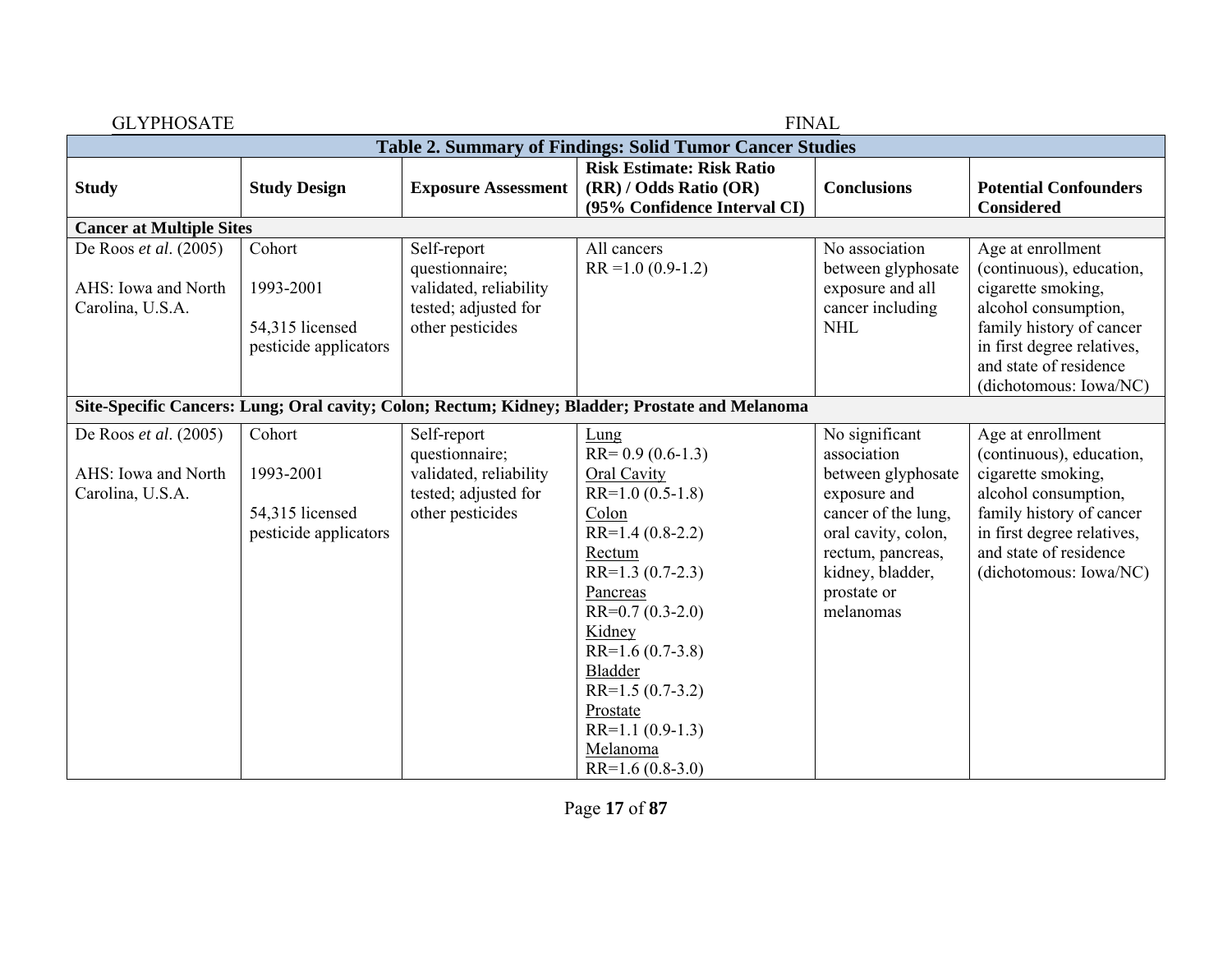| <b>GLYPHOSATE</b>                                                  |                                                                                                                                                 |                                                                   | <b>FINAL</b>                                                                                                                                                                                                                    |                                                                           |                                                                                                                                                       |
|--------------------------------------------------------------------|-------------------------------------------------------------------------------------------------------------------------------------------------|-------------------------------------------------------------------|---------------------------------------------------------------------------------------------------------------------------------------------------------------------------------------------------------------------------------|---------------------------------------------------------------------------|-------------------------------------------------------------------------------------------------------------------------------------------------------|
|                                                                    |                                                                                                                                                 |                                                                   | <b>Table 2. Summary of Findings: Solid Tumor Cancer Studies</b>                                                                                                                                                                 |                                                                           |                                                                                                                                                       |
| <b>Study</b>                                                       | <b>Study Design</b>                                                                                                                             | <b>Exposure Assessment</b>                                        | <b>Risk Estimate: Risk Ratio</b><br>(RR) / Odds Ratio (OR)<br>(95% Confidence Interval CI)                                                                                                                                      | <b>Conclusions</b>                                                        | <b>Potential Confounders</b><br><b>Considered</b>                                                                                                     |
| <b>Site-Specific Cancers: Breast Cancer</b>                        |                                                                                                                                                 |                                                                   |                                                                                                                                                                                                                                 |                                                                           |                                                                                                                                                       |
| Engel et al. (2005)<br>AHS: Iowa and North<br>Carolina, U.S.A.     | Nested Case-Control<br>1993-1997<br>$30,454$ wives of<br>licensed pesticide<br>applicators with no<br>history of breast<br>cancer at enrollment | Self-report<br>questionnaire                                      | Direct exposure<br>(wives who applied)<br>$OR=0.9(0.7-1.1)$<br>(Exposed: 82 cases,<br>$10,016$ controls)<br>Indirect exposure (wives whose<br>husbands applied)<br>$OR=1.3(0.8-1.9)$<br>(Exposed: 109 cases,<br>9,304 controls) | No association<br>between glyphosate<br>exposure and breast<br>cancer     | Age, race and state of<br>residence (Iowa and<br>North Carolina). Limited<br>to licensed applicators.<br>Potential exposure to<br>multiple pesticides |
| <b>Site-Specific Cancers: Pancreatic Cancer</b>                    |                                                                                                                                                 |                                                                   |                                                                                                                                                                                                                                 |                                                                           |                                                                                                                                                       |
| Andreotti et al. (2009)<br>AHS: Iowa and North<br>Carolina, U.S.A. | Nested Case-Control<br>1993-1997; follow-<br>up to 2004<br>93 cases<br>82,503 controls                                                          | Self-report<br>questionnaire;<br>validated, reliability<br>tested | Ever-use<br>$OR=1.1(0.6, 1.7)$<br>(Exposed: 55 cases)                                                                                                                                                                           | No association<br>between glyphosate<br>exposure and<br>pancreatic cancer | Age, smoke, diabetes,<br>applicator type. Limited<br>to licensed applicators.<br>Potential exposure to<br>multiple pesticides                         |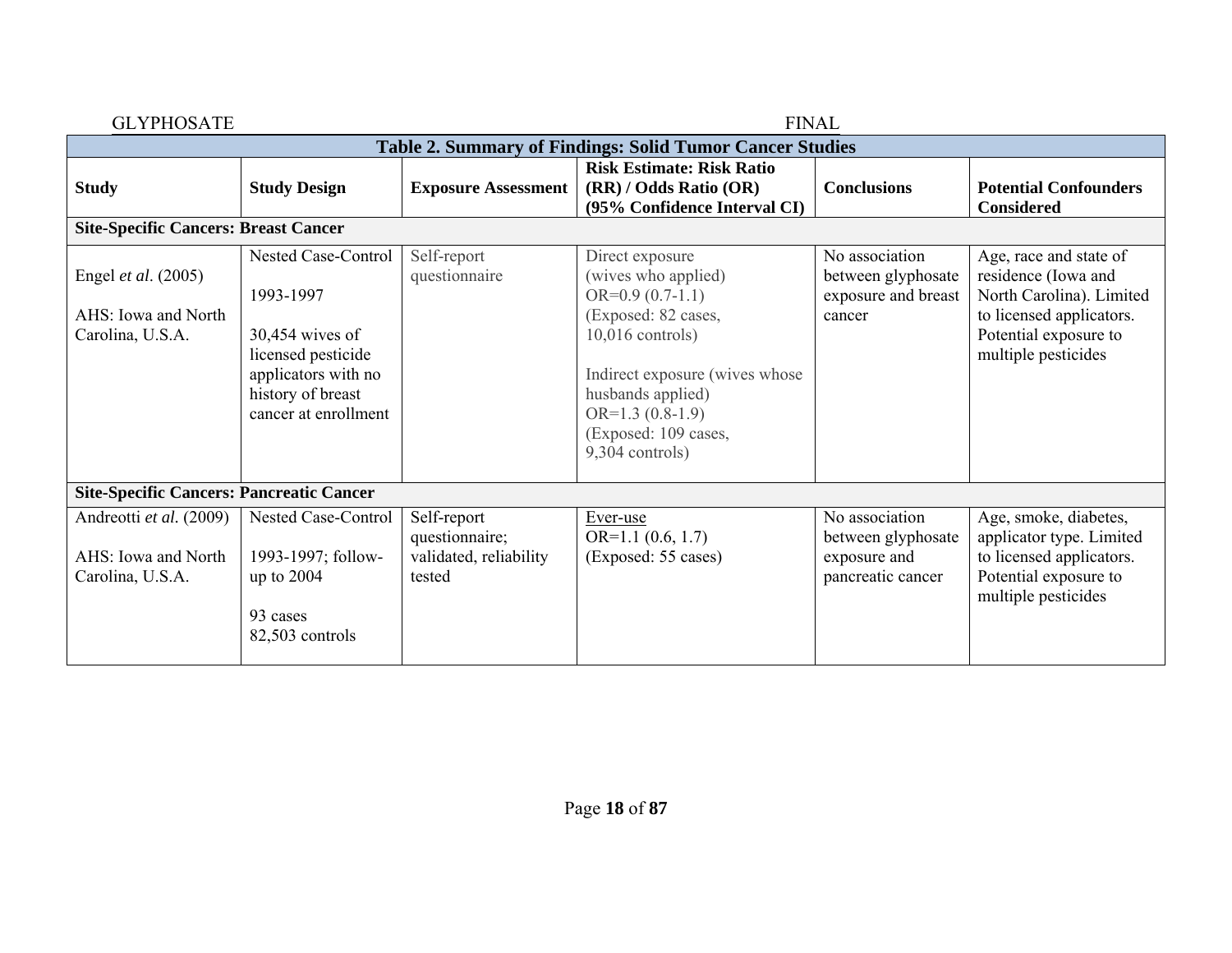| <b>GLYPHOSATE</b>                                                 |                                                                                                                                          |                                                                                                                                                    |                                                                                            | <b>FINAL</b>                                                                                                           |                                                                                                                                            |  |  |  |
|-------------------------------------------------------------------|------------------------------------------------------------------------------------------------------------------------------------------|----------------------------------------------------------------------------------------------------------------------------------------------------|--------------------------------------------------------------------------------------------|------------------------------------------------------------------------------------------------------------------------|--------------------------------------------------------------------------------------------------------------------------------------------|--|--|--|
|                                                                   | Table 2. Summary of Findings: Solid Tumor Cancer Studies                                                                                 |                                                                                                                                                    |                                                                                            |                                                                                                                        |                                                                                                                                            |  |  |  |
| <b>Study</b>                                                      | <b>Study Design</b>                                                                                                                      | <b>Exposure Assessment</b>                                                                                                                         | <b>Risk Estimate: Risk Ratio</b><br>(RR) / Odds Ratio (OR)<br>(95% Confidence Interval CI) | <b>Conclusions</b>                                                                                                     | <b>Potential Confounders</b><br><b>Considered</b>                                                                                          |  |  |  |
| <b>Site-Specific Cancers: Prostate Cancer</b>                     |                                                                                                                                          |                                                                                                                                                    |                                                                                            |                                                                                                                        |                                                                                                                                            |  |  |  |
| Alavanja et al. (2003)<br>AHS: Iowa and North<br>Carolina, U.S.A. | Nested Case-Control<br>1993-1997; cancer<br>thru 1999<br>55,332 male<br>applicators                                                      | Self-report<br>questionnaire;<br>validated, reliability<br>tested                                                                                  | No quantitative risk estimate<br>reported                                                  | No quantitative<br>estimate due to lack<br>of significant<br>exposure-response<br>association with<br>prostate cancer. | Age, family history.<br>Limited to licensed<br>applicators. Potential<br>exposure to multiple<br>pesticides                                |  |  |  |
| Band et al. (2011)<br>British Columbia,<br>Canada                 | Case-Control<br>1983-1990<br>1,516 prostate<br>cancer patients<br>4,994 age-matched<br>controls                                          | Job exposure matrix<br>for agriculture;<br>detailed occupational<br>history; exposure<br>aggregated over all<br>jobs reported. 60<br>exposed cases | $OR=1.36(0.83-2.25)$<br>(Exposed: 25 cases<br>60 controls)                                 | No association<br>between glyphosate<br>exposure and<br>prostate cancer                                                | Alcohol consumption,<br>cigarette years, education<br>level, pipe smoking years<br>and respondent                                          |  |  |  |
| Koutros et al. (2013)<br>AHS: Iowa and North<br>Carolina, U.S.A.  | Nested Case-Control<br>1993-2003<br>1,962 incident cases,<br>including 919<br>aggressive prostate<br>cancers among<br>54,412 applicators | Self-report<br>questionnaire,<br>validated                                                                                                         | OR= $0.93(0.73-1.\overline{18})$                                                           | No association<br>between glyphosate<br>exposure and<br>prostate cancer                                                | Age, state, race, family<br>history of prostate cancer,<br>smoking, fruit servings,<br>and leisure-time physical<br>activity in the winter |  |  |  |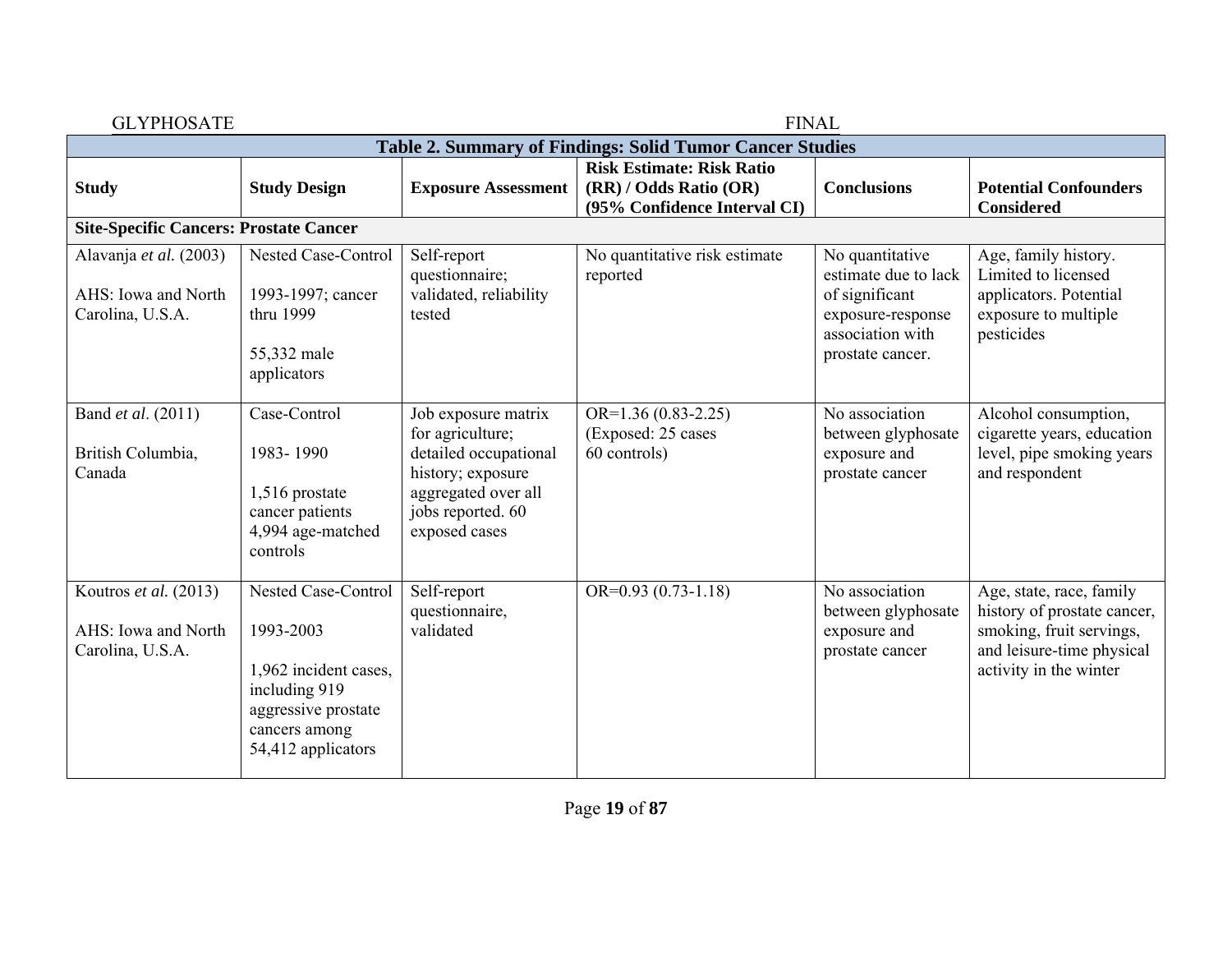| <b>GLYPHOSATE</b>                                |                                                                 |                                  | <b>FINAL</b>                                                                                                                                  |                                                        |                                                                       |  |  |  |
|--------------------------------------------------|-----------------------------------------------------------------|----------------------------------|-----------------------------------------------------------------------------------------------------------------------------------------------|--------------------------------------------------------|-----------------------------------------------------------------------|--|--|--|
|                                                  | <b>Table 2. Summary of Findings: Solid Tumor Cancer Studies</b> |                                  |                                                                                                                                               |                                                        |                                                                       |  |  |  |
| <b>Study</b>                                     | <b>Study Design</b>                                             | <b>Exposure Assessment</b>       | <b>Risk Estimate: Risk Ratio</b><br>(RR) / Odds Ratio (OR)<br>(95% Confidence Interval CI)                                                    | <b>Conclusions</b>                                     | <b>Potential Confounders</b><br><b>Considered</b>                     |  |  |  |
| <b>Site-Specific Cancers: Colorectal Cancer</b>  |                                                                 |                                  |                                                                                                                                               |                                                        |                                                                       |  |  |  |
| Lee <i>et al.</i> (2007)                         | Nested Case-Control                                             | Self-report<br>questionnaire     | $\frac{Colon}{\sqrt{U}}$<br>$OR=1.0(0.7-1.5)$                                                                                                 | No significant<br>association                          | Age, smoking, state, total<br>days use pesticides.                    |  |  |  |
| AHS: Iowa and North<br>Carolina, U.S.A.          | 1993-97; follow-up<br>to 2002                                   |                                  | (Exposed: 151 cases<br>49 controls)                                                                                                           | between glyphosate<br>exposure and<br>colon, rectum or | Limited to licensed<br>applicators. Potential<br>exposure to multiple |  |  |  |
|                                                  | 56,813 licensed<br>pesticide applicators                        |                                  | Rectum<br>$OR=1.6(0.9-2.9)$<br>(Exposed: 74 cases)<br>18, controls)<br>Colorectal<br>$OR=1.2(0.9-1.6)$<br>(Exposed: 225 cases<br>67 controls) | colorectal cancer                                      | pesticides                                                            |  |  |  |
| <b>Site-Specific Cancers: Cutaneous Melanoma</b> |                                                                 |                                  |                                                                                                                                               |                                                        |                                                                       |  |  |  |
| Dennis et al. (2010)                             | <b>Nested Case-Control</b><br>1993-1997                         | AHS self-report<br>questionnaire | No quantitative risk estimate<br>reported                                                                                                     | No<br>quantitative<br>estimate due to lack             | Age, sex, tendency to<br>burn, red hair, sun                          |  |  |  |
| AHS: Iowa and North<br>Carolina, U.S.A.          | 150 cases,                                                      |                                  |                                                                                                                                               | of an association<br>with<br>cutaneous<br>melanoma     | exposure time, BMI at 20<br>years                                     |  |  |  |
|                                                  | 24,554 non-cases                                                |                                  |                                                                                                                                               |                                                        |                                                                       |  |  |  |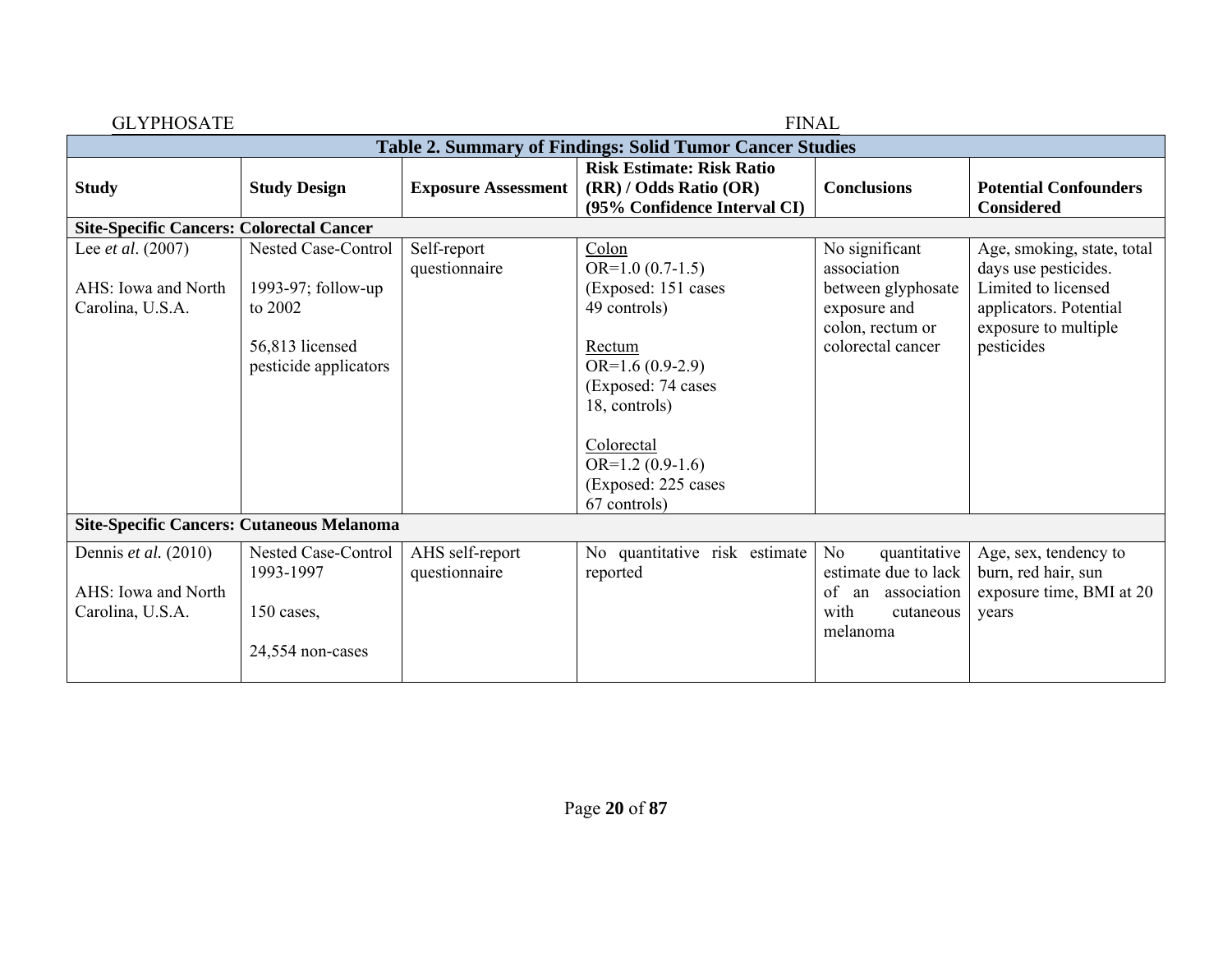| <b>FINAL</b><br><b>GLYPHOSATE</b>                                        |                                                                                                                                           |                                                                                                                                |                                                                                                        |                                                                                                                                               |                                                                                                                                           |
|--------------------------------------------------------------------------|-------------------------------------------------------------------------------------------------------------------------------------------|--------------------------------------------------------------------------------------------------------------------------------|--------------------------------------------------------------------------------------------------------|-----------------------------------------------------------------------------------------------------------------------------------------------|-------------------------------------------------------------------------------------------------------------------------------------------|
|                                                                          |                                                                                                                                           |                                                                                                                                | <b>Table 2. Summary of Findings: Solid Tumor Cancer Studies</b>                                        |                                                                                                                                               |                                                                                                                                           |
| <b>Study</b>                                                             | <b>Study Design</b>                                                                                                                       | <b>Exposure Assessment</b>                                                                                                     | <b>Risk Estimate: Risk Ratio</b><br>(RR) / Odds Ratio (OR)<br>(95% Confidence Interval CI)             | <b>Conclusions</b>                                                                                                                            | <b>Potential Confounders</b><br><b>Considered</b>                                                                                         |
| <b>Site-Specific Cancers: Soft Tissue Sarcoma</b>                        |                                                                                                                                           |                                                                                                                                |                                                                                                        |                                                                                                                                               |                                                                                                                                           |
| Pahwa et al. (2011)<br>Canada                                            | Case-Control<br>1991-1994<br>342 cases,<br>1506 age/resident<br>matched controls                                                          | Self-reported<br>use,<br>structured<br>interview/<br>questionnaire;<br>cumulative exposure<br>$(+/-10 \text{ days/yr})$        | $OR=0.90(0.58-1.40)$                                                                                   | No association<br>between glyphosate<br>exposure and soft<br>tissue sarcoma                                                                   | Significant medical<br>history variables and with<br>strata for the variables of<br>age group and province<br>of residence                |
| <b>Total Childhood Cancer</b>                                            |                                                                                                                                           |                                                                                                                                |                                                                                                        |                                                                                                                                               |                                                                                                                                           |
| Flower <i>et al.</i> $(2004)$<br>AHS: Iowa and North<br>Carolina, U.S.A. | Nested Case-<br>Control; hybrid<br>prospective/<br>retrospective<br>1993-1998<br>21, 375 children<br>of licensed pesticide<br>applicators | Self-report<br>questionnaire;<br>duration and<br>frequency of pesticide<br>use; Female Family<br>questionnaire (child<br>name) | Maternal use<br>$OR=0.61(0.32-1.16)$<br>32 cases<br>Paternal use (prenatal)<br>OR= $0.84$ (0.35-2.34); | No association was<br>detected between<br>frequency of<br>parental pesticide<br>application of<br>glyphosate and<br>childhood cancer<br>risk. | Potential exposure to<br>other pesticides. Child<br>age in multiple logistic<br>[standardized incidence<br>ratio (SIR)] was<br>unadjusted |
|                                                                          | In Iowa $(n=17,357)$<br>North Carolina<br>$(n=4018)$                                                                                      |                                                                                                                                |                                                                                                        |                                                                                                                                               |                                                                                                                                           |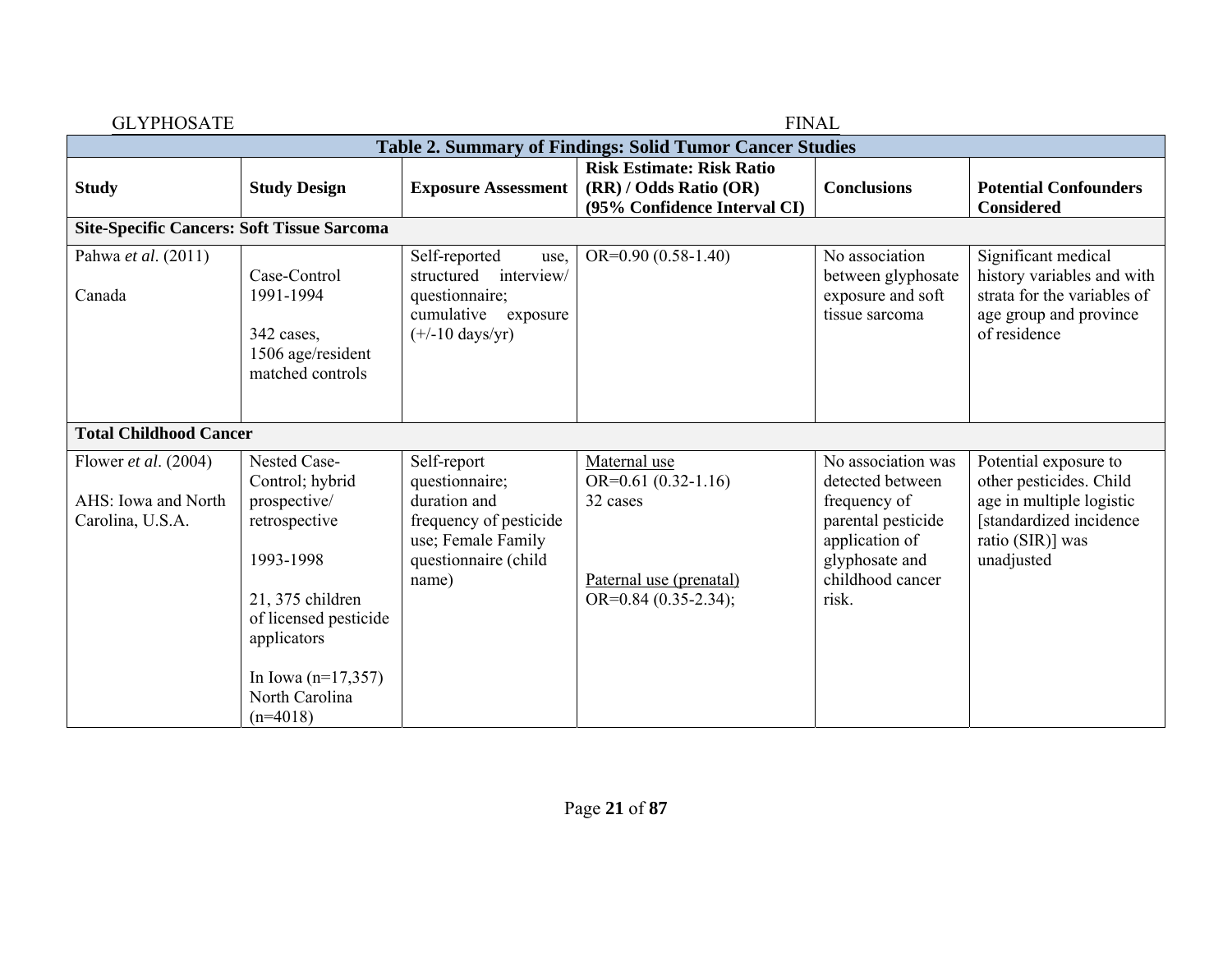| <b>GLYPHOSATE</b>                                                                                                     |                                                                                                 |                                                                                                                                         | <b>FINAL</b>                                                                                                                                                                                                          |                                                                                                                                        |                                                   |
|-----------------------------------------------------------------------------------------------------------------------|-------------------------------------------------------------------------------------------------|-----------------------------------------------------------------------------------------------------------------------------------------|-----------------------------------------------------------------------------------------------------------------------------------------------------------------------------------------------------------------------|----------------------------------------------------------------------------------------------------------------------------------------|---------------------------------------------------|
|                                                                                                                       |                                                                                                 |                                                                                                                                         | Table 2. Summary of Findings: Solid Tumor Cancer Studies                                                                                                                                                              |                                                                                                                                        |                                                   |
| <b>Study</b>                                                                                                          | <b>Study Design</b>                                                                             | <b>Exposure Assessment</b>                                                                                                              | <b>Risk Estimate: Risk Ratio</b><br>(RR) / Odds Ratio (OR)<br>(95% Confidence Interval CI)                                                                                                                            | <b>Conclusions</b>                                                                                                                     | <b>Potential Confounders</b><br><b>Considered</b> |
| <b>Brain Cancer (Glioma)</b>                                                                                          |                                                                                                 |                                                                                                                                         |                                                                                                                                                                                                                       |                                                                                                                                        |                                                   |
| Lee et al. $(2005a)$<br>Nebraska                                                                                      | Population based<br>Case-Control study<br>1988-1993;<br>251 glioma cases<br>498 controls        | Self-reported<br>questionnaire<br>information, telephone<br>follow-up for unclear<br>responses; men and<br>women assessed<br>separately | Self-Report<br>$OR=0.4(0.1-1.6)$<br>(Exposed: 4 cases<br>17 controls)<br>Overall<br>$OR=1.5(0.7-3.1)$<br>(Exposed: 17 cases<br>32 controls)<br>Proxy report<br>$OR=3.1(1.2-8.2)$<br>(Exposed:13 cases<br>15 controls) | Non-significant<br>excess risk for the<br>overall group, but<br>inconsistent for<br>self-report and<br>proxy indicating<br>recall bias | Age, proxy, respond type                          |
| Ruder et al. (2004)<br><b>Upper Midwest Health</b><br>Study (Iowa,<br>Michigan, Minnesota<br>and Wisconsin,<br>U.S.A. | Population-based<br>Case-Control<br>1995-1997<br>457 glioma cases<br>648 population<br>controls | Self-report<br>questionnaire, with<br>telephone based<br>follow-up                                                                      | No quantitative risk estimate<br>reported for glyphosate.                                                                                                                                                             | No association with<br>glyphosate<br>exposure and brain<br>cancer                                                                      | Farm residence, age, use<br>of other pesticides   |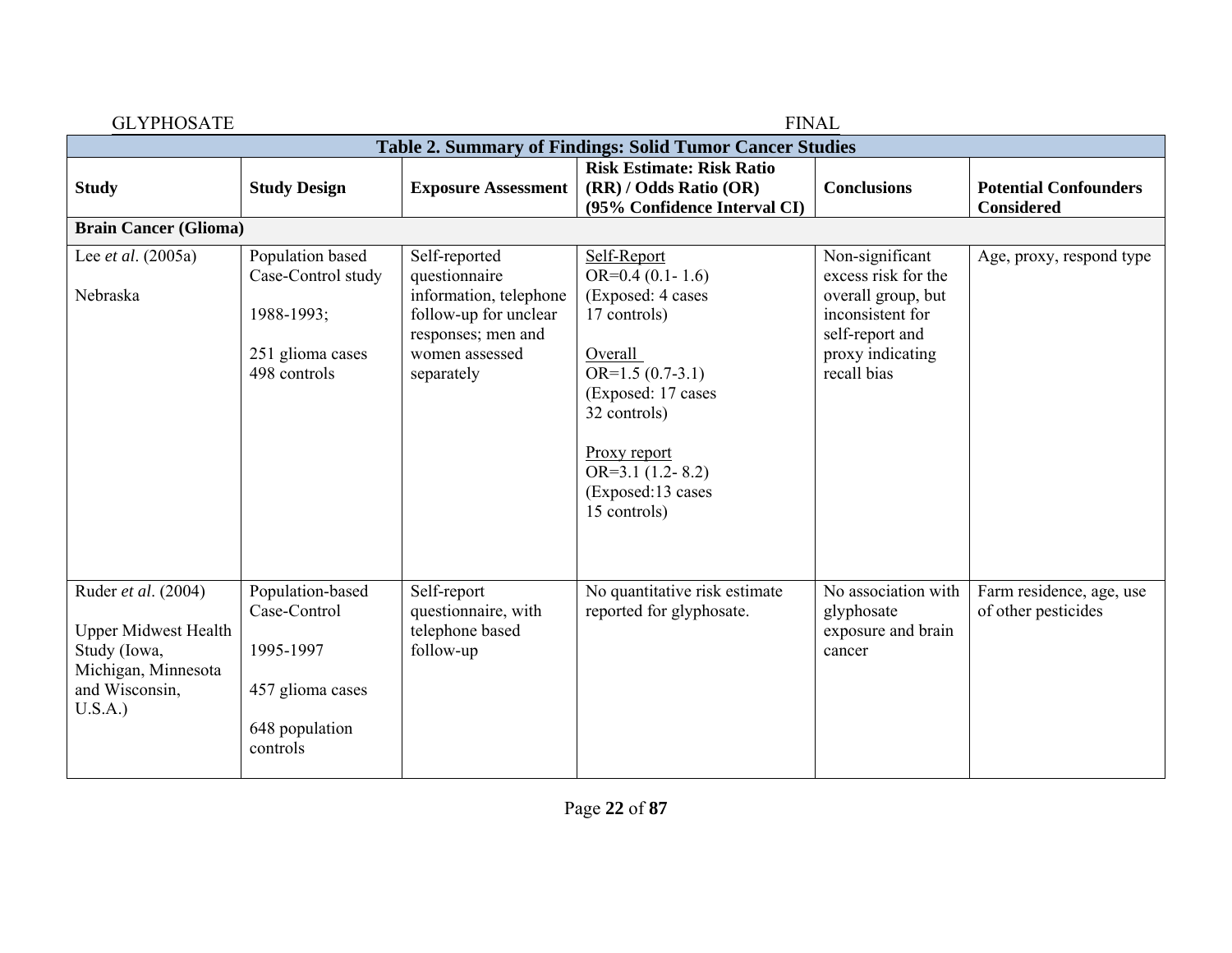| <b>GLYPHOSATE</b>                                                                                             |                                                                                     |                              | <b>FINAL</b>                                                                                                                                       |                                                                                           |                                                   |
|---------------------------------------------------------------------------------------------------------------|-------------------------------------------------------------------------------------|------------------------------|----------------------------------------------------------------------------------------------------------------------------------------------------|-------------------------------------------------------------------------------------------|---------------------------------------------------|
|                                                                                                               |                                                                                     |                              | <b>Table 2. Summary of Findings: Solid Tumor Cancer Studies</b>                                                                                    |                                                                                           |                                                   |
| <b>Study</b>                                                                                                  | <b>Study Design</b>                                                                 | <b>Exposure Assessment</b>   | <b>Risk Estimate: Risk Ratio</b><br>(RR) / Odds Ratio (OR)<br>(95% Confidence Interval CI)                                                         | <b>Conclusions</b>                                                                        | <b>Potential Confounders</b><br><b>Considered</b> |
| Carreon et al. (2005)<br><b>Upper Midwest Health</b><br>Study (Iowa,<br>Michigan, Minnesota<br>and Wisconsin) | Population-based<br>Case-Control<br>1995-1997<br>341 glioma cases,<br>528 controls  | Self-report<br>questionnaire | Proxy respondents<br>$OR=0.75(0.4-1.3)$<br>(Exposed: 18 cases<br>41 Controls)<br><b>Excluding proxy</b><br>$OR=0.6(0.3-1.2)$<br>(Exposed:10 cases) | No association with<br>glyphosate<br>exposure and brain<br>cancer                         | Age, education and use of<br>other pesticide      |
| Yin et al. (2012)<br><b>Upper Midwest Health</b><br>Study (Iowa,<br>Michigan, Minnesota<br>and Wisconsin)     | Population-based<br>Case-Control<br>1995-1997<br>798 glioma cases<br>1,175 controls | Self-report<br>questionnaire | Home/garden use<br>OR=0.98; 95% CI=0.67 - 1.43;<br>Non-farm jobs: OR= $0.83$ ; 95%<br>$CI=0.39-1.73$                                               | No significant<br>positive association<br>with glyphosate<br>exposure and brain<br>cancer | Age, sex, education and<br>use of other pesticide |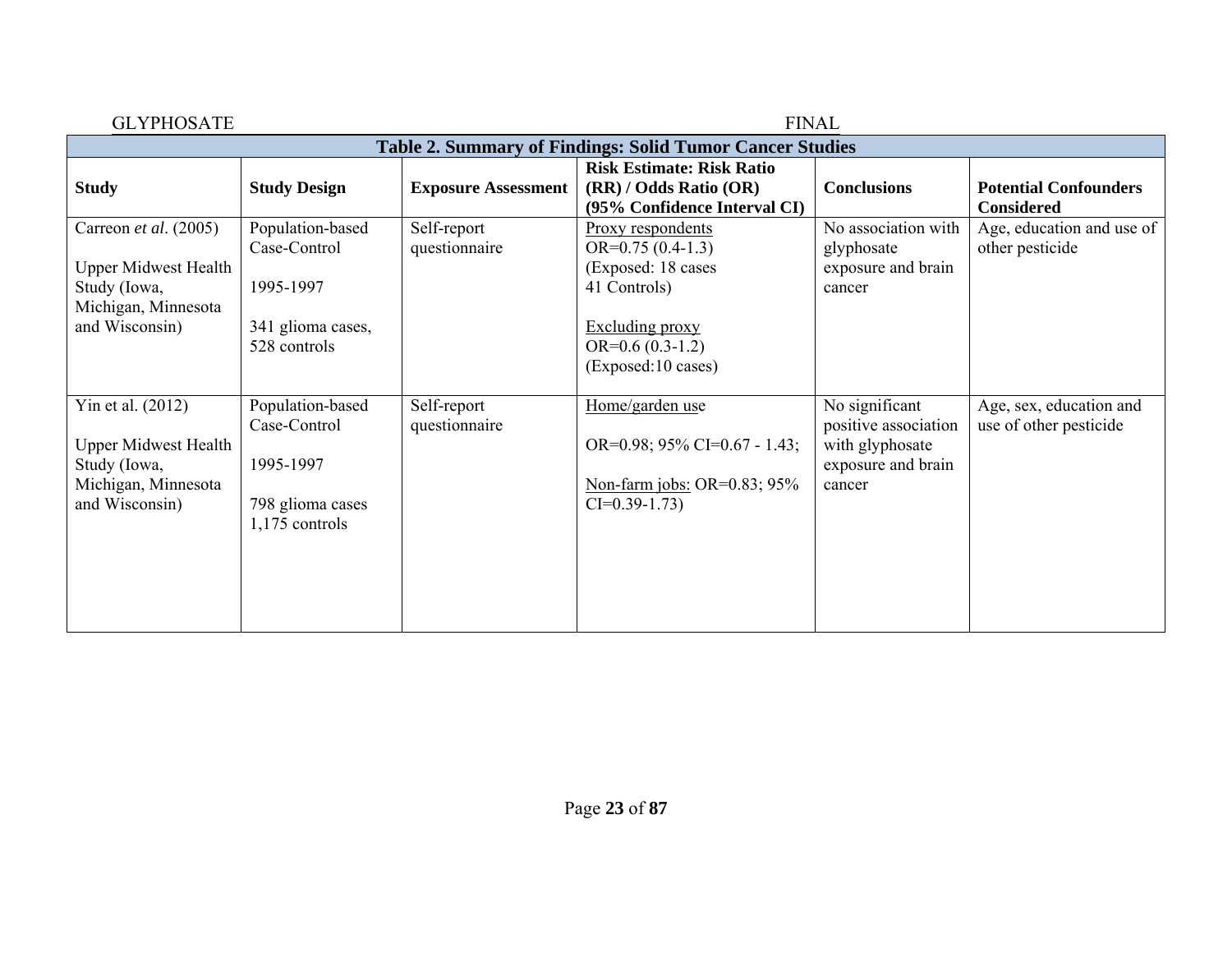| <b>GLYPHOSATE</b>                   |                                                                 |                                         | <b>FINAL</b>                                                                               |                                                |                                                   |  |  |  |
|-------------------------------------|-----------------------------------------------------------------|-----------------------------------------|--------------------------------------------------------------------------------------------|------------------------------------------------|---------------------------------------------------|--|--|--|
|                                     | <b>Table 2. Summary of Findings: Solid Tumor Cancer Studies</b> |                                         |                                                                                            |                                                |                                                   |  |  |  |
| <b>Study</b>                        | <b>Study Design</b>                                             | <b>Exposure Assessment</b>              | <b>Risk Estimate: Risk Ratio</b><br>(RR) / Odds Ratio (OR)<br>(95% Confidence Interval CI) | <b>Conclusions</b>                             | <b>Potential Confounders</b><br><b>Considered</b> |  |  |  |
| <b>Esophagus and Stomach Cancer</b> |                                                                 |                                         |                                                                                            |                                                |                                                   |  |  |  |
| Lee <i>et al.</i> $(2004b)$         | Population based<br>Case-Control                                | Self-report pesticide<br>use, telephone | <b>Esophagus</b><br>$OR=0.7(0.3-1.4)$                                                      | No association with<br>glyphosate              | Age, sex                                          |  |  |  |
| Nebraska, U.S.A.                    | 1988-1993                                                       | structured interview                    | (Exposed:12 cases<br>46 controls)                                                          | exposure and<br>esophagus or<br>stomach cancer |                                                   |  |  |  |
|                                     | 137 esophageal                                                  |                                         | Stomach<br>$OR=0.8(0.4-1.5)$                                                               |                                                |                                                   |  |  |  |
|                                     | cases;                                                          |                                         | (Exposed: 12 cases)<br>46 controls)                                                        |                                                |                                                   |  |  |  |
|                                     | 170 stomach cases;                                              |                                         |                                                                                            |                                                |                                                   |  |  |  |
|                                     | 502 controls                                                    |                                         |                                                                                            |                                                |                                                   |  |  |  |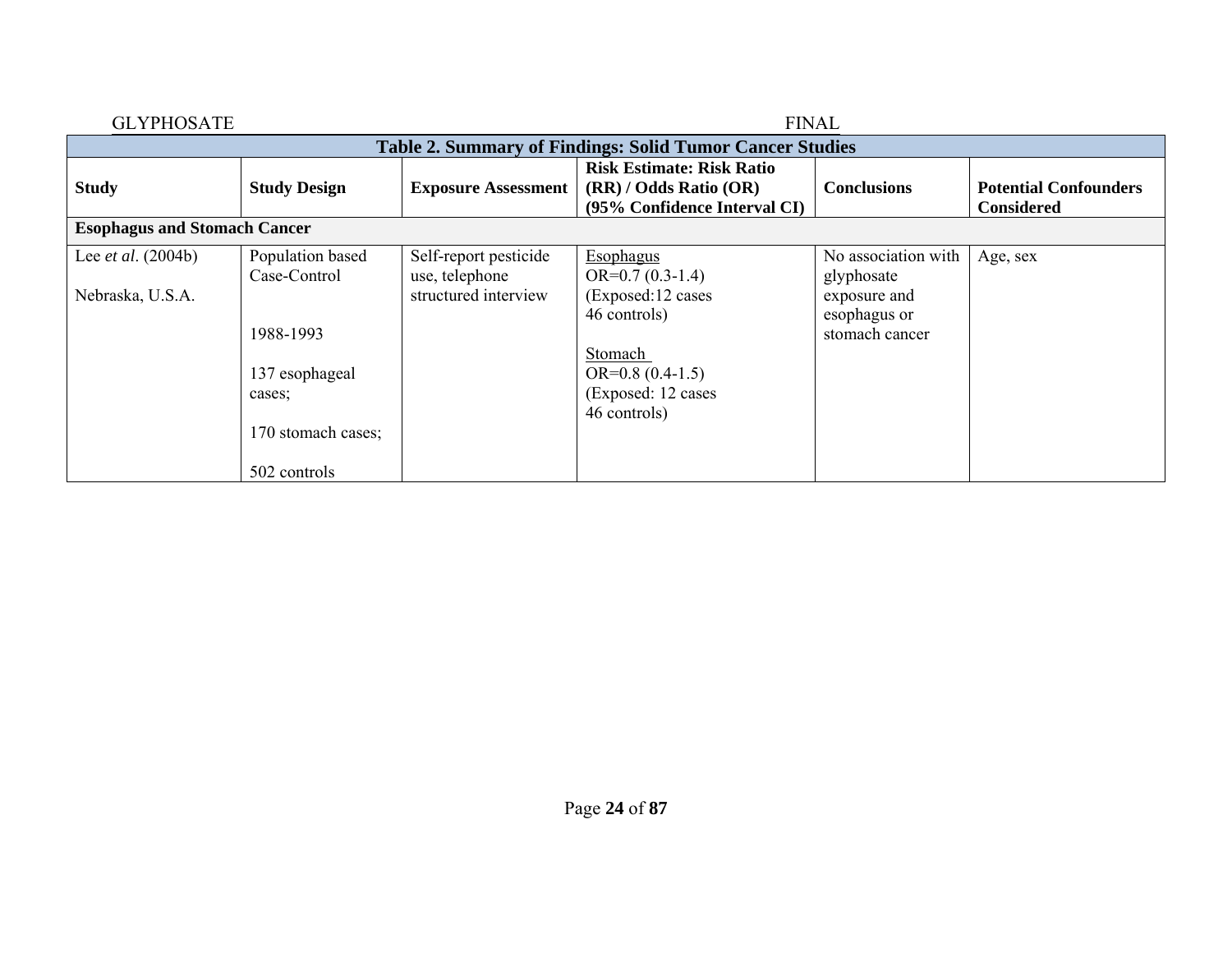#### **2. Non-Solid Tumor Cancer Sites**

A number of studies evaluating the possible link between pesticide use and lymphohematopoietic cancers such as leukemia, multiple myeloma and NHL are presented in Table 3.

## **(i) Leukemia**

In a population-based case-control study in Iowa and Minnesota, Brown *et al*. (1990) investigated leukemia risk and pesticide use; authors did not observe an association with the ever-use of glyphosate in this study (OR=0.9;  $95\%$  CI=0.5–1.6). The study population (578 cases; 340 living and 238 deceased and 1245 controls) was identified from cancers reported to state registry or authorities in 1981–1984, and the pesticide exposure assessment was performed through in-person interviews which the authors state likely reduced the exposure misclassification (*i.e.* incorrect exposure information). Although the large sample size is a strength of this study, the limitations include not controlling for exposure to other pesticides, limited power for studying the effects of glyphosate use, and the potential for recall bias.

In a Swedish population-based case-control study, 121 cases in men and 484 controls matched for age and sex were identified in 1987–1992 through the Swedish cancer registry. The authors reported a non-statistically significant elevated risk of hairy cell leukemia in relation to glyphosate use (OR=3.1; 95% CI=0.8–12.0), controlling for age, sex, and residential location. However, because these results are based on only 4 glyphosate-exposed cases and 5 exposed controls as noted by the authors, this risk should be interpreted with caution. Also, there was limited power to detect an effect and there was no adjustment for other exposures. At this time, there is limited available literature concerning glyphosate use and leukemia (Nordstrom *et al*., 1998).

### **(ii) Multiple Myeloma**

In a follow-up analyses using the same study population from Iowa and Minnesota Brown *et al.* (1993) investigated whether pesticide use is also related to multiple myeloma. Among men in Iowa (173 cases, 605 controls), the authors observed a statistically non-significant elevated association with glyphosate use  $(OR=1.7; 95\% CI=0.8-3.6)$ . However, the authors caution that while the study may lend support to the role of pesticides in general, the study limitations preclude use of the evidence as a definitive finding for any one compound.

De Roos *et al*. (2005) reported a suggestive association between multiple myeloma and glyphosate-exposed pesticide applicators based on a small number (32) of cases. For applicators with the full data set (54,315) and without adjustment for other variables the OR was 1.1; 95% CI=0.5–2.4. In the fully adjusted model, there was a non-statistically significantly elevated risk (OR=2.6; 95% CI=0.7–9.4), however, the number of participants included in this analysis was lower (n=40,716) due to missing data for the covariates. The authors postulated that the increased myeloma risk could be due to bias resulting from a selection of subjects in adjusted analyses that differed from subjects included in unadjusted analyses.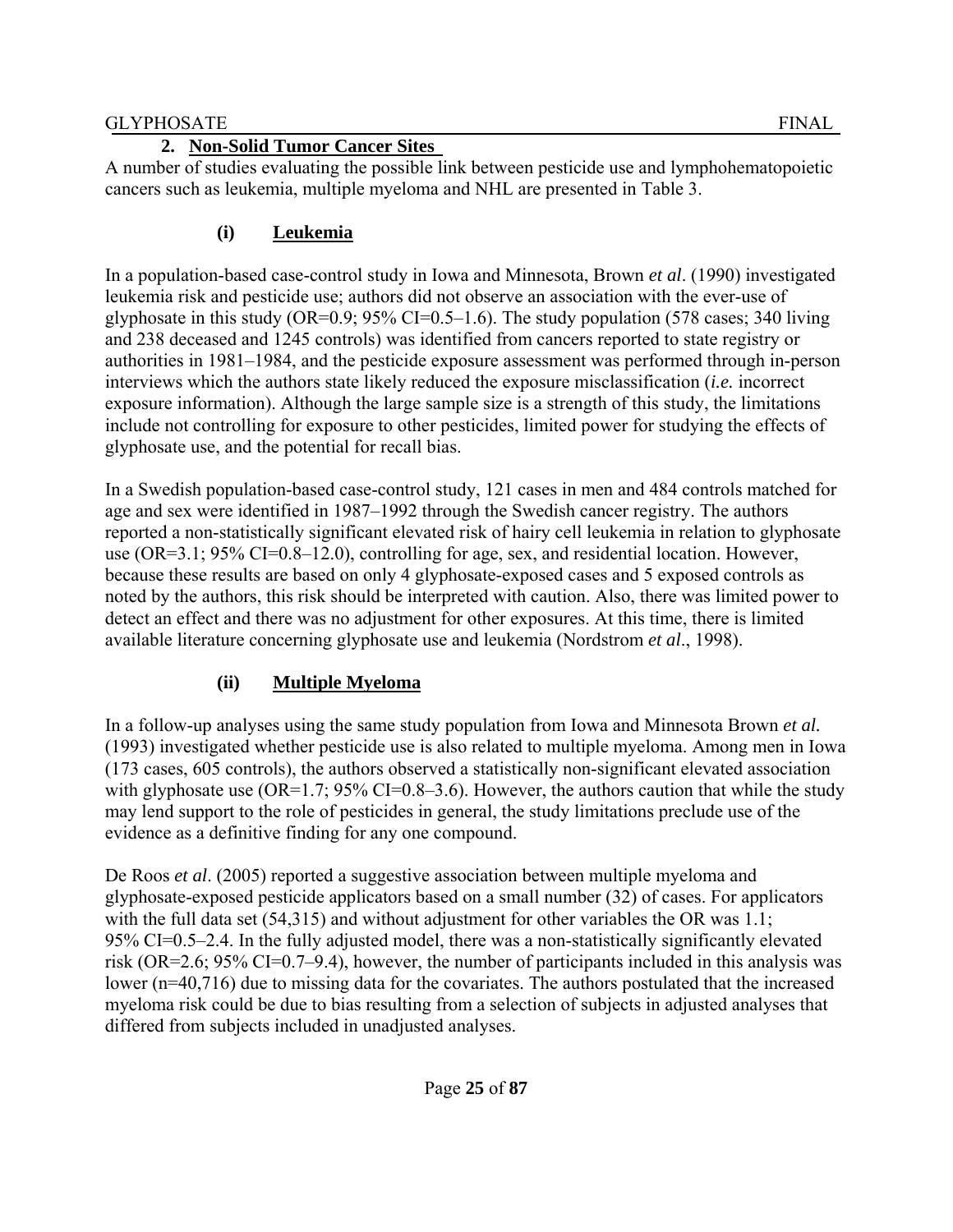Sorahan (2015), using Poisson regression, re-analyzed the AHS data reported by De Roos *et al*. (2005) to examine the reason for the disparate findings in relation to the use of a full data set versus the restricted data set. Risk ratios were calculated for exposed and non-exposed subjects. When adjusted for age and sex, the OR was 1.12 with the 95% CI of 0.5–2.49 for ever-use of glyphosate. Additional adjustment for lifestyle factors and use of other pesticides did not have any effect (OR=1.24: 95% CI=0.52–2.94).

In a population-based case-control study among men in six Canadian provinces between 1991 and 1994, researchers reported non-statistically significantly elevated odds of multiple myeloma in relation to glyphosate use  $(OR=1.22; 95\% CI=0.77-1.93)$ , based upon 32 glyphosate exposed multiple myeloma case and 133 controls (Pahwa *et al*., 2012).

Kachuri *et al*. (2013), using the same Canadian study population as above, further explored multiple myeloma in relation to days per year glyphosate used in 342 cases of multiple myeloma and 1357 controls. For ever use, the OR=1.19 and 95% CI=0.76–1.87. For light users  $(\leq 2$  days/year) there was no association (OR=0.72; 95% CI=0.39–1.32; 15 exposed cases); whereas, for heavy users ( $>$ 2 days/ year), there was a non-significant increased odds ratio (OR=2.04; 95% CI=0.98–4.23; 12 exposed cases). The limitation in this study was the same as the previous study (*i.e*., the number of cases and controls exposed to glyphosate were very low).

Landgren *et al*. (2009), within the AHS study population, investigated the association between pesticide use and prevalence of monoclonal gammopathy of undetermined significance (or MGUS). The MGUS is considered a pre-clinical marker of multiple myeloma progression. The authors did not observe a link with glyphosate use in the AHS cohort (OR=0.50; 95% CI=0.20–1.0).

### **(iii) Lymphoma**

The National Cancer Institute (NCI) performed a series of population-based case-control studies in the Midwestern U.S. in the early to mid-1980s. These studies include several hundred non-Hodgkin lymphoma (NHL) cases and controls, the identified cases were through disease registries which in many cases, were histopathologically confirmed. The investigators ascertained pesticide exposure through use of a structured interview with follow-up concerning pesticide use over time.

Cantor *et al.* (1992), in a case-control study of NHL interviewed a total of 622 white men and 1245 population based-controls in Iowa and Minnesota. Only 26 cases and 49 controls ever handled glyphosate yielding an OR of 1.1 with the 95% CI of 0.7–1.9. The study, however, did not adjust for exposure to other pesticides.

De Roos *et al.* (2003) used pooled analysis (n=3,417) of three case-control studies of NHL conducted in white men in Nebraska, Kansas and in Iowa and Minnesota. Based on 36 exposed cases and 61 exposed controls, the risk estimates for the association between glyphosate exposure and NHL was significant (OR=2.1; 95% CI=1.1–4.0) in the logistic regression analyses. However,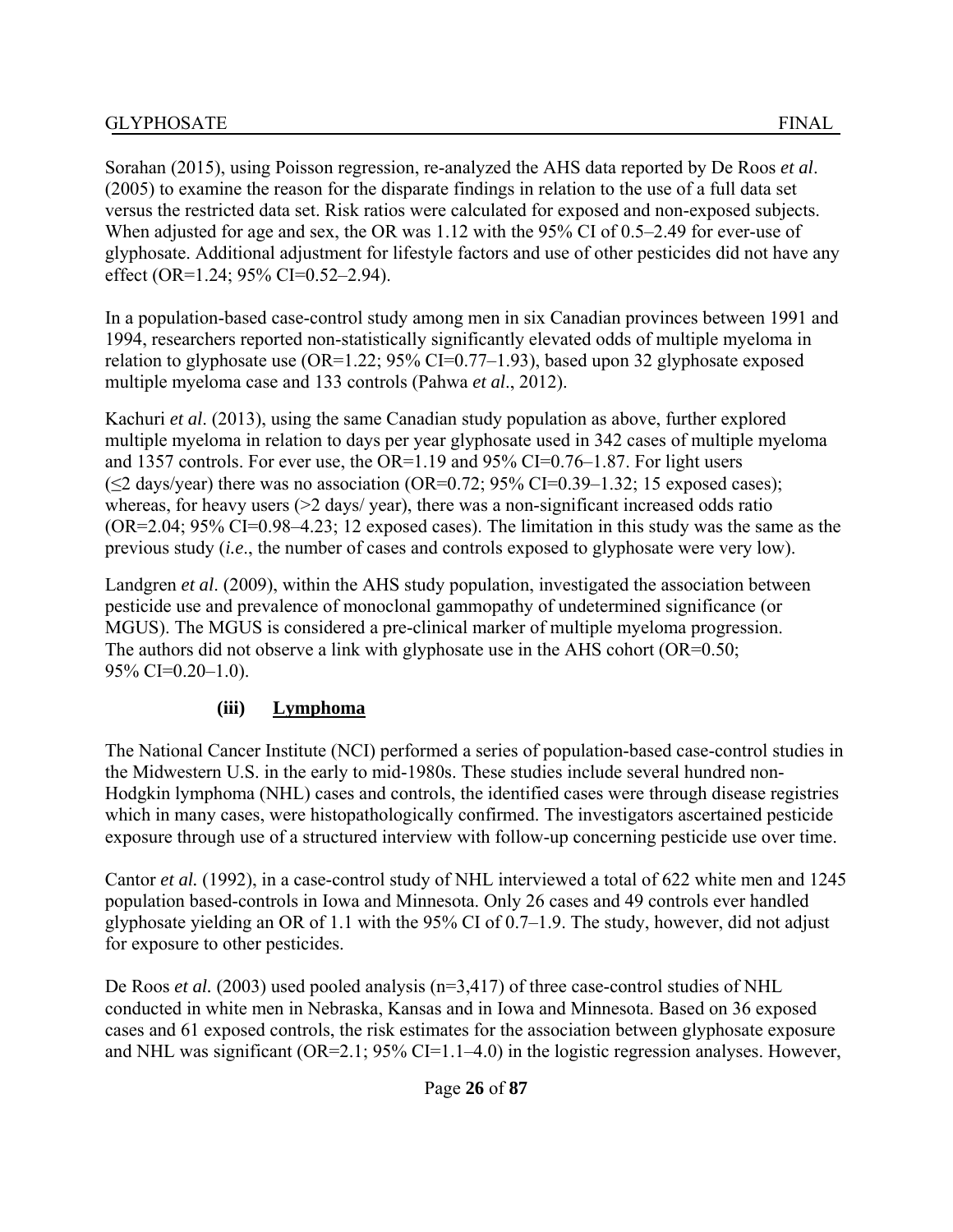utilizing hierarchical regression techniques to adjust for exposure to other pesticide exposures, there was an increase risk, but the increase was not statistically significant (OR=1.6; 95% CI=0.90–2.8). Overall, the data showed a suggestive association.

Based on the above findings, Lee *et al*., (2004) examined the relationship between asthma and pesticide exposure, and NHL. Pooling data from several midwestern states (IA, MN, and NE) increased the study sample size, and additional pesticide use information was incorporated to adjust the risk estimate (duration and frequency of use, telephone follow-up interview). The study included 872 men with NHL and 2381 frequency-matched controls. The authors reported that the OR associated with glyphosate was not statistically significantly different among those with asthma (OR=1.2; 95% CI=0.4–3.3; 6 exposed cases) and among those without asthma (OR=1.4; 95% CI=0.98–2.1; 53 exposed cases), adjusting for age, state and vital status.

The three studies discussed above (Cantor *et al*., 1992; De Roos *et al*., 2003 and Lee *et al*., 2004) reflect the same population in the AHS and used different levels of information (duration and frequency of exposure) and different analytic techniques [hierarchical regression and stratified analysis (by atopy)]. While studies with increasing levels of refinement to methodology report a stronger risk estimates in relation to glyphosate, additional studies are needed to exclude the role of chance and other limitations that may explain positive (non-statistically significant) associations.

A population-based case–control study (Hardell and Erickson, 1999) investigated the exposure to pesticides as a risk factor for NHL in Sweden during 1987–1990. Exposure data were ascertained by comprehensive questionnaires and supplemented by telephone interviews. Of the 404 cases and 741 controls, only 4 glyphosate-exposed cases and 3 controls were included in the study. In a univariate analysis, the risk estimate was elevated, but precision was low  $(OR=2.3;$ 95% CI=0.40–13.0).

Hardell *et al*. (2002) analyzed pooled data from two case-control studies from Sweden that examined NHL (Hardell and Erickson, 1999) and another on hairy cell leukemia, a subtype of NHL (Nordstrom *et al*., 1998). In the univariate analysis glyphosate exposure was found to be significantly increased (OR=3.04;  $95\%$  CI=1.08–8.52) but, when study site, and vital status were considered in a multivariate analyses, there was a non-statistically elevated risk among glyphosate users (OR=1.85;  $95\%$  CI=0.55–6.20). However, the wide range of the CI suggest that the study is under powered and, therefore the findings do not allow definitive conclusion on the association of NHL and glyphosate exposure.

In another case-control study in Sweden (1999–2003), Eriksson *et al*. (2008) examined the effects of exposure to different agents and NHL among 910 NHL cases and 1016 non-NHL controls. Glyphosate exposure which was reported in 29 cases and 18 controls produced an OR of 2.02  $(95\% \text{ CI} = 1.10 - 3.71)$  in a univariate analysis and an OR of 1.51 (95% CI=0.77–2.94) in a multivariate analysis conducted to clarify the relative importance of exposure to different pesticides. When exposure was for more than 10 days/year, the OR was 2.36 (95% CI=1.16–4.40)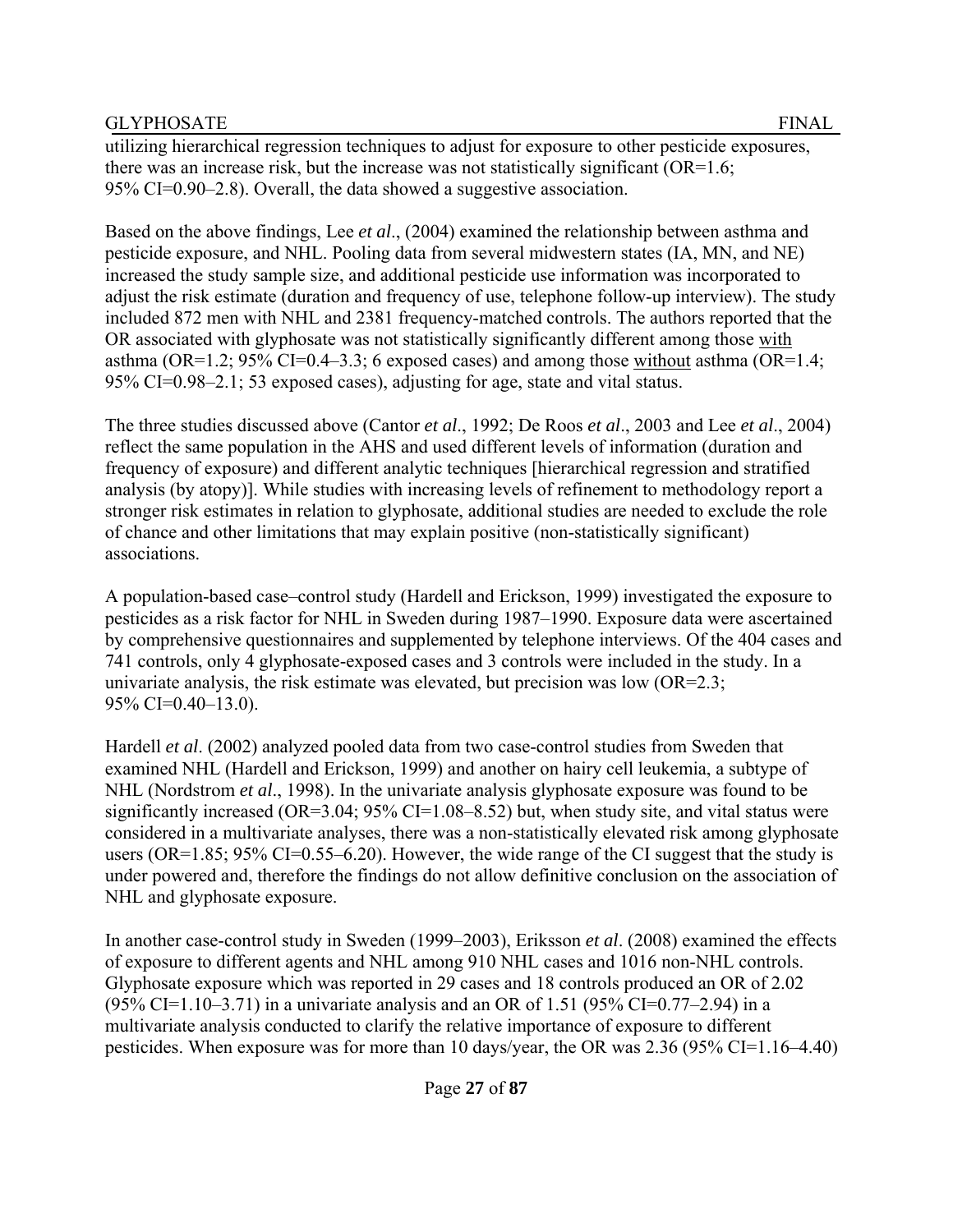and for exposure less than 10 days/year, the OR was 1.69 (95% CI=0.7–4.07). The risk estimate was elevated also for B-cell lymphoma and glyphosate exposure (OR=1.87; 95% CI=0.998–3.51).

McDuffie *et al.* (2001) in a multicenter-population based study among men of six Canadian provinces estimated the association between glyphosate and NHL. The study included 517 cases and 1506 controls identified betwen1991and 1994 through provincial cancer registries. In this study, authors histopathologically confirmed 84% of cases, implemented a two-tiered exposure questionnaire; and assessed the validity of the questionnaire through quality control studies both of which increased the accuracy of the test results. There was a non-statistically significant increased risk of NHL from glyphosate exposure. The OR was 1.26 and the 95% CI was 0.87–1.80 for 51 exposed cases, adjusted for age and province and the OR was 1.20 with a 95% CI of 0.83–1.74 when adjusted for age, province and high-risk exposure (adjusted for statistically significant medical variables such as history of measles, mumps, cancer, allergy desensitization shots, and a positive family history of cancer in a first-degree relative).

In a follow-up study which controlled for exposure to other pesticides, the risk to NHL from glyphosate exposure was attenuated. Glyphosate exposure which was reported in 19 cases and 78 controls produced an OR of 0.92 with 95% CI of 0.54–1.55 (Hohenadel *et al.*, 2011). Within this series of studies, the authors also evaluated Hodgkin lymphoma (HL), and observed little statistical evidence of an association, using similar study design and methods. Among the 38 cases exposed to glyphosate the OR was 0.99 with a 95% CI of 0.62–1.56 (Karunanayake *et al.,* 2012).

In a hospital-based case control study conducted between 2000 and 2004 in France, authors identified 491 NHL cases and 456 age-and sex-matched controls, and performed telephone-based questionnaire to assess pesticide and other confounding variables. There was no association between NHL and glyphosate use; for the 12 exposed cases, the OR was 1.0 and the 95% CI was 0.5–2.2). For Hodgkin lymphoma, for the 6 exposed cases, the OR was 1.7 and the 95% CI was 0.6–5.0 (Orsi *et al*., 2009).

The EPILYMPH case-control study was conducted across six countries in Europe (Czech Republic, France, Germany, Ireland, Italy, and Spain) to explore the role of occupational exposure to specific chemicals and risk of lymphoma overall, B-cell lymphoma and other subtypes. Although the study recruited 2348 cases and 2462 controls, only a very small number of cases were exposed to glyphosate  $(n=4)$  and controls  $(n=2)$ . A non-significant increase in OR was observed for B-cell lymphoma (OR=3.1; 95% CI=0.6–17.1), but the estimate is unstable due to the small number of exposed cases and controls (Cocco *et al.,* 2013)

Schinasi and Leon (2014) conducted a meta-analysis exploring occupational glyphosate exposure and NHL using data from six of the above mentioned studies (McDuffie *et al*., 2001; Hardell *et al*., 2002; DeRoos *et al*., 2003 and 2005; Eriksson *et al*., 2008; and Orsi *et al*., 2009). Since the authors identified a variety of sources of heterogeneity between publications, they calculated meta-risk ratio (RR) estimates and 95% CIs using random effect models, allowing between study heterogeneity to contribute to the variance. They reported  $I^2$  values, which represented the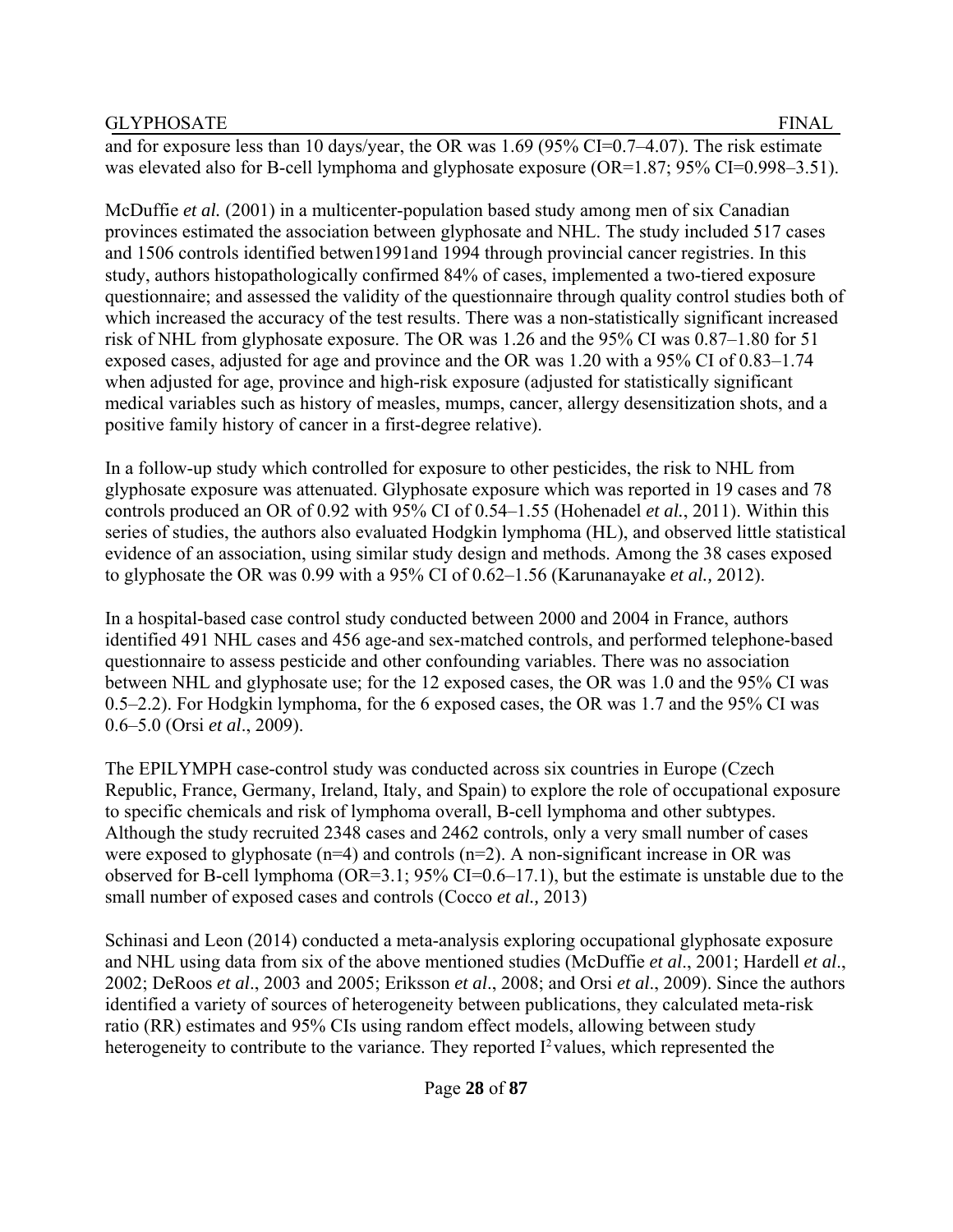percentage of the total variance explained by study heterogeneity and measure inconsistency in results. Larger I<sup>2</sup> values indicate greater inconsistency. For glyphosate, the meta-risk ratio was 1.5 with a 95% CI of 1.0–2.0 and the I<sup>2</sup> value was  $32.7\%$  indicating greater inconsistency in these data sets. This study combined multiple smaller studies that on their own were very limited in statistical power to detect differences.

The 2015 IARC evaluation noted that fully adjusted risk estimates in two of the Swedish studies (Hardell *et al*., 2002 and Eriksson *et al*., 2008) were not used in the analysis conducted by Schinasi and Leon (2014). Consequently, IARC conducted a reexamination of the results of these studies. For an association between glyphosate exposure and NHL, the IARC estimated a meta-risk ratio of 1.3 (95% CI=1.03–1.65),  $I^2=0\%$ ; p=0.589 for heterogeneity) (IARC 2015).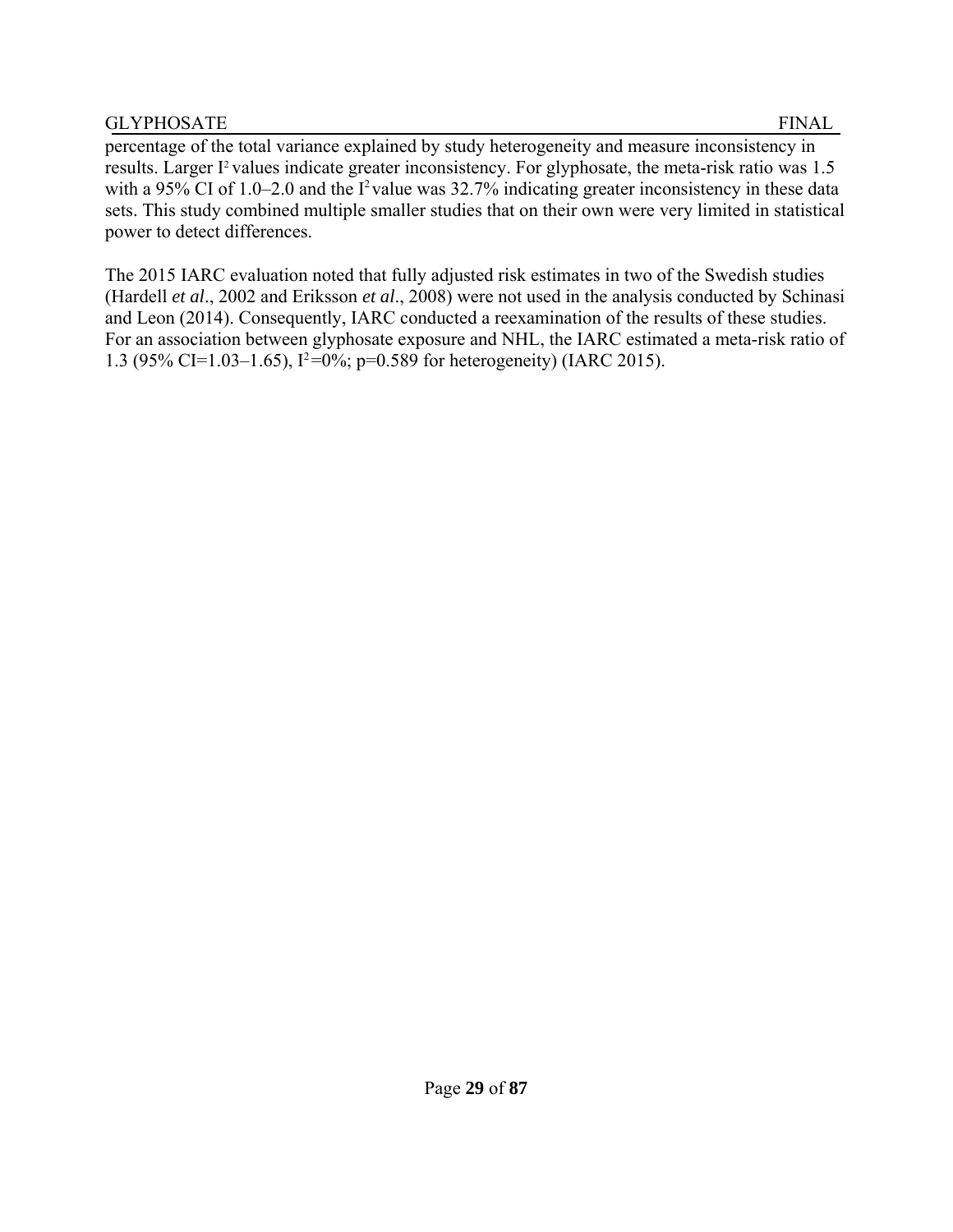| <b>GLYPHOSATE</b>                                            |                                  |                                                                     |                                                                                 | <b>FINAL</b>                                           |                                                                                                |  |  |  |  |
|--------------------------------------------------------------|----------------------------------|---------------------------------------------------------------------|---------------------------------------------------------------------------------|--------------------------------------------------------|------------------------------------------------------------------------------------------------|--|--|--|--|
| Table 3. Summary of Findings: Non Solid Tumor Cancer Studies |                                  |                                                                     |                                                                                 |                                                        |                                                                                                |  |  |  |  |
| <b>Study</b>                                                 | <b>Study Design</b>              | <b>Exposure Assessment</b>                                          | <b>Risk Estimate: Risk Ratio</b><br>(RR/ Odds Ratio (OR)<br>$(95\% \text{ CI})$ | <b>Conclusions</b>                                     | <b>Potential Confounders</b><br><b>Considered</b>                                              |  |  |  |  |
| Leukemia                                                     |                                  |                                                                     |                                                                                 |                                                        |                                                                                                |  |  |  |  |
| Brown et al. (1990)                                          | Population-based<br>Case-Control | In person interview;<br>surrogates used.                            | $OR=0.9(0.5-1.6)$<br>(Exposed:15 cases                                          | No association<br>between                              | Vital status (alive, dead),<br>residency (IA or MN),                                           |  |  |  |  |
| Iowa and Minnesota,<br>U.S.A.                                | 1981-1984                        |                                                                     | 49 controls)                                                                    | glyphosate<br>exposure and<br>leukemia                 | tobacco use, parent, sibling, or<br>child with a lymphopoietic<br>cancer, high risk occupation |  |  |  |  |
|                                                              | 578 cases<br>1245 controls       |                                                                     |                                                                                 |                                                        | and exposure to substances<br>(benzene, hair dyes etc) related<br>to risk of leukemia          |  |  |  |  |
| Nordstrom et al.<br>(1998)                                   | Population-based<br>Case-Control | Self-reported pesticide<br>questionnaire and<br>follow-up telephone | $OR=3.1(0.8-12)$<br>(Exposed: 4 cases<br>5 controls)                            | A non-statistically<br>significant<br>elevated risk of | Age, sex, country of residence<br>(selected using matching,<br>dissolved matching analyses)    |  |  |  |  |
| Sweden                                                       | 1987-1992                        | interview                                                           |                                                                                 | hairy cell<br>leukemia                                 | No adjustment for exposure<br>from other pesticides                                            |  |  |  |  |
|                                                              | 121 cases<br>484 controls        |                                                                     |                                                                                 |                                                        |                                                                                                |  |  |  |  |
| <b>Multiple Myeloma</b>                                      |                                  |                                                                     |                                                                                 |                                                        |                                                                                                |  |  |  |  |
| Brown et al. (1993)                                          | Population based<br>Case-Control | Interview based<br>questionnaire with                               | $OR=1.7(0.8-3.6)$<br>(Exposed: 11 cases                                         | Limited power to<br>assess association                 | Age and vital status                                                                           |  |  |  |  |
| Iowa, U.S.A.                                                 | 1981-1984                        | follow-up                                                           | 40 controls)                                                                    | of glyphosate<br>exposure and<br>multiple myeloma      |                                                                                                |  |  |  |  |
|                                                              | 173cases<br>650 controls         |                                                                     |                                                                                 |                                                        |                                                                                                |  |  |  |  |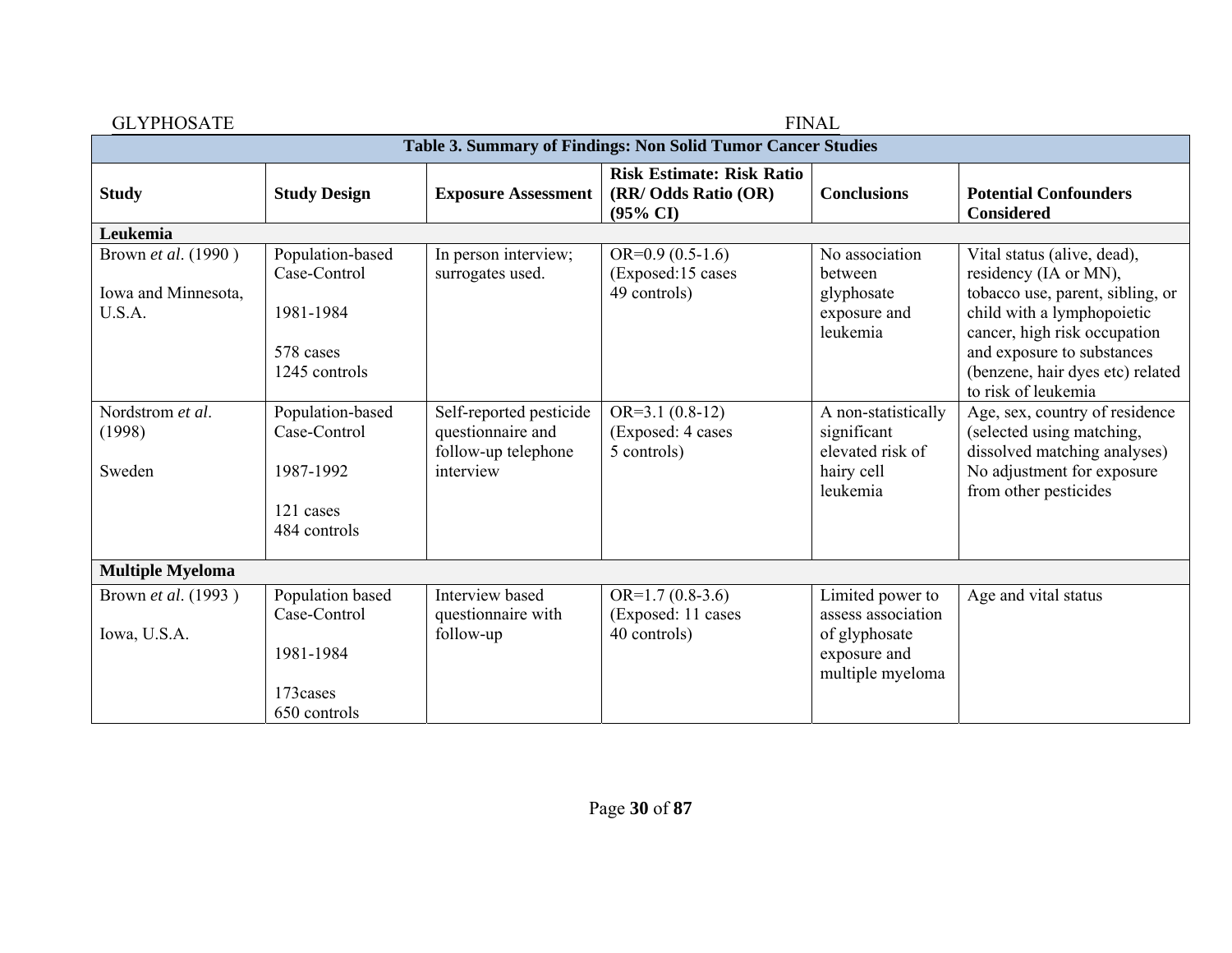| <b>GLYPHOSATE</b>                                             |                                                                                |                                                                                                                                                 | <b>FINAL</b>                                                                                                |                                                                                                                                                     |                                                                                                                                                                                                                                                                                                                        |  |  |
|---------------------------------------------------------------|--------------------------------------------------------------------------------|-------------------------------------------------------------------------------------------------------------------------------------------------|-------------------------------------------------------------------------------------------------------------|-----------------------------------------------------------------------------------------------------------------------------------------------------|------------------------------------------------------------------------------------------------------------------------------------------------------------------------------------------------------------------------------------------------------------------------------------------------------------------------|--|--|
| Table 3. Summary of Findings: Non Solid Tumor Cancer Studies  |                                                                                |                                                                                                                                                 |                                                                                                             |                                                                                                                                                     |                                                                                                                                                                                                                                                                                                                        |  |  |
| <b>Study</b>                                                  | <b>Study Design</b>                                                            | <b>Exposure Assessment</b>                                                                                                                      | <b>Risk Estimate: Risk Ratio</b><br>(RR/ Odds Ratio (OR)<br>$(95\% \text{ CI})$                             | <b>Conclusions</b>                                                                                                                                  | <b>Potential Confounders</b><br><b>Considered</b>                                                                                                                                                                                                                                                                      |  |  |
| De Roos et al. $(2005)$<br>Iowa and North<br>Carolina, U.S.A. | Prospective<br>Cohort<br>1993-2001<br>54,315 licensed<br>pesticide applicators | Self-administered<br>questionnaire                                                                                                              | Full data set<br>$RR = 1.1 (0.5 - 2.4)$<br>(Exposed: 32 cases)<br>Adjusted for age etc<br>$RR=2.6(0.7-9.4)$ | No risk for full<br>data set. Excess<br>risk only with no<br>missing<br>information of 22<br>cases in the<br>restricted data set<br>(Sorahan, 2015) | Missing data on covariates<br>when multiple adjustments<br>were made, limiting<br>interpretation                                                                                                                                                                                                                       |  |  |
| Orsi et al. (2009)<br>France                                  | Hospital based Case-<br>Control<br>2000-2004<br>491 cases<br>456 controls      | Self-report<br>questionnaire, with<br>follow-up telephone<br>based questionnaire,<br>expert review; two<br>stage exposure<br>collection process | $OR=2.4(0.8-7.3)$<br>(Exposed: 5 cases)<br>18 controls)                                                     | No significant<br>association with<br>glyphosate<br>exposure and<br>multiple myeloma                                                                | Age, center, socioeconomic<br>category                                                                                                                                                                                                                                                                                 |  |  |
| Pahwa et al. (2012)<br>Canada                                 | Population based<br>Case-Control<br>1991-1994<br>342 cases<br>1506 controls    | Self-reported pesticide<br>use, structured<br>interview with<br>questionnaire;<br>cumulative exposure<br>$(+/-10 \text{ days/yr})$              | $OR=1.22(0.77-1.93)$<br>(Exposed: 32 cases<br>133 controls)                                                 | No significant<br>association with<br>glyphosate<br>exposure and<br>multiple myeloma                                                                | Significant medical history<br>variables (history of measles,<br>history of mumps, history of<br>allergies, history of arthritis,<br>history of shingles, and a<br>positive family history of<br>cancer in a first-degree<br>relative), and with strata for<br>the variables of age group and<br>province of residence |  |  |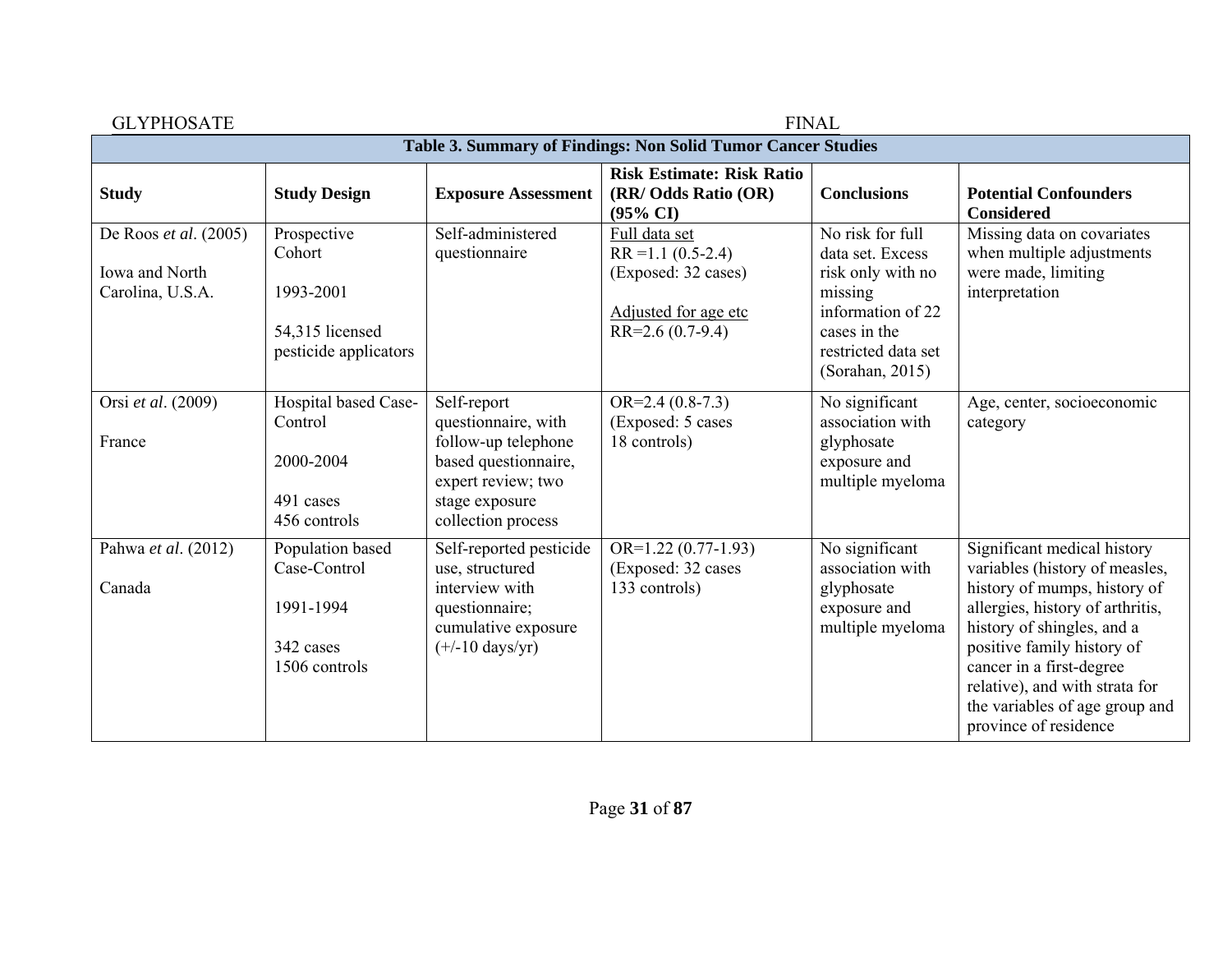| <b>GLYPHOSATE</b>                                                | <b>FINAL</b>                     |                                    |                                                                                           |                                                   |                                                   |  |
|------------------------------------------------------------------|----------------------------------|------------------------------------|-------------------------------------------------------------------------------------------|---------------------------------------------------|---------------------------------------------------|--|
| Table 3. Summary of Findings: Non Solid Tumor Cancer Studies     |                                  |                                    |                                                                                           |                                                   |                                                   |  |
| <b>Study</b>                                                     | <b>Study Design</b>              | <b>Exposure Assessment</b>         | <b>Risk Estimate: Risk Ratio</b><br>(RR/ Odds Ratio (OR)<br>$(95\% \text{ CI})$           | <b>Conclusions</b>                                | <b>Potential Confounders</b><br><b>Considered</b> |  |
| Kachuri et al. (2013)<br><b>Canadian Provinces</b>               | Population based<br>Case-Control | Self-administered<br>questionnaire | For ever use<br>$OR=1.19(0.76-1.87)$<br>Exposed: 32 cases                                 | No association<br>with glyphosate<br>exposure and | Relatively low response rate                      |  |
|                                                                  | 1991-1994                        |                                    | 121 controls                                                                              | multiple myeloma<br>for ever or light             |                                                   |  |
|                                                                  | 342 cases<br>1357 controls       |                                    | Light $(2 d/yr)$ use<br>$OR=0.72(0.39-1.32)$                                              | users<br>Increase for heavy                       |                                                   |  |
|                                                                  |                                  |                                    | Exposed: 15 cases                                                                         | users is non-                                     |                                                   |  |
|                                                                  |                                  |                                    | 88 controls                                                                               | significant                                       |                                                   |  |
|                                                                  |                                  |                                    | Heavy $(>2 \frac{d}{yr})$ use<br>$OR=2.04(0.98-4.23)$<br>Exposed: 12 cases<br>29 controls |                                                   |                                                   |  |
| <b>Monoclonal Gammopathy of Undetermined Significance (MGUS)</b> |                                  |                                    |                                                                                           |                                                   |                                                   |  |
| Landgren et al. (2009)                                           | Nested Case-Control              | Self-administered<br>questionnaire | $OR=0.5(0.2-1.0)$                                                                         | No association<br>with glyphosate                 | Age and education                                 |  |
| AHS: Iowa and North                                              | 1993-1997                        |                                    |                                                                                           | exposure and                                      |                                                   |  |
| Carolina, U.S.A.                                                 |                                  |                                    |                                                                                           | MGUS, a                                           |                                                   |  |
|                                                                  | 678 participants                 |                                    |                                                                                           | premalignant                                      |                                                   |  |
|                                                                  |                                  |                                    |                                                                                           | disorder that often                               |                                                   |  |
|                                                                  |                                  |                                    |                                                                                           | precedes multiple<br>myeloma                      |                                                   |  |
|                                                                  |                                  |                                    |                                                                                           |                                                   |                                                   |  |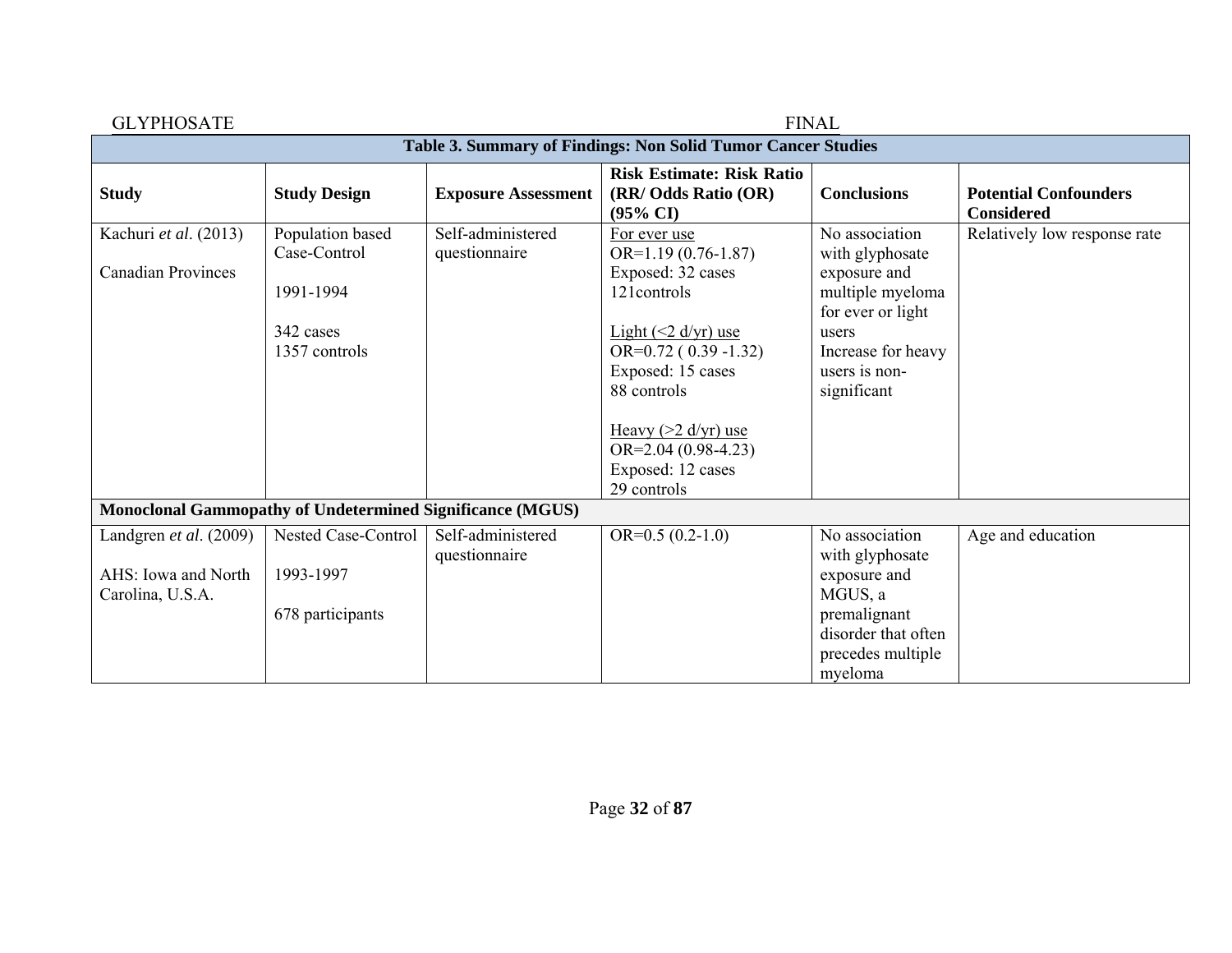| <b>GLYPHOSATE</b>                                                        |                                                                                                                               |                                                                                                                                                                                  |                                                                                                                                                   | <b>FINAL</b>                                                                                                                                                                           |                                                                                                                                                |  |
|--------------------------------------------------------------------------|-------------------------------------------------------------------------------------------------------------------------------|----------------------------------------------------------------------------------------------------------------------------------------------------------------------------------|---------------------------------------------------------------------------------------------------------------------------------------------------|----------------------------------------------------------------------------------------------------------------------------------------------------------------------------------------|------------------------------------------------------------------------------------------------------------------------------------------------|--|
| Table 3. Summary of Findings: Non Solid Tumor Cancer Studies             |                                                                                                                               |                                                                                                                                                                                  |                                                                                                                                                   |                                                                                                                                                                                        |                                                                                                                                                |  |
| <b>Study</b>                                                             | <b>Study Design</b>                                                                                                           | <b>Exposure Assessment</b>                                                                                                                                                       | <b>Risk Estimate: Risk Ratio</b><br>(RR/ Odds Ratio (OR)<br>$(95\% \text{ CI})$                                                                   | <b>Conclusions</b>                                                                                                                                                                     | <b>Potential Confounders</b><br><b>Considered</b>                                                                                              |  |
| Non-Hodgkin Lymphoma (NHL)                                               |                                                                                                                               |                                                                                                                                                                                  |                                                                                                                                                   |                                                                                                                                                                                        |                                                                                                                                                |  |
| Cantor et al. (1992)<br>Iowa and Minnesota,<br>U.S.A.                    | Population based<br>Case-Control<br>1980-1983                                                                                 | Structured interview,<br>questionnaire<br>response; farm<br>activities and specific                                                                                              | $OR=1.1(0.7-1.9)$<br>Exposed: 26 cases<br>49 controls                                                                                             | No association<br>with glyphosate<br>exposure and NHL                                                                                                                                  | Vital status, age, state,<br>smoking, family history, high<br>risk occupation, high risk<br>exposure. Not controlled for                       |  |
|                                                                          | 622 cases<br>1245 controls                                                                                                    | pesticide use                                                                                                                                                                    |                                                                                                                                                   |                                                                                                                                                                                        | exposure to other pesticides.                                                                                                                  |  |
| De Roos et al. (2003)<br>Iowa, Nebraska,<br>Minnesota, Kansas,<br>U.S.A. | Case-Control<br>1983-1986\Nebraska<br>1979-1981\Kansas<br>1979-1986<br>870 white male<br>cases<br>2569 white male<br>controls | Interview-based<br>questionnaire,<br>demographic                                                                                                                                 | Logistic regression<br>$OR=2.1(1.1-4.0)$<br>Exposed: 36 cases<br>61 controls<br>Hierarchical regression<br>$OR=1.6$ ; $(0.9-2.8)$                 | Significant<br>increased OR in<br>logistic model but<br>in the hierarchical<br>model, the OR<br>attenuated and no<br>significant<br>association with<br>glyphosate<br>exposure and NHL | Age, study site, use of all other<br>pesticides (group); hierarchal<br>regression informed priors<br>based on chemical-specific<br>information |  |
| Lee et al. (2004a)<br>Iowa, Nebraska,<br>Minnesota, U.S.A                | Population based<br>Case-Control<br>1980-1986<br>872 white male<br>cases                                                      | In person, structured<br>interview (pesticide<br>use, duration,<br>frequency, first and<br>last year used); 5-yr<br>follow-up interview,<br>10-min telephone on<br>pesticide use | Non-asthmatic<br>$OR=1.4(0.98-2.1)$<br>(Exposed: 53 cases)<br>91 controls)<br>Asthmatic<br>$OR=1.2(0.4-3.3)$<br>(Exposed: 6 cases<br>12 controls) | No significant<br>association with<br>glyphosate<br>exposure and NHL<br>either for<br>asthmatics or non-<br>asthmatics                                                                 | Adjusted for age, vital status,<br>state                                                                                                       |  |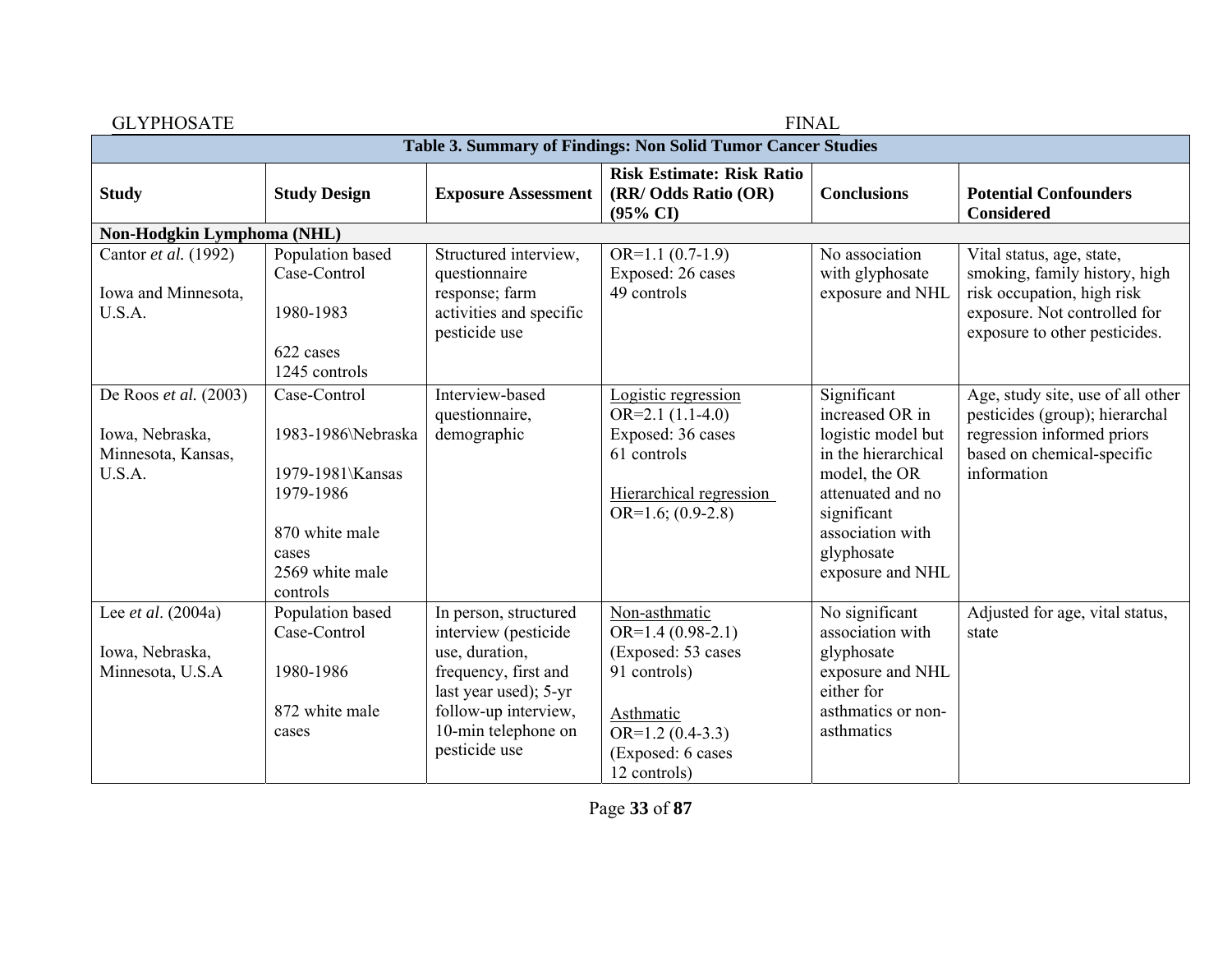| <b>GLYPHOSATE</b>                                                |                                                                                                                                                                                                                   |                                          |                                                                                                                 | <b>FINAL</b>                                                                                                                                          |                                                                                                                                                                          |  |  |
|------------------------------------------------------------------|-------------------------------------------------------------------------------------------------------------------------------------------------------------------------------------------------------------------|------------------------------------------|-----------------------------------------------------------------------------------------------------------------|-------------------------------------------------------------------------------------------------------------------------------------------------------|--------------------------------------------------------------------------------------------------------------------------------------------------------------------------|--|--|
| Table 3. Summary of Findings: Non Solid Tumor Cancer Studies     |                                                                                                                                                                                                                   |                                          |                                                                                                                 |                                                                                                                                                       |                                                                                                                                                                          |  |  |
| <b>Study</b>                                                     | <b>Study Design</b>                                                                                                                                                                                               | <b>Exposure Assessment</b>               | <b>Risk Estimate: Risk Ratio</b><br>(RR/ Odds Ratio (OR)<br>$(95\% \text{ CI})$                                 | <b>Conclusions</b>                                                                                                                                    | <b>Potential Confounders</b><br><b>Considered</b>                                                                                                                        |  |  |
| De Roos et al. (2005)<br>AHS: Iowa and North<br>Carolina, U.S.A. | Nested Case-Control<br>1993-2001<br>54,315 licensed<br>pesticide applicators                                                                                                                                      | Self-administered<br>questionnaire       | $OR=1.1(0.7-1.9)$<br>(Exposed: 92 cases)                                                                        | No significant<br>association with<br>glyphosate<br>exposure and NHL                                                                                  | Age, smoking, other<br>pesticides, alcohol<br>consumption, family history of<br>cancer, education                                                                        |  |  |
| Hardell and Erickson<br>(1999)<br>Sweden                         | Population based<br>Case-Control<br>1987-1990<br>404 male cases<br>741 male controls                                                                                                                              | Questionnaire and<br>follow-up interview | Univariate<br>$OR=2.3(0.4-13.0)$<br>(Exposed: 4 cases<br>3 controls)<br>Multivariate<br>$OR=5.8(0.6-54)$        | Some evidence of<br>a link with<br>glyphosate,<br>matching<br>variables; cannot<br>conclude<br>regarding causal<br>role for any<br>specific pesticide | Age, region, vital status<br>(matching). Few subjects<br>exposed. Variables used in<br>multivariate were no specified.<br>Study has limited power to<br>detect an effect |  |  |
| Hardell et al. (2002)<br>Sweden                                  | Population based<br>Case-Control<br><b>Combined Hardell</b><br>1999 with another<br>case-control study<br>examining hairy cell<br>leukemia (one of 61<br>types of NHL)<br>1987-1990<br>515 cases<br>1141 controls | Questionnaire and<br>follow-up interview | Univariate<br>$OR=3.04(1.08-8.52)$<br>(Exposed: 8 cases<br>8 controls)<br>Multivariate<br>OR= $1.85(0.55-6.20)$ | <b>Risk attenuates</b><br>when adjusted for<br>other variables in<br>the multivariate<br>analysis                                                     | Age, country, study site, vital<br>status, other pesticide exposure<br>in the multivariate analysis                                                                      |  |  |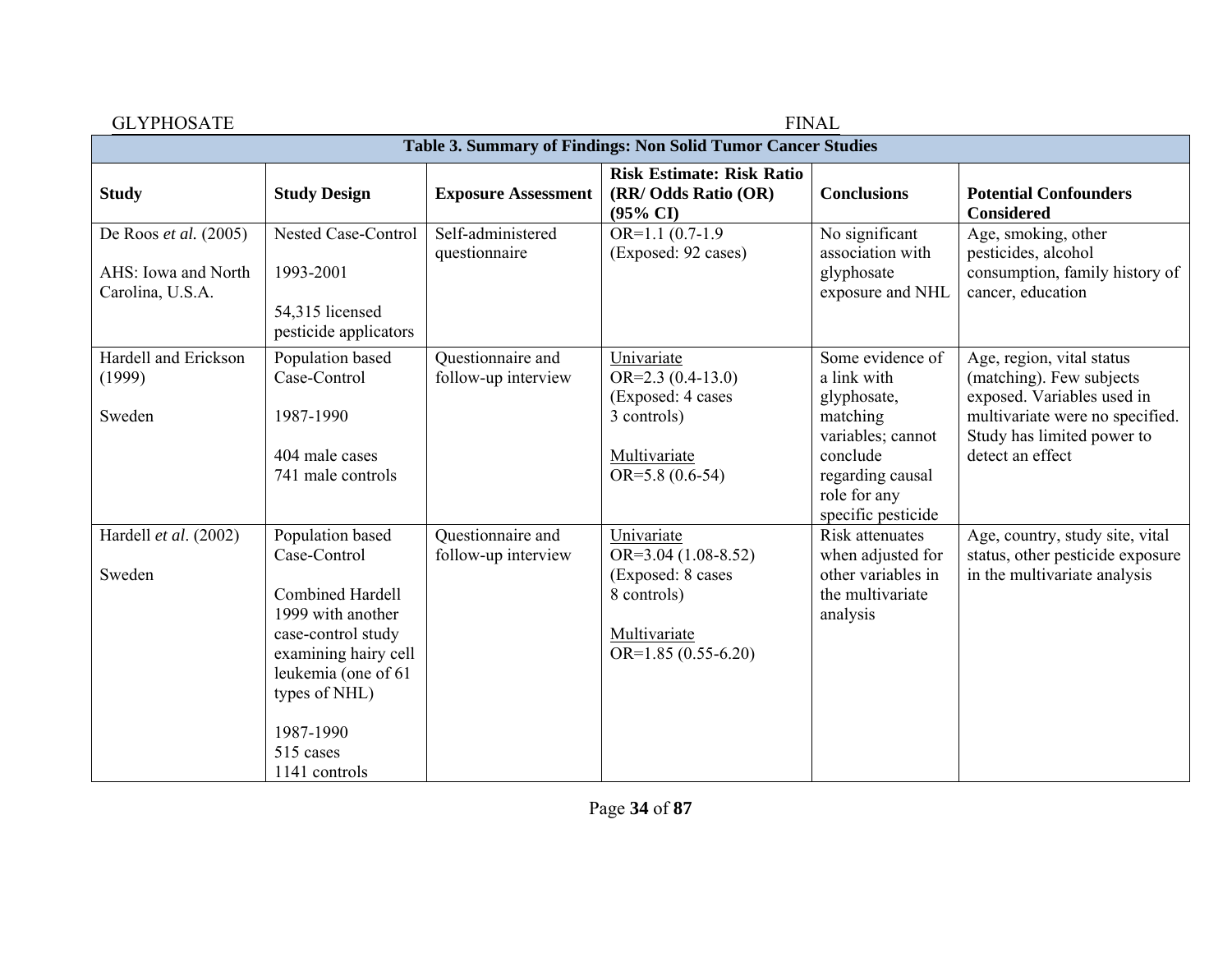| <b>GLYPHOSATE</b>                                            | <b>FINAL</b>                                  |                                                     |                                                                                 |                                                                     |                                                                                                       |  |  |
|--------------------------------------------------------------|-----------------------------------------------|-----------------------------------------------------|---------------------------------------------------------------------------------|---------------------------------------------------------------------|-------------------------------------------------------------------------------------------------------|--|--|
| Table 3. Summary of Findings: Non Solid Tumor Cancer Studies |                                               |                                                     |                                                                                 |                                                                     |                                                                                                       |  |  |
| <b>Study</b>                                                 | <b>Study Design</b>                           | <b>Exposure Assessment</b>                          | <b>Risk Estimate: Risk Ratio</b><br>(RR/ Odds Ratio (OR)<br>$(95\% \text{ CI})$ | <b>Conclusions</b>                                                  | <b>Potential Confounders</b><br><b>Considered</b>                                                     |  |  |
| Eriksson et al. (2008)<br>Sweden                             | Population based<br>Case-Control<br>1999-2002 | Questionnaire and<br>follow-up interview            | Univariate<br>$OR=2.02(1.10-3.71)$<br>(Exposed: 29 cases)<br>18 controls)       | Suggestive<br>association for<br>NHL with<br>glyphosate<br>exposure | Age, sex, year of diagnosis.<br>Multivariate analysis adjusted<br>for exposure to other<br>pesticides |  |  |
|                                                              | 910 cases<br>1016 controls                    |                                                     | Multivariate<br>$OR=1.55(0.77-2.94)$                                            |                                                                     |                                                                                                       |  |  |
|                                                              |                                               |                                                     | With $\leq$ 10 days/ year<br>$OR=1.69(0.7-4.07)$<br>(Exposed: 12 cases          |                                                                     |                                                                                                       |  |  |
|                                                              |                                               |                                                     | 9 controls)<br>With $> 10$ days/year<br>$OR = 2.36(1.04 - 5.37)$                |                                                                     |                                                                                                       |  |  |
|                                                              |                                               |                                                     | (Exposed: 17 cases<br>9 controls)                                               |                                                                     |                                                                                                       |  |  |
|                                                              |                                               |                                                     | <b>B-cell</b> lymphoma<br>OR= $1.87(0.998-3.51)$                                |                                                                     |                                                                                                       |  |  |
| McDuffie et al. (2001)                                       | Population based<br>Case-Control              | Two-tiered self-report<br>questionnaire;            | Univariate<br>$OR=1.26(0.87-1.8)$                                               | No significant<br>association with                                  | Adjusted for statistically<br>significantly medical variables                                         |  |  |
| Canada                                                       | 1991-1994                                     | cumulative exposure<br>$( \geq 10 \text{ days/yr})$ | (Exposed: 51 cases)<br>133 controls)                                            | glyphosate<br>exposure and NHL                                      | (history of measles, mumps,<br>cancer, allergy shots, and a<br>positive family history of             |  |  |
|                                                              | 517 cases<br>1506 controls                    |                                                     | Multivariate<br>$OR=1.20(0.83-1.74)$                                            |                                                                     | cancer) males only                                                                                    |  |  |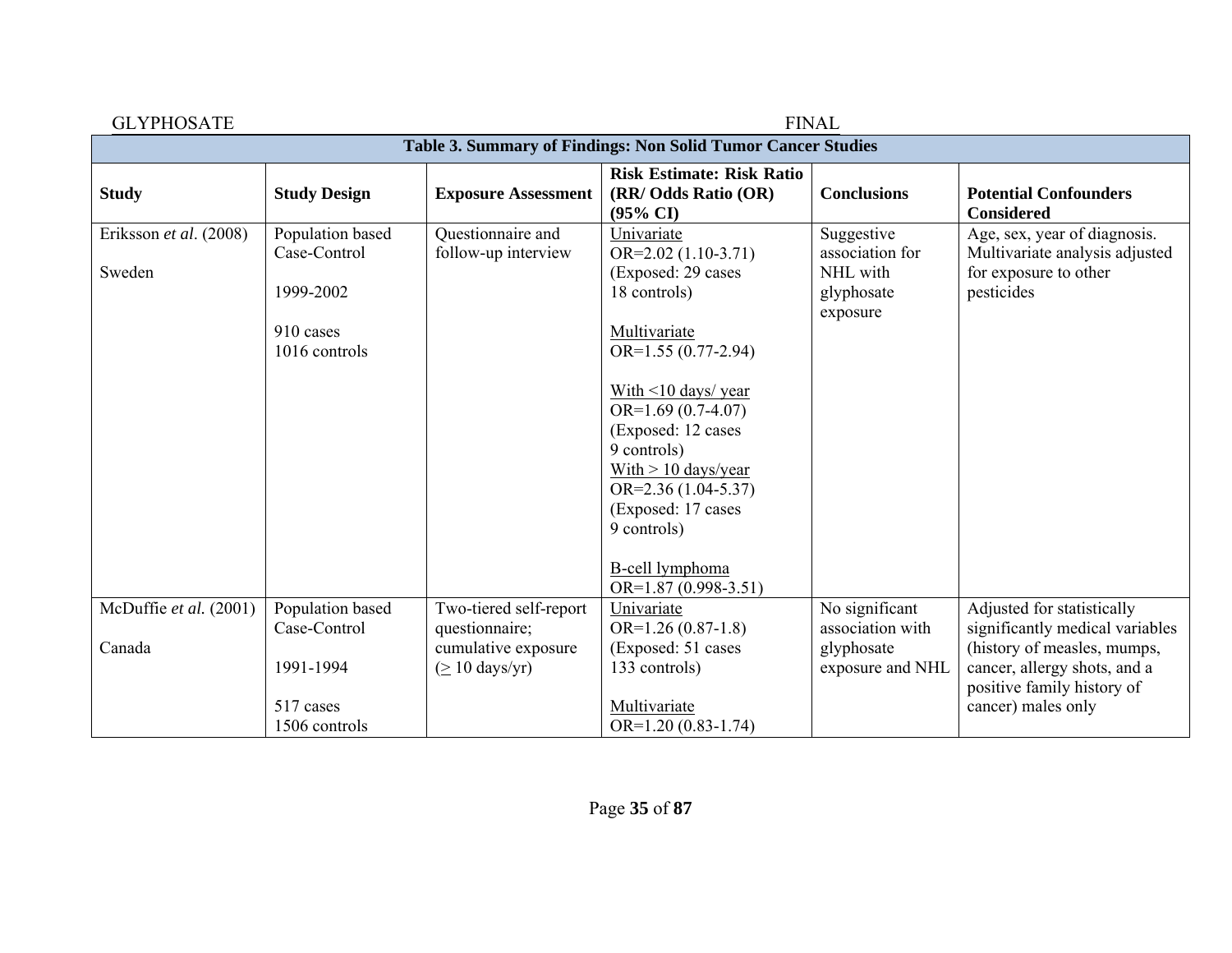| Table 3. Summary of Findings: Non Solid Tumor Cancer Studies                 |                                                                                                                                                 |                                                                                 |                                                                             |                                                   |  |  |
|------------------------------------------------------------------------------|-------------------------------------------------------------------------------------------------------------------------------------------------|---------------------------------------------------------------------------------|-----------------------------------------------------------------------------|---------------------------------------------------|--|--|
| <b>Study Design</b>                                                          | <b>Exposure Assessment</b>                                                                                                                      | <b>Risk Estimate: Risk Ratio</b><br>(RR/ Odds Ratio (OR)<br>$(95\% \text{ CI})$ | <b>Conclusions</b>                                                          | <b>Potential Confounders</b><br><b>Considered</b> |  |  |
| Case-Control<br>1991-1994<br>513 cases<br>1506 controls                      | Two-tiered self-report<br>questionnaire;<br>cumulative exposure<br>$( \geq 10 \text{ days/yr})$                                                 | OR= $0.92$ (0.54-1.55)<br>(Exposed: 19 cases<br>78 controls)                    | No significant<br>association with<br>glyphosate<br>exposure and NHL        | Age, province and proxy<br>respondent, males only |  |  |
| Hospital based<br>Case-Control<br>2000-2004<br>491 cases<br>456 controls     | Self-report<br>questionnaire, with<br>follow-up telephone<br>based questionnaire,<br>expert review; two<br>stage exposure<br>collection process | $OR=1.0(0.5-2.2)$<br>(Exposed: 12 cases<br>24 controls)                         | No association<br>with glyphosate<br>exposure and NHL                       | Age, center, socioeconomic<br>category            |  |  |
| <b>EPICLYMPH</b><br>Case-Control<br>1998-2003<br>2348 cases<br>2462 controls | Occupational<br>exposure; trained<br>interviewers<br>conducted in person<br>interviews with<br>cases and controls                               | $OR=3.1(0.6-17.1)$<br>(Exposed: 4 cases<br>2 controls)                          | No significant<br>association with<br>glyphosate<br>exposure and B-<br>cell | Age, center, socioeconomic<br>category            |  |  |
|                                                                              |                                                                                                                                                 |                                                                                 |                                                                             |                                                   |  |  |
| Case-Control<br>2000-2004<br>491 cases                                       | questionnaire, with<br>follow-up telephone<br>based questionnaire,<br>expert review; two<br>stage exposure                                      | (Exposed: 6 cases<br>15 controls)                                               | association with<br>glyphosate<br>exposure and HL                           | Age, center, socioeconomic<br>category            |  |  |
|                                                                              | Hospital based<br>456 controls                                                                                                                  | Self-report<br>collection process                                               | $OR=1.7(0.6-5.0)$                                                           | No significant                                    |  |  |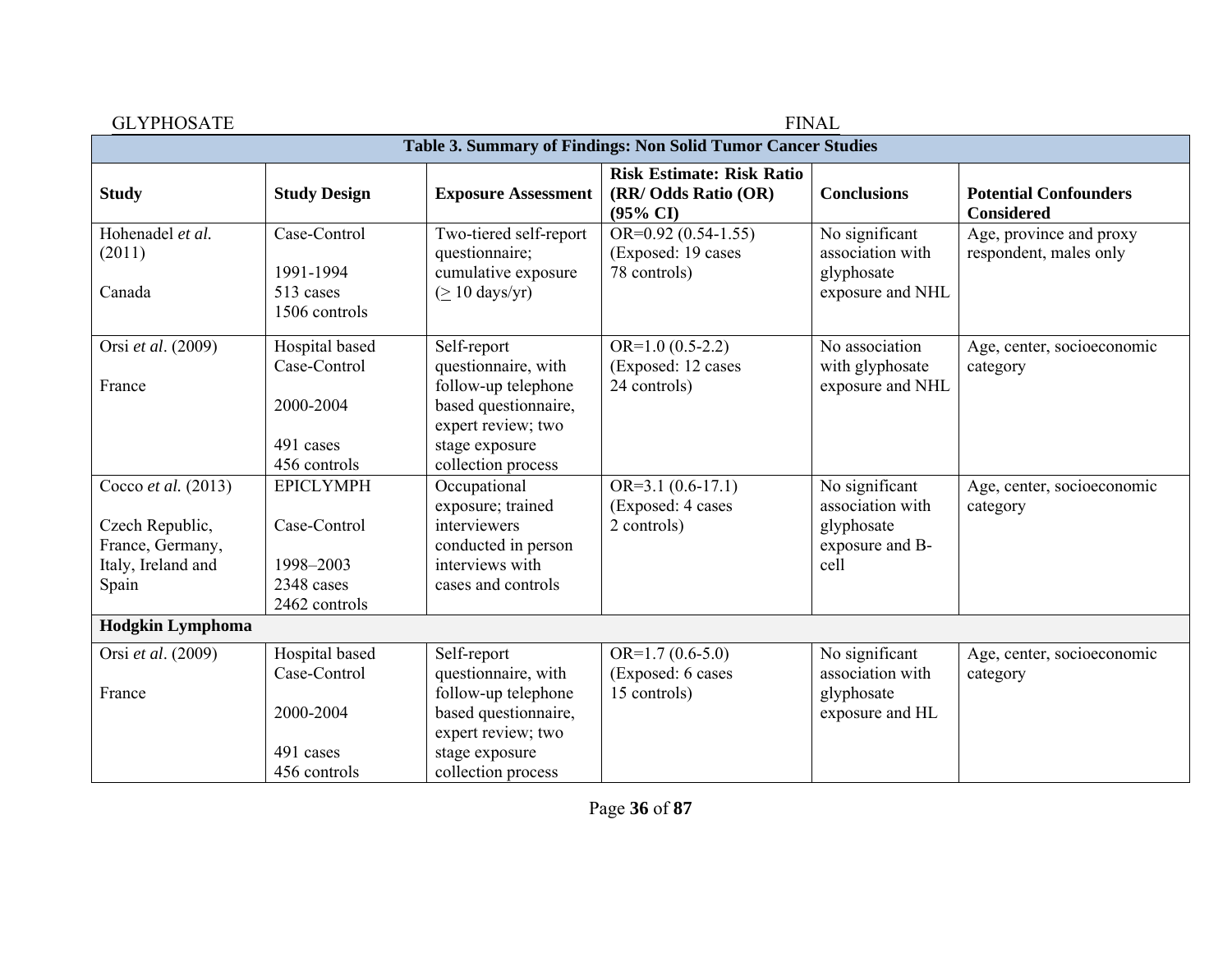| <b>GLYPHOSATE</b>                                            | <b>FINAL</b>                |                                          |                                                                                 |                                                      |                                                                                                |  |  |  |
|--------------------------------------------------------------|-----------------------------|------------------------------------------|---------------------------------------------------------------------------------|------------------------------------------------------|------------------------------------------------------------------------------------------------|--|--|--|
| Table 3. Summary of Findings: Non Solid Tumor Cancer Studies |                             |                                          |                                                                                 |                                                      |                                                                                                |  |  |  |
| <b>Study</b>                                                 | <b>Study Design</b>         | <b>Exposure Assessment</b>               | <b>Risk Estimate: Risk Ratio</b><br>(RR/ Odds Ratio (OR)<br>$(95\% \text{ CI})$ | <b>Conclusions</b>                                   | <b>Potential Confounders</b><br><b>Considered</b>                                              |  |  |  |
| Karunanayake et al.,<br>(2012).                              | Case-Control<br>1991-1994   | Questionnaire and<br>follow-up interview | Univariate<br>$OR=1.14(0.74-1.76)$<br>(Exposed :38)                             | No association<br>with glyphosate<br>exposure and HL | History of measles, acne, hay<br>fever, shingles and positive<br>family history of cancer in a |  |  |  |
| Canada                                                       | 361 cases<br>1,506 controls |                                          | 133 controls)<br>Multivariate<br>$OR=0.99(0.62-1.56)$                           |                                                      | first-degree relative                                                                          |  |  |  |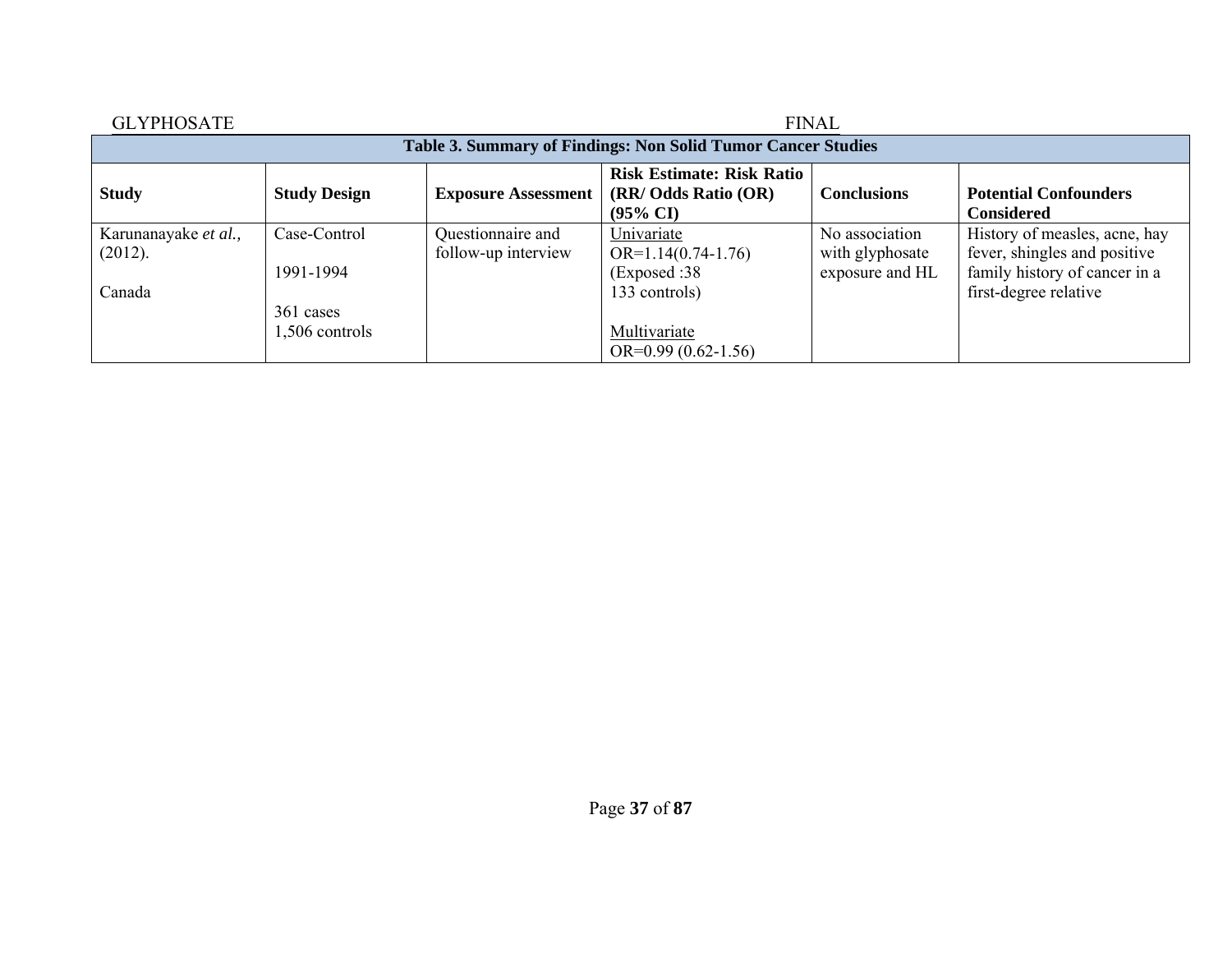In epidemiologic studies, the quality of the exposure assessment is a major concern since the validity of the evaluations depends in large part on the ability to correctly quantify and classify an individual's exposure. During their life-time, farmers are typically exposed to multiple pesticides and several of them are used together posing a challenge for identifying specific risk factors. Moreover, there is no direct information on pesticide exposure or absorbed dose because analyses are based on self-reported pesticide use. The studies included in this epidemiology assessment relied primarily on questionnaires and interviews to describe participants' past and/or current exposure to glyphosate. Since the questionnaires are commonly used to account for exposure and capture self-reporting, it can be subject to misclassification and recall bias. For example, casecontrol studies are at risk of recall bias in the reporting of pesticide use in the past because cases may have spent more time thinking about past exposures than controls. This could lead to differential misclassification and bias relative risk from null. The possible effect of confounding factors, which are related to both the exposure of interest and the risk of disease, may make it difficult to interpret the results. Therefore, the ability of epidemiologic studies to provide convincing evidence of causation under such circumstances may be limited. Causation is suspected if several studies are consistent in their findings and; if the association between the agent and the risk of disease is strong (*i.e.*, high risk ratio). Support from animal data will help to make the case for causation, particularly by establishing biological plausibility and the existence of a potential mechanism. Another important consideration in assessing epidemiologic studies is that commercially formulated products (not the active ingredient) are used by farmers. For example, glyphosate is sold as Roundup®, which is a combination of the active ingredient and other chemicals that often include a surfactant (polyethyleneamine) used to enhance the spreading of spray droplets when they contact the foliage. Thus, it is possible that different glyphosatecontaining formulations were used across the different studies.

Most of the studies discussed here were hypothesis-generating in nature, consisted of small sample sizes with limited power to detect associations and evaluated use of glyphosate in addition to several other pesticides and often evaluated risk of multiple different types of cancer. Therefore, the role of chance given the many different statistical tests performed and the lack of a prespecified hypothesis, limit epidemiologic inference. This hypothesis-generating evidence observed in the studies requires further prospective follow-up studies to determine whether a true association with glyphosate is indeed null. The case-control studies are retrospective studies and are susceptible to recall bias for exposure reporting which could account for discrepancies in the study findings. Variation in the quality of exposure assessment, study design and methods, as well as available information concerning potential confounding variables could also explain these inconsistencies in the data. In contrast, a prospective cohort study evaluates a number of diseases simultaneously and facilitates performance of periodic assessments of agricultural and other exposures. Periodic assessment of recent exposures enhances recall and reduces non-differential misclassification. The ability to determine exposure prior to the onset of a disease eliminates the case-recall bias, which was an issue identified as a weakness in case-control studies.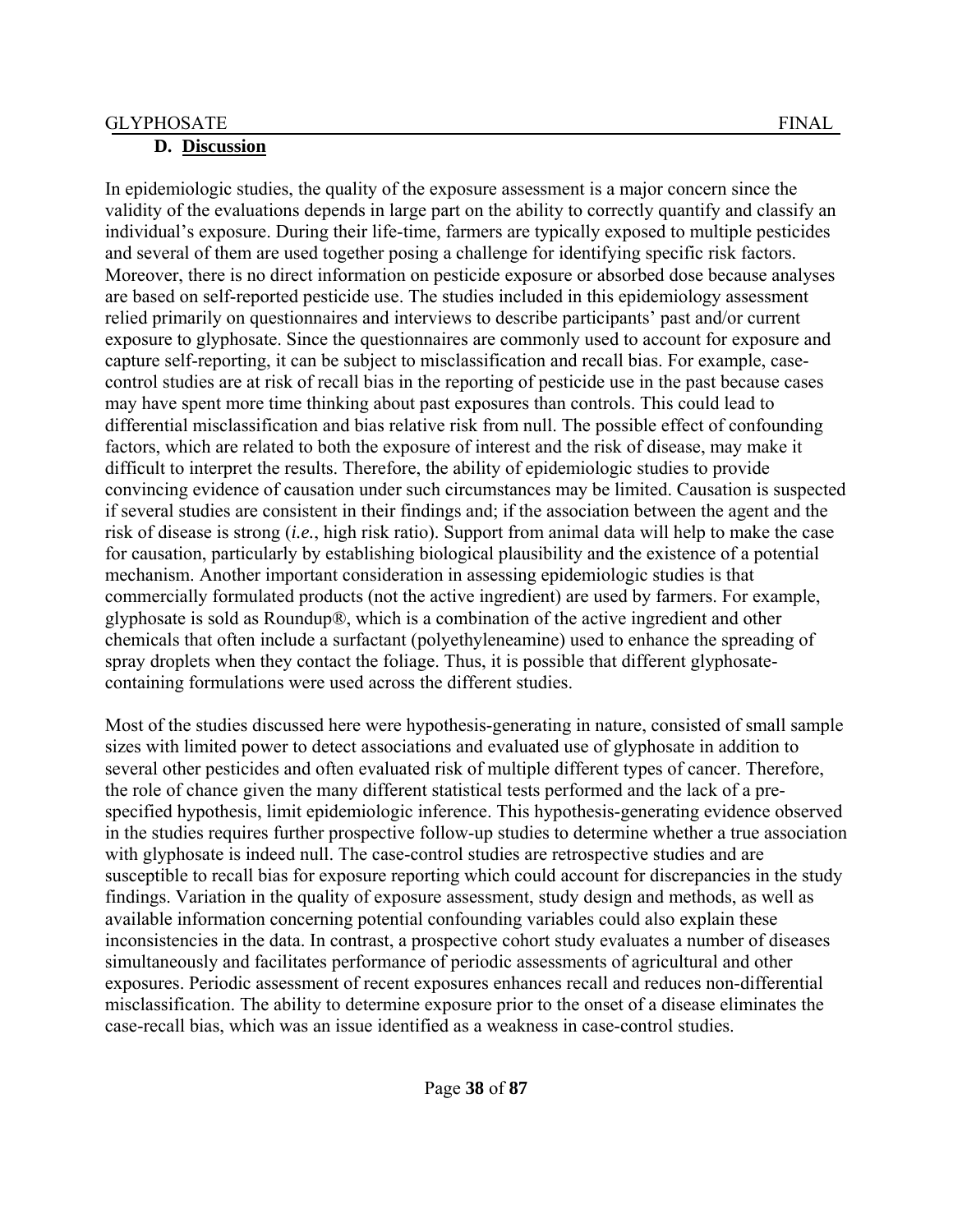# **IV. EVALUATION OF CARCINOGENICITY IN ANIMALS**

A total of 11 chronic toxicity/carcinogenicity studies (7 rat and 4 mouse) were included in this weight of evidence review. Of these, six studies were submitted for review to EPA under the registration/reregistration programs including two studies in rats (MRID No. 496311701 and 49704601) and one in mouse (MRID No. 49631702) not previously reviewed. Data for review of the other five studies were obtained from a published review article by Greim *et al*., 2015 and were available online at http://informahealthcare.com/doi/abs/10.3109/10408444.2014.1003423. The IARC acknowledged the Greim *et al.,* (2015) review article, but did not evaluate the studies cited in the review because the information provided in the review and its supplement was insufficient.

For this assessment, each study reported in the Greim *et al.,* (2015) review article was evaluated in accordance with the agency's 2012 Guidance for Considering and Using Open Literature Toxicity Studies to Support Human Health Risk Assessment (http://www.epa.gov/pesticides/science/litstudies.pdf). In accordance with this guidance, the following four studies were not included in this weight of evidence assessment since there is low confidence were determined to be unreliable for carcinogenicity evaluation.

- A two year feeding study in Sprague-Dawley rats (Excel, 1997) was not included due to the lack of test article characterization (no purity of test material).
- The two-year drinking water study in Wistar rats reported by Chruscielska *et al*., (2000) was not included since the tested material was a formulated product (13.6% ammonium salt) and there were a number of deficiencies (lack of purity, water consumption and body weight data) in the conduct and reporting of the study.
- An initiation-promotion study (George *et al.*, 2010) in male Swiss mice that tested a commercial formulation of glyphosate (41%) with study deficiencies (*e.g*. small number (20) of animals, tested only males, and lack of histopathological examination).
- A carcinogenicity study in Swiss mice (Feinchemie Schwebda, 2001) was not included due to the presence of viral infection within the colony, which confounded the interpretation of the study findings. Malignant lymphomas were reported in this study in all groups. However, lymphomas are one of the most common types of spontaneous neoplastic lesions in aging mice (Brayton *et al*., 2012). Murine leukemia viruses (MuLVs) are a common cause of lymphoma in many different strains of mice (Ward 2006). Tadesse-Heath *et al*. (2000) reported 50% lymphoma (mostly B-cell origin) incidence in a colony of Swiss mice. Although the incidences in this study were within or near the normal variation of background occurrence, it is not clear whether or not the viral component may have contributed to incidence value reported or the lower survival seen at the high dose in the study. Raw data are not available to perform appropriate statistical analyses of the lymphomas correcting for the intercurrent mortality.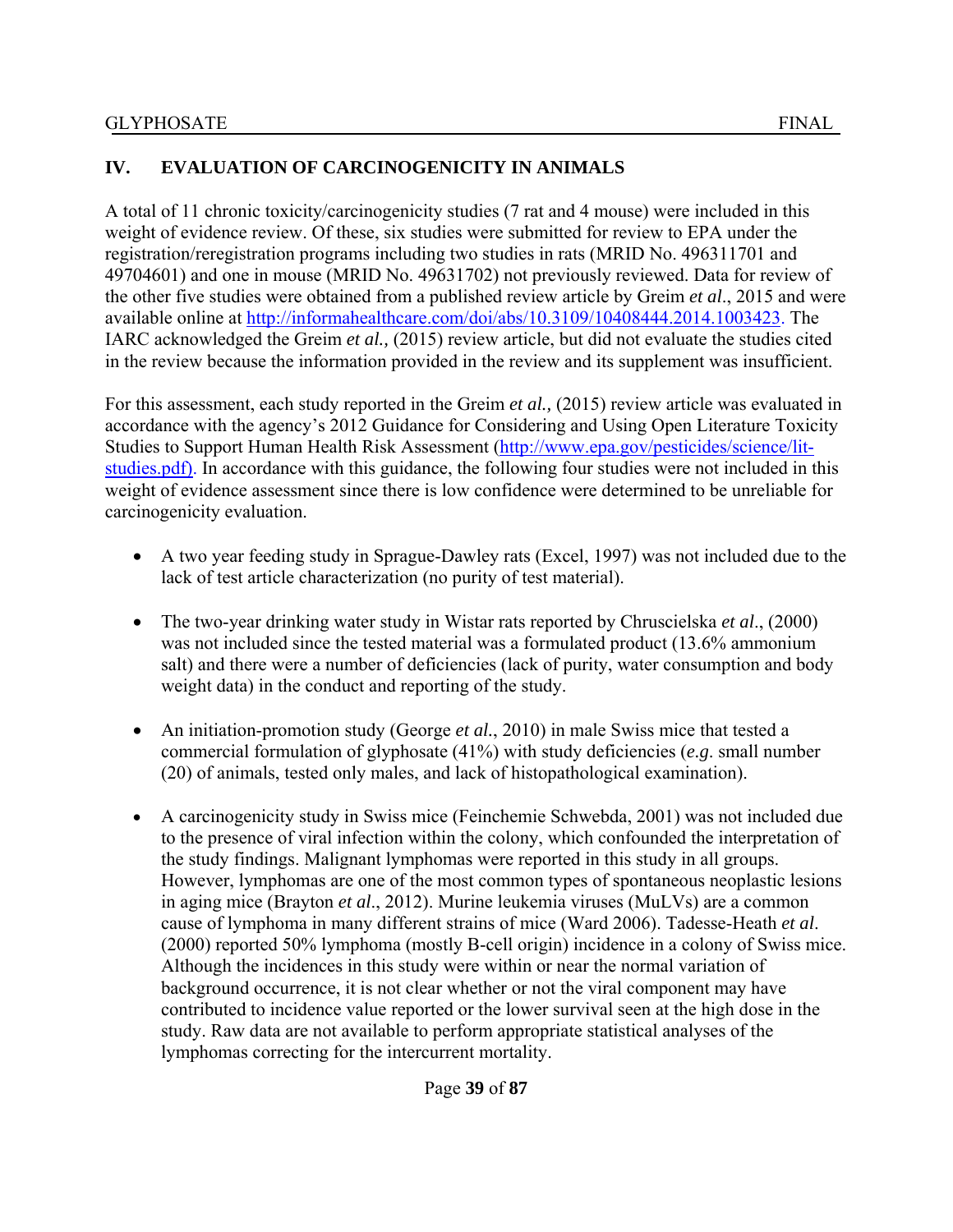#### **A. Carcinogenicity Studies in Rats**

#### **1. Lankas, G, P. A Lifetime Study of Glyphosate in Rats. December 23, 1981. Unpublished report No. 77-2062 prepared by Bio Dynamics, Inc. EPA Accession. No. 247617 – 247621. MRID No. 00093879.**

#### a. Experimental Design

Groups of Sprague-Dawley rats (50/sex/dose) were fed diets containing glyphosate (98.7%, pure) at concentrations of 0, 30, 100 or 300 ppm for 26 months. These concentrations were adjusted during the course of the study so that actual doses of 0, 3, 10, and 31 mg/kg/day in males and 0, 3, 11, and 34 mg/kg/day in females were maintained.

#### b. Survival Analysis

There were no treatment-related effects on survival at any dose level.

#### c. Discussion of Tumor Data

There was an increase in the incidences of interstitial cell tumors in the testes of male rats at the low  $(3/5; 6\%)$ , mid  $(1/50; 2\%)$  and the high dose  $(6/50; 12\%; P=0.013$  pairwise comparison) when compared to controls (0/50; 0%). In 1991, HED's Cancer Peer Review Committee (CPRC) did not consider the increases to be treatment-related based on the following weight of evidence considerations: 1) lack of dose-response; 2) absence of preneoplastic lesions (*i.e.*, interstitial cell hyperplasia); 3) the incidences were within the normal biological variation seen for this tumor type in this strain of rats; 4) the incidences in the concurrent controls (0%) was not representative of the normal background incidences noted in the historical control animals (mean, 4.5%; range, 3.4% to 6.7%) and 5) no interstitial cell tumors were seen when tested at much higher doses in the same strain of rats in an another study (discussed below). The CARC agreed with the CPRC conclusion and rationale and noted additional rat studies which also showed no effect on interstitial cell tumors.

Although there was no evidence of a treatment-related increase in the incidences of pancreatic islet cell tumors in male rats, the data are presented in Table 4 since this tumor also seen in the second study discussed below.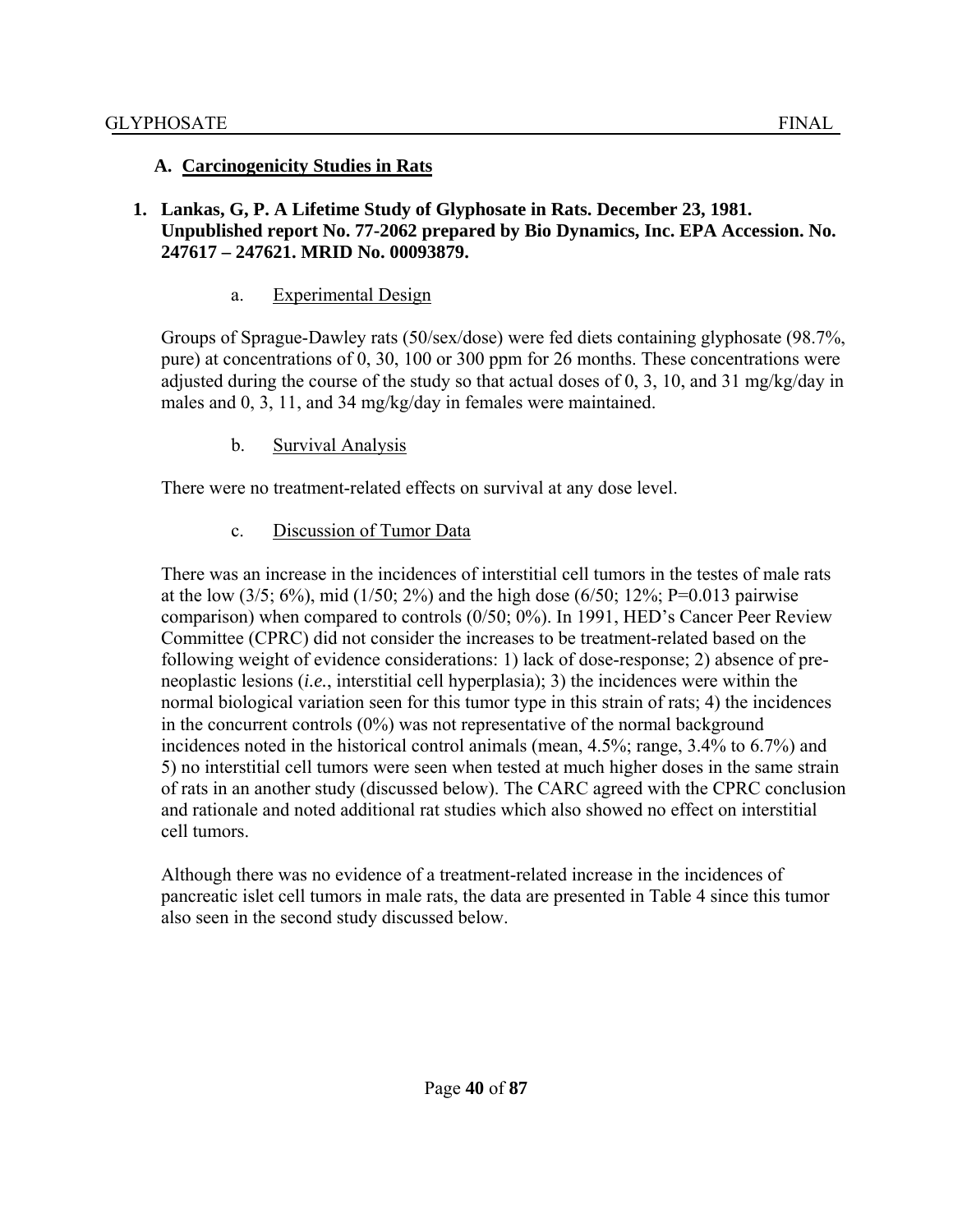| Table 4. Pancreatic Islet Cell Tumors in Male Sprague-Dawley Rats (MRID 00093879) |         |          |           |           |  |  |
|-----------------------------------------------------------------------------------|---------|----------|-----------|-----------|--|--|
| Tumor Type                                                                        | $0$ ppm | 30 ppm   | $100$ ppm | $300$ ppm |  |  |
| Adenomas $(\% )$                                                                  | 0/50(0) | 5/49(10) | 2/50(4)   | 2/50(4)   |  |  |
| Carcinomas $(\% )$                                                                | 0/50(0) | 0/49(0)  | 0/50(0)   | 1/50(2)   |  |  |
| Combined $(\% )$                                                                  | 0/50(0) | 5/49(10) | 2/50(4)   | 3/50(6)   |  |  |

## d. Non-Neoplastic Lesions

No treatment-related non-neoplastic lesions were seen.

e. Adequacy of the Dosing for Assessment of Carcinogenicity The CPRC concluded that the highest dose tested was not adequate to assess the carcinogenic potential of glyphosate. Consequently, a second study was conducted (discussed below).

## **2. Stout, L. D. and Rueckerf, P.A. (1990). Chronic Study of Glyphosate Administered in Feed to Albino Rats. Laboratory Project No. MSL-10495; September, 26, 1990, MRID No. 41643801; Historical Controls; MRID No. 41728701.**

# a. Experimental Design

Groups of Sprague-Dawley rats (60/sex/dose) were fed diets containing glyphosate (96.5%, pure) at dietary concentrations of 0, 2000, 8000 or 20,000 ppm 24 months. These levels were equivalent to 0, 89, 362 or 940 mg/kg/day, respectively, for the males and 0, 113, 457 or 1183 mg/kg/day, respectively, for the females. An interim sacrifice was conducted on 10 rats/sex/dose at 12 months.

# b. Discussion of Tumor Data

The most frequently seen tumors were pancreatic cell adenomas, hepatocellular adenomas and thyroid C-cell adenomas in males. Data for these tumors and the respective historical control data are presented in Tables 5 thru 11.

Pancreatic cell adenomas are presented in Table 5 and the historical control data are presented in Table 6. Hepatocellular adenomas seen in males are presented in Table 7 and the historical control data are presented in Table 8. The thyroid C-cell adenomas and/or carcinomas observed in males and females are presented in Tables 9 and 10, respectively, and the historical control data are presented in Table 11.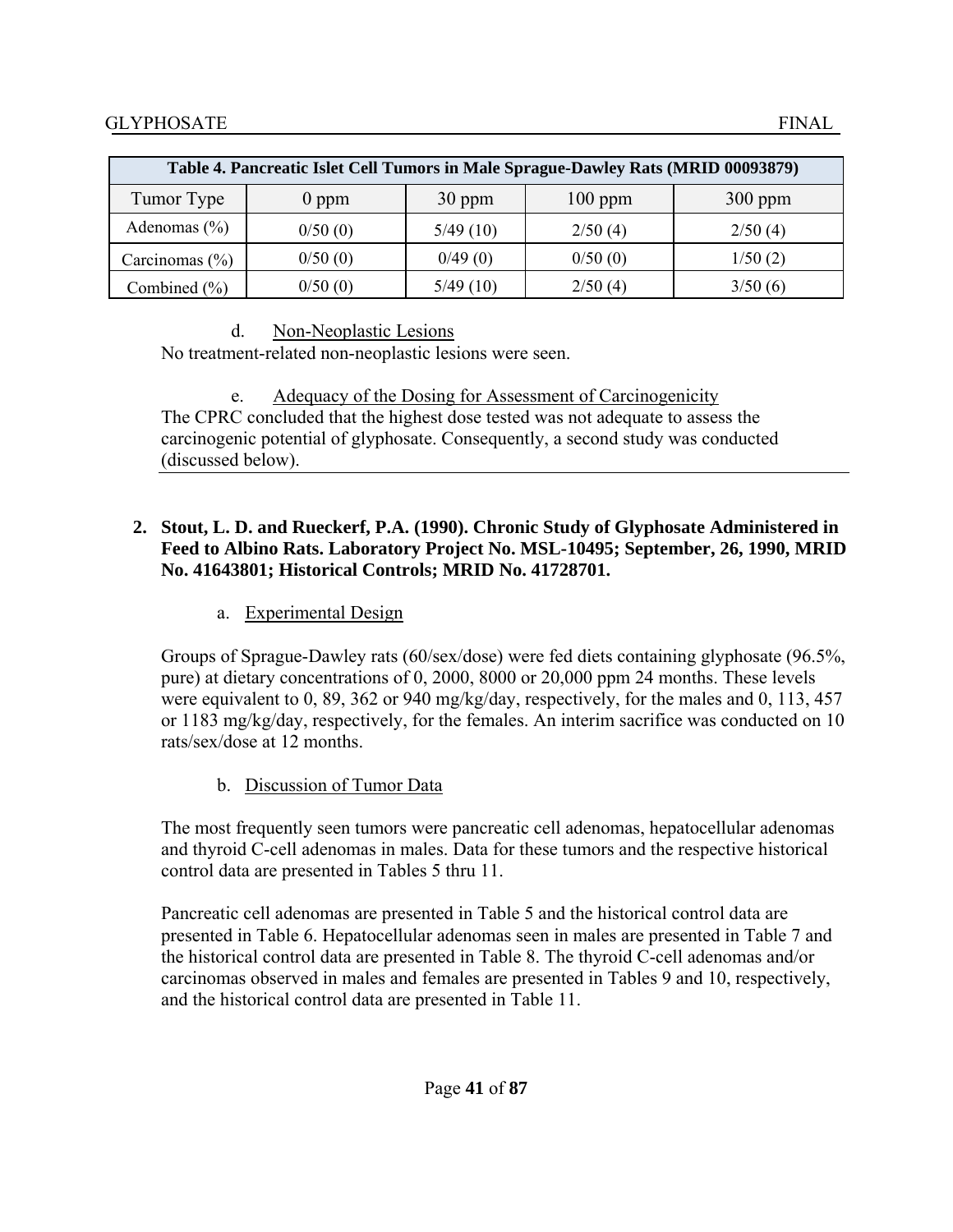### (i) Pancreas

There was no statistically significant trend test by dose for pancreatic islet cell tumors. Increased incidences of adenomas only were observed at the low- and high-dose groups but not at the mid-dose group.

| Table 5. Pancreatic Islet Cell Tumors in Male Sprague-Dawley Rats<br>Cochran-Armitage Trend & Fisher's Exact Test (MRID No. 41643801) |          |            |            |             |  |  |
|---------------------------------------------------------------------------------------------------------------------------------------|----------|------------|------------|-------------|--|--|
| Tumor Type                                                                                                                            | $0$ ppm  | $2000$ ppm | $8000$ ppm | $20000$ ppm |  |  |
| Adenomas                                                                                                                              | $1/43^a$ | 8/45       | 5/49       | $7/48^{b}$  |  |  |
| $(\%)$                                                                                                                                | (2)      | (18)       | (10)       | (15)        |  |  |
| $P =$                                                                                                                                 | 0.170    | $0.018*$   | 0.135      | $0.042*$    |  |  |
| Carcinomas                                                                                                                            | $1/43^c$ | 0/45       | 0/49       | 0/48        |  |  |
| $(\%)$                                                                                                                                | (2)      | (0)        | (0)        | (0)         |  |  |
| $P=$                                                                                                                                  | 0.159    | 0.409      | 0.467      | 0.472       |  |  |
| Combined                                                                                                                              | 2/43     | 8/45       | 5/49       | 7/48        |  |  |
| $(\%)$                                                                                                                                | (2)      | (18)       | (10)       | (15)        |  |  |
| $P=$                                                                                                                                  | 0.241    | 0.052      | 0.275      | 0.108       |  |  |
|                                                                                                                                       |          |            |            |             |  |  |

a. Number of tumor-bearing animals/Number of animals examined, excluding those that died or were sacrificed prior to study week 55.

b. First adenoma observed at week 81 in the 20,000 ppm group

c. First carcinoma observed at week 105 in the controls (0 ppm)

\* Significant in a pair-wise comparison (P<0.05)

Historical control data on the incidence of pancreatic islet cell adenomas in male Sprague-Dawley rats in 2-year studies (1983–1989) conducted at the testing facility (Monsanto Environmental Health Laboratory; MRID No. 41728701) are presented in Table 6.

| Table 6. Historical Control Data — Pancreatic Islet Cell Adenomas in Male Sprague-<br>Dawley Rats (MRID No. 41728701) |       |         |       |      |      |         |         |
|-----------------------------------------------------------------------------------------------------------------------|-------|---------|-------|------|------|---------|---------|
| Study No.                                                                                                             |       |         |       |      |      |         |         |
| Study Year                                                                                                            | 07/83 | 02/85   | 10/85 | 6/85 | 9/88 | 1/89    | 3/89    |
| Tumor Incidence                                                                                                       | 2/68  | 5/59    | 4/69  | 1/57 | 5/60 | 3/60    | 3/59    |
| $\frac{0}{0}$                                                                                                         | 2.9%  | $8.5\%$ | 5.8%  | 1.8% | 8.3% | $5.0\%$ | $5.1\%$ |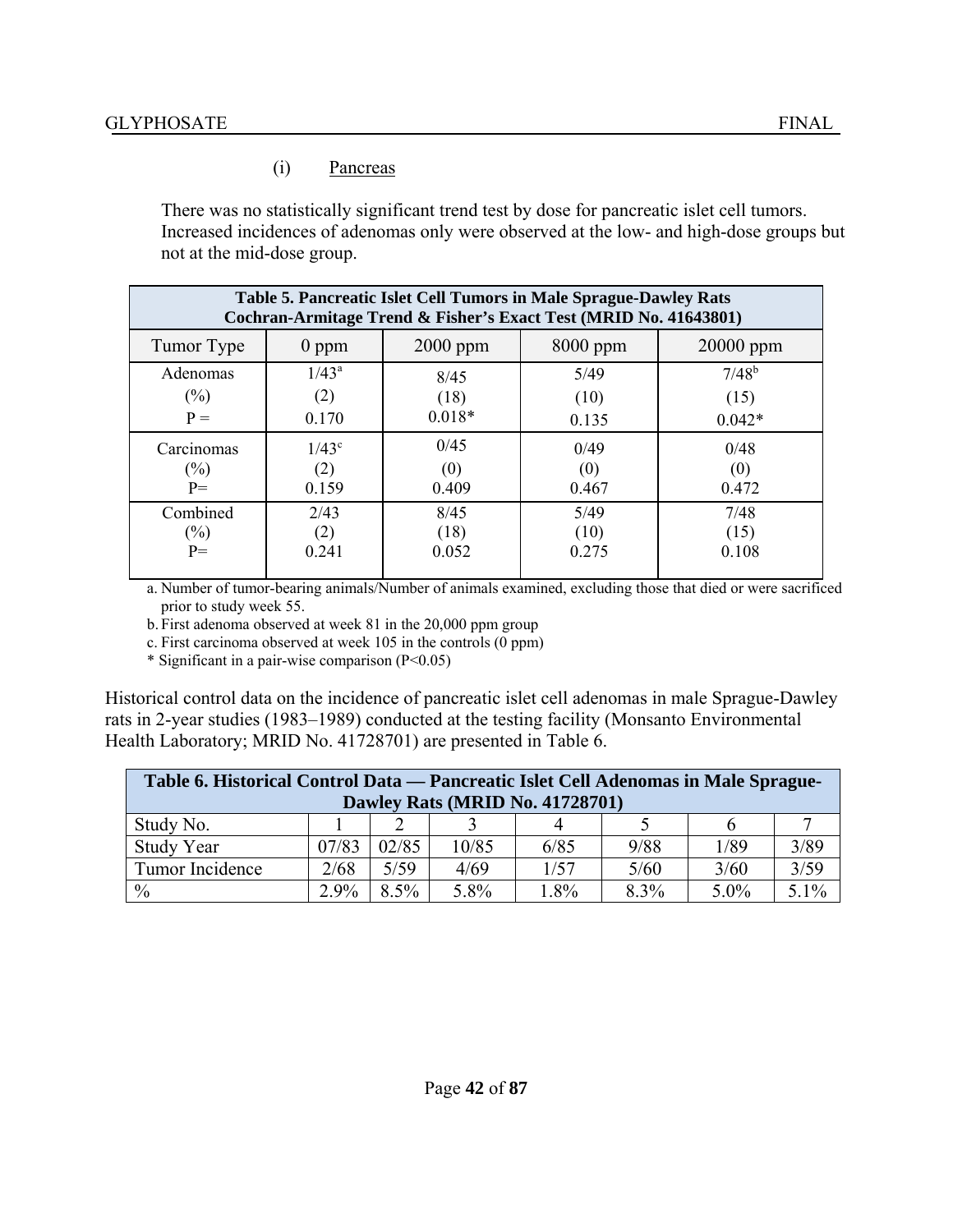The CPRC concluded that the pancreatic islet cell adenomas are not treatment-related based on the following weight of evidence considerations: 1) although the incidences at the low (18%) and high (15%) dose groups exceeded the historical control range (1.8–8.5%), there was lack of statistical significance in Cochran-Armitage trend test; 2) the tumor incidence in the concurrent control was at the low end of the historical control range; 3) considerable inter-group variability in the numbers of males with tumors (*i.e*., no dose-response); 4) there were no preneoplastic changes; 5) there was no progression from adenomas to carcinomas; and 6) the apparent statistical significance of the pairwise comparisons of the treated groups with the concurrent control may be due to the low incidences in the controls and not to an actual carcinogenic response. Furthermore, the incidences of pancreatic cell tumors for the two studies did not show dose-response and the incidences were within the historical control range (0 to 17%) reported in the open literature (Arnold *et al.,* 1985; Borelli *et al.*, 1990; Borzelleca *et al.*, 1986, 1989, 1990; Burnett *et al.*, 1988; Trochimowicz *et al.*, 1988). The CARC agreed with the CPRC conclusion and rationale and noted subsequent rat studies which also showed no effect on islet cell tumors.

#### (ii) Liver

There was a dose trend for adenomas only. There were no statistically significant increases in the occurrence of benign or malignant hepatocellular tumor types (Table 7). The observed variations in incidence were within the range of the historical control data.

| Table 7. Glyphosate: Hepatocellular Tumors in Male Sprague-Dawley Rats Cochran-<br>Armitage Trend & Fisher's Exact Test (MRID No. 41643801) |          |            |            |              |  |  |
|---------------------------------------------------------------------------------------------------------------------------------------------|----------|------------|------------|--------------|--|--|
| Tumor Type                                                                                                                                  | $0$ ppm  | $2000$ ppm | $8000$ ppm | $20000$ ppm  |  |  |
| Adenomas                                                                                                                                    | $2/44^a$ | 2/45       | 3/49       | $7/48^{b}$   |  |  |
| $(\%)$                                                                                                                                      | (5)      | (4)        | (6)        | (15)         |  |  |
| $P =$                                                                                                                                       | $0.016*$ | 0.683      | 0.551      | 0.101        |  |  |
| Carcinomas                                                                                                                                  | 3/44     | 2/45       | 1/49       | $2/48^\circ$ |  |  |
| $(\%)$                                                                                                                                      | (7)      | (4)        | (2)        | (4)          |  |  |
| $P =$                                                                                                                                       | 0.324    | 0.489      | 0.269      | 0.458        |  |  |
| Adenoma/Carcinoma                                                                                                                           | 5/44     | 4/45       | 4/49       | 9/48         |  |  |
| $(\%)$                                                                                                                                      | (11)     | (9)        | (8)        | (19)         |  |  |
| $P =$                                                                                                                                       | 0.073    | 0.486      | 0.431      | 0 2 4 5      |  |  |

a. Number of tumor-bearing animals/Number of animals examined, excluding those that died or were sacrificed prior to study week 55.

b. First adenoma observed at week 88 in the 20000 ppm group

c. First carcinoma observed at week 85 in the 20000 ppm group

Historical control data on the incidence of hepatocellular adenomas and carcinomas in male Sprague-Dawley rats in 2-year studies (1983–1989) conducted at the testing facility (Monsanto Environmental Health Laboratory; MRID No. 41728701) are presented in Table 8.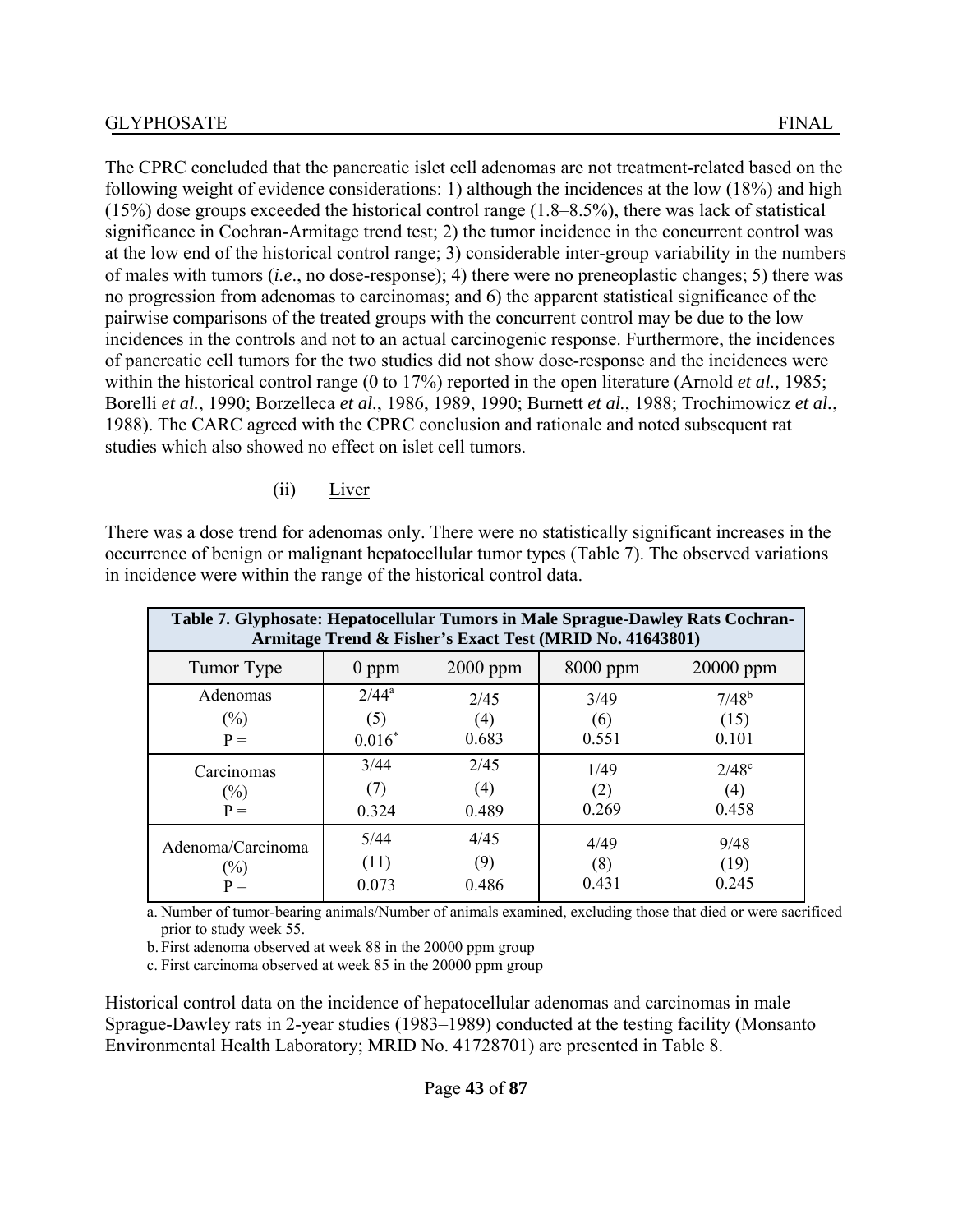| Table 8. Historical Control Data: Hepatocellular Adenomas in |           |          |                                              |           |            |           |           |
|--------------------------------------------------------------|-----------|----------|----------------------------------------------|-----------|------------|-----------|-----------|
|                                                              |           |          | Male Sprague-Dawley Rats (MRID No. 41728701) |           |            |           |           |
| Study No.                                                    |           |          |                                              |           |            |           |           |
| Study Year                                                   | 07/83     | 02/85    | 10/85                                        | 6/85      | 9/88       | 1/89      | 3/89      |
| Adenomas                                                     | 5/60      | 11/68    | 1/70                                         | 3/59      | 11/60      | 5/60      | 4/60      |
|                                                              | $(8.3\%)$ | $16.2\%$ | $(1.4\%)$                                    | $(5.1\%)$ | $(18.3\%)$ | $8.3\%$   | $(6.7\%)$ |
| Carcinomas                                                   | 4/60      | 0/68     | 1/70                                         | 2/59      | 3/60       | 1/60      | 0/60      |
|                                                              | $(6.7\%)$ | $(0\%)$  | $(1.4\%)$                                    | $(3.4\%)$ | (5%)       | $(1.7\%)$ | $(0\%)$   |

The CPRC concluded that the slightly increased incidence of adenomas in male rats are not treatment-related since: 1) the increase was not statistically significant in pairwise comparison with the controls; 2) the incidences were within the historical control range; 3) except for a single animal at the mid-dose late in the study (89 weeks), no hyperplasia, preneoplastic foci or other non-neoplastic lesions were seen; and 4) there was no evidence of progression from adenomas to carcinomas. The CARC agreed with the CPRC conclusion and rationale.

### (iii) Thyroid

The increased incidences in C-cell adenomas observed at the mid and high-dose groups of rats of both sexes did not show a statistically significant difference in pairwise comparisons with the controls (Table 9 and 10, respectively). There was a dose trend observed for adenomas and adenomas/carcinomas in females (P=0.03). Historical control data are presented in Table 11.

| Table 9. Glyphosate: Thyroid C-Cell Tumors in Male Sprague-Dawley Rats<br><b>Cochran-Armitage Trend &amp; Fisher's Exact Test</b><br>(MRID No. 41643801) |                               |                                |                       |                       |  |  |
|----------------------------------------------------------------------------------------------------------------------------------------------------------|-------------------------------|--------------------------------|-----------------------|-----------------------|--|--|
| Tumor Type                                                                                                                                               | $0$ ppm                       | 2000 ppm                       | $8000$ ppm            | $20000$ ppm           |  |  |
| Adenomas<br>$(\%)$<br>$P =$                                                                                                                              | $2/54^{a, b}$<br>(4)<br>0.069 | 4/55<br>0.348                  | 8/58<br>(14)<br>0.060 | 7/58<br>(12)<br>0.099 |  |  |
| Carcinomas<br>$(\%)$<br>$p =$                                                                                                                            | 0/54<br>(0)<br>0.452          | $2/55^{\circ}$<br>(4)<br>0.252 | 0/58<br>(0)<br>1.000  | 1/58<br>(4)<br>0.518  |  |  |
| Adenoma/Carcinoma<br>$(\%)$<br>$p =$                                                                                                                     | 2/54<br>(11)<br>0.077         | 6/55<br>(11)<br>0.141          | 8/58<br>(14)<br>0.060 | 8/58<br>(14)<br>0.060 |  |  |

a. Number of tumor-bearing animals/Number of animals examined, excluding those that died or were sacrificed prior to study week 55.

b. First adenoma observed at week 54 in the controls

c. First carcinoma observed at week 93 in the 20,000 ppm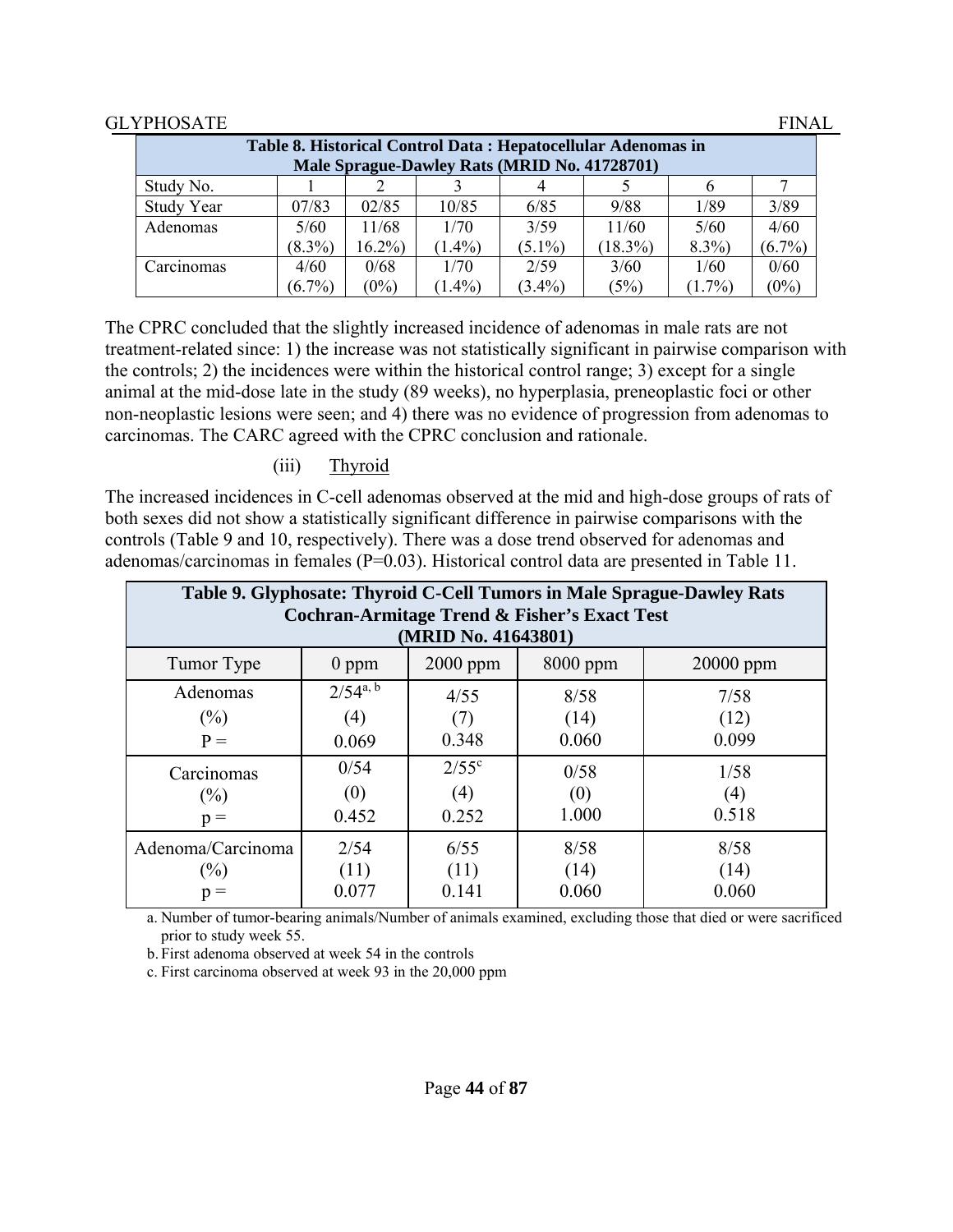| Table 10. Glyphosate: Thyroid C-Cell Tumors in Female Sprague Dawley Rats<br><b>Cochran-Armitage Trend &amp; Fisher's Exact Test</b><br>(MRID No. 41643801) |                  |            |                     |           |  |  |
|-------------------------------------------------------------------------------------------------------------------------------------------------------------|------------------|------------|---------------------|-----------|--|--|
| Tumor Type                                                                                                                                                  | $0$ ppm          | $2000$ ppm | 8000 ppm            | 20000 ppm |  |  |
| Adenomas                                                                                                                                                    | $2/57^{\rm a}$   | 2/60       | $6/59^{b}$          | 6/55      |  |  |
| $(\%)$                                                                                                                                                      | (4)              | (7)        | (10)                | (11)      |  |  |
| $P=$                                                                                                                                                        | $0.031*$         | 0.671      | 0.147               | 0.124     |  |  |
| Carcinomas                                                                                                                                                  | 0/57             | 0/60       | $1/59$ <sup>c</sup> | 0/55      |  |  |
| $(\%)$                                                                                                                                                      | (0)              | (0)        | (2)                 | (0)       |  |  |
| $P=$                                                                                                                                                        | 0.445            | 1.000      | 0.509               | 1.000     |  |  |
| Adenoma/Carcinoma                                                                                                                                           | 2/57             | 2/60       | 7/59                | 6/55      |  |  |
| $(\%)$                                                                                                                                                      | $\left(4\right)$ | (3)        | (12)                | (11)      |  |  |
| $p=$                                                                                                                                                        | $0.033*$         | 0.671      | 0.090               | 0.124     |  |  |

a. Number of tumor-bearing animals/Number of animals examined, excluding those that died or were sacrificed prior to study week 55.

b. First adenoma observed at week 72 in the controls

c. First carcinoma observed at week 93 in the 8000 ppm group.

| Table 11. Historical Control Data – Thyroid C-cell Tumors in Sprague-Dawley<br><b>Rats (MRID No. 41728701)</b> |                |                |  |  |  |
|----------------------------------------------------------------------------------------------------------------|----------------|----------------|--|--|--|
| Tumor Type                                                                                                     | Males          | Females        |  |  |  |
| Adenomas                                                                                                       | $1.8 - 10.6\%$ | $3.3 - 10.0\%$ |  |  |  |
| Carcinomas                                                                                                     | $0.0 - 5.2\%$  | $0.0 - 2.9\%$  |  |  |  |

The CPRC concluded that the thyroid tumors in either sex are not treatment-related since: 1) the increased incidences exhibited no statistically significant trend or pairwise comparisons with the controls in males; 2) in females, there was a trend but no pairwise significance; 3) there was no progression from adenomas to carcinomas; and 4) there was no dose-related increase in severity of grade or incidence of hyperplasia in males or females. The CARC agreed with the CPRC conclusion and rationale and noted other rat studies which showed no effect on thyroid C-cell tumors.

# c. Non-Neoplastic Lesions

There were no treatment-related precursor lesions at any dose level.

# d. Adequacy of the Dosing for Assessment of Carcinogenicity

Dosing was considered to be adequate to assess carcinogenicity since the highest dose tested was near or beyond the limit dose (1000 mg/kg/day).

Page **45** of **87**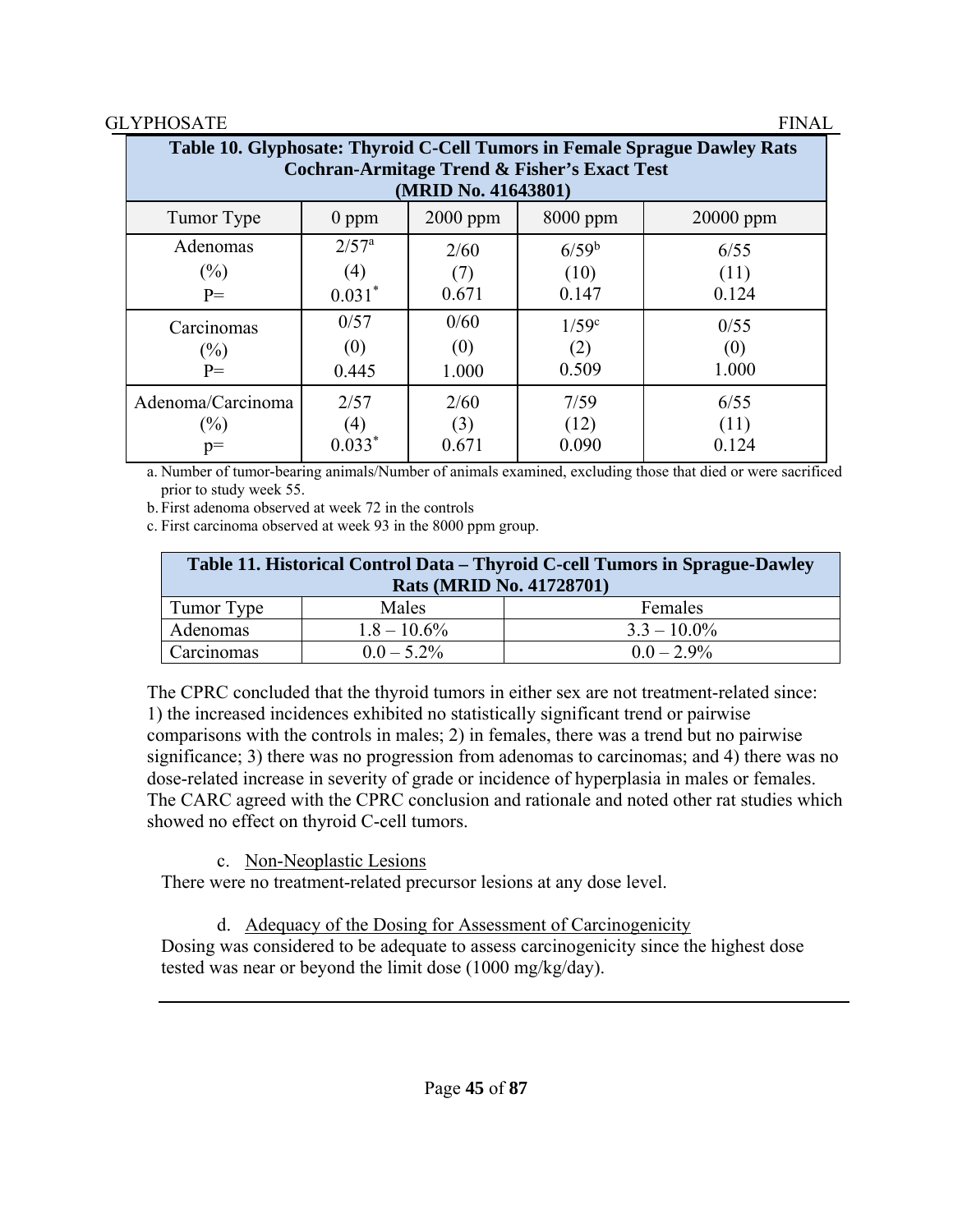## **3. Atkinson, C., Strutt, A., Henderson, W., et al. (1993). 104-Week chronic feeding/ oncogenicity study in rats with 52-week interim kill. Inveresk Research International (IRI), Tranent, Scotland. Study No. 438623; IRI Report No. 7867. April 7, 1993. MRID No. 49631701. Unpublished.**

a. Experimental Design

In a combined chronic toxicity/carcinogenicity study, glyphosate (98.9% pure) was administered to 50 male and female Sprague-Dawley rats/sex/dose in the diet at 0, 10, 100, 300, and 1000 mg/kg/day for 104 weeks. An interim sacrifice was conducted on 15 rats/sex/dose after 52 weeks of treatment.

b. Survival Analysis

No adverse effects on survival were seen in either sex across the doses tested

c. Discussion of Tumor Data

There were no treatment-related increases in the occurrence of any tumor type in this study.

d. Non-Neoplastic Lesions

There were no treatment-related non-neoplastic lesions in this study.

e. Adequacy of the Dosing for Assessment of Carcinogenicity

Dosing was considered to be adequate to assess carcinogenicity since the highest dose tested was the limit dose (1000 mg/kg/day) and at this dose increased salivary gland weight accompanied by cellular alterations in the mandibular and/or parotid glands occurred in both males and females.

- **4. Brammer. (2001). Glyphosate Acid: Two Year Dietary Toxicity and Oncogenicity Study in Rats. Central Toxicology Laboratory, Alderley Park Macclesfield, Cheshire, UK: Syngenta. (MRID No. 49704601).** 
	- a. Experimental Design

In a combined chronic toxicity study, glyphosate acid (97.6% pure) was administered to groups of Wistar rats in the diet. Groups of 52 male and 52 female rats received diets containing 0, 2,000, 6,000, and 20,000 ppm glyphosate for 24 months. The achieved doses were 0, 121, 361 or 1214 mg/kg/day in males and 0, 145, 437 or 1498 mg/kg/day in females, respectively. Three satellite groups of 12 rats/sex/group were also included for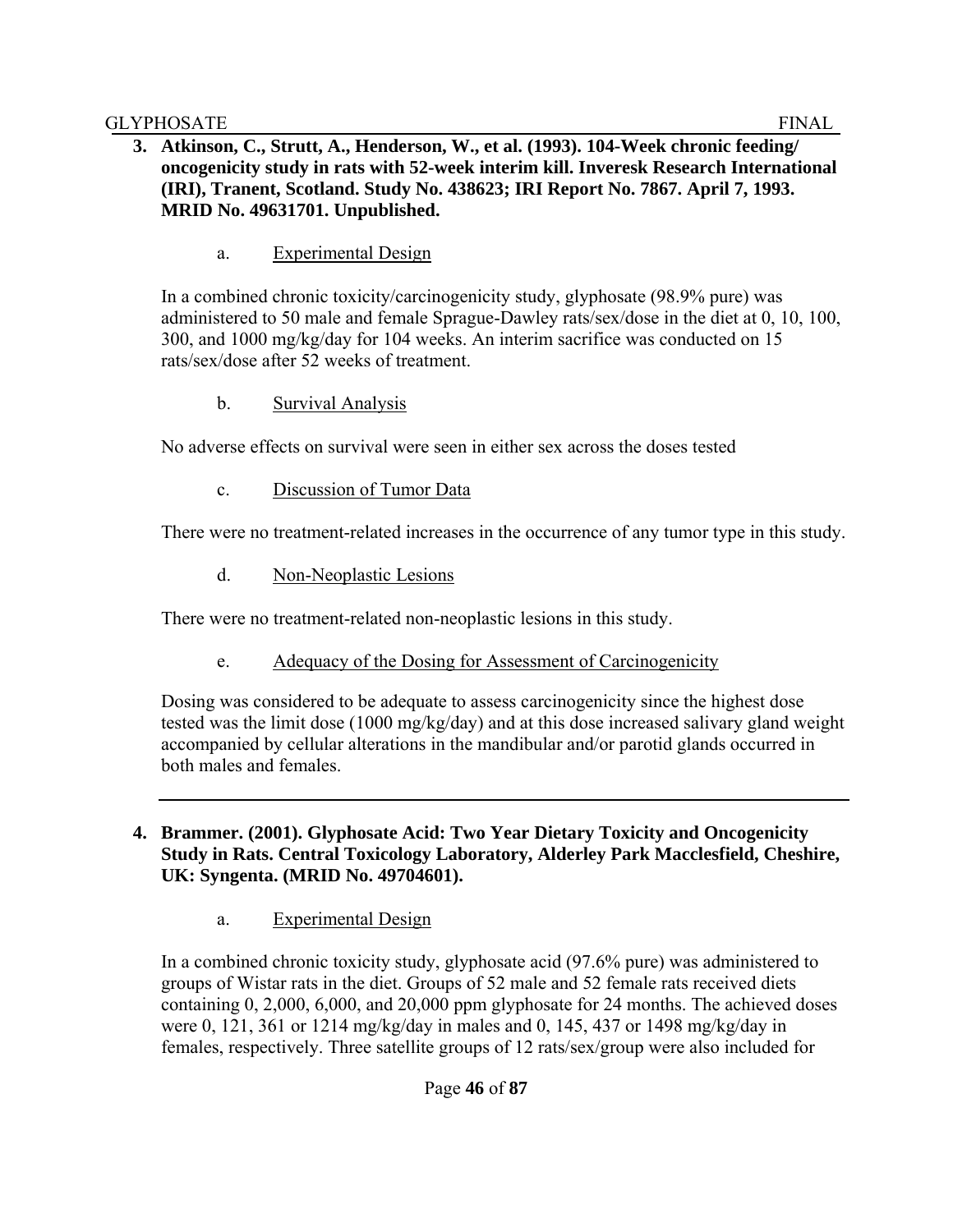interim sacrifice at 12 months of treatment. Parameters evaluated included clinical signs, body weight, food consumption, hematology, clinical chemistry, and urinalysis, as well as organ weights, necropsy and histopathological examination.

b. Survival Analysis

No adverse effects on survival were seen in either sex across the doses tested

c. Discussion of Tumor Data

As shown in Table 12, there was an increase in the incidence of hepatocellular adenomas in male rats at the high dose when compared to controls. This increase was not considered to be treatment-related due to 1) absence of dose-response relationship; 2) lack of progression to malignancy; 3) no evidence of pre-neoplastic lesions; 4) the incidences were within the range (0–11.5%) of historical controls for this strain (Wistar) of rats in 26 studies conducted during the relevant time period (1984–2003) at the testing laboratory; and 5) the 0% incidence in concurrent controls is lower than the average background incidence for liver adenomas in male Wistar rats.

| <b>Table 12. Liver Adenomas in Male Wistar Rats</b><br><b>Fisher's Exact Test and Exact Trend Test Results</b> |          |         |       |            |  |
|----------------------------------------------------------------------------------------------------------------|----------|---------|-------|------------|--|
|                                                                                                                |          | 2000    | 6000  | 20000      |  |
| <b>Adenomas</b>                                                                                                | $0/52^a$ | 2/52    | 0/52  | 5/52       |  |
| $\frac{1}{2}$                                                                                                  |          | (4)     | (U)   | (10)       |  |
| $P =$                                                                                                          |          | 0.24757 | 00000 | $0.02826*$ |  |

a =Number of tumor-bearing animals/Number of animals examined.

In addition, statistically higher survival  $(P=0.02)$  was observed in males at 20,000 ppm at the end of 104 weeks relative to controls, and an overall trend for improved survival was observed in treated males (P=0.03). The inter-current (early) deaths were 37/52, 36/52, 35/52, and 26/52 for the control, low, mid and high dose groups, respectively. The terminal deaths were 16/52, 17/52, 18/52, and 26/52 for the control, low, mid and high dose groups, respectively. This survival bias in the high dose group could easily explain a modestly higher incidence of an age-related background tumor like liver adenoma (and fits with lack of associated lesions). In the 1990 study in Sprague-Dawley rats (MRID No. 41643801) there was also a weak but significant trend test for liver adenomas in males ( $P=0.02$ , no pairwise); however, in that study adenomas in all treatment groups were still within the historical control and the CPRC concluded that this effect was not treatment-related, as discussed above. The lack of increased liver tumor incidence in the other rat studies provide additional evidence for lack of an actual carcinogenic response in the liver.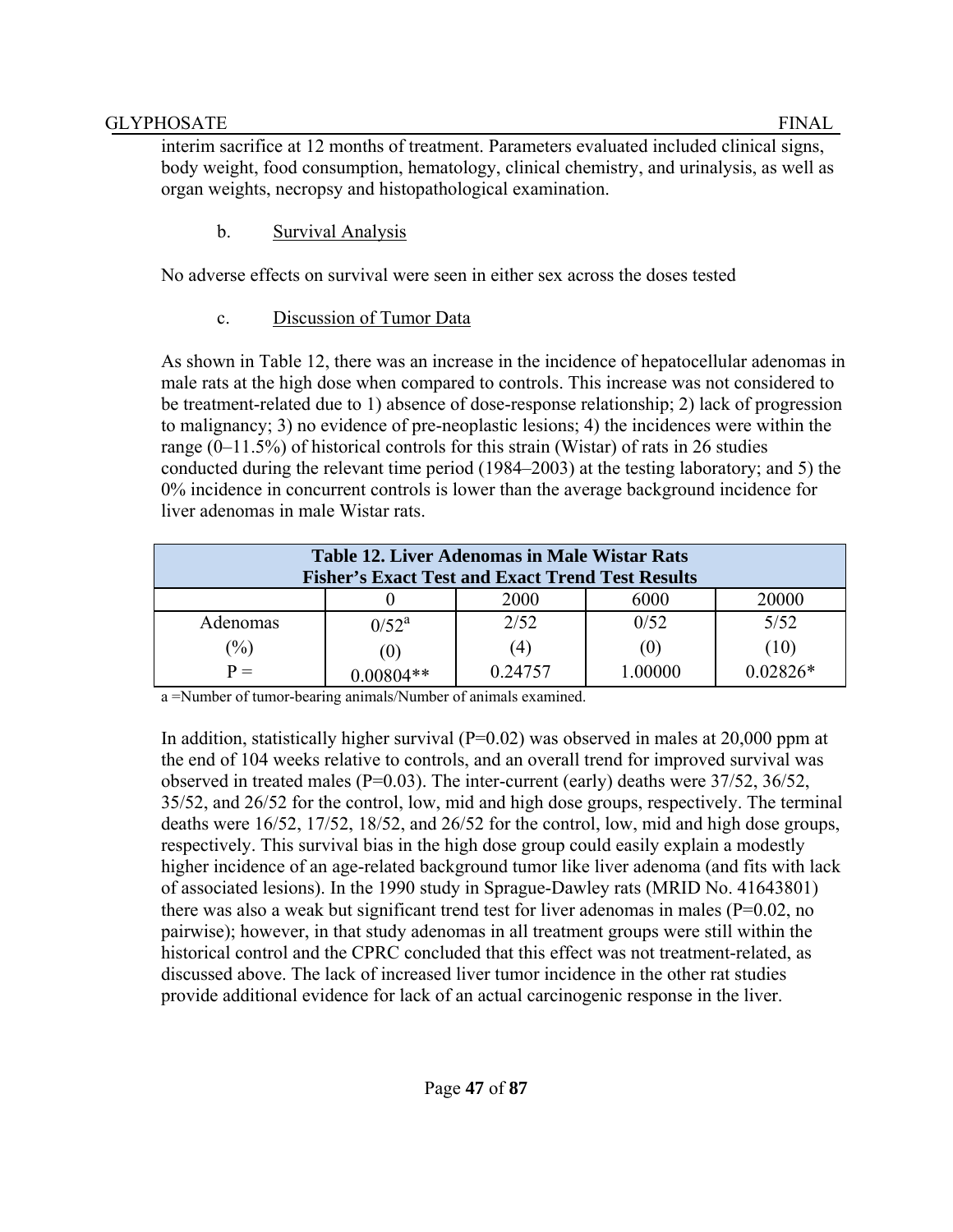#### d. Non-Neoplastic Lesions

There were no treatment-related non-neoplastic lesions in any organs of either sex at any dose level tested.

e. Adequacy of Dosing for Assessment of Carcinogenicity

The highest dose tested in both sexes (1214 mg/kg/day in males and 1498 mg/kg/day in females) exceeded the limit dose (1000 mg/kg/day). Treatment-related findings at these doses were observed in the liver and kidney, notably renal papillary necrosis, prostatitis, periodontal inflammation, urinary acidosis, hematuria and slight increases in the incidence of proliferative cholangitis and hepatitis.

- **5. Feinchemie Schwebda. (1996). Combined Chronic Toxicity and Carcinogenicity Study with Glyphosate Technical in Wistar Rats. Bangalore, India: Rallis India, Ltd. (Cited in Greim** *et al.***, 2015)**.
	- a. Experimental Design

In a combined chronic/carcinogenicity study, glyphosate (96.0-96.8% pure) was administered to groups of Wistar rats in the diet. Groups of 50 rats/sex/group received diets containing 0, 100, 1000, and 10000 ppm glyphosate for 24 months. The average achieved doses were 0, 7.4, 73.9, and 740.6 mg/kg/day. Parameters evaluated included clinical signs, body weights, food consumption, hematology, clinical chemistry, and urinalysis, organ weights, gross necropsy, and histopathological examination.

b. Survival Analysis

No adverse effects on survival were observed in either sex across the doses tested.

c. Discussion of Tumor Data

There were no statistically significant increases in any tumor type in this study. Details are provide by Greim *et al.,* 2015 can be found online at http://informahealthcare.com/doi/abs/10.3109/10408444.2014.1003423

d. Non-Neoplastic Lesions

There were no non-neoplastic lesions at any dose level in either sex.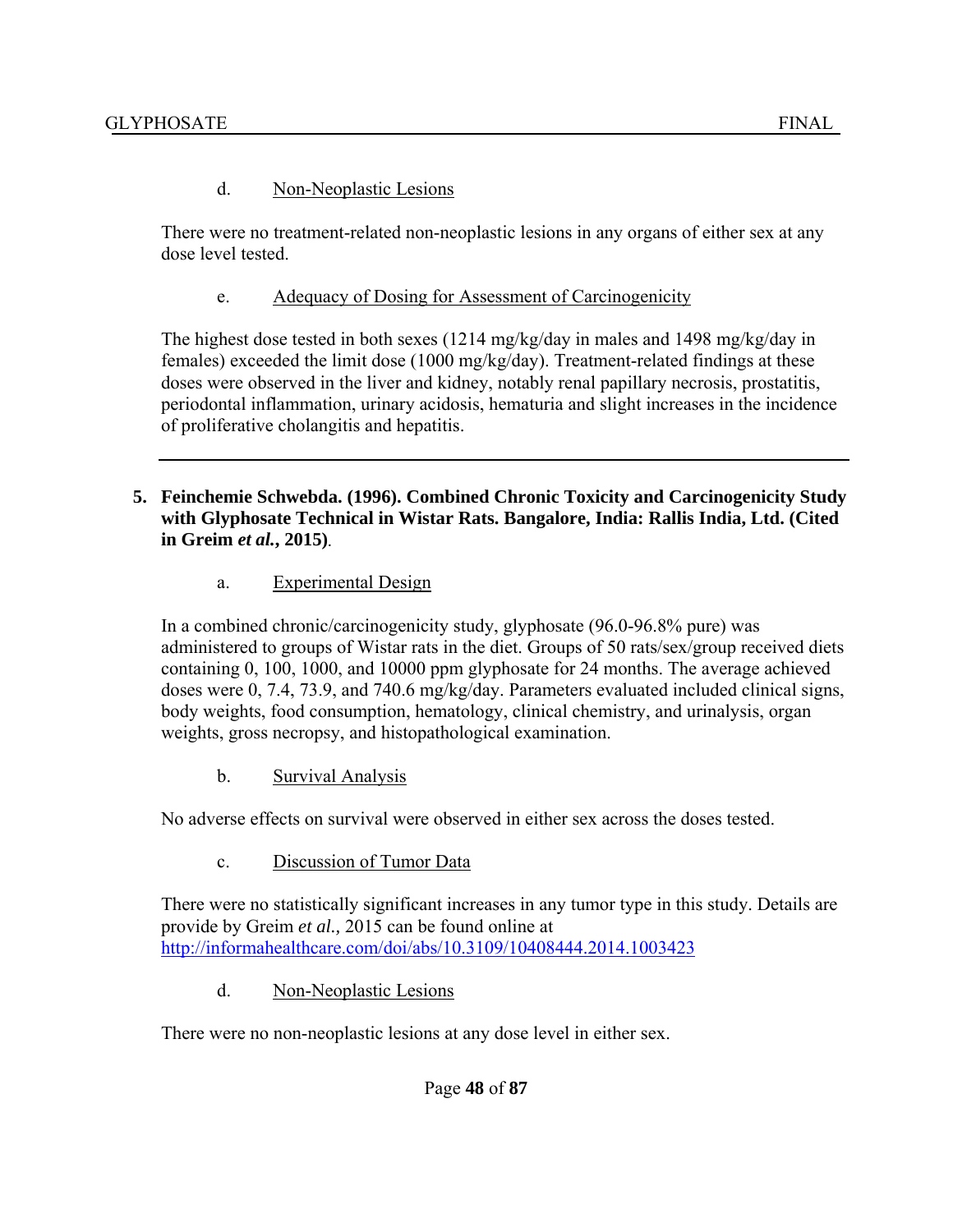# e. Adequacy of Dosing for Assessment of Carcinogenicity

The doses tested were determined to be adequate in both sexes since the highest dose tested (741 mg/kg/day) approached the limit dose (1000 mg/kg/day).

## **6. Arysta Life Sciences. (1997a). HR-001: 24-Month Oral Chronic Toxicity and Oncogenicity Study in Rats. Kodaira-shi, Tokyo, Japan: The Institute of Environmental Toxicology (Cited in Greim** *et al.***, 2015)**.

a. Experimental Design

In a combined chronic/carcinogenicity study, glyphosate (94.6–97.6% pure) was administered to groups of Sprague-Dawley rats in the diet. Groups of 50 rats/sex/group received diets containing 0, 3000, 10000, or 30000 ppm glyphosate for 24 months. The achieved doses were 0, 104, 354 or 1127 mg/kg/day in males and 0, 115, 393, or 1247 mg/kg/day in females, respectively. Parameters evaluated included clinical signs, body weight, food consumption, hematology, clinical chemistry, and urinalysis, organ weights, gross necropsy and histopathological examination.

b. Survival Analysis

No adverse effects on survival were observed in either sex across the doses tested.

c. Discussion of Tumor Data

There were no statistically significant increases in any tumor type in this study. Details are provide by Greim *et al.,* 2015 can be found online at http://informahealthcare.com/doi/abs/10.3109/10408444.2014.1003423

d. Non-Neoplastic Lesions

There were no treatment-related non-neoplastic lesions in this study.

e. Adequacy of Dosing for Assessment of Carcinogenicity

The highest dose 10,000 ppm (1127 mg/kg/day in males and 1247 mg/kg/day in females) exceed the limit dose (1000 mg/kg/day) and there were increased cecum weights, distension of the cecum, loose stool, follicular hyperkeratosis and/or folliculitis/follicular abscess of the skin, and decreased body weights.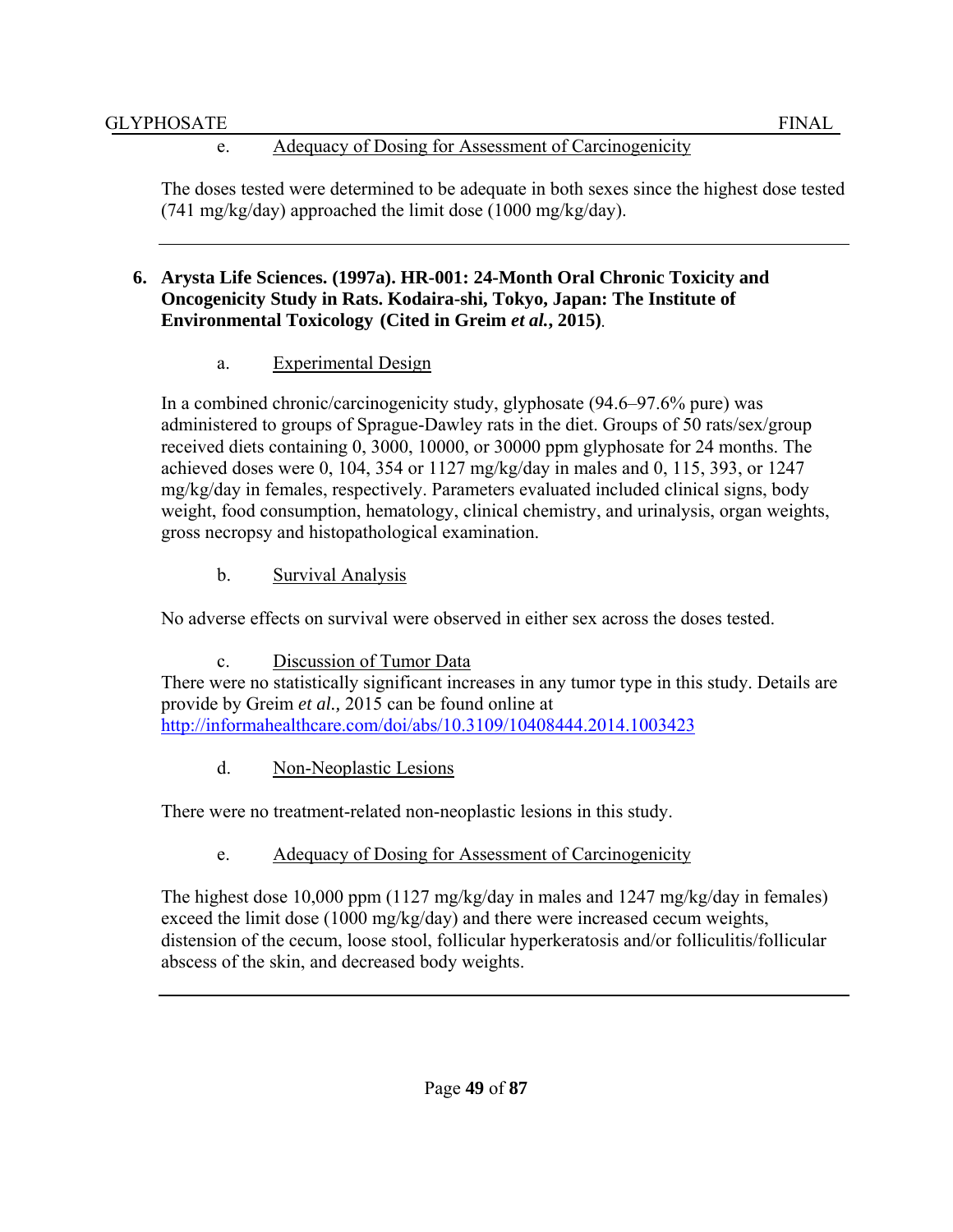### **7. Nufarm. (2009a). Glyphosate Technical: Dietary Combined Chronic Toxicity/ Carcinogenicity in the Rat. Shardlow, Derbyshire, UK: Harlan Laboratories Ltd. (Cited in Greim** *et al.***, 2015)**.

a. Experimental Design

In a combined chronic toxicity study, glyphosate (95.7% pure) was administered to groups of Wistar rats in the diet. Groups of 51 rats/sex/group received diets containing 0, 1500, 5000, and 15,000 ppm glyphosate for 24 months. To ensure that a received limit dose of 1000 mg/kg/day was achieved, the highest dose level was progressively increased to 24000 ppm. The achieved doses were 0, 86, 285 or 1077 mg/kg/day in males and 0, 105, 349 or 1382 mg/kg/day, in females. Parameters evaluated included clinical signs, body weight, food consumption, hematology, clinical chemistry, and urinalysis, as well as organ weights, necropsy and histopathological examination.

b. Survival Analysis

No adverse effects on survival were seen in either sex across the doses tested.

c. Discussion of Tumor Data

There were no statistically significant increases in any tumor type in this study. Details are provide by Greim *et al.,* 2015 can be found online at http://informahealthcare.com/doi/abs/10.3109/10408444.2014.1003423

d. Non-Neoplastic Lesions

There were no treatment-related non-neoplastic lesions in either sex at any dose level.

e. Adequacy of Dosing for Assessment of Carcinogenicity

The highest doses 1077 mg/kg/day in males and 1382 mg/kg/day in females exceed the limit dose (1000 mg/kg/day).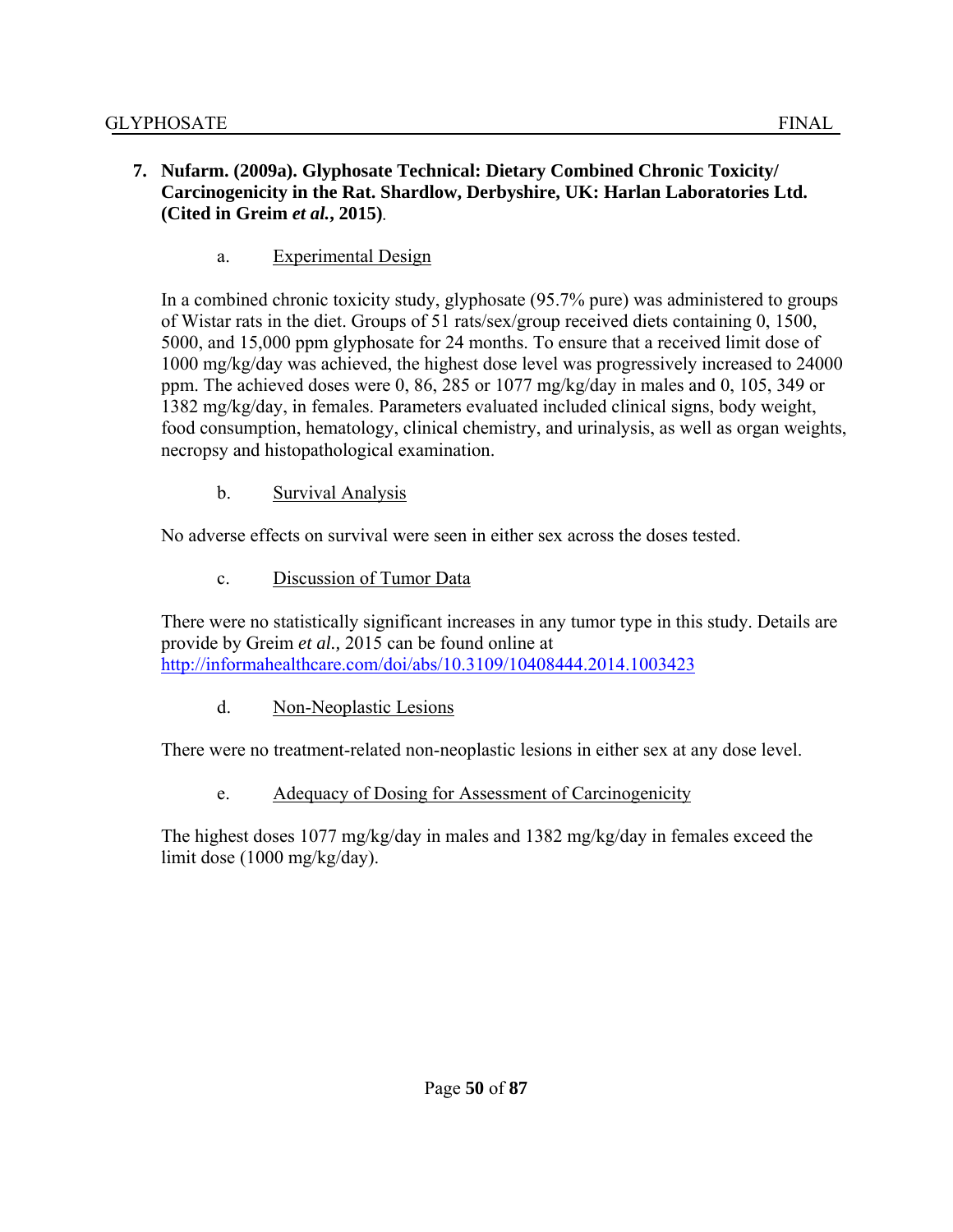### **B. Carcinogenicity Studies in Mice**

#### **1. Knezevich, A.L and Hogan, G. K. (1983). A chronic feeding study of glyphosate in mice. Unpublished report prepared by Bio/Dynamic Inc., dated July 21, 1983. Report No. 77-2011. EPA Accession No. 251007 – 251009, and 251014.**

#### a. Experimental Design

In a carcinogenicity study, groups of 50 male and female CD-1 mice received glyphosate (99.78%, pure) at dietary levels of 0, 1000, 5000, or 30,000 ppm for two years. These doses were equivalent to 0, 161, 835, 4945 mg/kg bw/day for males and 0, 195, 968, and 6069 mg/kg bw/day for females) for 24 months. Parameters evaluated included clinical signs, body weight, food consumption, organ weights, and histopathological examination.

### b. Discussion of Tumor Data

The incidences of renal tubule adenomas were as follows: 0/49 in the controls; 0/49 at the low-dose; 1/50 at the mid-dose; and 3/50 at the high dose (TXR No. 0004370).

In 1985, the Registrant directed a re-evaluation of the original renal section by a consulting pathologist (Dr. Marvin Kuschner). This evaluation identified a small renal tubule adenoma in one control male mouse (animal number 1028) which was not diagnosed as such in the original pathology report (TXR No. 0004855).

In 1986, at the request of the agency, additional renal sections (3 sections/kidney/mouse spaced at 150 micron intervals) were evaluated in all control and all glyphosate-treated male mice in order to determine if additional tumors were present. The additional pathological and statistical evaluations concluded that the renal tumors in male mice were not compound-related (TXR No. 0005590).

At the request of the agency, the Pathology Work Group (PWG) examined all sections of the kidneys including the additional renal sections. The renal tubular-cell lesions diagnosed by the PWG are presented below in Table 13. The PWG noted that because differentiation between tubular-cell adenoma and tubular-cell carcinoma is not always clearly apparent and because both lesions are derived from the same cell type, it appropriate to combine the incidences for purposes of evaluation of statistical analysis. Statistical analyses are presented in Table 14. The PWG unanimously concluded that these lesions are not compound-related based on the following considerations: 1) renal tubular cell tumors are spontaneous lesions for which there is a paucity of historical control data for this mouse stock; 2) there was no statistical significance in a pairwise comparison of treated groups with the controls and there was no evidence of a significant linear trend; 3) multiple renal tumors were not found in any animal; and 4) compound-related nephrotoxic lesions,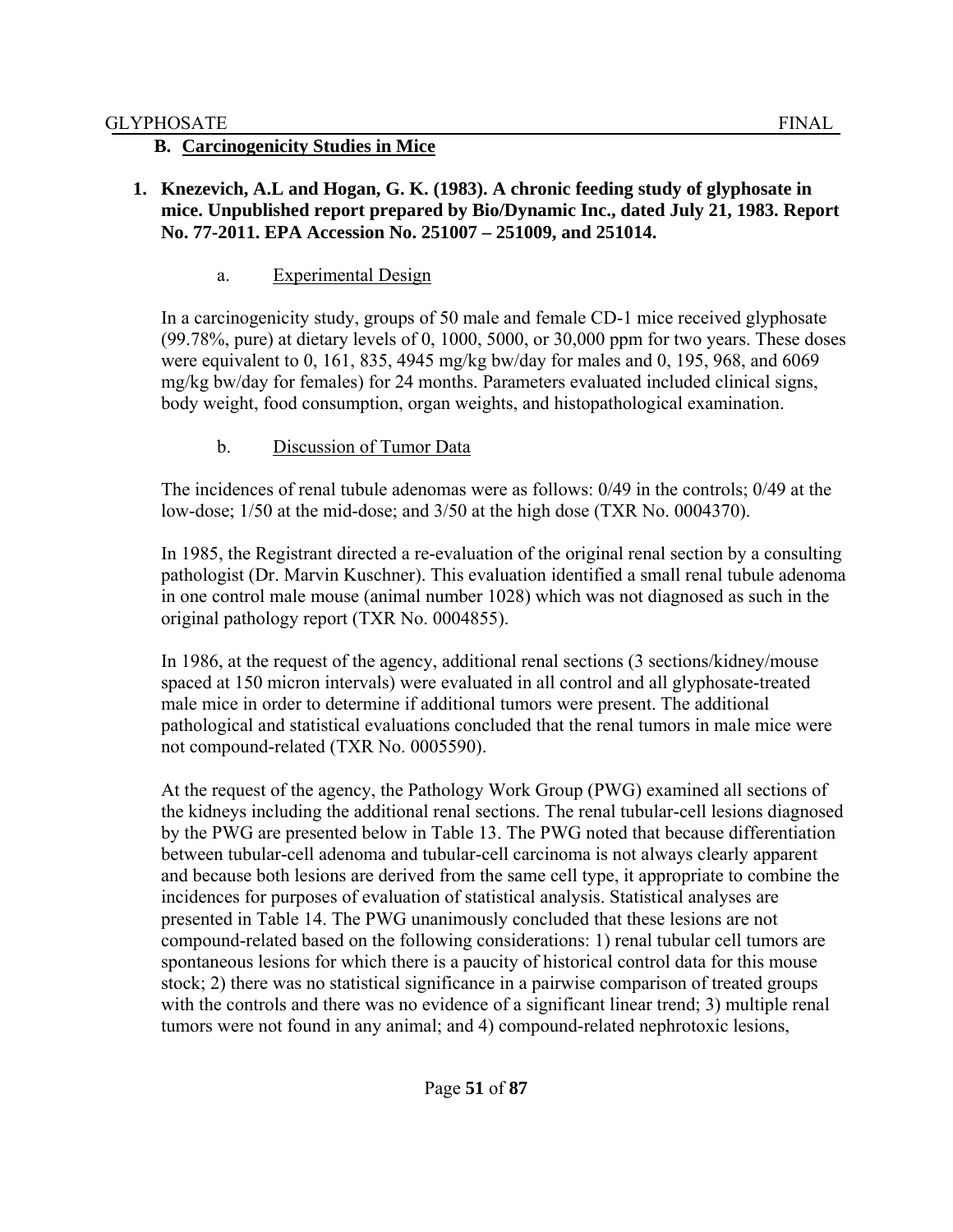including pre-neoplastic changes, were not present in male mice in this study (TXR No. 0005590).

| Table 13. Glyphosate: Kidney Tumor in Male CD-1 Mice — PWG |               |               |               |                |  |  |
|------------------------------------------------------------|---------------|---------------|---------------|----------------|--|--|
| Dose/Tumor Type                                            | Control       | $1000$ ppm    | $5000$ ppm    | $30,000$ ppm   |  |  |
|                                                            | $0$ mg/kg/day | 161 mg/kg/day | 835 mg/kg/day | 4945 mg/kg/day |  |  |
| Tubular-cell adenoma                                       | 1/49          | 0/50          | 0/50          | 1/50           |  |  |
| Tubular-cell carcinoma                                     |               | 0/50          | 1/50          | 2/50           |  |  |
| Combined incidence                                         | 1/49(2%)      | $0/50(0\%)$   | 1/50(2%)      | 3/50(6%)       |  |  |

 Statistical analysis of the male mouse renal tumors diagnosed by the PWG are presented below in Table 14.

| Table 14. Kidney Tumors in Male CD-1 Mice - PWG<br>Cochran-Armitage Trend & Fisher's Exact Test (MRID 00130406) |             |                         |                         |                  |  |  |
|-----------------------------------------------------------------------------------------------------------------|-------------|-------------------------|-------------------------|------------------|--|--|
| Tumor Type                                                                                                      | 0 mg/kg/day | $161 \text{ mg/kg/day}$ | $835 \text{ mg/kg/day}$ | 4945 mg/kg/day   |  |  |
| Adenomas                                                                                                        | 1/49        | 0/49                    | 0/50                    | 1/45             |  |  |
| $(\%)$                                                                                                          | (2)         | (0)                     | (0)                     | (2)              |  |  |
| $P =$                                                                                                           | 0.4422      | 1.0000                  | 1.00000                 | 0.7576           |  |  |
| Carcinomas                                                                                                      | 0/49        | 0/49                    | 1/50                    | 2/50             |  |  |
| $(\%)$                                                                                                          | (0)         | (0)                     | (2)                     | $\left(4\right)$ |  |  |
| $P =$                                                                                                           | 0.0635      | 1.0000                  | 0.5051                  | 0.2525           |  |  |
| Combined                                                                                                        | 1/49        | 0/49                    | 1/50                    | 3/50             |  |  |
| $(\%)$                                                                                                          |             | (0)                     |                         | (6)              |  |  |
| $P =$                                                                                                           | 0.0648      | 1.0000                  | 0.7576                  | 0.3163           |  |  |

Historical control data from the testing laboratory (Bio-dynamics) during the glyphosatestudy period (1976-1982) are presented in Table 15.

| Table 15. Historical Control Data-Kidney tumors in CD-1 Mice — Bi/dynamics Inc. |          |      |          |    |          |          |      |           |    |        |      |          |    |                |
|---------------------------------------------------------------------------------|----------|------|----------|----|----------|----------|------|-----------|----|--------|------|----------|----|----------------|
| Study I.D                                                                       |          |      |          |    |          |          |      |           |    |        |      |          |    |                |
| <b>Study Period</b>                                                             | $6/78 -$ |      | $12/77-$ |    |          | $12/77-$ |      | $10/78 -$ |    | 11/78- |      | $11/77-$ |    | $10/77 - 4/80$ |
|                                                                                 |          | 7/80 | 4/80     |    |          | 3/80     | 4/81 |           |    | 4/81   | 4/80 |          |    |                |
| No. Examined                                                                    | 57       | 54   | 61       | 51 | 53       | 59       | 60   | 60        | 60 | 60     | 60   | 60       | 60 | 60             |
| Tubular Adenoma                                                                 |          |      |          |    | $\theta$ |          |      |           |    |        |      |          |    |                |

Historical control data from 14 studies conducted between 1977 and 1981 at the testing laboratory indicated that the mouse renal tumors ranged from 0 to 3.3% and the incidence in the current study (3/50; 6%) exceeded the upper limit of the historical control range (TXR No. 0007252).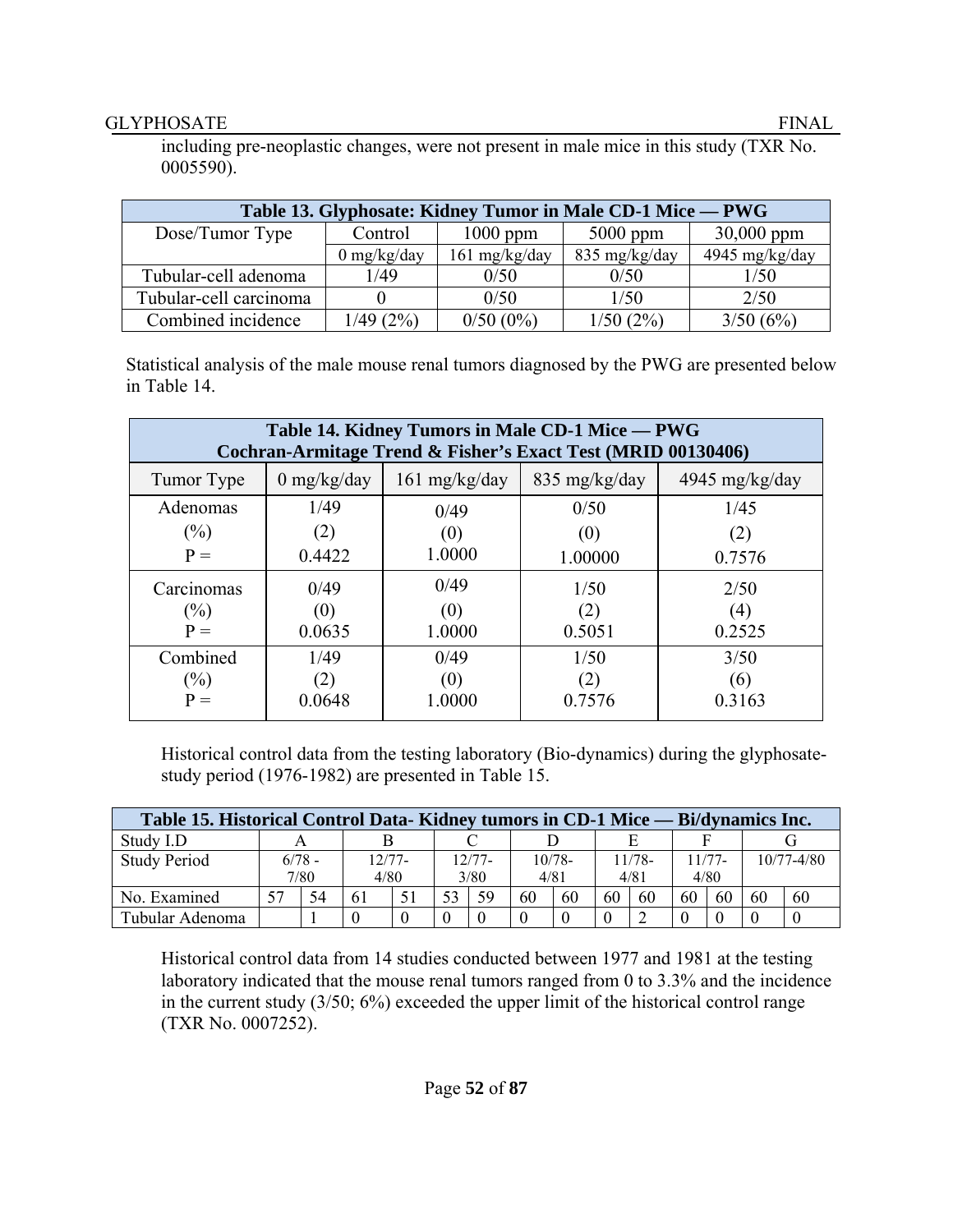The CPRC determined that glyphosate produced an equivocal carcinogenic response in male mice characterized by an increased incidence of renal tubular neoplasms. The biological significance of the findings was questionable because of: a) lack of significance in pairwise comparison with concurrent controls for adenomas, carcinomas and the combined tumors; b) there was no concurrent increase in non-neoplastic renal tubular lesions in male mice (*e.g*. tubular necrosis/regeneration, hyperplasia, hypertrophy, etc.), c) the examination of multiple sections of kidneys from all groups resulted in no additional neoplasms; this fact is particularly important since not only were the original sections closely scrutinized by more than one pathologist, but additional sections as well, d) increased incidence in high dose group was very small compared to control considering the very high concentration which produced highly significant reduction in body weight gain in males; e) although the incidences exceeded the historical control, this finding did not override the lack of statistical significance of comparison to the concurrent controls. Furthermore, the increased incidence of chronic interstitial nephritis in males is not relevant to the tubular neoplasms. There was actually a decrease in renal tubular epithelial changes (basophilia and hyperplasia) in males, and although there was a dose-related increase in these changes in female mice, no tubular neoplasms were observed in females. Overall, the Peer Review Committee did not consider the renal tumors to be treatment-related. The CARC reaffirmed the CPRC conclusion and rationale. Also, the lack of increased renal tumors in the other mouse studies in the same strain provides additional evidence for lack of an actual carcinogenic response in the kidneys.

## c. Non-Neoplastic Lesions

The incidence of centrilobular hepatocyte hypertrophy was slightly but not significantly increased in high-dose male mice at terminal sacrifice if all mice were included in the analyses. Centrilobular hepatocyte necrosis was significantly  $(P \le 0.01)$  increased in highdose male mice (10/50; 20%) compared to controls (2/49; 4%). No significant increases in centrilobular hepatocyte hypertrophy or necrosis were observed in treated female mice. There was a dose-dependent increase in the proximal tubular epithelial basophilia in female mice; the incidences were:  $0/50$  (0%) in the controls,  $2/50$  (4%) at the low dose,  $4/50$  (8%) at the mid dose, and  $9/50$  (18%) at the high dose (P $\leq$  0.01). All other tissue alterations occurred sporadically and were found with approximately equal frequency and severity in contro1 and treated animals. These were considered unrelated to glyphosate treatment.

# d. Adequacy of the Dosing for Assessment of Carcinogenicity

The high dose tested in males (4945 mg/kg/day) and females (6069 mg/kg/day) was approximately 4 to 6-fold higher than the limit dose (1000 mg/kg/day), which produced highly significant reduction in body weights in both sexes. Therefore, the doses tested were determined to be adequate to assess the carcinogenic potential of glyphosate in this study.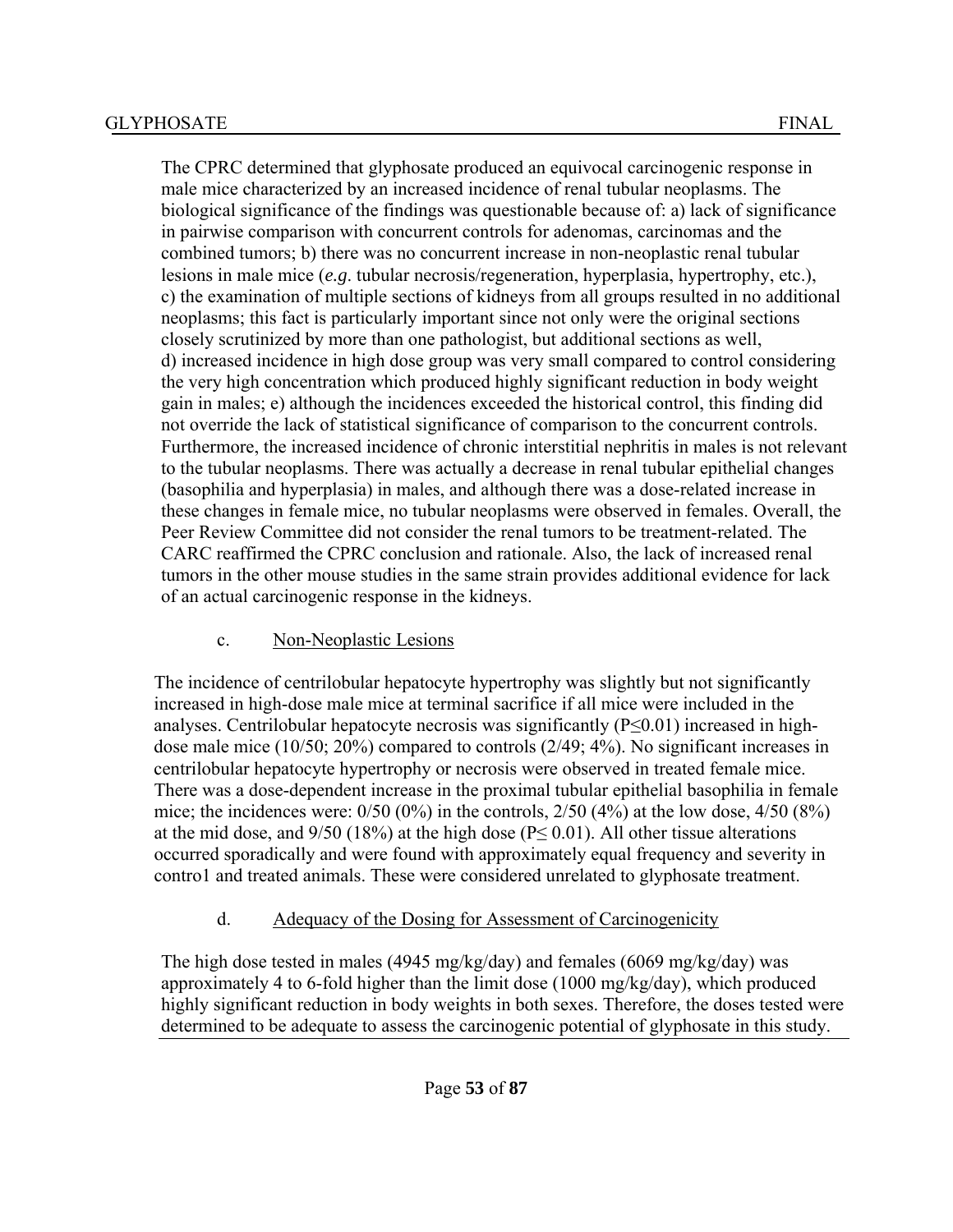### **2. Atkinson, C., Martin, T., Hudson, P., and Robb, D. (1993). Glyphosate: 104 week dietary carcinogenicity study in mice. Inveresk Research International, Tranent, EH33 2NE, Scotland. IRI Project No. 438618. April 7, 1993. MRID 49631702.**

#### a. Experimental Design

In a carcinogenicity study, glyphosate (97.5 – 100.2% pure) was administered to groups of 50 CD-1 mice/sex/dose in the diet at doses of 0, 100, 300, or 1000 mg/kg/day for 104 weeks. No interim sacrifices were performed. Parameters evaluated included clinical signs, body weight, food consumption, organ weights, necropsy and histopathological examination.

#### b. Discussion of Tumor Data

As shown in Table 16, hemangiosarcomas were found in 4/45 (9%) high-dose male mice compared to none in the controls. In the treated mice at the high dose, one had the tumors present in the liver and spleen, one had the tumor present in the liver only, one had the tumors present in the liver, spleen, and prostate, and one had the tumor present in the spleen only. No hemangiosarcomas were found in the control or low- and mid-dose mice.

| Table 16. Hemangiosarcomas in Male CD-1 Mice<br><b>Fisher's Exact Test and Exact Trend Test Results</b> |             |         |         |         |  |  |  |
|---------------------------------------------------------------------------------------------------------|-------------|---------|---------|---------|--|--|--|
| Dose $(mg/kg/day)$                                                                                      |             | 100     | 300     | 1000    |  |  |  |
| Hemangiosarcomas                                                                                        | $0/47^a$    | 0/46    | 0/50    | 4/45    |  |  |  |
| $\frac{0}{0}$                                                                                           | (0)         | (0)     | (0)     | (9)     |  |  |  |
| $P =$                                                                                                   | $0.00296**$ | 1.00000 | 1.00000 | 0.05332 |  |  |  |

a= Number of tumor bearing animals/Number of animals examined, excluding those that died before week 52. Note: \*\* Significance of trend (P<0.01) denoted at control.

The increase in hemangiosarcomas in male mice was not considered to be treatment-related due to 1) tumors seen only at the limit dose; 2) absence of statistical significance in the pairwise analysis; 3) the incidences was near or the same as the upper limit (0–8%) for the performing laboratory; 4) hemangiosarcomas were not seen in male mice in the other three studies when tested at comparable doses (946–1467 mg/kg/day) or at considerably higher doses (4348–5874 mg/kg/day) in this strain of mouse; 6) the considerable inter-group variability in the number of female mice with this tumor (0, 2 , 0 and 1 in the control, low-, mid- and high-dose groups, respectively); 7) Hemangiosarcomas are commonly observed in mice as both spontaneous and treatment-related tumors arising from endothelial cells; 8) hemangiosarcomas appear in both sexes but are generally more common in males (CD-1); 9) As vascular tumors, they can occur at different sites but liver and spleen tend to be the most common sites in male mice.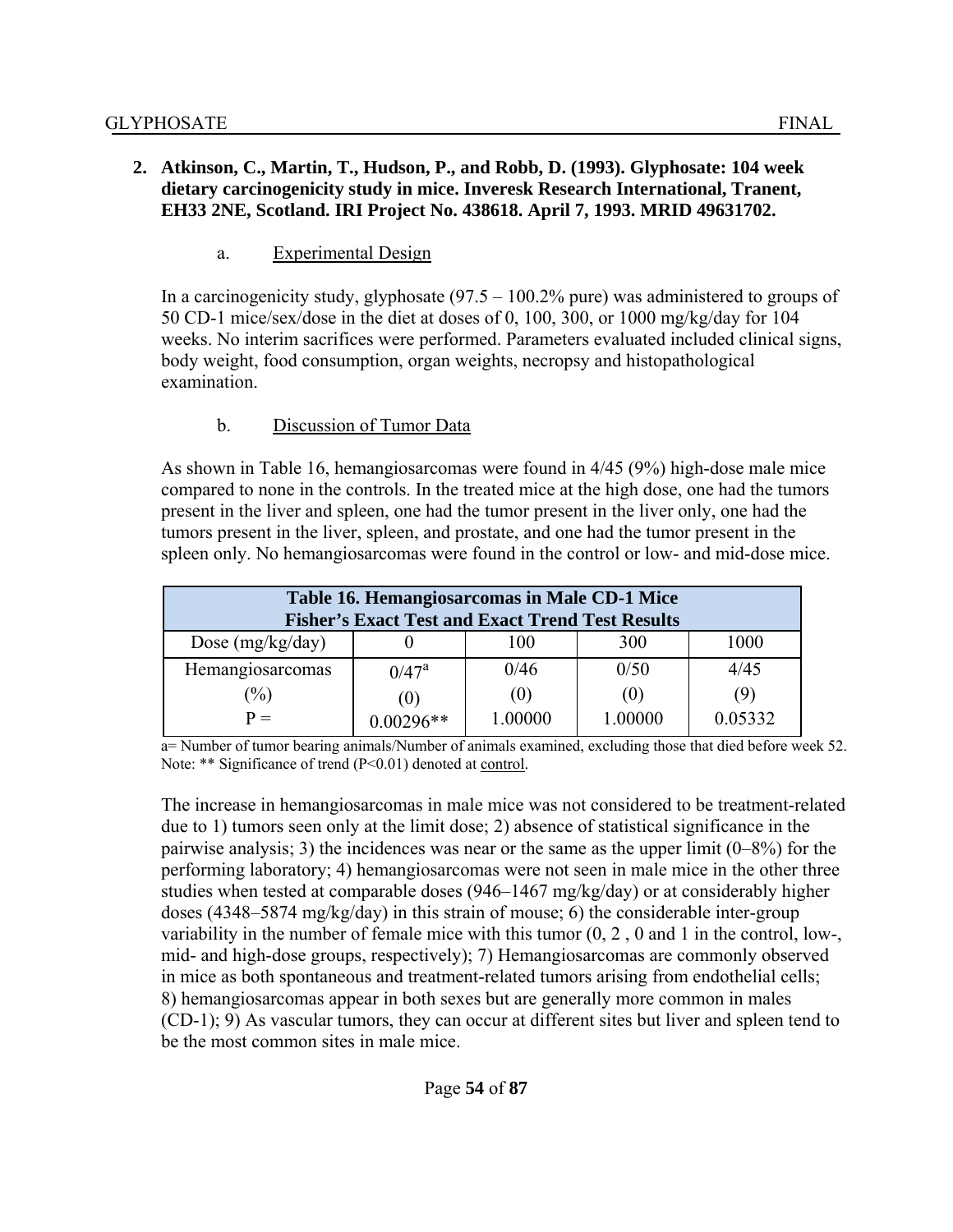#### c. Non-Neoplastic Lesions

No treatment-related non-neoplastic lesions were seen.

d. Adequacy of the Dosing for Assessment of Carcinogenicity

The highest dose tested was the limit dose (1000 mg/kg/day).

### **3. Arysta Life Sciences. (1997b). HR-001: 18-Month Oncogenicity Study in Mice. Kodaira-shi, Tokyo, Japan: The Institute of Environmental Toxicology (Cited in Greim** *et al.,* **2015)**.

### a. Experimental Design

In a carcinogenicity study, groups of ICR-CD-1 mice (50/sex/group received diets containing glyphosate (94.6–97.6% pure) at 0, 1600, 8000 or 40,000 ppm for 18 months. The achieved doses were 0, 165, 838 or 4348 mg/kg/day in males and 0, 153, 787 or 4116 mg/kg/day in females, respectively. Parameters evaluated included clinical signs, body weight, food consumption, hematology, clinical chemistry, and urinalysis, organ weights, gross necropsy and histopathological examination.

b. Survival Analysis

No adverse effects on survival were observed in either sex across the doses tested.

c. Discussion of Tumor Data

There were no statistically significant increases in any tumor type in this study. Details provided by Greim *et al.* (2015) can be found online at http://informahealthcare.com/doi/abs/10.3109/10408444.2014.1003423

d. Non-Neoplastic Lesions

There were no treatment-related non-neoplastic lesions in this study.

e. Adequacy of Dosing for Assessment of Carcinogenicity

The highest dose tested in both sexes exceeded (4-fold) the limit dose (1000 mg/kg/day).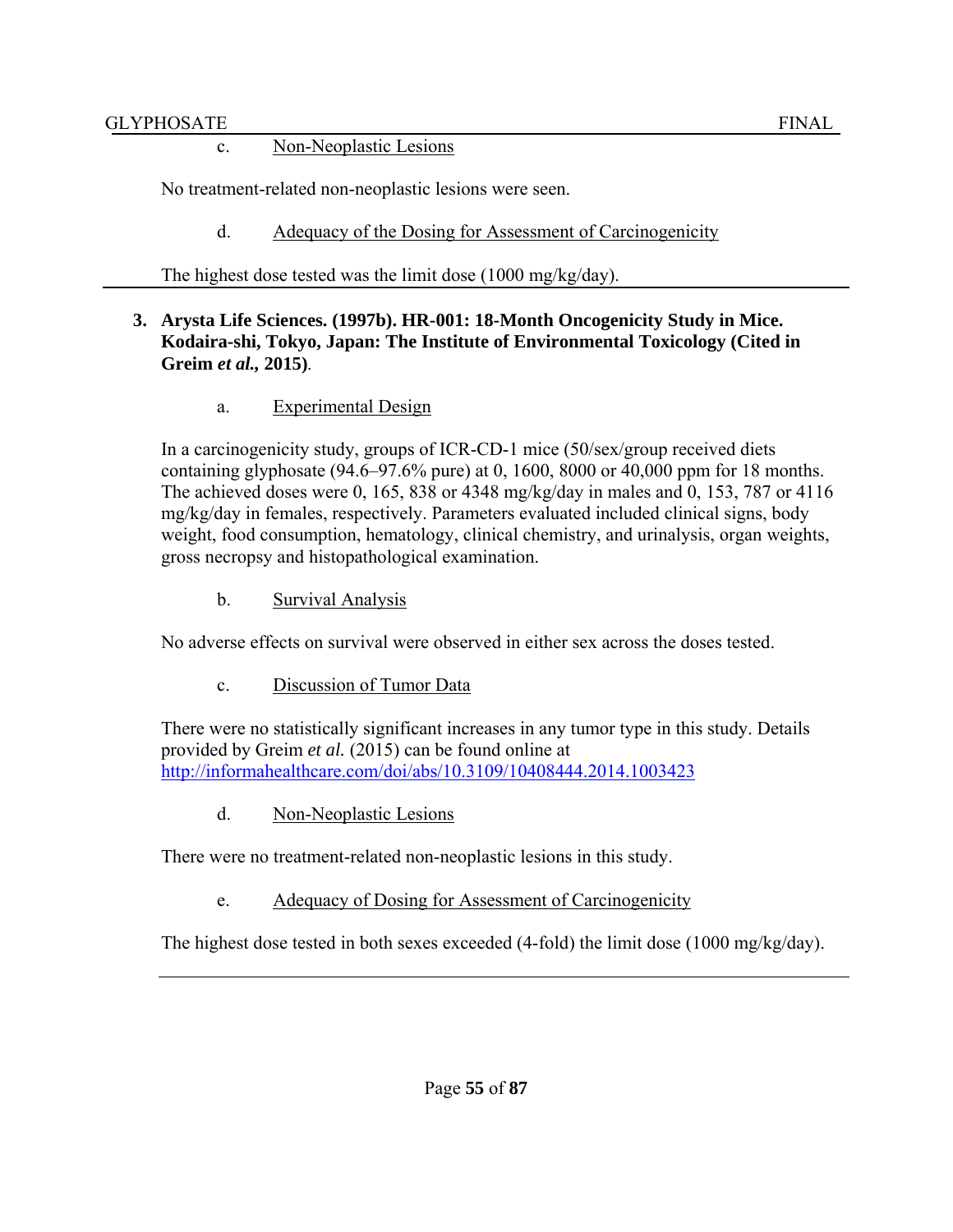### **4. Nufarm. (2009b). Glyphosate Technical: Dietary Carcinogenicity Study in the Mouse. Derbyshire, UK: Harlan Laboratories Ltd. (Cited in Greim** *et al.,* **2015).**

# a. Experimental Design

In another feeding study, CD-1 mice (50/sex/dose) received glyphosate (94.6–97.6%, pure) at 0, 500, 1500, or 5000 ppm for 18 months. The calculated test substance intake was 0, 85, 267 or 946 mg/kg/day. Parameters evaluated included clinical signs, body weight, food consumption, organ weights, gross necropsy and histopathological examination.

# b. Discussion of Tumor Data

In male mice at the high dose (5000 ppm) there were increases in the incidences of adenocarcinomas of the lung and malignant lymphomas as shown in Tables 17. For the lung adenocarcinomas, the increases did not reach statistically significant pairwise differences, although the trend was significant. For the malignant lymphomas there was a trend and pairwise significance. Details provided by Greim *et al.* (2015) can be found online at http://informahealthcare.com/doi/abs/10.3109/10408444.2014.1003423

| Table 17. Lung Adenocarcinomas and Malignant Lymphomas in Male CD-1<br>Mice (Greim et al., 2015) |              |         |         |            |  |  |  |  |
|--------------------------------------------------------------------------------------------------|--------------|---------|---------|------------|--|--|--|--|
| <b>Fisher's Exact Test and Exact Trend Test Results</b><br>1500                                  |              |         |         |            |  |  |  |  |
| Dose (ppm)                                                                                       |              | 500     |         | 5000       |  |  |  |  |
| Lung Adenocarcinoma                                                                              | $5/51^a$     | 5/51    | 7/51    | 11/51      |  |  |  |  |
| $(\%)$                                                                                           | (10)         | (10)    | (14)    | (22)       |  |  |  |  |
| $P =$                                                                                            | $0.02906**$  | 0.62953 | 0.37996 | 0.08609    |  |  |  |  |
| Malignant Lymphoma                                                                               | 0/51         | 1/51    | 2/51    | 5/51       |  |  |  |  |
| $(\%)$                                                                                           | (0)          | (2)     | (4)     | (10)       |  |  |  |  |
| $P =$                                                                                            | $0.006633**$ | 0.50000 | 0.24752 | $0.02820*$ |  |  |  |  |

a= Number of tumor bearing animals/Number of animals examined. Note: \*\* Significance of trend (P<0.01) denoted at control.

The increase in lung adenocarcinomas was not considered to be treatment-related due to: 1) absence of statistical significance in the pairwise analysis; 2) the incidences in all treatment groups including the controls were within the historical control range (1.43–26%) for the performing laboratory; and 3) lung tumors were not seen in the other three studies when tested at doses ranging from 814 to 4945 mg/kg/day for up to two years.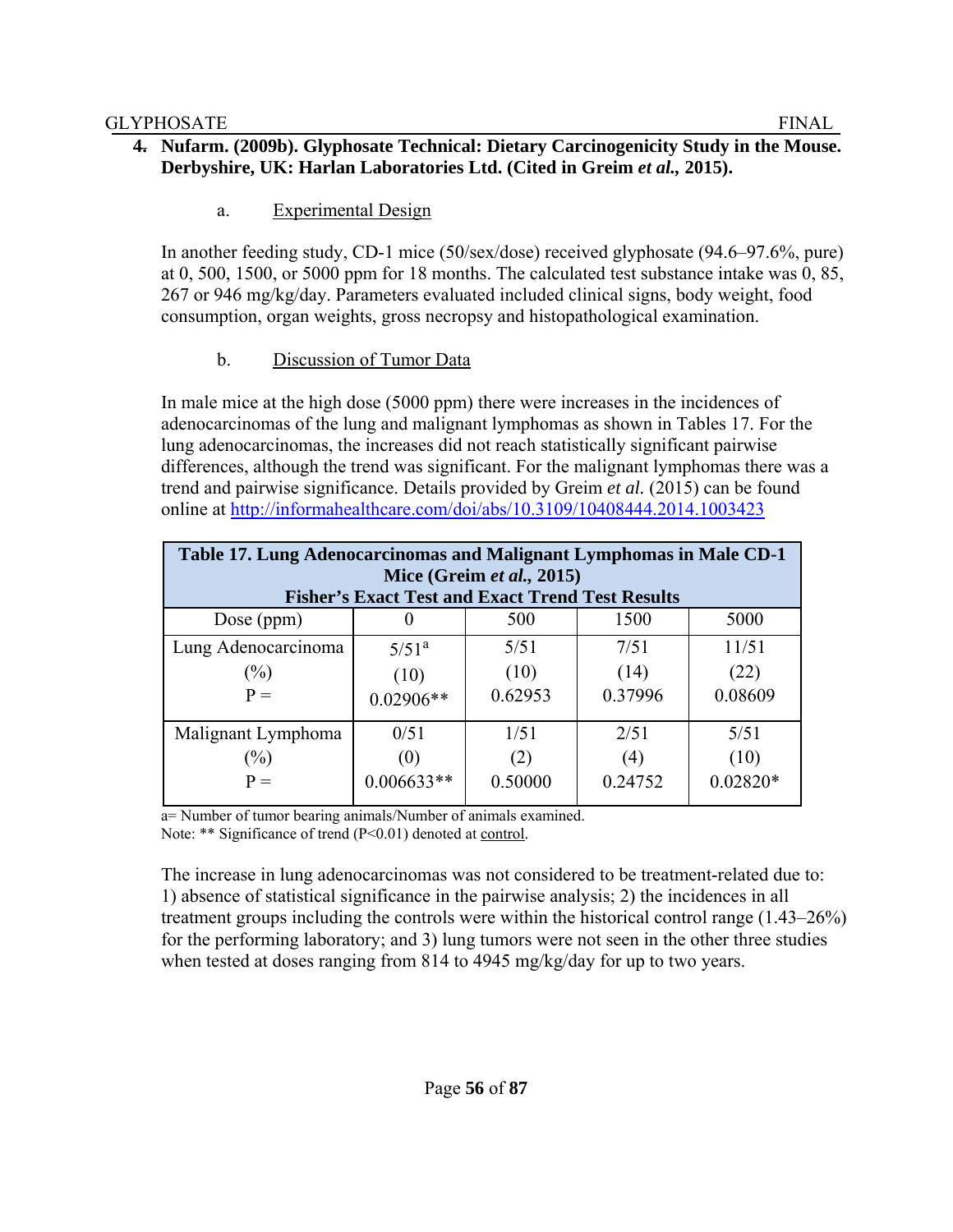Historical control data and results from the 5 studies can be used to put this finding into perspective. The malignant lymphomas were not considered to be treatment-related since the 0% incidence of this lesion in the concurrent control for male mice was lower than the historical control mean (4.5%) and range (1.5–21.7%) in this strain and age of mice (Gikins and Clifford, 2005; Son and Gopinath, 2004). Therefore, the apparent statistical significance of the pairwise comparisons of the high dose male groups with the concurrent control might have been attributable to this factor and not to actual carcinogenic response. In addition, malignant lymphomas were not seen in the other three studies in this strain of mice when tested at doses ranging from 814 to 4945 mg/kg/day for up to two years.

### c. Non-Neoplastic Lesions

There were no treatment-related non-neoplastic lesions in this study.

## d. Adequacy of the Dosing for Assessment of Carcinogenicity

The highest dose (947 mg/kg/day) tested approached the limit dose (1000 mg/kg/day).

# **IV. TOXICOLOGY**

# **A. Metabolism**

Single or repeated doses of radiolabeled <sup>14</sup>C-glyphosate were administered orally to male and female Sprague-Dawley rats. Following a single oral dose of, 14C-glyphosate, 30 to 36% of the dose was absorbed and less than 0.27% of the dose was eliminated as  $CO<sub>2</sub>$ . 97.5% of the administered dose was excreted in the urine and feces as the parent compound, glyphosate. Amino methyl phosphonic acid (AMPA) was the only metabolite found in urine (0.2–0.3% of the administered dose) and feces (0.2–0.4% of the administered dose). Less than 1.0% of the absorbed dose remained in tissues and organs, primarily in bone tissue. Repeated dosing at 10 mg/kg did not significantly change the metabolism, distribution or excretion of glyphosate.

In a second study, male and female Sprague-Dawley rats received single intraperitoneal injections of radiolabeled 14C-glyphosate at 1150 mg/kg. Blood samples were collected 0.25, 0.50, 1, 2, 4, 6 and 10 hours after injection. Femoral bone marrow samples were collected from one third of the male and female rats sacrificed at 0.5, 4, or 10 hours after injection. Thirty minutes after injection of glyphosate, the concentration of radioactivity in the bone marrow of male and female rats was equivalent to 0.0044% and 0.0072%, respectively, of the administered dose. Assuming first order kinetics, the decrease in radioactivity in bone marrow occurred with a half-life of 7.6 and 4.2 hours for males and females, respectively. Similarly, the half-lives of the radioactivity in plasma were approximately 1 hour for both sexes. These findings indicate that very little glyphosate reaches bone marrow, that it is rapidly eliminated from bone marrow, and that it is even more rapidly eliminated from plasma.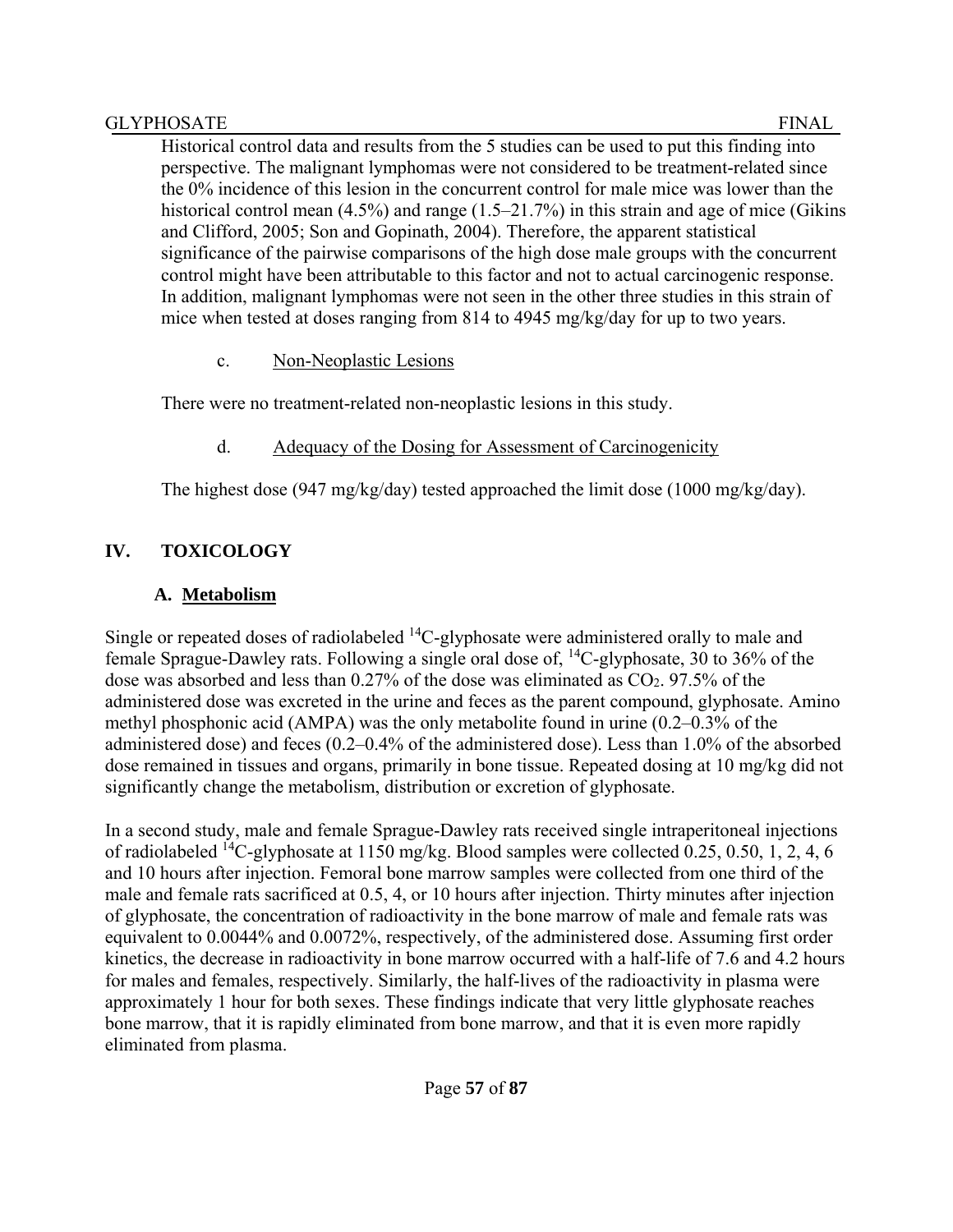# **B. Mutagenicity**

In 1991, the Carcinogenicity Peer Review Committee concluded that there was no evidence of genotoxicity for glyphosate based on negative findings in submitted guideline studies for the bacterial reverse mutation test (MRID 00078620), *in vitro* mammalian cell gene mutation test in CHO cells (MRID 00132681), *in vivo* mammalian bone marrow chromosomal aberration test (MRID 00132683) and a "rec assay" used to detect DNA-damaging agents in *Bacillus subtilis* (MRID 00078619) (TXR 0008898).

Glyphosate has also been evaluated for its genotoxic potential in other regulatory and published literature studies. Extensive reviews of the available genotoxicity studies for glyphosate and glyphosate products were conducted by Williams *et al*. (2000) and by Kier and Kirkland (2013). IARC also conducted a review of the publically available genetic toxicity data for glyphosate and glyphosate-based formulations (IARC, 2015).

Williams *et al.*, (2000) concluded that "glyphosate is neither mutagenic nor clastogenic." Similarly, Kier and Kirkland (2013) concluded a "lack of genotoxic potential for both glyphosate and glyphosate based formulations (GBFs) in core gene mutation and chromosomal effect endpoints." Kier and Kirkland (2013) also stated that "the observations of DNA-damage effects seems likely to be secondary to cytotoxic effects." However, IARC (2015) concluded that "there is strong evidence that glyphosate causes genotoxicity." It should be noted that the IARC's conclusion was based not only on studies conducted with the active ingredient but also on studies conducted with the formulation products such as Roundup. Roundup is a combination of the active ingredient and other chemicals, including a surfactant (polyoxyethyleneamine) which enhances the spreading of spray droplets when contact foliage. Of note, the review article by Kier and Kirkland (2013) and supplemental information provided on the publisher's website were not considered in the IARC evaluation.

In this assessment, the CARC considered a total of 54 studies including those submitted to the agency under 40 CFR Part 158 as well as the studies presented in the review articles by Williams *et al*. (2000), Kier and Kirkland (2013), and the IARC monograph (2015). Consistent with OPP's Guidance for Considering and Using Open Literature Toxicity Studies to Support Human Health Risk Assessment (http://www.epa.gov/pesticides/science/lit-studies.pdf), literature studies discussed in the reviews such as IARC that did not meet the Klimisch criteria for reliability (*e.g*. lack of adequate glyphosate purity information for the test material) were not considered by the CARC. The CARC determined the mutagenic potential of glyphosate in humans by conducting a weight-of-evidence evaluation of the results from the cited bacterial reversion (Ames) assays, *in vitro* mammalian gene mutation assays, *in vitro* and *in vivo* chromosomal aberration and micronucleus assays as well as other relevant assays evaluating DNA damage.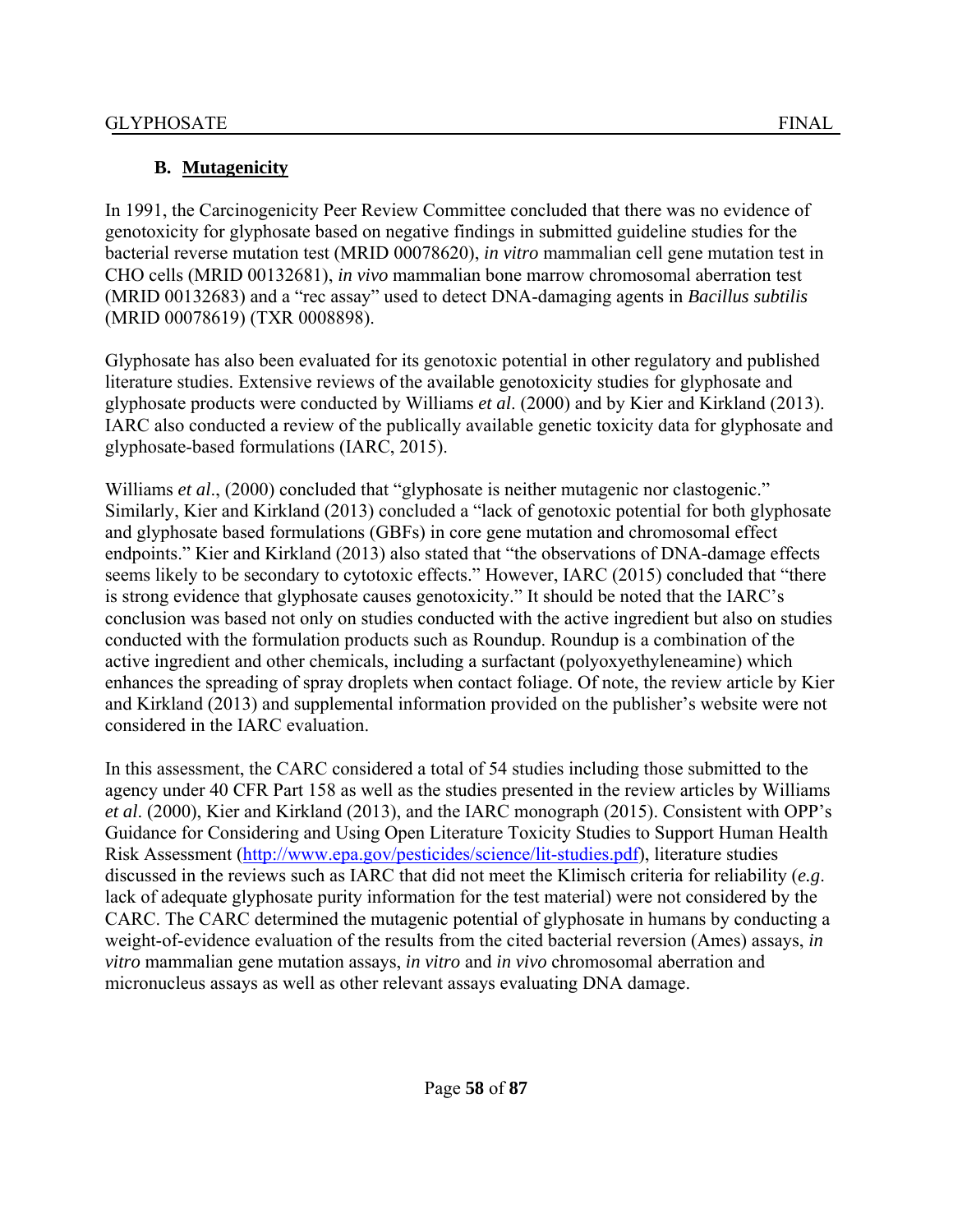#### **1. Bacterial reverse mutation assays**

As shown in Table 18, glyphosate was not mutagenic in any of the *in vitro* bacterial mutation assays using *S. typhimurium* or *E. coli* tester strains with or without microsomal S9 metabolic activation. These results are consistent with the negative findings in the previously reviewed EPA guideline (870.5100) bacterial reverse gene mutation study (MRID 00078620).

| Table 18. Results from Bacterial Reverse Gene Mutation Assays <sup>1</sup> |                                                       |                       |                                                |                         |                         |  |  |  |
|----------------------------------------------------------------------------|-------------------------------------------------------|-----------------------|------------------------------------------------|-------------------------|-------------------------|--|--|--|
| <b>Author</b>                                                              | Cell/Strain <sup>2</sup>                              | <b>Purity</b>         | <b>Highest test</b><br>concentration           | <b>Results</b><br>$-S9$ | <b>Results</b><br>$+S9$ |  |  |  |
| Akanuma, M.<br>(1995)                                                      | TA98, TA100, TA1535,<br>TA1537; WP2uvrA               | $95.7\%$ <sup>3</sup> | 5000 µg/plate                                  | Negative                | Negative                |  |  |  |
| Callander, R.D.<br>(1996)                                                  | TA98, TA100, TA1535,<br>TA1537; WP2P and<br>WP2uvrA   | $95.6\%$ <sup>3</sup> | 5000 $\mu$ g/plate                             | Negative                | Negative                |  |  |  |
| Flügge, C.<br>(2010)                                                       | TA98, TA100, TA102,<br>TA1535, TA1537                 | $76.1\%$ <sup>4</sup> | 100 µg/plate                                   | Negative                | Negative                |  |  |  |
| Flügge, C.<br>(2010)                                                       | TA98, TA100, TA102,<br>TA1535, TA1537                 | 96.4%                 | $3160 \mu g$ plate                             | Negative                | Negative                |  |  |  |
| Flügge, C.<br>(2009)                                                       | TA98, TA100, TA102,<br>TA1535, TA1537                 | 98.8%                 | $3160 \mu g$ plate                             | Negative                | Negative                |  |  |  |
| Jensen, J.C.<br>(1991)                                                     | TA98, TA100, TA1535,<br>TA1537                        | 98.6%                 | 2500 µg /plate w/o S9;<br>5000 µg /plate w/ S9 | Negative                | Negative                |  |  |  |
| $\overline{\text{Li}}$ and Long<br>(1988)                                  | TA98, TA100, TA1535,<br>TA1537, TA1538;               | 98%                   | 5000 µg/plate                                  | Negative                | Negative                |  |  |  |
| <b>NTP</b><br>(1992)                                                       | TA97, TA100, TA1535                                   | 98%                   | $10,000 \mu g$ /plate                          | Negative                | Negative                |  |  |  |
| Schreib, G.<br>(2010)                                                      | TA98, TA100, TA1535,<br>TA1537; WP2uvrA               | 96%                   | 5000 µg/plate                                  | Negative                | Negative                |  |  |  |
| Shirasu et al.<br>(1978)                                                   | TA98, TA100, TA1535,<br>TA1537, TA1538 and<br>WP2uvrA | 98.4%                 | 5000 µg/plate                                  | Negative                | Negative                |  |  |  |
| Sokolowski, A.<br>(2007c)                                                  | TA98, TA100, TA1535,<br>TA1537; WP2uvrA               | 95.0%                 | 5000 µg/plate                                  | Negative                | Negative                |  |  |  |
| Sokolowski, A.<br>(2007a)                                                  | TA98, TA100, TA1535,<br>TA1537; WP2uvrA               | 95.1%                 | 5000 µg/plate                                  | Negative                | Negative                |  |  |  |
| Sokolowski, A.<br>(2009b)                                                  | TA98, TA100, TA1535,<br>TA1537;WP2P and<br>WP2uvrA    | 96.3%                 | 5000 $\mu$ g/plate                             | Negative                | Negative                |  |  |  |
| Sokolowski, A.<br>(2009a)                                                  | TA98, TA100, TA1535,<br>TA1537; WP2uvrA               | 96.66%                | 5000 µg/plate                                  | Negative                | Negative                |  |  |  |
| Sokolowski, A.<br>(2007b)                                                  | TA98, TA100, TA1535,<br>TA1537; WP2uvrA               | 97.7%                 | 5000 µg/plate                                  | Negative                | Negative                |  |  |  |
| Suresh, T.P.<br>(1993)                                                     | TA98, TA100, TA1535,<br>TA1537, TA1538                | 96.0%                 | 1000 µg/plate                                  | Negative                | Negative                |  |  |  |
| Thompson,<br>P.W.<br>(1996)                                                | TA98, TA100, TA1535,<br>TA1537; WP2uvrA               | 95.3%                 | 5000 µg/plate                                  | Negative                | Negative                |  |  |  |

1. Studies cited in Williams *et al*. (2000), Kier and Kirkland (2013), or IARC monograph.

2. *S. typhimurium* strains (TA97, TA98, TA100, TA102, TA1535, TA1537, and/or TA1538) or *E. coli* strains (WP2P and WP2*uvr*A) 3. Glyphosate acid

4. Monoammonium glyphosate salt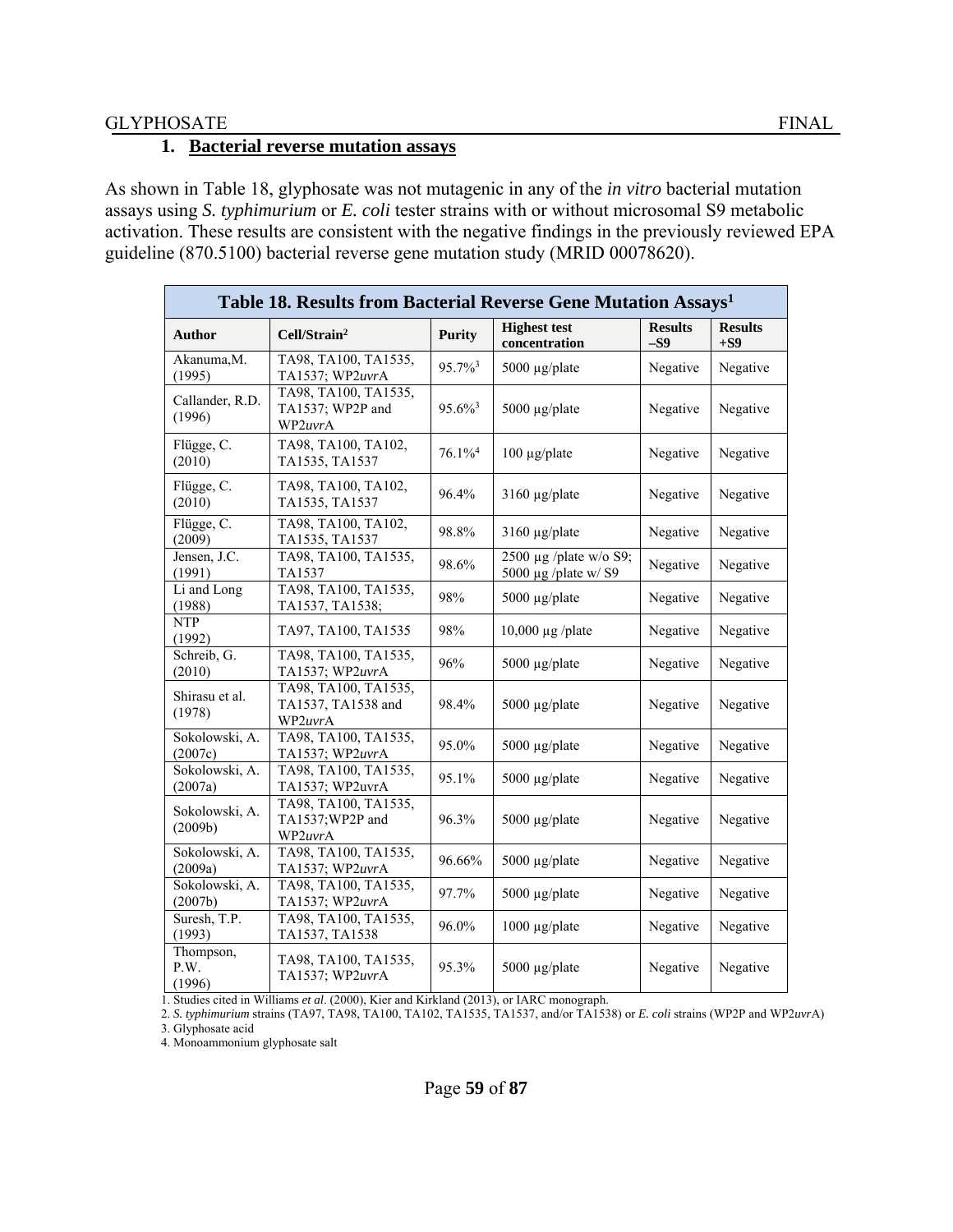## **2.** *In vitro* **mammalian cell gene mutation assays**

| Table 19. Results from mammalian gene mutation assays <sup>1</sup> . |                                            |                                             |               |                      |                      |                        |  |  |  |
|----------------------------------------------------------------------|--------------------------------------------|---------------------------------------------|---------------|----------------------|----------------------|------------------------|--|--|--|
| <b>Author</b>                                                        | <b>Assay Type</b>                          | <b>Cell type</b>                            | <b>Purity</b> | Highest conc.        | <b>Result</b><br>-S9 | <b>Result</b><br>$+S9$ |  |  |  |
| Clay<br>(1996)                                                       | <i>In vitro</i> mammalian<br>gene mutation | L5178Y mouse<br>lymphoma cells/<br>tk locus | 95.6%         | $1.0 \text{ mg/mL}$  | Negative             | Negative               |  |  |  |
| Jensen, J.C.<br>(1991)                                               | <i>In vitro</i> mammalian<br>gene mutation | L5178Y mouse<br>lymphoma cells/<br>tk locus | 98.6%         | $5.0 \text{ mg/mL}$  | Negative             | Negative               |  |  |  |
| Li and Long<br>(1988)                                                | <i>In vitro</i> mammalian<br>gene mutation | CHO cells/<br><b>HGPRT</b> locus            | 98%           | $22.5 \text{ mg/mL}$ | Negative             | Negative               |  |  |  |

Glyphosate did not induce forward mutations in mouse lymphomas cells or Chinese hamster ovary (CHO) cells in the presence or absence of metabolic (S9) activation (Table 19).

1. Studies cited in Williams's *et al*. (2000), Kier and Kirkland (2013), or IARC monograph.

### **3.** *In vitro* **chromosomal aberration assays**

Lioi *et al.* (1998a, 1998b) reported positive findings for chromosomal aberrations in human and bovine lymphocytes treated with glyphosate *in vitro* in the absence of S9 activity. As discussed in the Williams review, there is less confidence in the Lioi *et al*. results based on the use of an unusual 72-hour treatment protocol and the observation of reduced cell growth in glyphosateexposed cells (an indication of a toxic effect) which can affect the evaluation of the study. Lioi *et al.* also reported chromosomal damage in lymphocytes treated with other known non-genotoxic pesticides in this study at concentration ranges similar to where they reported effects for glyphosate. By contrast, when the tests were performed according to the OECD guideline, Van de Waart (1995) reported no significant increase in chromosomal aberrations in human lymphocytes treated with up to 0.56 mg/mL (-S9) and 0.33 mg/mL (+S9) glyphosate, which are concentrations 3 orders of magnitude higher than those at which Lioi *et al*. reported aberrations. Glyphosate was negative in two other *in vitro* chromosomal aberrations studies using human lymphocytes (Fox, 1998; Manas *et al*. 2009) and did not induce chromosomal aberrations in Chinese hamster lung cells (Matsumoto, 1995; Wright, 1996). A summary of the findings is presented in Table 20.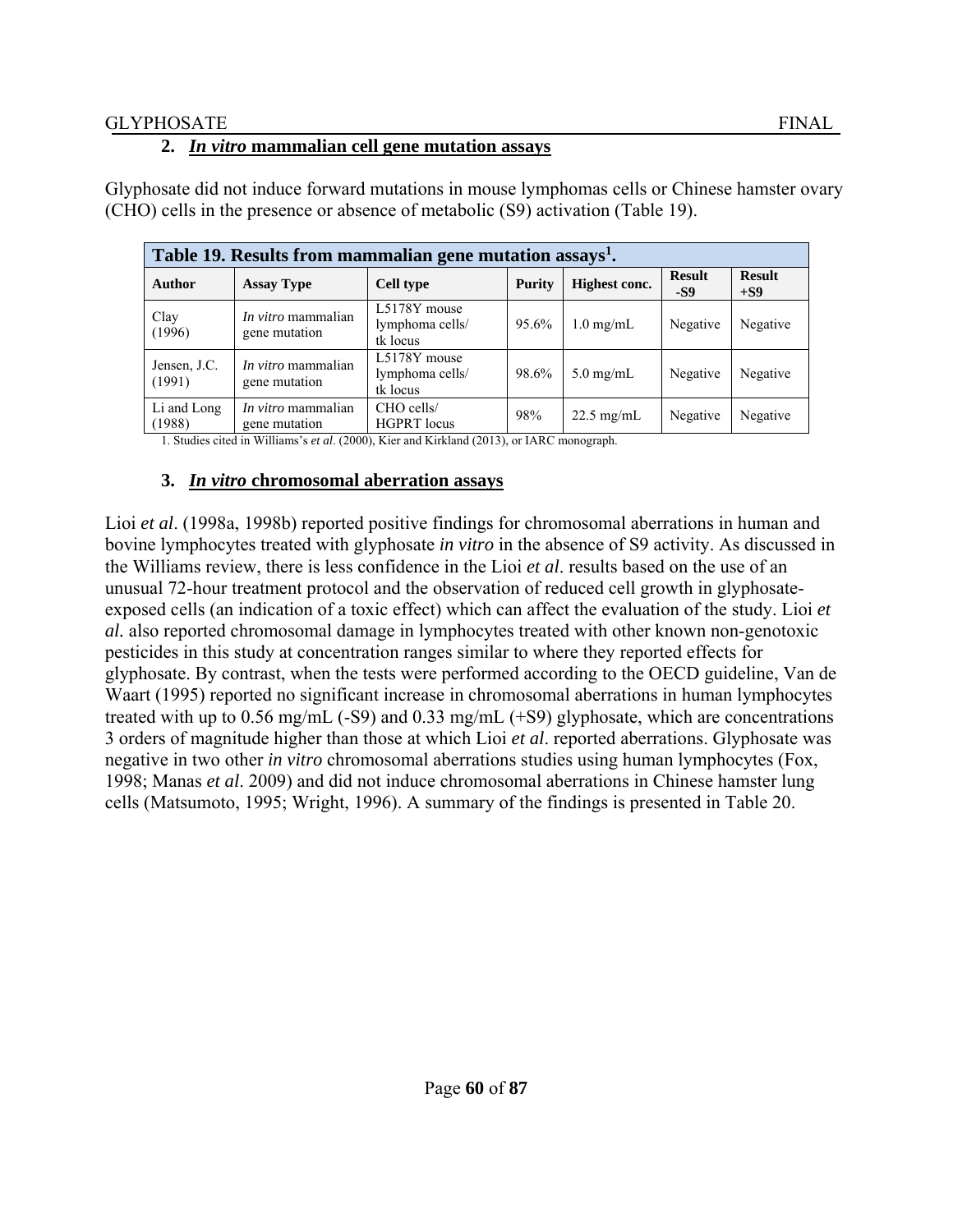| Table 20. Results from in vitro chromosomal aberration assays <sup>1</sup> . |                           |                                        |                       |                                               |                      |                        |  |  |  |
|------------------------------------------------------------------------------|---------------------------|----------------------------------------|-----------------------|-----------------------------------------------|----------------------|------------------------|--|--|--|
| <b>Authors</b>                                                               | Assay                     | <b>Cell type</b>                       | <b>Purity</b>         | <b>Highest test</b><br>concentration          | <b>Result</b><br>-S9 | <b>Result</b><br>$+S9$ |  |  |  |
| Van de Waart<br>(1995)                                                       | Chromosomal<br>Aberration | Human peripheral<br>lymphocytes        | >98%                  | $0.56$ mg/mL<br>with S9; 0.33<br>mg/mL w/o S9 | Negative             | Negative               |  |  |  |
| Fox, V.<br>(1998)                                                            | Chromosome<br>Aberration  | Human peripheral<br>lymphocytes        | $95.6\%$ <sup>2</sup> | $1250 \text{ ug/mL}$                          | Negative             | Negative               |  |  |  |
| Lioi et al.<br>(1998a)                                                       | Chromosomal<br>Aberration | Human peripheral<br>lymphocytes        | $>98\%$               | $1.4$ mg/L                                    | Positive             | <b>Not</b><br>Tested   |  |  |  |
| Manas et al.<br>(2009)                                                       | Chromosomal<br>Aberration | Human peripheral<br>lymphocytes        | 96%                   | $6 \text{ mM}$                                | Negative             | <b>Not</b><br>Tested   |  |  |  |
| Lioi et al.<br>(1998b)                                                       | Chromosomal<br>Aberration | Bovine peripheral<br>lymphocytes       | >98%                  | $2.9 \text{ mg/L}$                            | Positive             | <b>Not</b><br>Tested   |  |  |  |
| Matsumoto, K.<br>(1995)                                                      | Chromosomal<br>Aberration | Chinese Hamster<br>Lung (CHL) cells    | 95.68% <sup>2</sup>   | $1000 \text{ ug/mL}$                          | Negative             | Negative               |  |  |  |
| Wright, N.P.<br>(1996)                                                       | Chromosomal<br>Aberration | Hamster<br>Chinese<br>Lung (CHL) cells | 95.3%                 | $1250 \text{ ug/mL}$                          | Negative             | Negative               |  |  |  |

1. Studies cited in Williams *et al*., (2000), Kier and Kirkland (2013), or IARC monograph.

2. Glyphosate acid

### **4.** *In vivo* **micronucleus and chromosomal aberration assays**

Numerous studies were evaluated to determine the potential for glyphosate to induce micronuclei in rodent bone marrow cells. Studies included both intraperitoneal (IP) and oral routes of glyphosate administration. In a literature study by Bolognesi *et al*. (1997), the authors reported an induction of micronuclei in male mice treated with up to 300 mg/kg (injected as two  $\frac{1}{2}$  doses). It is noted that this study included only 3 animals/dose, rather than the 5 animals/dose recommended in the agency's test guideline (870.5395). In another literature study, Manas *et al*. (2009) reported an induction of micronuclei in BALB/C mice when tested up to 200 mg/kg glyphosate. However, there is some concern regarding how the micronuclei were scored in this study. As stated in the Kier and Kirkland review, Manas *et al.* (2009) reported their findings as an increase in micronucleated erythrocytes rather than polychromatic erythrocytes. Scoring all erythrocytes rather than immature polychromatic erythrocytes can impact the interpretation of the study as the effects cannot be solely attributed to treatment by the test article. Suresh *et al*. (1993) reported an increase in micronuclei in females only in Swiss albino mice treated with 5 mg/kg glyphosate; however, this occurred at a dose that is more than twice the limit dose for the agency's guideline study. Although the above authors reported positive findings, a vast majority of the *in vivo* genotoxicity studies (including the previously reviewed guideline mammalian bone marrow chromosomal aberration test) were negative at doses similar to or higher than the studies discussed above, regardless of the dosing regimen or route of administration. Furthermore, glyphosate was also negative in two rodent dominant lethal tests. A summary of the findings are reported in Table 21.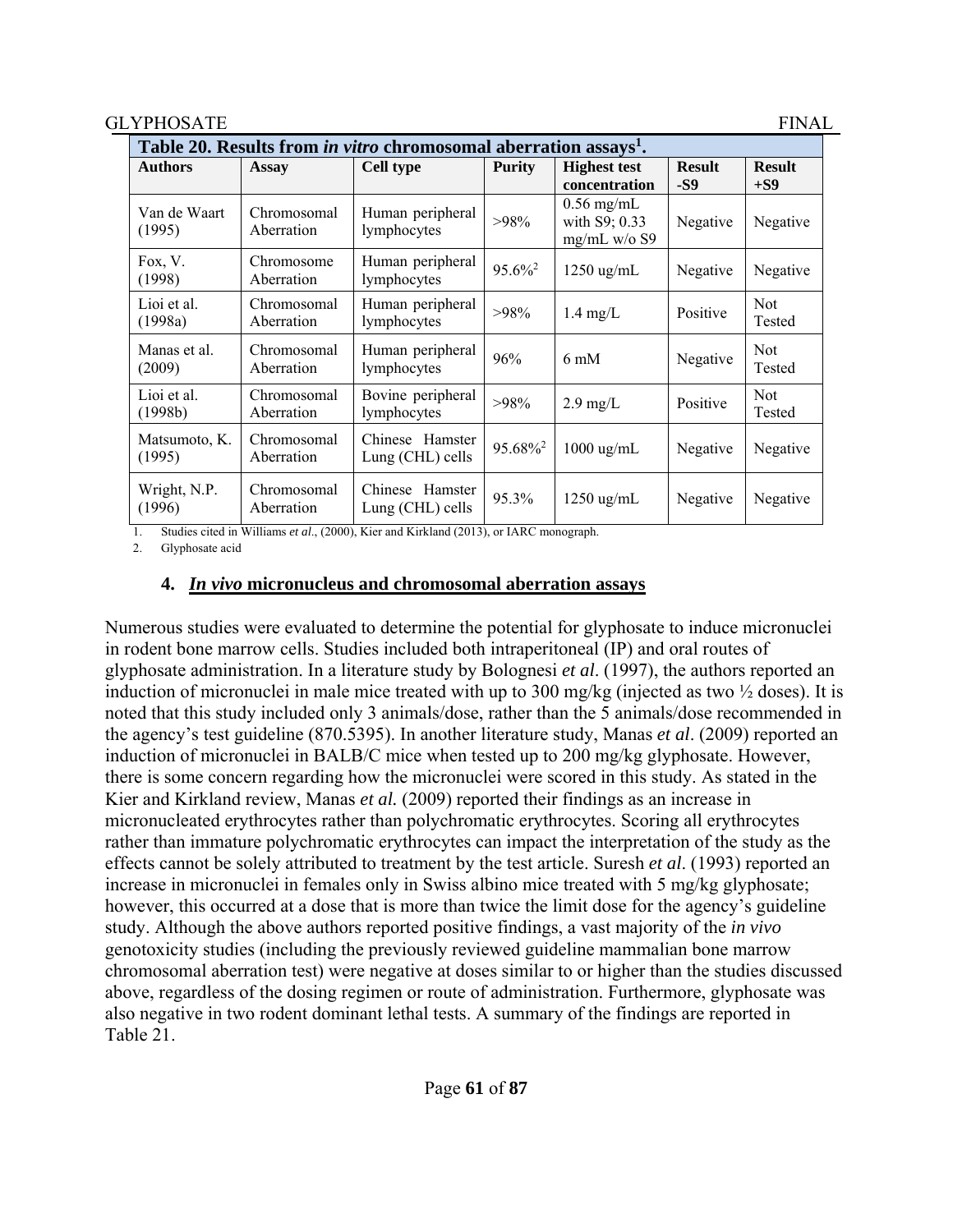| Table 21. Results from in vivo genotoxicity assays <sup>1</sup> . |                                                  |                                                                     |                       |                                                                    |                                            |                                                                                                                                                            |  |  |  |
|-------------------------------------------------------------------|--------------------------------------------------|---------------------------------------------------------------------|-----------------------|--------------------------------------------------------------------|--------------------------------------------|------------------------------------------------------------------------------------------------------------------------------------------------------------|--|--|--|
| <b>Author</b>                                                     | <b>Assay Type</b>                                | Species/strain                                                      | <b>Purity</b>         | <b>Highest</b><br>conc.                                            | <b>Results</b>                             | <b>Comments</b>                                                                                                                                            |  |  |  |
| Bolognesi et<br>al.<br>(1997)                                     | Micronucleus<br>test                             | Male mice (strain<br>not provided)                                  | 99.9%                 | $300$ mg/kg                                                        | Positive                                   | Two IP injections of<br>$\frac{1}{2}$ dose; 3 mice/dose                                                                                                    |  |  |  |
| Durward, R.<br>(2006)                                             | Micronucleus<br>test                             | Young adult male<br>and female albino<br>Crl:CD-<br>1TM(ICR)BR mice | 95.7%                 | $600$ mg/kg                                                        | Negative                                   | Single IP injection;<br>Significant increase<br>in % PCEs per 1000<br>erythrocytes was<br>observed in the 24-<br>hour; however not<br>48-hour at 600 mg/kg |  |  |  |
| Flügge, C.<br>(2009)                                              | Micronucleus<br>test                             | Male and female CD<br>rats                                          | 98.8%                 | $2000$ mg/kg                                                       | Negative                                   | Single dose; oral<br>gavage                                                                                                                                |  |  |  |
| Fox and<br>Mackay<br>(1996)                                       | Micronucleus<br>test                             | Male and female<br>CD-1 BR mice                                     | $95.6\%$ <sup>2</sup> | 5000 mg/kg                                                         | Negative                                   | Single dose; oral<br>gavage                                                                                                                                |  |  |  |
| Honavar, N.<br>(2005)                                             | Micronucleus<br>test                             | Male and female<br>NMRI mice                                        | 97.73%                | $2000$ mg/kg                                                       | Negative                                   | Single dose; oral<br>gavage                                                                                                                                |  |  |  |
| Honavar, N.<br>(2008)                                             | Micronucleus<br>test                             | NMRI male mice                                                      | 99.1%                 | $2000$ mg/kg                                                       | Negative                                   | Single dose; oral<br>gavage                                                                                                                                |  |  |  |
| Jensen, J.C.<br>(1991)                                            | Micronucleus<br>test                             | Young adult male<br>and female NMRI<br>SPF mice                     | 98.6%                 | $5000$ mg/kg                                                       | Negative                                   | Single dose; oral<br>gavage                                                                                                                                |  |  |  |
| Manas et al.<br>(2009)                                            | Micronucleus                                     | <b>BALB/C</b> mice                                                  | 96%                   | $200$ mg/kg                                                        | Positive                                   | Two IP doses, 1 day<br>apart                                                                                                                               |  |  |  |
| <b>NTP</b><br>(1992)                                              | Micronucleus<br>test                             | Male and female<br>B6C3F1 mice                                      | 99%                   | 11,379<br>mg/kg/day                                                | Negative                                   | Dietary admin., 13<br>weeks                                                                                                                                |  |  |  |
| Suresh, T.P.<br>(1993)                                            | Micronucleus<br>test                             | Young Swiss albino<br>male and female<br>mice                       | 98.6%                 | 5000 mg/kg                                                         | Males:<br>Negative<br>Females:<br>Positive | Two doses 1 day<br>apart; oral gavage                                                                                                                      |  |  |  |
| Suresh, T.P.<br>(1994)                                            | Mouse Bone<br>Marrow<br>Chromosome<br>Aberration | Male and female<br>Swiss albino mice                                | 96.8%                 | $5000$ mg/kg                                                       | Negative                                   | Two doses, 24 hours<br>apart; oral gavage                                                                                                                  |  |  |  |
| Suresh, T.P.<br>(1992)                                            | Rodent<br>dominant<br>lethal test                | Male and female<br>Wistar rats                                      | 96.8%                 | $500$ mg/kg<br>(single dose);<br>$100$ mg/kg $(5)$<br>daily doses) | Negative                                   |                                                                                                                                                            |  |  |  |
| Wrenn<br>(1980)                                                   | Rodent<br>dominant<br>lethal test                | Mouse; gavage                                                       | 98.7%                 | $2000$ mg/kg                                                       | Negative                                   |                                                                                                                                                            |  |  |  |

1. Studies cited in Williams *et al*., (2000), Kier and Kirkland (2013), or IARC monograph.

2. Glyphosate acid

3. IP= intraperitoneal injection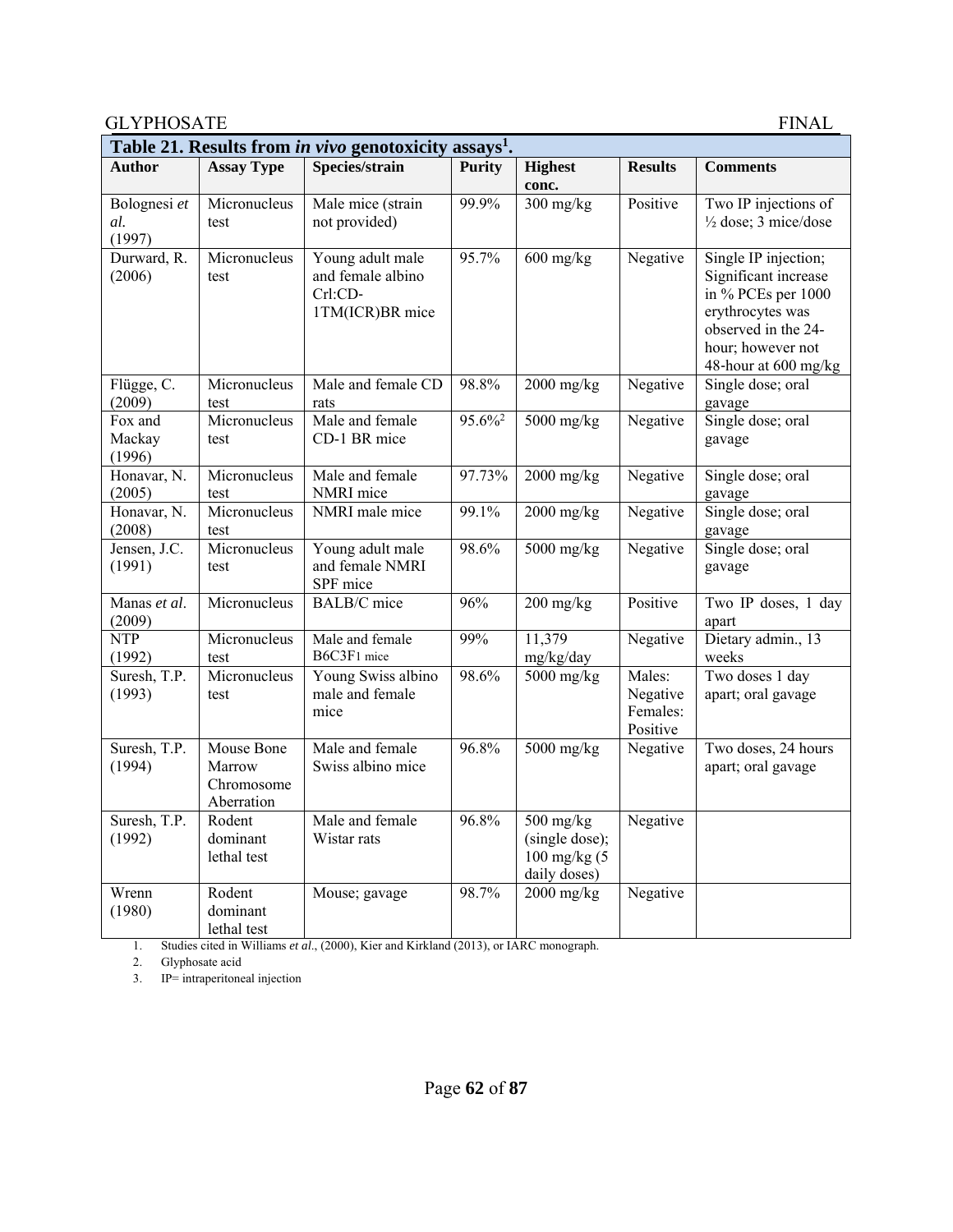# **5. Other genotoxicity assays**

Inconsistent responses were reported in a number of assays designed to detect DNA damage, including sister chromatid exchange (SCE) assay, unscheduled DNA synthesis assay, and the comet assay (also known as the single cell electrophoresis assay). Positive responses in these assays do not necessarily indicate a chemical is DNA-reactive (*i.e*. mutagenic), but rather that DNA damage occurred under conditions of the assay. Glyphosate was also negative in two Rec-DNA repair tests in *B. subtilis*. The results of these genotoxicity studies are presented in Table 22.

| Table 22. Additional genotoxicity assays of glyphosate |                                         |                                                                                        |                     |                                                    |                |  |  |  |
|--------------------------------------------------------|-----------------------------------------|----------------------------------------------------------------------------------------|---------------------|----------------------------------------------------|----------------|--|--|--|
| <b>Authors</b>                                         | <b>Assay Type</b>                       | <b>Cell Type</b>                                                                       | <b>Purity</b>       | <b>Highest test</b><br>conc.                       | <b>Results</b> |  |  |  |
| Bolognesi et al.<br>(1997)                             | Sister chromatid<br>exchange (SCE)      | Human peripheral blood<br>$(in \text{ vitro})$                                         | 99.9%               | 1000 ug/mL                                         | Positive       |  |  |  |
| Lioi et al.<br>(1998a)                                 | <b>SCE</b>                              | Human peripheral blood<br>$(in \, vitro)$                                              | >98%                | $1.4$ mg/L                                         | Equivocal      |  |  |  |
| Lioi et al.<br>(1998b)                                 | <b>SCE</b>                              | Bovine peripheral blood<br>(in vitro)                                                  | >98%                | $2.9$ mg/L                                         | Equivocal      |  |  |  |
| $\overline{Li}$ and Long<br>(1988)                     | Unscheduled<br>DNA synthesis<br>(UDS)   | Rat hepatocytes (in vitro<br>exposure)                                                 | 98%                 | $\overline{0.125}$ mg/mL                           | Negative       |  |  |  |
| Rossberger, (1994)                                     | <b>UDS</b>                              | Primary rat hepatocytes                                                                | 98%                 | 111.69 mM                                          | Negative       |  |  |  |
| Bolognesi et al.<br>(1997)                             | <b>DNA</b> Damage<br>/reactivity/UDS    | Mouse; IP administration                                                               | 99.9%               | $300$ mg/kg                                        | Equivocal      |  |  |  |
| Bolognesi et al.<br>(1997)                             | <b>DNA</b><br>Damage/reactivit<br>y/UDS | Mouse; IP; alkaline<br>solution of extracted<br><b>DNA</b>                             | 99.9%               | $300$ mg/kg                                        | Positive       |  |  |  |
| Alvarez-Moya et al.<br>(2014)                          | Comet assay                             | Human lymphocytes                                                                      | $96\%$ <sup>2</sup> | $700 \mu M$                                        | Positive       |  |  |  |
| Lueken et al.<br>(2004)                                | Comet assay                             | Human fibroblasts GM<br>5757                                                           | 98.4%               | 75 mM                                              | Negative       |  |  |  |
| Manas et al.(2009)                                     | Comet assay                             | Liver Hep-2 cells                                                                      | 96%                 | $7.5 \text{ mM}$                                   | Positive       |  |  |  |
| Mladinic et al.<br>(2009)                              | Comet assay                             | Human lymphocytes                                                                      | 98%                 | 580 ug/mL<br>(toxic);<br>approximatel<br>y 3.43 mM | Positive       |  |  |  |
| Rossberger, S.<br>(1994)                               | DNA repair test                         | Male SD rat primary<br>hepatocytes                                                     | >98%                | 111.69 mM                                          | Negative       |  |  |  |
| Akanuma, M.<br>(1995)                                  | DNA repair test<br>(Rec- assay)         | <b>Bacillus subtilis M45</b><br>rec-/H17 rec+                                          | 95.68% <sup>2</sup> | 240 ug/disk                                        | Negative       |  |  |  |
| Li and Long<br>(1988)                                  | DNA repair test<br>(Rec assay)          | B. subtilis H17, rec+;<br>M45, rec-                                                    | 98%                 | $2$ mg/disk                                        | Negative       |  |  |  |
| 1.<br>2.<br>Glyphosate acid                            |                                         | Studies cited in Williams et al., (2000), Kier and Kirkland (2013), or IARC monograph. |                     |                                                    |                |  |  |  |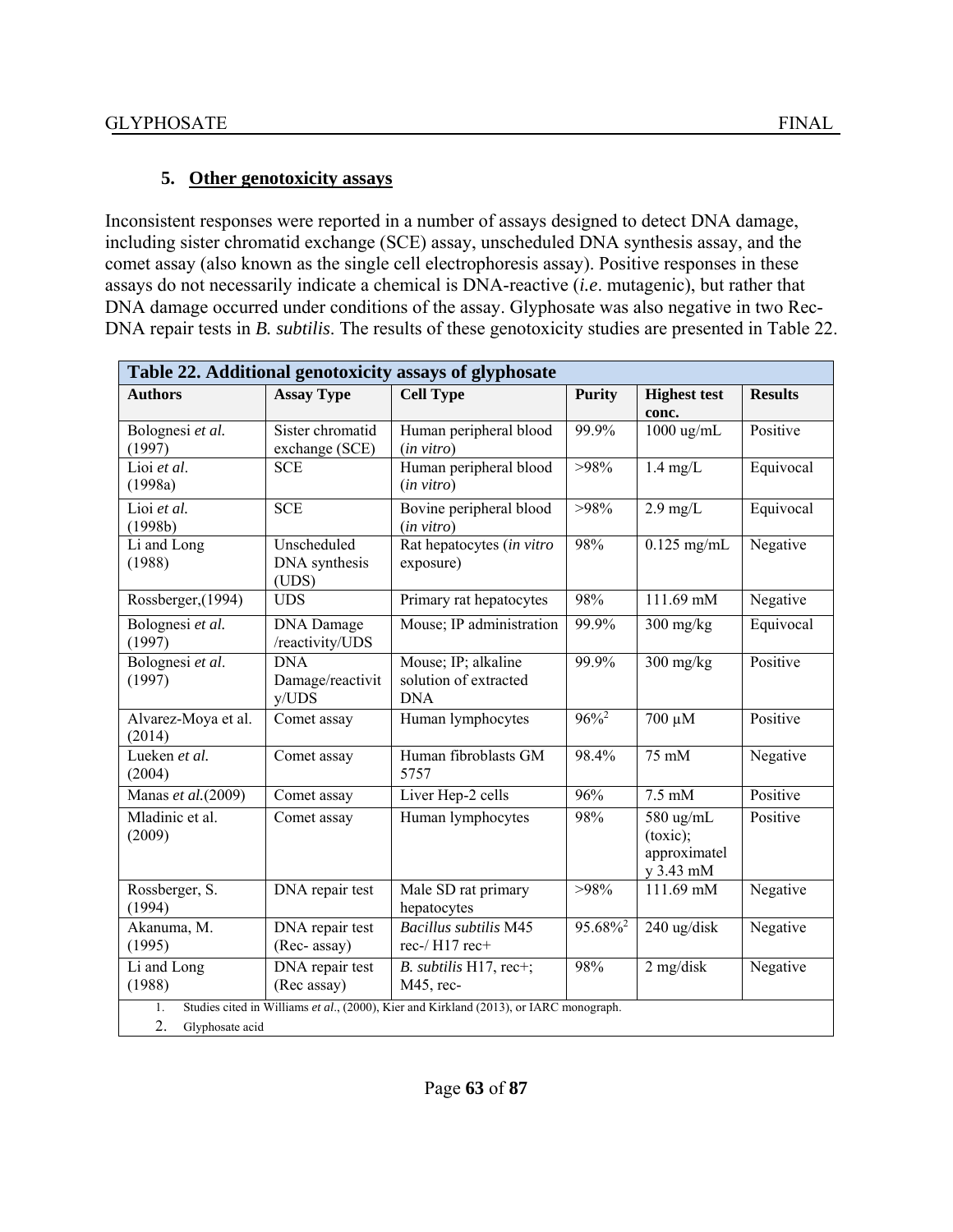# **6. Conclusions**

In summary, glyphosate was not mutagenic in bacteria or mammalian cells *in vitro*. Additionally, glyphosate did not induce chromosomal aberrations *in vitro*. Although some studies in the open literature reported positive findings for micronuclei induction in rodents, these findings were not replicated in the majority of the rodent micronuclei or chromosomal aberration studies considered in this assessment by the CARC. Some positive results were reported in SCE and comet assays in the open literature; however, there is no convincing evidence that the DNA damage is a direct effect of glyphosate exposure, but rather may be secondary to cytotoxicity or oxidative damage.

# **C. Structure-Activity Relationship**

At present there are no structurally related pesticides registered by the agency which resemble glyphosate. Sulfosate, the trimethylsulfonium salt of glyphosate (also known as glyphosatetrimesium) is a 1:1 molar salt of N-(phosphonomethyl) glycine anion (PMG) and the trimethylsulfonium cation (TMS). Sulfosate was evaluated for its carcinogenic potential following dietary administration to male and female mice at 0, 10, 1000 or 8000 ppm (equivalent to 0, 16, 159 or 1341 mg/kg/day, respectively) for 18 months, and in male and female Sprague-Dawley rats at 0, 100, 500, or 1000 ppm (equivalent to 0, 5.4, 27 or 557 mg/kg/day, respectively) for two years. There was no evidence of carcinogenicity in either species. Sulfosate is classified as a Group E Chemical: "Not Likely to be Carcinogenic to Humans" based on the absence of carcinogenicity in mice and rats in two acceptable studies. Based on the available mutagenicity studies, there is no concern for mutagenicity (TXR Nos. 0006452 and 0011156).

# **D. Subchronic and Chronic Toxicity Studies**

# **1. Subchronic Toxicity**

In a 90-day feeding study (MRID No. 00036803) CD-1 mice were fed diets containing 0, 250, 500 or 2500 mg/kg/day of glyphosate for three months. Body weight gains of the high-dose males and females were about 24% and 18% lower, respectively, than those of the controls. Body weight gains of the low-dose and mid-dose groups were comparable to those of the controls. For systemic toxicity, the NOAEL is 500 mg/kg/day and the LOAEL is 2500 mg/kg/day, based on decreased body weight gain in both sexes.

In a 90-day feeding study (MRID No. 40559401), Sprague-Dawley rats were fed diets containing 0, 63, 317, and 1267 mg/kg/day of glyphosate, respectively in males and 0, 84, 404 and 1623 mg/kg/day of glyphosate, respectively, in females. Treatment-related findings were: (1) increased serum phosphorus and potassium in all treated groups, males and females; (2) increased serum glucose in the mid-dose and high-dose males; (3) increased blood urea nitrogen (BUN) and serum alkaline phosphatase in the high-dose males; and (4) occurrence of pancreatic lesions in the highdose males (pancreas was not examined at the low-dose and mid-dose groups). Based on these findings, the systemic NOAEL is <1000 ppm (not determined definitively) for both sexes.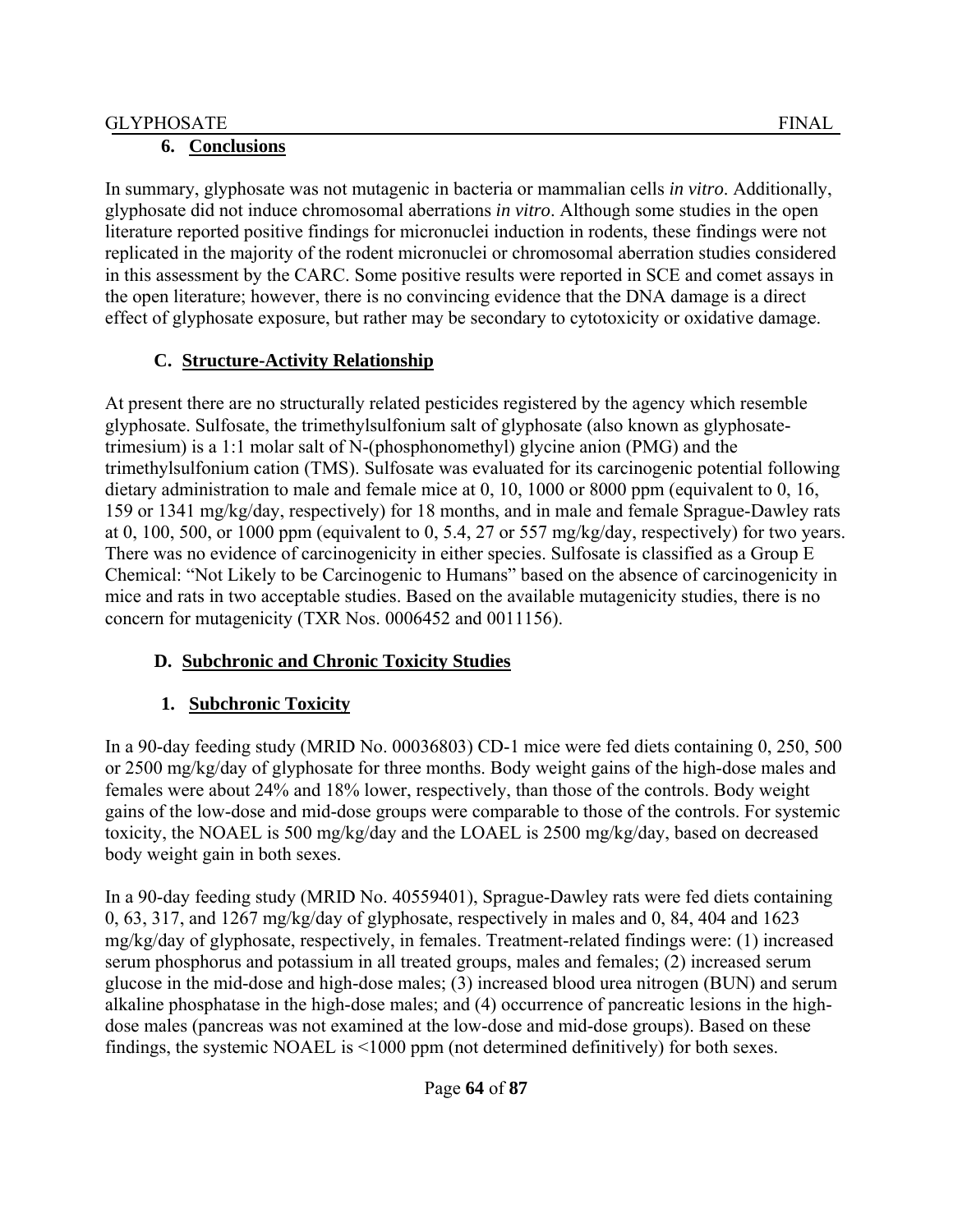# **2. Chronic Toxicity**

# **(i) Rats**

A chronic feeding/carcinogenicity study (MRID No. 00093879) was conducted using male and female Sprague-Dawley rats which were fed diets containing 0, 30, 100, or 300 ppm of glyphosate for 26 months. These levels were equivalent to 0, 3, 10, and 34 mg of glyphosate/kg/day, respectively. There were no effects based on any of the parameters examined (toxic signs, mortality, body weights, food consumption, hematology, clinical chemistry, urinalysis, organ weights and organ/tissue pathology). Therefore, the NOAEL for systemic toxicity is 300 ppm (males: 31 mg/kg/day and females: 34 mg/kg/day).

A second chronic feeding/carcinogenicity study (MRID No. 41643801) was conducted using male and female Sprague-Dawley rats which were fed diets containing 0, 2000, 8000, or 20,000 ppm of glyphosate for two years. These levels were equivalent to 0, 89, 362, or 940 mg/kg/day, respectively, for the males and 0, 113, 457, or 1183 mg/kg/day, respectively, for the females. Treatment-related effects observed only in the high-dose group included: (1) decreased body weight gain in females; and (2) increased incidence of cataracts and lens abnormalities, decreased urinary pH, increased absolute liver weight, and increased liver weight/brain weight ratio (relative liver weight) in males. No significant systemic effects were observed in the low-dose and mid-dose male and female groups. Therefore, the NOAEL for systemic toxicity is 8000 ppm (males: 362 mg/kg/day and females: 457 mg/kg/day) and the LOAEL is 20,000.

In a combined chronic toxicity/carcinogenicity study (MRID No. 49631701), glyphosate (98.9% a.i.) was administered to 85 Sprague-Dawley rats/sex/dose in the diet for 104 weeks ater 0, 10, 100, 300, and 1000 mg/kg/day to both sexes over the course on the study. Designated for the toxicity portion of the study were 35 rats/sex/dose with the remainder designated for the oncogenicity portion of the study. There were no statistical differences between treated and control groups in survival rates. Pale feces were observed during weeks 16–104 in both sexes at the high dose and in females from the low-mid and high-mid dose levels. No treatment-related effect was observed in food consumption, hematology, ophthalmology, and gross pathology data. Males from the high-dose group had statistically lower mean body weight ( $P \le 0.01$ ) by 5% to 11% beginning Week 2 of the study until Week 104, and at termination was 10% lower (-14% weight gain). Females at the high dose had statistically lower body weight (P≤0.05) by 5% to 12% beginning Week 20 through Week 80 (with several exceptions), and at termination was 8% lower (-11% weight gain). Statistically increased ALP activities (+46% to +72%) were observed in males at the high dose throughout the study except for the 51 week interval when the mean value was 31% higher than control. Elevated ALP activities were observed in females at the high dose (+34% to  $+53%$ ) throughout the study, and through most of the study at the high-mid dose by  $+20%$  to +67%, though not always statistically significant. Urinalysis data showed reduced pH (5.5–6) in males at the high dose throughout the study.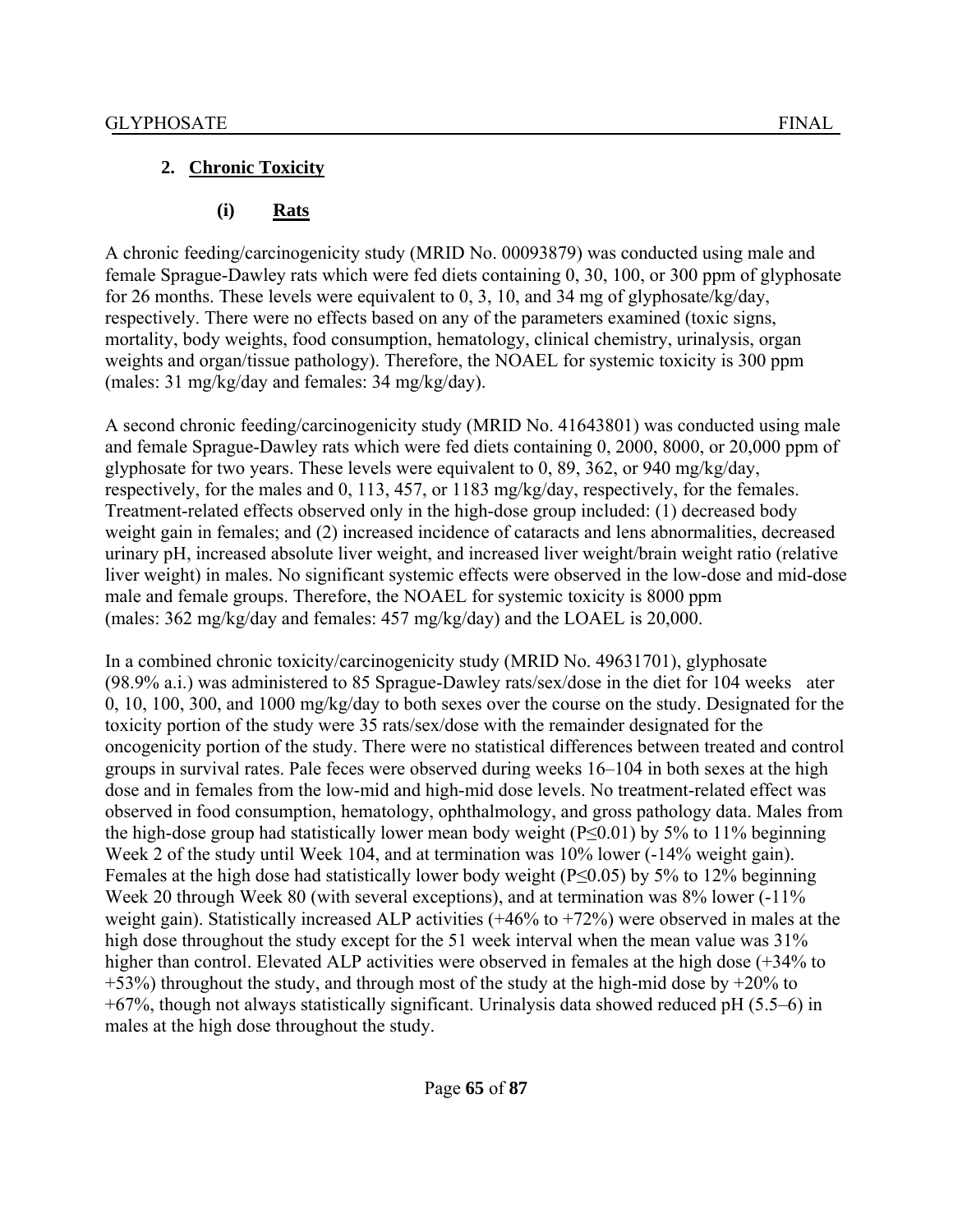The absolute liver weight was decreased significantly in females at the high dose after 52 weeks, but after correcting for final body weight the difference was statistically significant at the three highest doses. The parotid salivary gland weight was increased significantly in males at the three highest doses (56–111%) after 52 weeks, but not after 104 weeks. The combined weight of the sublingual and submaxillary salivary glands was significantly increased by 13% (22% after correcting for body weight) at the high dose after 52 weeks. In females, the parotid gland was not affected but the sublingual and submaxillary combined weight was significantly higher by about 15%. The changes in salivary gland weights were accompanied by increased incidence of mild to severe parotid salivary gland cell alterations and slight to moderate mandibular salivary gland cell alterations were observed in both sexes at the 52-week and 104-week intervals. The lesions were described as cells and/or acini that appeared larger and stained in a weakly basophilic manner without showing a tendency toward proliferative or degenerative changes over time. In males, the increased incidence and severity of lesions in the parotid gland were significant (P≤0.01) at 100, 300, and 1000 mg/kg bw/day at 52 weeks, and significant at 300 and 1000 mg/kg bw/day at 104 weeks. The increased incidence of lesions in the mandibular gland were significant at 300 and 1000 mg/kg bw/day at 52 weeks and significant (P≤0.001) at 100, 300, and 1000 mg/kg bw/day at 104 weeks. In females, the increased incidence of parotid lesions was significant at 300 and 1000 mg/kg bw/day at 52 weeks, and significant at 100, 300, and 1000 mg/kg bw/day at 104 weeks. The increased incidence in the mandibular gland lesions was significant at the high dose at both 52 and 104 weeks. The incidence and/or severity of kidney nephropathy decreased in males at 100, 300, and 1000 mg/kg bw/day at 52 weeks and at the high dose at 104 weeks. Urothelial hyperplasia significantly decreased in females from the high dose group at both the 52-week and 104-week intervals. The LOAEL in male and female Sprague-Dawley rats administered glyphosate for 104 weeks in the diet was 100 mg/kg bw/day based on microscopic lesions in the parotid and mandibular salivary glands. The NOAEL was 10 mg/kg bw/day (MRID No. 49631701).

In another chronic toxicity/carcinogenicity study (MRID No. 49704601), groups of 52 male and 52 female Alpk:APSD (Wistar-derived) rats were fed diets containing glyphosate at 0, 2000, 6000, or 20,000 ppm for two years. These doses were equivalent to 0, 121, 361 or 1214 mg/kg/day in males and 0, 145, 437, or 1498 mg/kg/day in females, respectively. Treatment-related findings were confined to the liver and kidneys at the highest dose (20,000 ppm). In both sexes, treatment-related changes manifested as papillary necrosis, prostatitis, periodontal inflammation, urinary acidosis, and hematuria. The LOAEL was 20,000 ppm (1214 mg/kg/day in males and 1498 mg/kg/day in females) and the NOAEL was 6000 ppm (361 mg/kg/day in males and 437 mg/kg/day in females)

# **(ii) Mice**

In a carcinogenicity study (MRID No. 00251007), glyphosate (Technical, 99.7% a.i.) was administered to groups of 50 male and 50 female CD-1 mice/sex/dose in the diet at dose levels of 0, 1000, 5000, or 30,000 ppm (approximately equivalent to 0, 161, 835, 4945 mg/kg bw/day for males and 0, 195, 968, and 6069 mg/kg bw/day for females) for 24 months. Cage-side and detailed clinical observations were done. Body weight and food intake were monitored throughout the study. Water consumption was measured during months 12 and 24. Erythrocyte, as well as total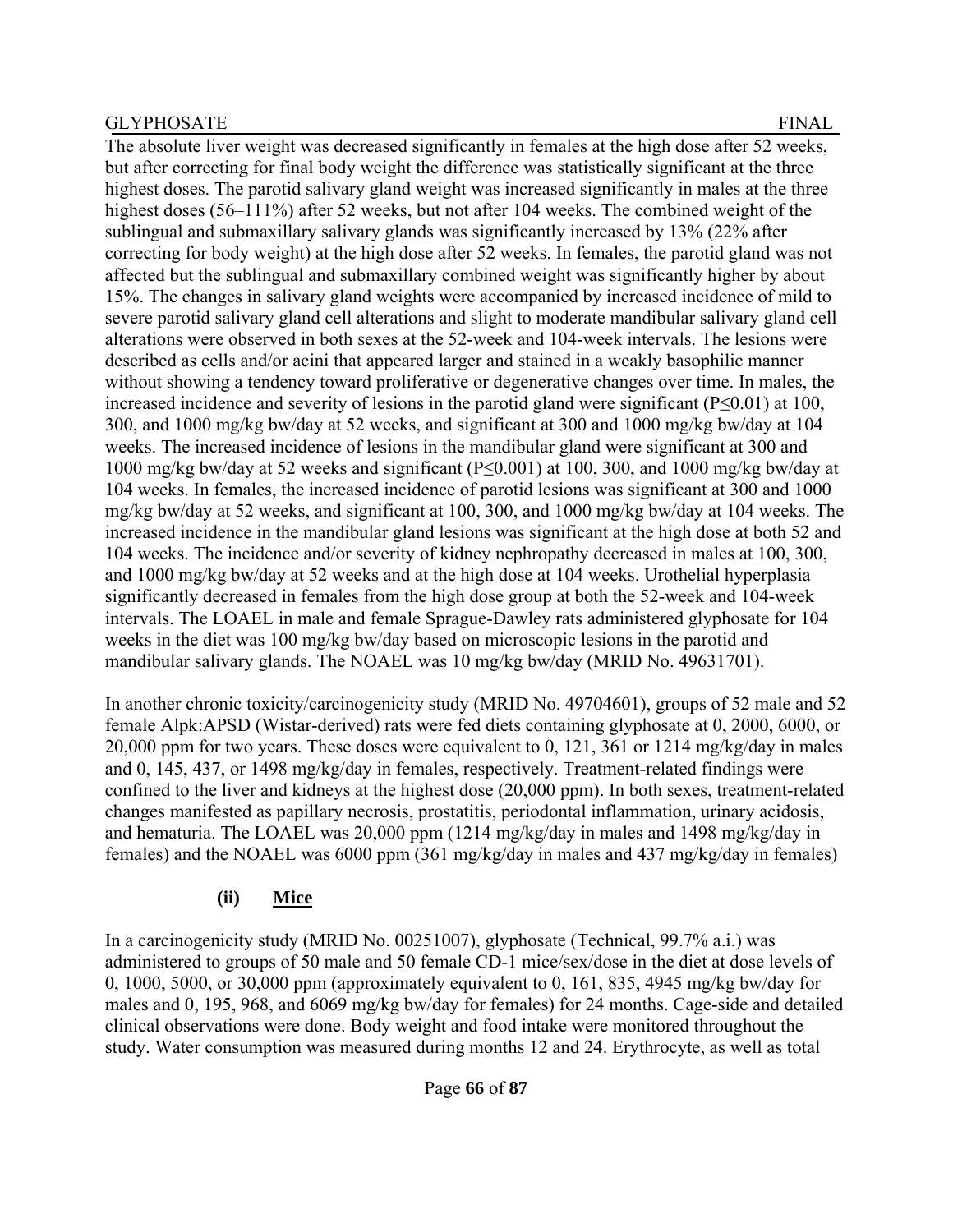white cell counts and differentials, were done at months 12, 18, and 24. Tissues and organs were collected from all mice whether dying during the study or at terminal sacrifice. Microscopic analyses were done on all collected tissues.

No treatment-related effects were found on survival, body weight, food or water consumption, or hematology parameters of treated male or female mice. The terminal body weight of high-dose males was significantly decreased 9% while the absolute liver weight of high-dose males was significantly decreased 16%; however, no significant treatment-related effects were found on the liver-to-body-weight ratio. The absolute testes weight of high-dose male mice was increased 7%, while the relative to body testes weight was increased 17. Neither were statistically significant, and no microscopic histological correlates were found. The incidences of centrilobular hepatocyte hypertrophy were slightly, but not significantly increased in high-dose male mice. Centrilobular hepatocyte necrosis was significantly higher in high-dose males (10/50<sup>\*\*</sup> (20%) vs. control 2/49 (4%), P≤0.01). No significant increases in centrilobular hepatocyte hypertrophy or necrosis were observed in treated female mice; however, proximal tubular epithelial basophilia was significantly increased in high-dose females (9/50 (18%) vs control 0/50 (0%), P≤0.01). No other microscopic treatment-related effects were found. Based on increased centrilobular hepatocellular necrosis in high-dose males and proximal tubular epithelial basophilia in high-dose females, the systemic LOAEL for male and female CD-1 mice was 30,000 ppm (approximately 4945 mg/kg bw/day for males and 6069 mg/kg bw/day for females). The NOAEL for the study was 835 mg/kg bw/day for males and 968 mg/kg bw/day for females) (MRID No. 00251007).

In another carcinogenicity study (MRID No. 49631702), glyphosate (97.5–100.2% a.i.) was administered to groups of 50 CD-1 mice/sex/dose in the diet at doses of 0, 100, 300, or 1000 mg/kg/day for 104 weeks. Mortality, body weight, body weight gain, and food consumption were monitored throughout the study. WBC differential counts were done during Weeks 52, 77, and 102 of the study. Organ weights were measured and tissues collected for microscopic analyses. Treatment of male and female mice for 104 weeks did not increase mortality and did not decrease body weight, body weight gain or food consumption. No treatment-related clinical signs of toxicity were observed and no effects were found on WBC differential counts. Treatment did increase the absolute and relative thymus weights of male and female mice treated with 300 or 1000 mg/kg bw/day approximately 2–3-fold, but only the results of male mice were statistically increased. However, no treatment-related effects were found microscopically. At necropsy, the incidence of lung masses was slightly increased in high-dose male mice, but were considered coincidental. Microscopically, there was a slight, but statistically significant increase in mineral deposition in the brains of mid- and high-dose male mice. A non-significant increase was observed in female mice. Kidney cysts were also slightly but statistically increased in low- and mid-dose males, but no increase of cortical tubular eosinophilic droplets was found in female mice. The significance of these findings is questionable since they did not follow a dose-response. The systemic NOAEL for glyphosate in male and female CD-1 mice treated up to 104 weeks was 1000 mg/kg bw/day. A LOAEL was not identified (MRID No. 49631702).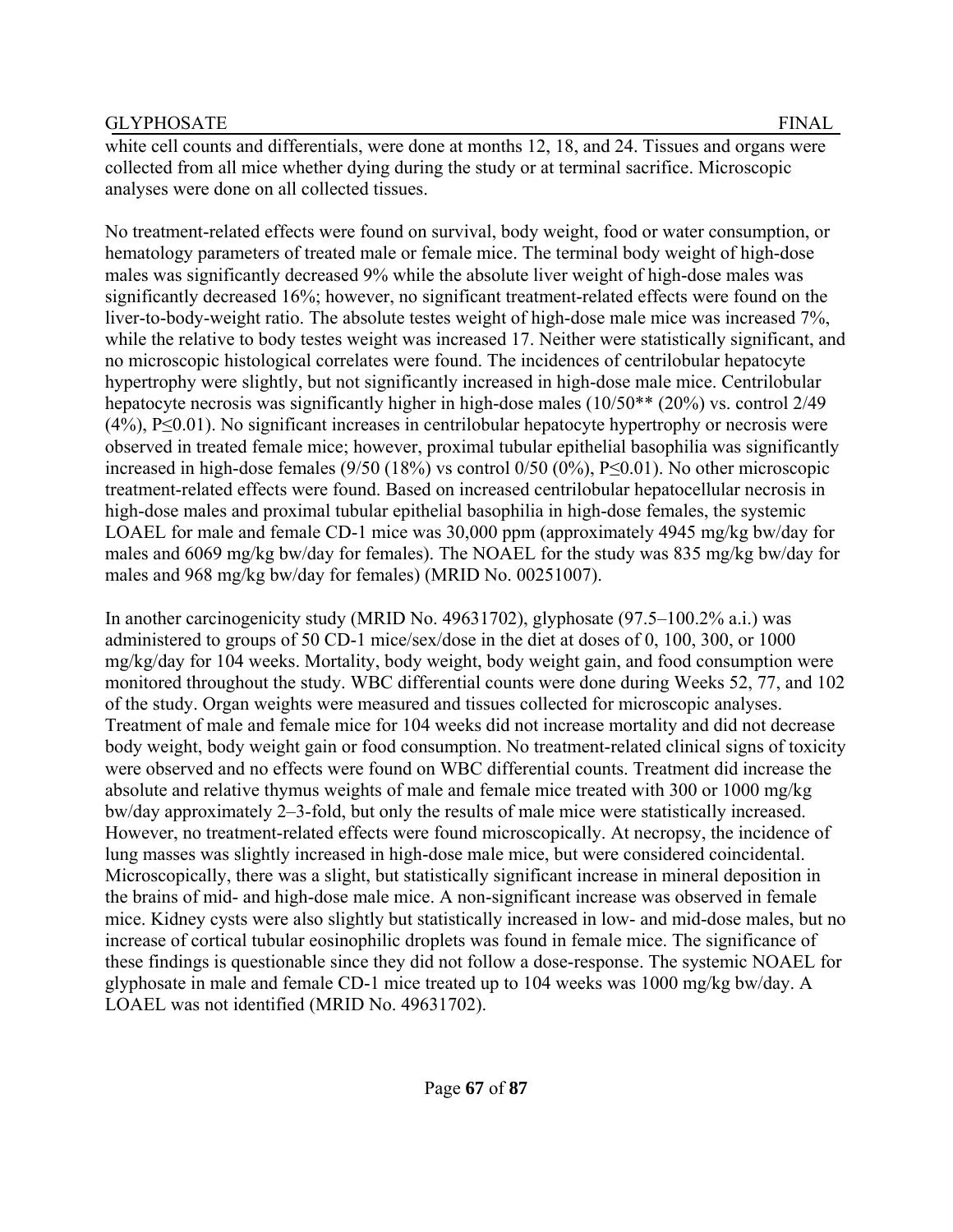## **V. COMMITTEE'S ASSESSMENT OF THE WEIGHT-OF-THE-EVIDENCE**

# **A. Evidence for Carcinogenicity in Humans**

The CARC evaluated one cohort study and seven nested case-control studies based on the cohort study population and twenty-five case-control studies that examined the association between glyphosate exposure and one or more cancer outcomes.

# **1. Cancer at Multiple Sites**

Several case-control studies reported no association for cancer of the oral cavity, colon, rectum, colorectum, lung, pancreas, kidney, bladder, prostate, breast or melanoma from exposure to glyphosate (De Roos *et al*., 2005; Engle *et al*., 2005; Lee *et al*., 2007; Andreotti *et al*., 2009; and Dennis *et al*., 2010).

In single case-control studies, no associations were found for cancers of the esophagus, stomach, prostate or soft-tissue sarcoma from exposure to glyphosate (Alavanja *et al*., 2003; Lee *et al.*, 2004; Band *et al.*, 2011; Pahwa, *et al*., 2011; Koutros *et al.,* 2013). No association for childhood cancer was found from maternal or paternal exposure to glyphosate (Flower *et al*., 2004).

# **2. Brain Cancer**

A case-control study in Nebraska and the Upper Midwest Health case-control study in Iowa, Michigan, Minnesota and Wisconsin did not find any no association of glyphosate with adult brain cancer, specifically for gliomas (Ruder *et al*., 2004; Carreon *et al*., 2005; and Lee *et al*., 2005).

# **3. Leukemia**

No significant association with leukemia was reported in a case-control study in Iowa and Minnesota (Brown *et al*., 1990) or in the AHS cohort (De Roos *et al*., 2005). A Swedish casecontrol study reported a non-statistically significant elevated risk for hairy cell leukemia. However, the authors stipulated that this risk should be interpreted with caution since it was based on only 4 glyphosate-exposed cases (Nordstrom *et al*., 1998).

# **4. Multiple Myeloma**

No significant association for multiple myeloma from exposure to glyphosate was found in three separate population-based case-control studies: one in Iowa and Minnesota (Brown *et al*., 1993) and the other in Iowa and North Carolina, USA (De Roos *et al*., 2005; Sorhan 2015); and the third study in Canada (Pahwa *et al*., 2012; Kachuri *et al*., 2013), and in a hospital-based case-control study in France (Orsi *et al*., 2009). A cohort study found no association with glyphosate exposure and monoclonal gammopathy of undetermined significance, a pre-clinical marker of multiple myeloma progression (Landgren *et al*., 2009).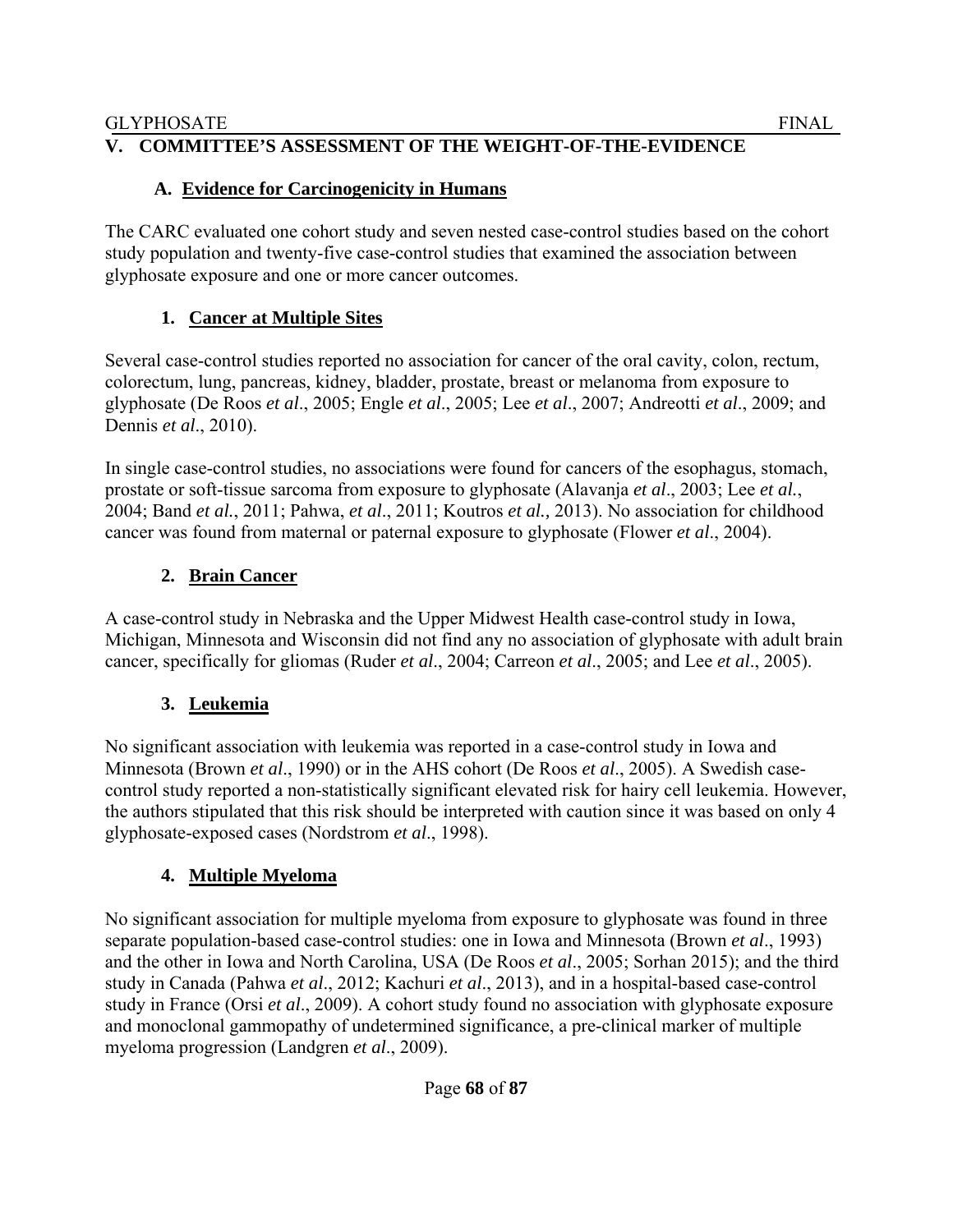# **5. Non-Hodgkin Lymphoma**

There is conflicting evidence for an association between glyphosate exposure and NHL; seven case-control studies reported no association in the U.S, Canada, and France, while two case-control studies from Sweden reported positive association.

No association between glyphosate exposure and NHL was found in four population-based casecontrol studies in the United States: in Iowa and Minnesota (Cantor *et al*., 1992); in Iowa, Nebraska and Minnesota (Lee *et al*., 2004a); in Iowa, Nebraska, Minnesota and Kansas (De Roos *et al*., 2003) and in the AHS cohort with 57,311 licensed pesticide applicators in Iowa and North Carolina (De Roos *et al*., 2005).

Similarly, no association between glyphosate exposure and NHL was seen in two population-based case-control studies conducted in various Canadian provinces (McDuffie *et al*., 2001; Hohenadel *et al.,* 2011).

A hospital based case-control study from France did not find an association between glyphosate exposure and NHL (Orsi *et al*., 2009).

The first report of an association between glyphosate exposure and NHL was in a population-based case-control study from Sweden (OR=23.3; 95% CI=0.40–13.0); however, this finding was based on only 4 glyphosate-exposed cases and 3 controls (Hardell and Erickson, 1999).

In a 2002 follow-up study, data from two case-control studies in Sweden, one on NHL and the other on hairy cell leukemia, were pooled and analyzed. A univariate analysis showed an increased risk (OR=3.04; 1.08–8.52); however, when study site, vital status, and exposure to other pesticides were taken into account in a multivariate analysis, risk declined (OR=1.85; 95% CI=0.55–6.20) (Hardell *et al*., 2002).

In another case-control study in Sweden, among the 29 glyphosate-exposed cases, a multivariate analyses showed a statistically significantly increased risk for NHL (OR=1.51; 95% CI=0.77–2.94) and B-cell lymphoma (OR=1.87; 95% CI=0.998–3.51) (Erickson *et al*., 2008).

A meta-analysis of the six studies (De Roos *et al.,* 2003; 2005; McDuffie *et al*., 2001; Hardell *et al*., 2002; Erickson *et al*., 2008; and Orsi *et al*., 2009) that showed an association between glyphosate exposure and NHL, resulted in a meta-risk ratio of 1.5 (95% CI=1.1–2.0) (Schinasi and Leon, 2014).

In an attempt to address the noted power/sample size issues and after considering the adjusted estimates of the two Swedish studies, IARC performed a meta-analysis of the data and estimated a meta-risk ratio of 1.3 (95% CI=1.03–1.65) (IARC, 2015).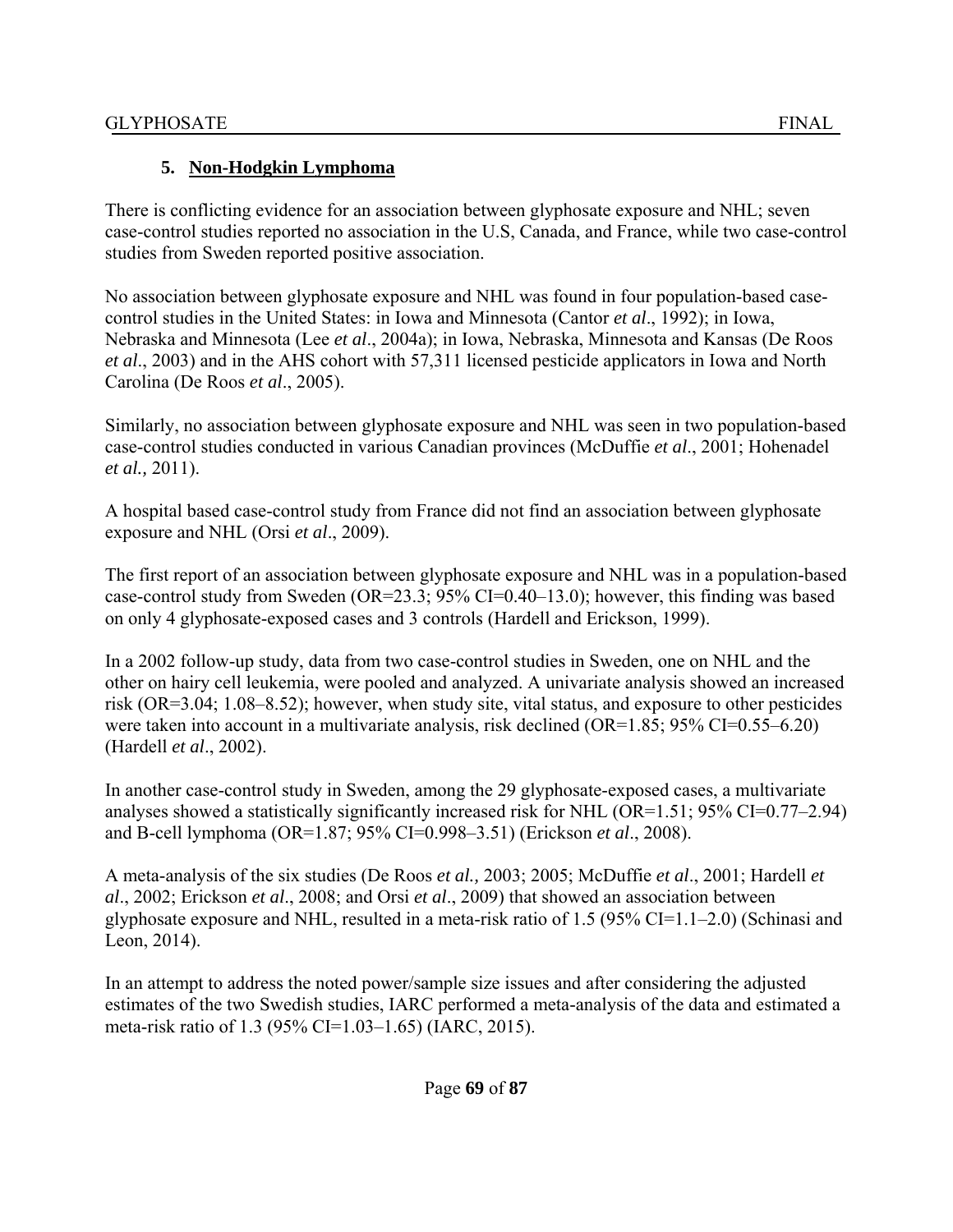In summary, the epidemiological evidence at this time does not support a causal relationship between glyphosate exposure and solid tumors. There is also no evidence to support a causal relationship between glyphosate exposure and non-solid tumors: leukemia, multiple myeloma or Hodgkin lymphoma. The epidemiological evidence at this time is inconclusive for a causal or clear associative relationship between glyphosate exposure and NHL. Multiple case-control studies and one prospective cohort study found no association with NHL; whereas, results from a small number of case-control studies (mostly in Sweden) did suggest an association. Most of the studies in the database were underpowered, suffered from small sample size of cancer cases with glyphosate exposure, and risk/odds ratios with large confidence intervals. Additionally, some of the studies had biases associated with recall and missing data. The CARC recognizes the metaanalysis conducted by IARC to try to address the power/sample size issues. However, given the limitations of the studies used, a different weighting scheme could easily change the meta-risk ratio. Thus, while the epidemiologic literature to date does not support causal association, the CARC recommends that the literature continue to be monitored for studies related to glyphosate and risk of NHL.

# **B. Evidence for Carcinogenicity in Experimental Animals**

# **1. Evidence for Carcinogenicity in Rats**

A total of seven chronic toxicity/carcinogenicity studies in Wistar or Sprague-Dawley strain rats were available for review. In these studies, glyphosate was administered in the diet to both sexes at doses ranging from 3.0 mg/kg/day to 1500 mg/kg/day for 2-years.

# **(i) Testes**

In Sprague-Dawley rats (MRID No. 00093879), there was a non-dose-related increase in the incidences of interstitial cell tumors in the testes of males at 3 mg/kg/day (6%), 10 mg/kg/day (2%) and 30 mg/kg/day (12%; P=0.013) when compared to controls (0%). The CARC reaffirmed the previous conclusion that these tumors are not treatment related based on the following considerations: 1) lack of dose-response; 2) absence of pre-neoplastic lesions (*i.e.*, interstitial cell hyperplasia); 3) the incidences were within the normal biological variation seen for this tumor type in this strain of rats; 4) the incidences in the concurrent controls (0%) was not representative of the normal background incidences noted in the historical control animals (mean, 4.5; range, 3.4% to 6.7%;) and 5) this finding is not replicated in the other studies in the same strain of rats (*i.e*., no interstitial cell tumors were seen when tested up to 1100 mg/kg/day). The CARC concluded that the interstitial cell tumors are not treatment-related.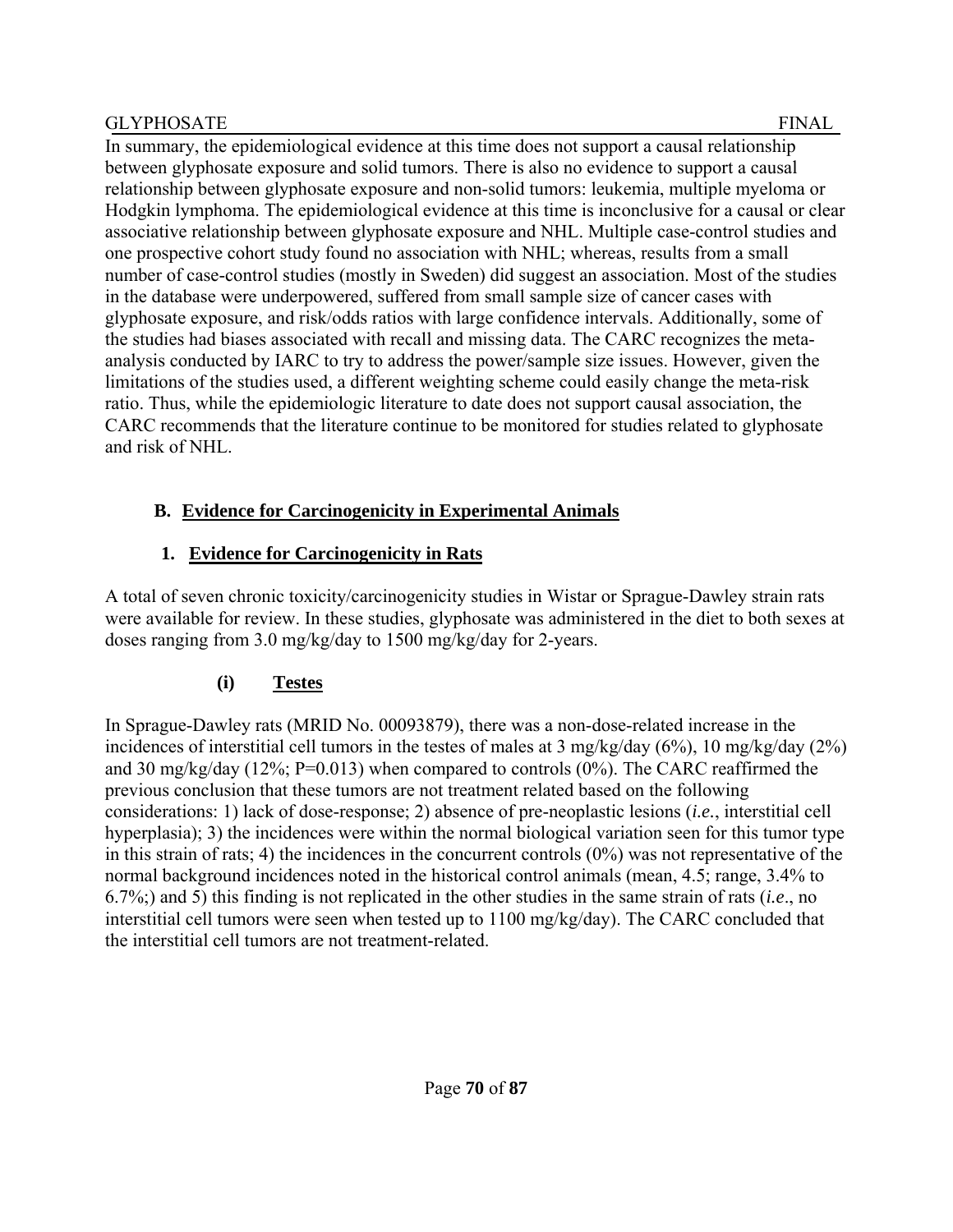#### **(ii) Pancreas**

Benign pancreatic islet cell tumors were seen in male Sprague-Dawley rats in two studies. In the first study (MRID No. 00093879), there was no dose response or statistical significance; the incidences for adenomas were: 0%, 10%, 4% and 4% at the control, low, mid, and high dose groups. Carcinomas were seen in one rat at the high dose. In the second study (MRID No. 41643801), there was a statistically significant increase in adenomas at the lowest (100 mg/kg/day) and the highest (1000 mg/kg/day) doses compared to controls: lowest dose, 8/45 (18%; P=0.018); intermediate dose, 5/49 (10%); and highest dose, 7/48 (15%; P=0.042) versus controls, 1/43 (2%). The CARC reaffirmed the previous conclusion that the benign pancreatic islet cell tumors are not treatment-related due to lack of dose-response, absence of pre-neoplastic lesions, lack of progression to malignancy, and incidences within the historical control range  $(0-17%)$  reported for this tumor in this strain of rats. This neoplasm was not seen in the other five studies. The CARC concluded that the pancreatic islet tumors are not treatment-related.

# **(iii) Liver**

In male Sprague-Dawley rats (MRID No. 41643801), there was a statistically significant positive trend in the incidence of hepatocellular adenomas  $(P=0.016)$ . The CARC concluded that the minimal increase in adenomas is not treatment-related due lack of statistical significance in pairwise comparison, absence of pre-neoplastic lesions, no progression to malignancy, and the incidences were within the historical control range (1.4–18.3%) of the testing laboratory.

In male Wistar rats (MRID No. 49704601), there was a statistically significant trend ( $P=0.00804$ ) and pairwise significance for the increase in hepatocellular adenomas at the highest (1214 mg/kg/day) dose compared to controls: lowest dose, 2/52 (4%); intermediate dose, 0/52 (0%); and highest dose, 5/52 (10%; P=0.02826) versus controls, 0/52 (0%). The CARC concluded that this increase is not attributable to treatment based on the following considerations: 1) absence of doseresponse relationship; 2) lack of progression to malignancy; 3) no evidence of pre-neoplastic lesions; 4) the incidences were within the historical control range (0–11.5%).

The CARC noted that survival was better at the high dose (25/52; 13%) compared to the controls (16/52; 8.3%) which could be reason for the slightly higher incidence (5/52) of age-related background tumors like liver adenomas in the absence of any associated lesions. Furthermore, with a weak genotoxic effect one would expect to see an effect on carcinomas (or at least adenomas/ carcinomas, combined) and shorter latency period, which were not observed in this study. With a weak cytotoxic or mitogenic effect one would expect to see an increase in foci and other nonneoplastic lesions. In addition, as discussed above, only a linear trend (no pairwise) was seen for this tumor type in another strain (Sprague-Dawley) for rats where the incidences were still within the historical control range. Also, liver tumors were not seen in the other four studies. This provides additional evidence for lack of an actual carcinogenic response in the liver. The CARC concluded that the liver tumors are not treatment-related.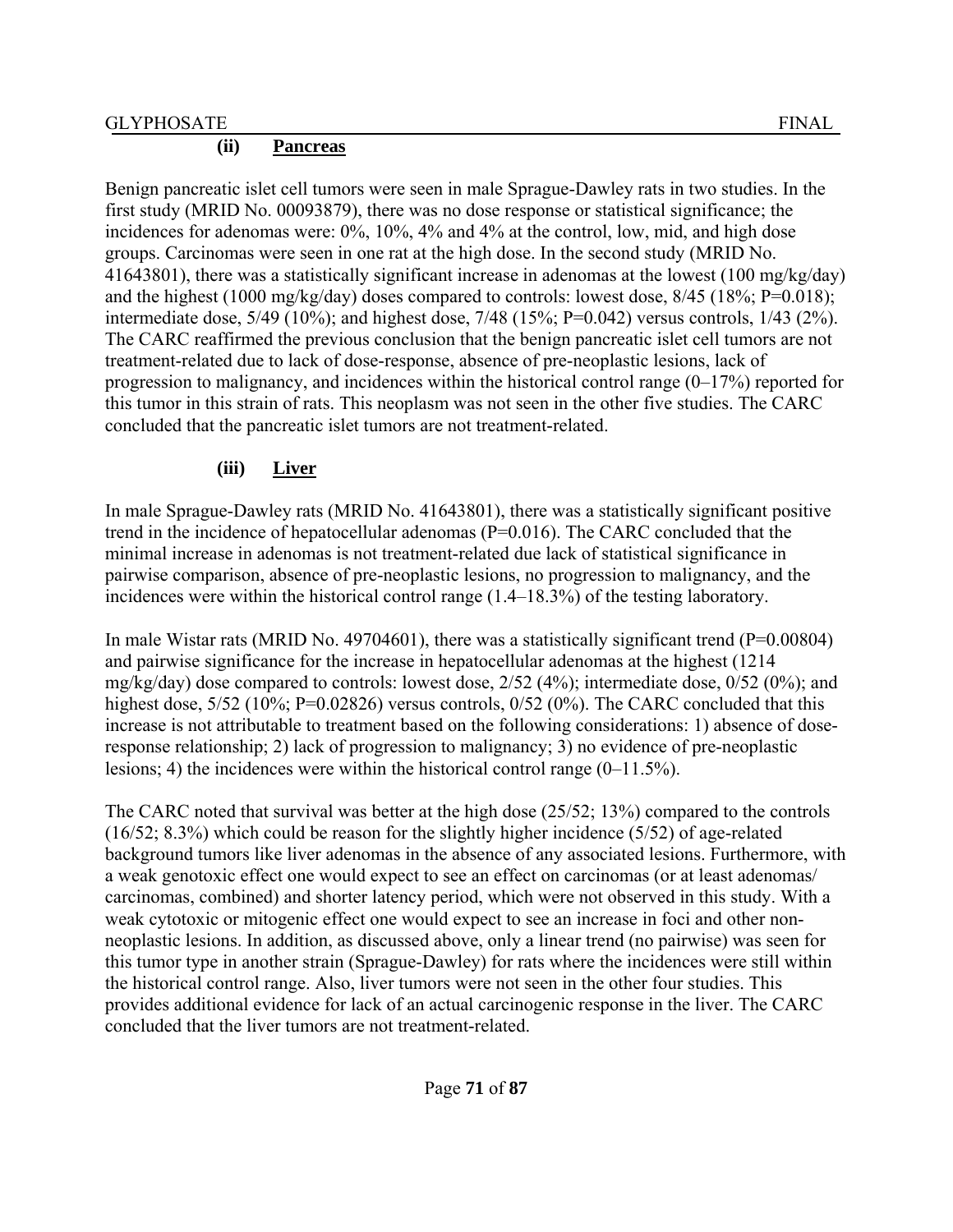## **(iv) Thyroid**

In Sprague-Dawley rats (MRID No. 41643801), there was a statistically significant positive trend in the incidence of thyroid C-cell tumors in females  $(P=0.031)$ . The CARC concluded that the minimal increase is not treatment-related due to lack of statistical significance in pairwise comparison, no progression to carcinomas, no increase in severity of grade or incidence of hyperplasia, and the incidences were within the historical control range (3.3–10%). The CARC concluded that the thyroid tumors in female rats are not treatment-related.

### **In summary, dietary administration of glyphosate at doses ranging from 3.0 to 1500 mg/kg/day for up to two years produced no evidence of carcinogenic response to treatment in male or female Sprague-Dawley or Wistar rats.**

# **2. Evidence for Carcinogenicity in Mice**

Four carcinogenicity studies in CD-1 mice were available for review. In these studies, glyphosate was administered in the diet to both sexes at doses ranging from 85 mg/kg/day to 4800 mg/kg/day for 18–24 months. In one study there were no statistically significant or otherwise notable increases in the occurrence of any tumor types. Tumors observed in the other three studies are discussed below.

# **(i) Kidney**

Kidney (renal tubular) tumors were seen in male CD-1 mice in one study (MRID No. 00251007). The incidences of adenomas was  $1/49$  ( $2\%$ ),  $0/49$  ( $0\%$ ),  $0/50$  ( $0\%$ ), and  $1/50$  ( $2\%$ ) in the control (0 mg/k/day), low- (157 mg/kg/day), mid- (814 mg/kg/day) and high-dose (4945 mg/kg/day) groups, respectively. The incidence of carcinomas was  $0/49 (0\%)$ ,  $0/49 (0\%)$ ,  $1/50 (2\%)$  and  $2/50 (4\%)$  in the control, low-, mid- and high-dose groups, respectively. The incidence of adenomas or carcinoma (combined) was 1/49 (2%), 0/50 (0%), 1/50 (2%), and 3/50 (6%) in the control, low-, mid-, and high-dose groups, respectively. None of these differences showed statistical significance.

The CARC reaffirmed the previous conclusion that the kidney tumors are not treatment-related based on the following weight-of-evidence considerations: a) lack of dose-related trend or statistical significance in pairwise comparisons; b) lack of non-neoplastic renal tubular lesions (*e.g*. tubular necrosis/regeneration, hyperplasia, or basophilia); c) the examination of multiple sections of kidneys from all groups resulted in no additional neoplasms; this fact is particularly important since not only were the original sections closely scrutinized by more than one pathologist, but additional sections as well; and d) the difference in incidence between high-dose group (3/50) and the control group (1/49) was minimal, especially considering the very high concentration given (4 x time the limit dose).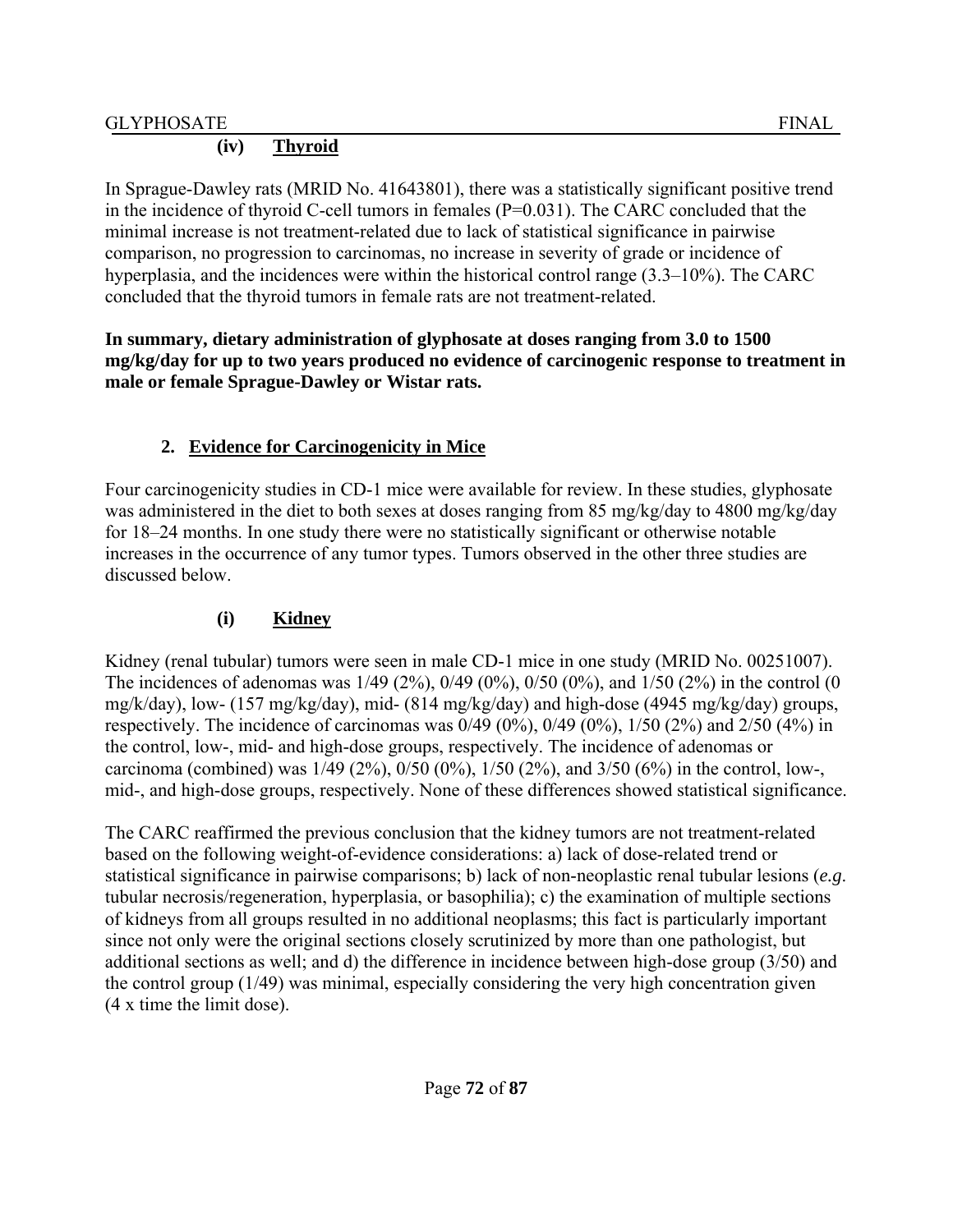Furthermore, the Pathology Work Group concluded that the renal tumors were not treatmentrelated since none of the treatment groups differed from the controls for a linear trend or pairwise statistical significance, there was no treatment-related nephrotoxic lesions including pre-neoplastic changes, and multiple renal tumors were not seen in any animal.

In addition, the CARC noted that renal tumors were not observed when tested at a similar dose (4348 mg/kg/day) in this strain of mice in another study(Arysta, 1997b) or in two other studies at the limit dose (MRID No. 49631702, Nufarm, 2009b). If really treatment-related, it is unlikely that the same tumor would not have been detected at higher incidences in CD-1 mice with top doses  $>1000 - 4000$  mg/kg/day.

### **(ii) Lung adenocarcinoma**

There was a dose-dependent increase in the incidence of bronchiolar-alveolar adenocarcinoma of the lung in male CD-1 mice (Nufarm, 2009b). There was a positive trend (P=0.02906) in the incidence of lung adenocarcinomas: 5/51 (10%), 5/51 (10%), 7/51 (14%) and 11/51 (22%) at the 0, 85, 267 or 946 mg/kg/day groups, respectively. The CARC determined that this increase is not treatment-related due to lack of statistical significance in pairwise comparison, absence of preneoplastic lesions in the lung (*e.g*., bronchiolar-alveolar hyperplasia), and incidences in all treated groups within the background range (1.42–26%) for this tumor in this strain and age of mice. Also, lung tumors were not seen when tested at a comparable dose (1000 mg/kg/day) or at considerably higher doses (4116–4945 mg/kg/day) in this strain of mice in the other three studies (MRID Nos. 00251007; 49631702; Arysta, 1997b).

# **(iii) Lymphoma/Lymphosarcomas**

There was a dose-dependent and statistically significant increase in the incidence of malignant lymphomas in male mice (Nufarm, 2009b). The incidence was: 0/51 (0%; trend P=0.006633), 1/51 (2%), 2/51 (4%) and 5/51 (10%; P=0.02820) at the 0, 85, 267 or 946 mg/kg/day groups, respectively. The CARC determined that this increase is not treatment-related since the incidences in the concurrent controls (0%) were not representative of the normal background incidences noted in the historical controls (mean, 4.5%; range, 1.5% to 21.7%), and the apparent statistical significance of the pairwise comparison of the high dose group with the concurrent control might have been attributable to this factor rather than an actual carcinogenic response. Also, this neoplasm was not seen in other studies in this strain of mice. For example, in the study by Knezevich and Hogan 1983 (MRID No. 00251007), there was no significant difference in the incidence of lymphomas between control and high-dose groups (P=1.00 for males, P=0.12 for females). In the study by Atkinson *et al*. (1993) (MRID No. 496317), the incidence values in "lymphoreticular/ hematopoietic tissue" were not significantly different between control and highdose groups (males: 4 in controls, 6 in high-dose group; females: 14 in controls, 13 in high-dose group). In the Arysta 1997 study (Greim *et al*., 2015), the incidence of lymphoma in males was 2/50, 2/50, 0/51, 6/50 in the control, low, mid and high dose groups, respectively. There were no statistically significant pairwise differences observed in any of these studies.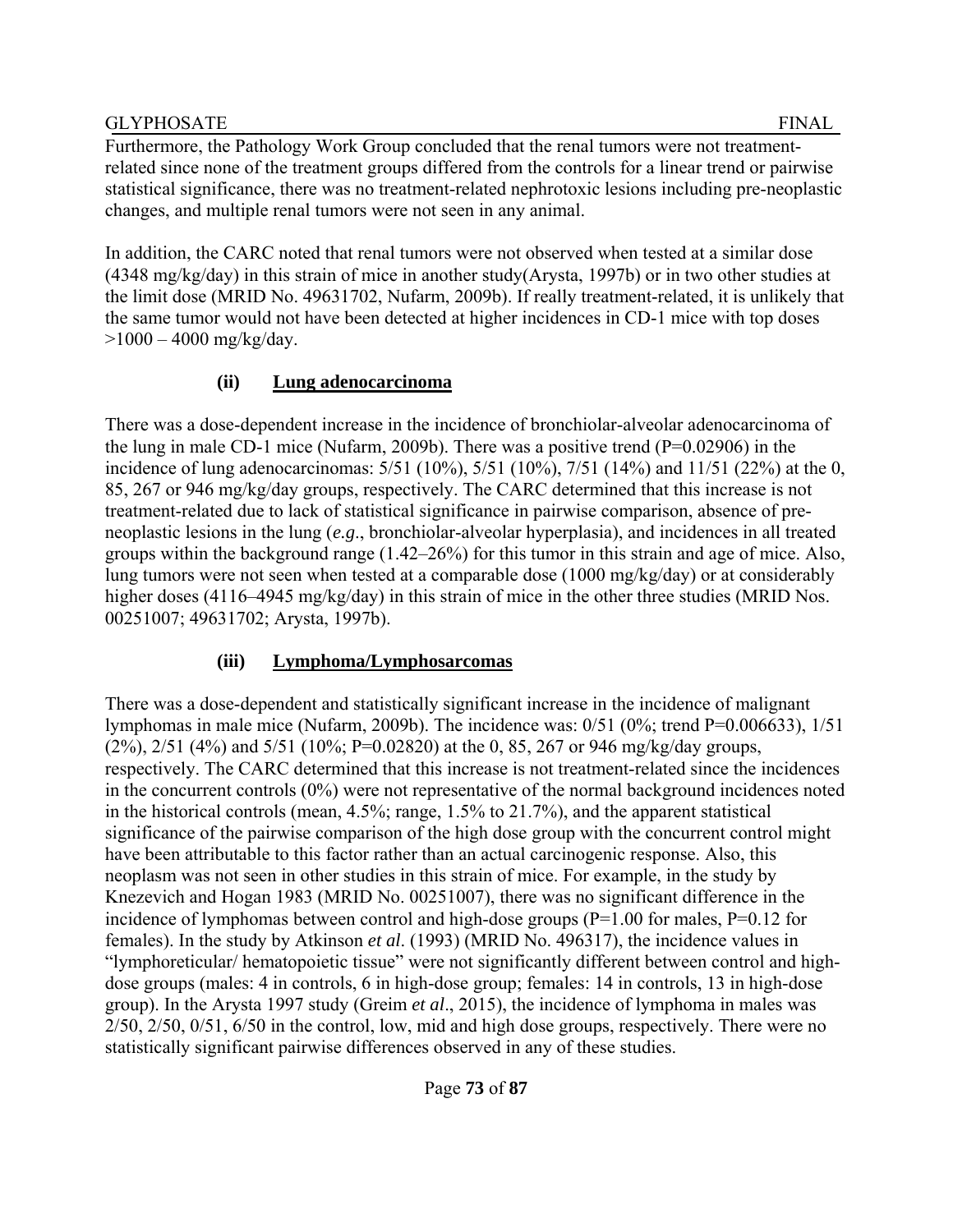#### **(iv) Hemangioscarcomas**

Hemangiosarcomas were seen in multiple organs including, liver, spleen, and prostate in males and liver and uterus in female CD-1 mice (MRID No. 49631702). There was a positive trend  $(P=0.00296)$  in the incidence of hemangiosarcomas in male mice:  $0/47$   $(0\%)$ ,  $0/46$   $(0\%)$ ,  $0/50$   $(0\%)$ and 4/45 (9%) at the 0, 100, 300 and 1000 mg/kg/day groups, respectively. The hemangiosarcomas were present in the liver, spleen or prostate in the high dose males. In females, this neoplasm was seen in one female at the low dose (uterus) and in one high dose (spleen). The CARC did not consider the hemangiosarcomas in males to be treatment-related based on the following considerations: 1) there was no pairwise significance; 2) lack of dose-response; 3) the incidence was near the upper limit (0–8%) of the background rate at the performing laboratory; 4) hemangiosarcomas are commonly observed in mice as spontaneous tumors and are generally more common in males in CD-1 strain mice; 5) there was not a significant increase in hemangiosarcomas seen in the other three mouse studies; and 6) if really treatment-related, it is unlikely that the same tumor would not have been detected at higher incidences in CD-1 mice with top doses  $>1000-4000$  mg/kg/day.

#### **In summary, dietary administration of glyphosate at doses ranging from 85 to 4945 mg/kg/day for up to two years produced no evidence of carcinogenic response to treatment in male or female CD-1 mice.**

#### **C. Discussion**

When determining the carcinogenic potential of chemicals, the IARC identifies a cancer "hazard" if an agent (*e.g*., chemical) is capable of causing cancer under some circumstance and the agent is termed "carcinogenic" if it is capable of increasing the incidence of malignant neoplasms, reducing their latency, or increasing their severity or multiplicity. The IARC also considers that there is "*sufficient evidence of carcinogenicity"* based on the occurrence of increased tumors (benign, malignant, or combination) in: 1) two or more species of animals; 2) two or more independent studies in one species; and/or 3) an increased incidence of tumors in both sexes of a single species. Furthermore, a single study in one species and sex might be considered to provide *sufficient evidence of carcinogenicity* when malignant neoplasms occur to an unusual degree with regard to incidence, site, type of tumor or age at onset, or when there are strong findings of tumors at multiple sites (IARC Preamble, 2006).

In March 2015, the IARC evaluated the carcinogenic potential of glyphosate. The IARC determined that there was a positive trend in the incidence of a rare tumor type, renal tubular carcinoma and renal tubule adenoma or carcinoma (combined) in males in one feeding study in CD-1 mice. A second study reported a positive trend for hemangiosarcomas in male CD-1 mice. Thus, in accordance with one of the preamble criteria, "the occurrence of tumors in two studies in one species," IARC determined that there is "sufficient evidence" in experimental animals for the carcinogenicity of glyphosate (IARC, 2015).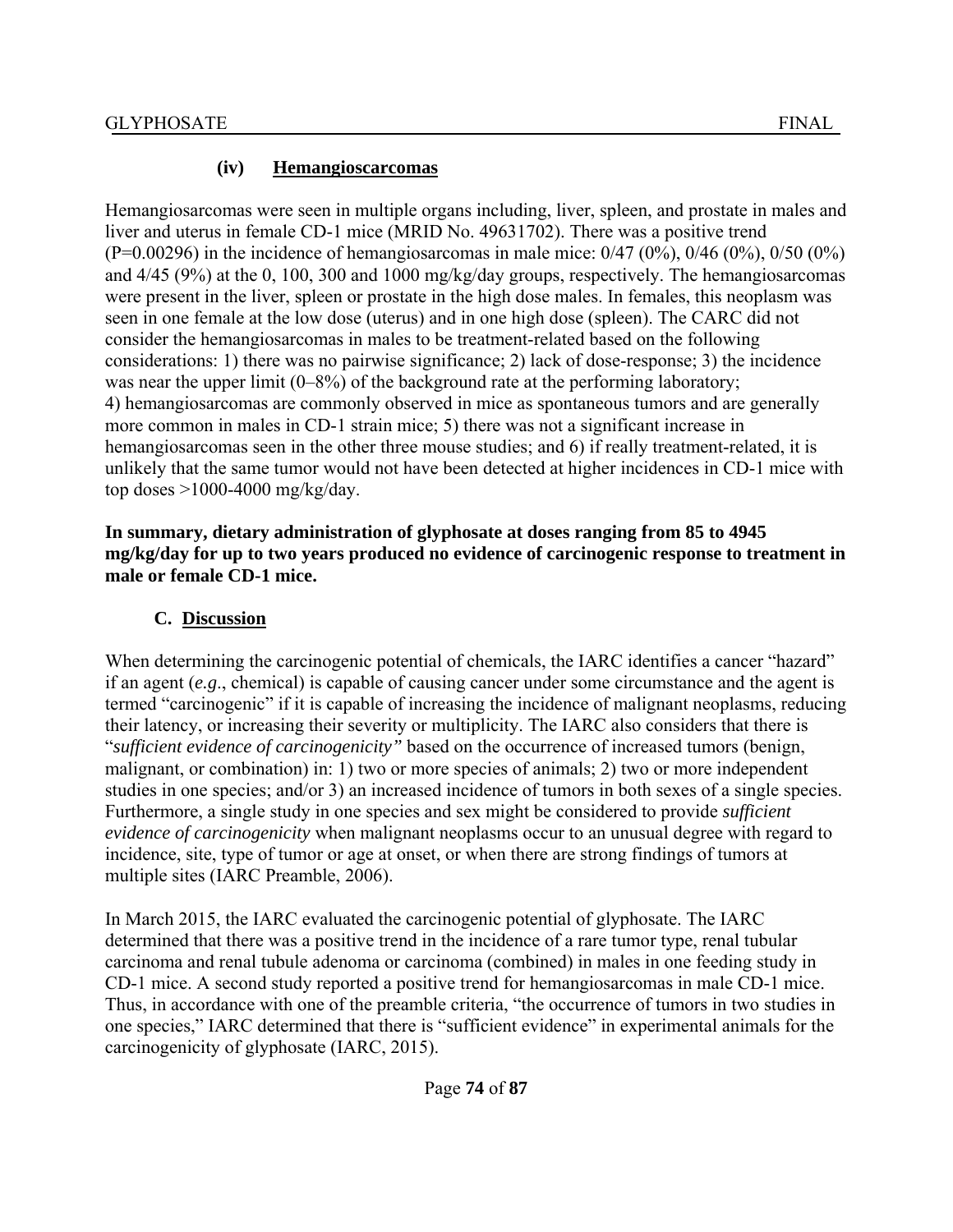In contrast, the USEPA's carcinogenicity classification is based on weight-of-evidence considerations in accordance with the agency's 2005 Guidelines for Carcinogen Risk Assessment. The cancer guideline emphasizes the importance of weighing all of the evidence in reaching conclusions about the human carcinogenic potential of agents. This evaluation is accomplished in a single integrative step after assessing all of the individual lines of evidence. Evidence considered includes tumor findings, or lack thereof, in humans and laboratory animals; an agent's chemical and physical properties; its structure-activity relationships (SARs) as compared with other carcinogenic agents; and studies addressing potential carcinogenic processes and mode(s) of action, either *in vivo* or *in vitro*. Data from epidemiological studies are generally preferred for characterizing human cancer hazard and risk. However, all of the information discussed above could provide valuable insight into the possible mode(s) of action and likelihood of human cancer hazard and risk (USEPA, 2005).

Conclusions for evidence of carcinogenicity are based on the combined strength and coherence of inferences appropriately drawn from all of the available information. The following observations add significance to the tumor findings: tumors in multiple species, strains, or both sexes; doserelated increases; progression of lesions from pre-neoplastic to benign to malignant; proportion of malignant tumors; reduced latency of neoplastic lesions; and both biological and statistical significance of the findings (USEPA, 2005).

The IARC attributed the kidney tumors observed in male CD-1 mice at the high dose in the feeding study (MRID No. 00251007) to treatment since they are rare and there was borderline significance in trend test (P=0.034 for carcinoma and P=0.037 for combined adenoma or carcinoma) in a Cochran-Armitage trend test. However, as shown in Table 14, the agency's statistical analyses did not show a significant trend for either carcinoma (P=0.06345) or the combined adenoma or carcinoma (P=0.06483). In a Fisher's exact test, when compared to the concurrent control, there was no pairwise significance for any tumor type (adenoma, carcinoma, or combined). There were no pre-neoplastic renal tubular lesions such as tubular necrosis/ regeneration, hyperplasia or hypertrophy, despite a high dose level (4945 mg/kg/day) that was approximately 5-fold higher than the limit dose (1000 mg/kg/day) recommended by the agency's guidelines. Examination of multiple sections of kidneys from all animals by more than one pathologist did not result in any additional neoplasms. Although the highest dose tested (4945 mg/kg/day) was approximately 5-fold higher than the limit dose (1000 mg/kg/day) recommended by the agency's guideline, the incidence of the kidney tumors was minimal (1/50 adenomas and 2/50 carcinomas) compared to controls (1/49 adenomas). An evaluation by the PWG concluded that the renal tumors are not treatment-related since there were no compound related nephrotoxic lesions, including pre-neoplastic changes, multiple tumors were not found in any animals, and there was no evidence of a significant linear trend at the 0.5 level in a one-tailed Cochran-Armitage test or pairwise significance in a Fisher's exact test. Furthermore, kidney tumors were not seen when tested at lower (85 to 1000 mg/kg/day) doses or at a comparable (4116 mg/kg/day) dose in this strain of mice in the other three studies. Thus, the totality of data available from 4 carcinogenicity studies provides a strong support for the conclusion that the kidney tumors seen in one study is not the result of a carcinogenic response to glyphosate.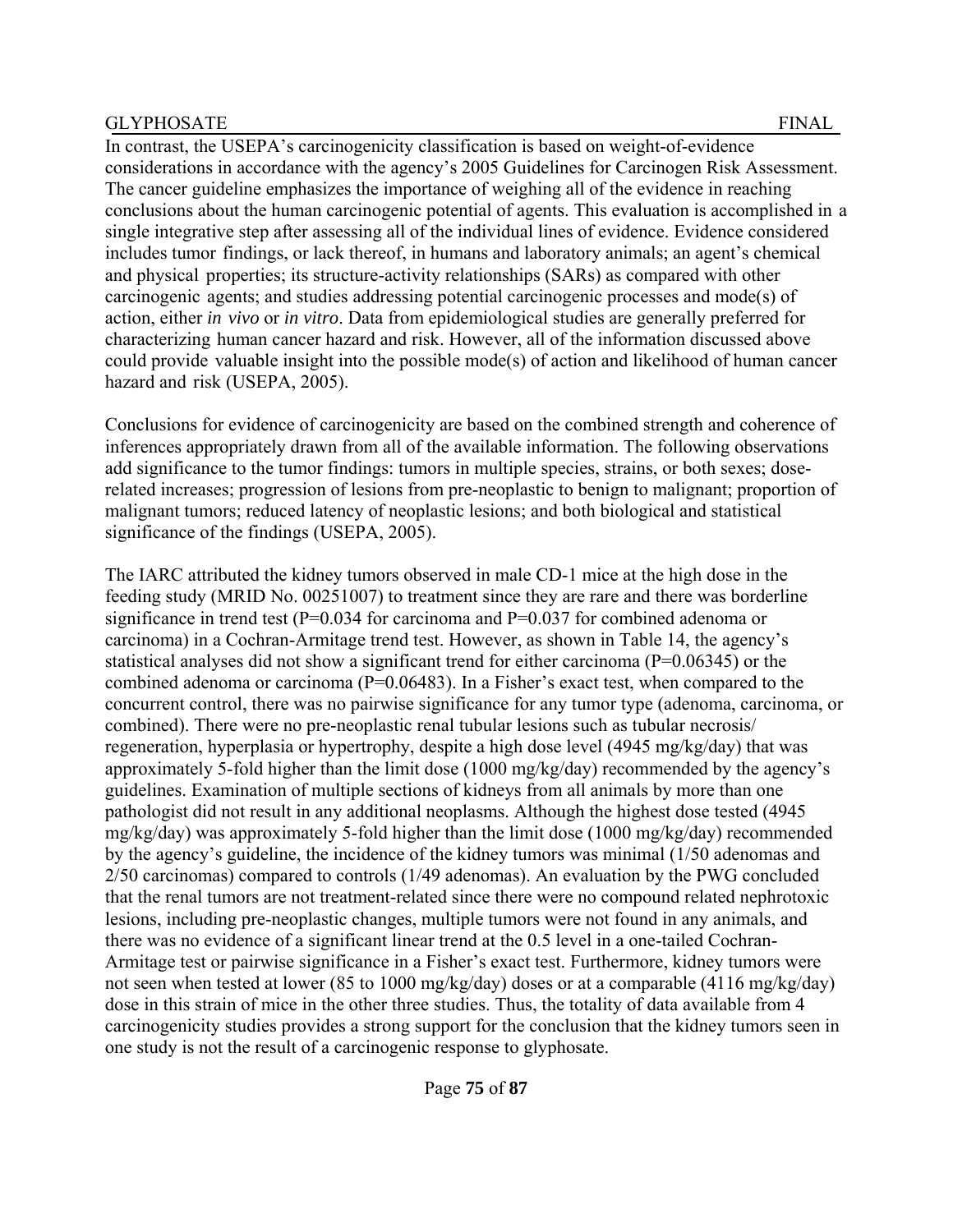The IARC attributed the hemangiosarcomas observed in male CD-1 mice at the high dose in separate feeding study (MRID No. 49631702) to treatment due to the positive trend (P<0.001) in a Cochran-Armitage trend test. As shown in Table 16, the agency's statistical analyses also showed a positive trend (P=0.00296) in the trend test. In the Fisher's exact test, there was no pairwise significance when compared to controls. In contrast with the IARC, the CARC did not consider the hemangiosarcomas to be treatment-related based on the following weight-of-evidence considerations: 1) there was no pairwise significance; 2) lack of dose-response; 3) the incidence was near the upper limit (0–8%) of the background rate at the performing laboratory; 4) hemangiosarcomas are commonly observed as spontaneous tumors in male CD-1 strain mice; and 5) hemangiosarcomas were not seen when tested at comparable doses (946–1467 mg/kg/day) or at considerably higher doses (4116–4945 mg/kg/day) in this strain of mice in the other studies (MRID No.00251007, Arysta, 1997b, Nufarm, 2009b). It is noted that JMPR in their evaluation also concluded that the hemangiosarcomas are not treatment-related owing to lack of doseresponse relationship, lack of statistical significance and incidences within the historical control range (JMPR, 2004).

Hemangiosarcomas have similar histopathological features in rodents and humans but differ in both incidence and tissue site. In human populations, hemangiosarcomas have an incidence rate of approximately 0.2 new cases/100,000 people (0.0002%) (1996–2000, US National Cancer Institute–SEER Database) and account for <1% of all human sarcomas. The historical background incidence of hemangiosarcomas in B6C3F1 and CD-1 mice relative to the incidence rate in humans has thus been estimated to be approximately 10,000-fold higher than in people (Pegg *et al.,* 2012). The most common sites for spontaneous hemangiosarcomas in rodents are liver, spleen, bone marrow, and to a lesser extent in lymph nodes and skin (see references in Pegg *et al.* (2012). In male mice, liver and spleen tend to be the most common sites. Human hemangiosarcoma is most commonly reported in skin (Weiss *et al*., 2001). Primary liver hemangiosarcoma in humans has been linked to chemical exposure, notably thorotrast and vinyl chloride, which are both considered genotoxic carcinogens. There are several examples of induction of hemangiosarcomas by non-genotoxic agents in mice, but no clear examples of hemangiosarcoma induction by nongenotoxic agents in human populations (Cohen *et al.,* 2009). Several studies have looked at potential mode of action (MOA) for these tumors in mice in response to various drugs or chemicals. These MOAs generally relate to hypoxia or vascular toxicity as early key events.

### **1. Mutagenicity**

Glyphosate was not mutagenic in bacteria or mammalian cells *in vitro*. Additionally, glyphosate did not induce chromosomal aberrations *in vitro*. Although some studies in the open literature reported positive findings for micronuclei induction in rodents, these findings were not replicated in the majority of the rodent micronucleus assay studies. There is no convincing evidence that the DNA damage is a direct effect of glyphosate, but under some conditions may be secondary to cytotoxicity or oxidative damage. Furthermore, the chemical structure of glyphosate, with its absence of alkyl groups also provides SAR support for the lack of mutagenic/genotoxic potential.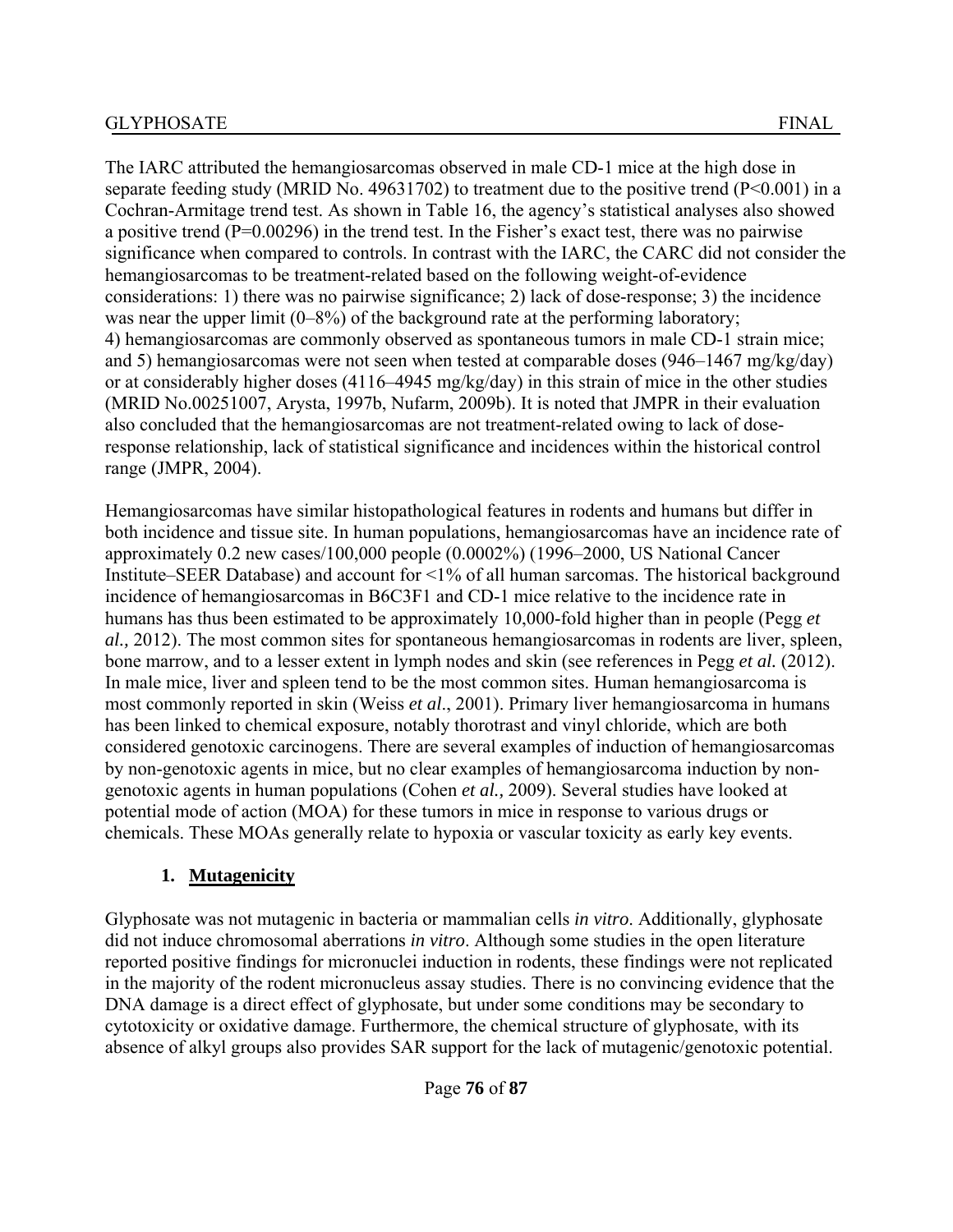IARC concluded that "there is strong evidence that exposure to glyphosate or glyphosate-based formulations is genotoxic"; however, the IARC analysis included studies that tested glyphosateformulated products as well as studies where the test material was not well-characterized (*i.e*., no purity information was provided). The CARC did not include such studies in their evaluation. The IARC analysis also focused on DNA damage as an endpoint (*e.g*., comet assay); however, DNA damage is often reversible and can result from events that are secondary to toxicity (cytotoxicity), as opposed to permanent DNA changes which are detected in tests for mutations and chromosomal damage (*e.g.* chromosomal aberrations or micronuclei induction). The studies that IARC cited, where positive findings were reported for chromosomal damage, had study limitations confounding the interpretation of the results. In addition, these positive findings were not reproduced in other guideline or guideline-like studies evaluating the same endpoints. This includes many negative studies cited by Kier and Kirkland (2013) that were considered by CARC, but were not included in the IARC decision.

# **2. Structure Activity Relationship**

Sulfosate (the trimethylsulfonium salt of glyphosate) is classified as a Group E Chemical: "Not Likely to be Carcinogenic to Humans," based on the lack of evidence of carcinogenicity in mice and rats in two acceptable studies, and absence of mutagenicity concern.

# **VI. CLASSIFICATION OF CARCINOGENIC POTENTIAL**

In accordance with the 2005 Guidelines for Carcinogen Risk Assessment, glyphosate is classified as "Not Likely to be Carcinogenic to Humans." This classification is based on the following weight-of-evidence considerations:

- The epidemiological evidence at this time does not support a causal relationship between glyphosate exposure and solid tumors. There is also no evidence to support a causal relationship between glyphosate exposure and the following non-solid tumors: leukemia, multiple myeloma, or Hodgkin lymphoma. The epidemiological evidence at this time is inconclusive for a causal or clear associative relationship between glyphosate and NHL. Multiple case-control studies and one prospective cohort study found no association; whereas, results from a small number of case-control studies (mostly in Sweden) did suggest an association. Limitations for most of these studies include small sample size, limited power, risk ratios with large confidence intervals, and recall bias as well as missing data. The literature will continue to be monitored for studies related to glyphosate and risk of NHL.
- In experimental animals, there is no evidence for carcinogenicity. Dietary administration of glyphosate at doses ranging from 3.0 to 1500 mg/kg/day for up to two years produced no evidence of carcinogenic response to treatment in seven separate studies with male or female Sprague-Dawley or Wistar rats. Similarly, dietary administration of glyphosate at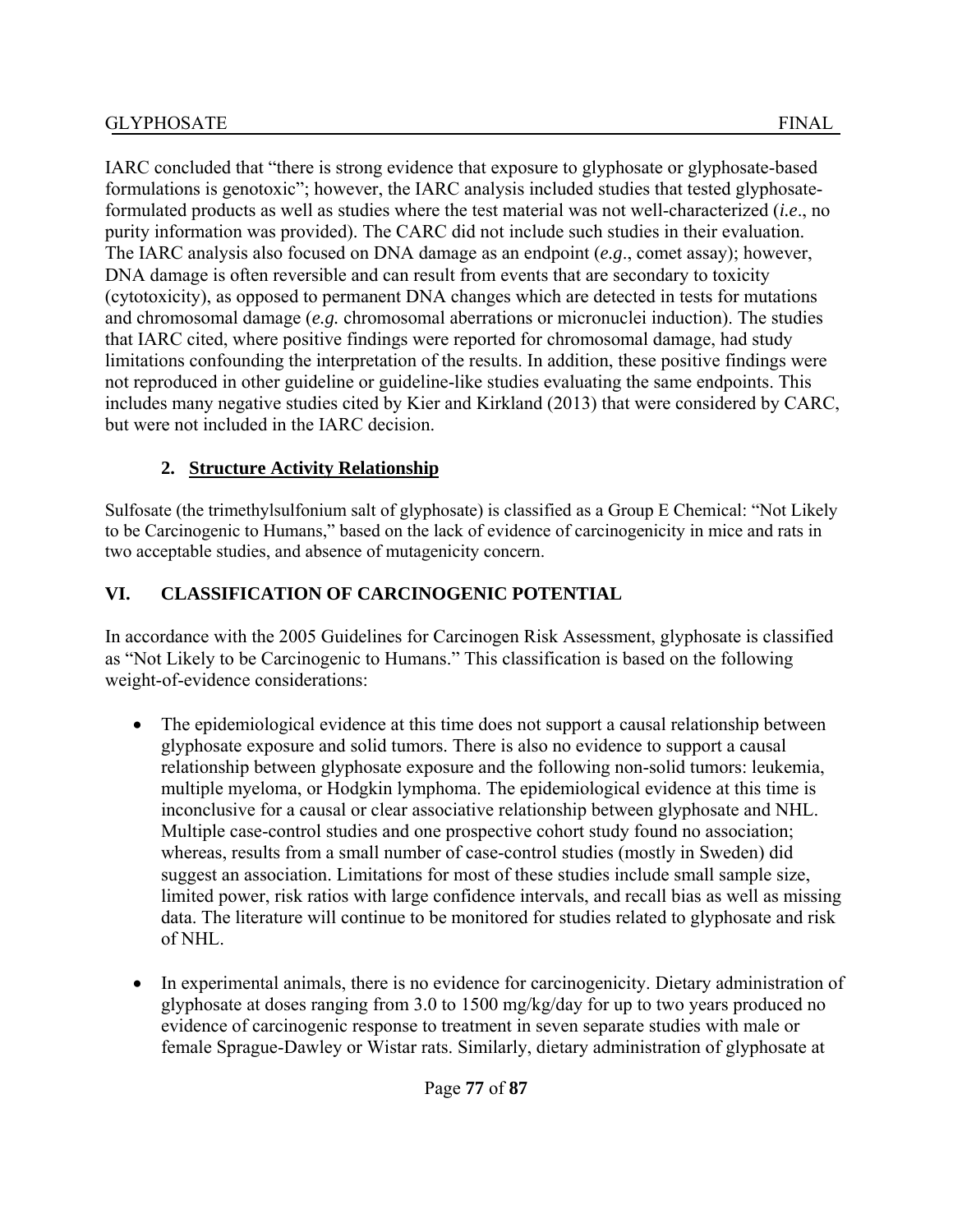doses ranging from 85 to 4945 mg/kg/day for up to two years produced no evidence of carcinogenic response to treatment in four separate studies with male or female CD-1 mice. The CARC did not consider any of the observed tumors in 11 carcinogenicity studies in rats and mice to be treatment-related since the observed tumors did not exhibit a clear doseresponse relationship, were not supported pre-neoplastic changes (*e.g*., foci, hypertrophy, and hyperplasia), were not statistically significant on pairwise statistical analysis, and/or were within the range of the historical control data.

 Based on a weight of evidence approach from a wide range of assays both *in vitro* and *in vivo* including endpoints for gene mutation, chromosomal damage, DNA damage and repair, there is no *in vivo* genotoxic or mutagenic concern for glyphosate.

### **VII. QUANTIFICATION OF CARCINOGENIC POTENTIAL**

Not required.

### **VIII. BIBLIOGRAPHY**

Akanuma M. (1995a). HR-001: DNA Repair Test (Rec-Assay). Unpublished Regulatory Study. Report Identification Number: IET 94-0141.

Akanuma M. (1995b). HR-001 reverse mutation test. Unpublished Regulatory Study. Report Identification Number: IET 94-0142.

Alavanja, M. C., Dosemeci, M., Samanic, C., Lubin, J., Lynch, C. F., Knott, C. Blair, A. (2004). Pesticides and lung cancer risk in the agricultural health study cohort. *Am J Epidemiol, 160* (9), 876–885.]

Alavanja, M. C., Samanic, C., Dosemeci, M., Lubin, J., Tarone, R., Lynch, C. F. Blair, A. (2003). Use of agricultural pesticides and prostate cancer risk in the Agricultural Health Study cohort. *Am J Epidemiol, 157*(9), 800–814.

Alvarez-Moya C, Silva MR, Arambula AMV, *et al*. (2011). Evaluation of genetic damage induced by glyphosate isopropylamine salt using Tradescantia bioassays. *Genet Mol Biol*, 34, 127–30.

Andreotti, G., Freeman, L. E., Hou, L., Coble, J., Rusiecki, J., Hoppin, J. A., Alavanja, M. C. (2009). Agricultural pesticide use and pancreatic cancer risk in the Agricultural Health Study Cohort. *Intl. J Cancer*, 124(10), 2495–2500.

Arysta Life Sciences (1997b). HR-001: 18-Month Oral Oncogenicity Study in Mice. Tokyo, Japan: The Institute of Environmental Toxicology.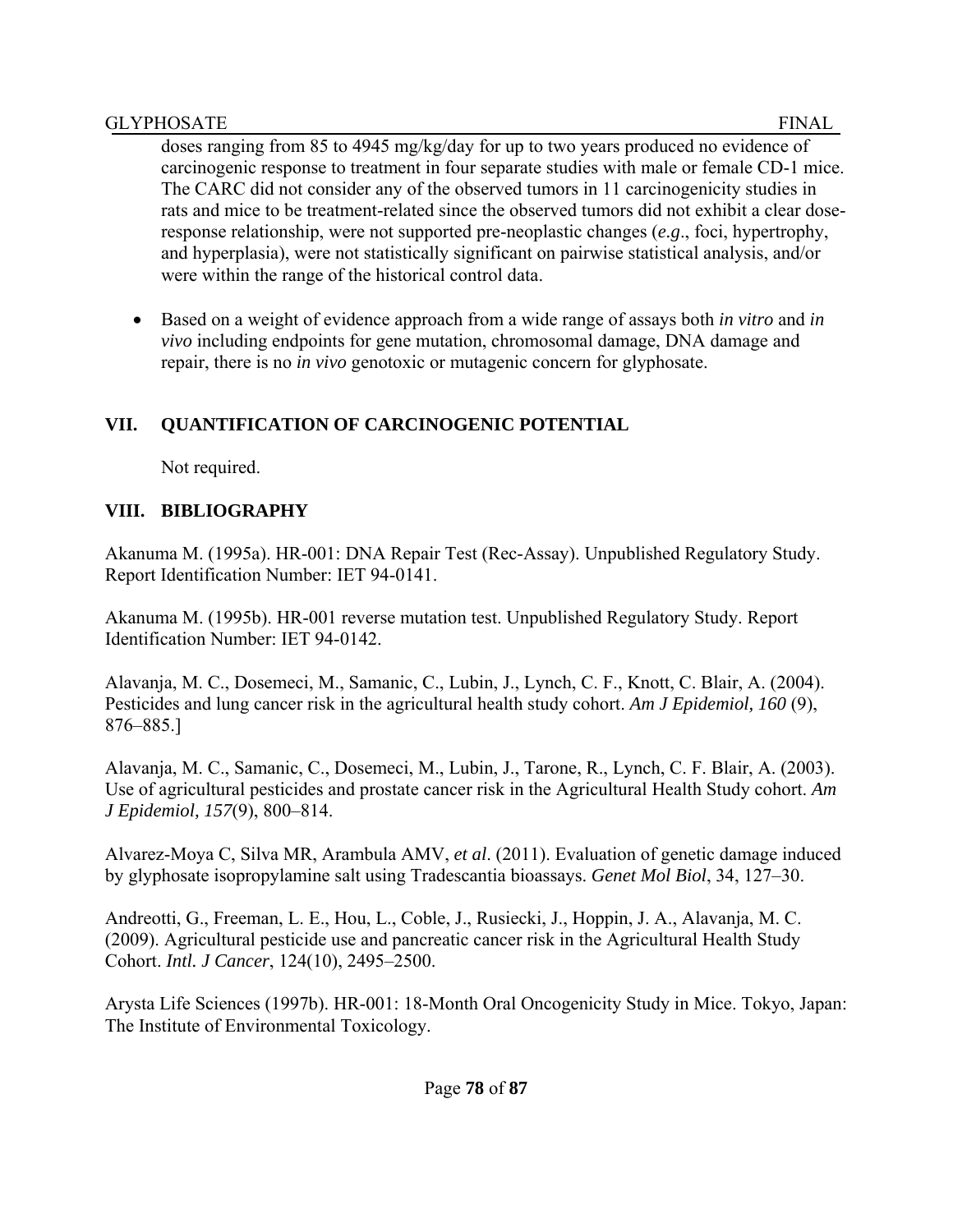Arysta Life Sciences. (1997a). HR-001: 24-Month Oral Chronic Toxicity and Oncogenicity Study in Rats. Kodaira-shi, Tokyo, Japan: The Institute of Environmental Toxicology.

Atkinson, C., Martin, T., Hudson, P. & Robb, D. (1993a) Glyphosate: 104 week dietary carcinogenicity study in mice. Unpublished report No.7793, IRI project No. 438618, dated 12 April 1991, from Inveresk Research International, Tranent, Scotland. Submitted to WHO by Cheminova A/S, Lemvig, Denmark. MRID 49631702.

Atkinson, C., Strutt, A.V., Henderson, W., Finch, J. & Hudson, P. (1993b) Glyphosate: 104 week combined chronic feeding/oncogenicity study in rats with 52 week interim kill (results after 104 weeks.). Unpublished report No. 7867, IRI project No. 438623, dated 7 April 1993, from Inveresk Research International, Tranent, Scotland. Submitted to WHO by Cheminova A/S, Lemvig, Denmark. MRID 49631701.

Band, P. R., Abanto, Z., Bert, J., Lang, B., Fang, R., Gallagher, R. P., & Le, N. D. (2011). Prostate Cancer Risk and Exposure to Pesticides in British Columbia Farmers. *Prostate, 71*(2), 168–183.

Bolognesi, C., Bonatti, S., Degan, P., Gallerani, E., Peluso, M., Rabboni, R., Roggieri, P., and Abbondandolo, A. (1997). Genotoxic activity of glyphosate and its technical formulation Roundup. *J. Agric. Food Chem*. 45, 1957–1962.

Brammer, A. (2001) Glyphosate acid: two year dietary toxicity and oncogenicity study in rats. Unpublished report No. CTL/PR1111, study No. PR1111, dated 15 March 2001, from Zeneca Agrochemicals, Central Toxicology Laboratory, Alderley Park, Macclesfield, Cheshire, England. Submitted to WHO by Syngenta Crop Protection AG, Basel, Switzerland. MRID 49704601.

Brown, L. M., Blair, A., Gibson, R., Everett, G. D., Cantor, K. P., Schuman, L. M., Dick, F. (1990). Pesticide exposures and other agricultural risk factors for leukemia among men in Iowa and Minnesota. *Cancer Res, 50*(20), 6585–6591.

Brown, L. M., Burmeister, L. F., Everett, G. D., & Blair, A. (1993). Pesticide exposures and multiple myeloma in Iowa men. *Cancer Causes Control, 4*(2), 153–156.

Callander RD. (1996). Glyphosate acid: an evaluation of mutagenic potential using *S. typhimurium*  and *E. coli*. Unpublished Regulatory Study. Report Identification Number: CTL/P/4874.

Cantor, K. P., Blair, A., Everett, G., Gibson, R., Burmeister, L. F., Brown, L. M., Dick, F. R. (1992). Pesticides and other agricultural risk factors for non-Hodgkin's lymphoma among men in Iowa and Minnesota. *Cancer Res, 52*(9), 2447–2455.

Carreon, T., Butler, M. A., Ruder, A. M., Waters, M. A., Davis-King, K. E., Calvert, G. M. Brain Cancer Collaborative Study, G. (2005). Gliomas and farm pesticide exposure in women: The Upper Midwest Health Study. *Environmental Health Perspectives, 113*(5), 546–551.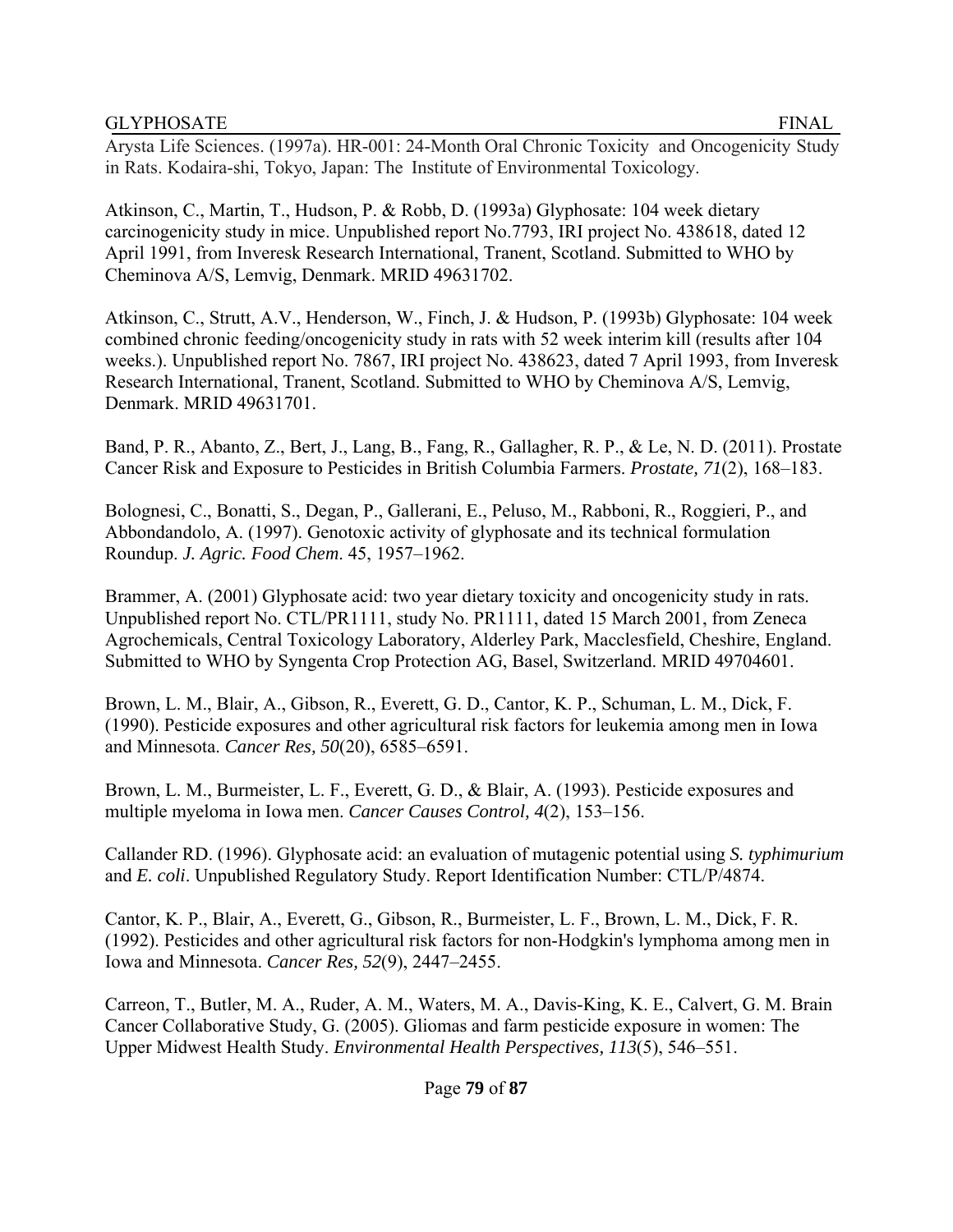Clay P. (1996). Glyphosate acid: L5178Y TK+/– mouse lymphoma gene mutation assay. Unpublished Regulatory Study. Report Identification Number: CTL/P/4991.

Cocco P, Satta G, Dubois S, Pili C, Pilleri M, Zucca M *et al*. (2013) Lymphoma risk and occupational exposure to pesticides: results of the Epilymph study. *Occup Environ Med*,  $70(2):91-8.$ 

Cohen S, Storer R, Criswell KA, Doerrer NG, Dellarco VL, Pegg DG, Wojcinski ZW, Malarkey DE, Jacobs AC, Klaunig JE, Swenberg JA, Cook JC (2009). Hemangiosarcomas in rodents: mode of action evaluation and human relevance. ToToxicol. Sci. (2009) 111 (1): 4–18.

De Roos, A. J., Blair, A., Rusiecki, J. A., Hoppin, J. A., Svec, M., Dosemeci, M., Alavanja, M. C. (2005). Cancer incidence among glyphosate-exposed pesticide applicators in the Agricultural Health Study. *Environ Health Perspect, 113*(1), 49–54.

De Roos, A. J., Zahm, S. H., Cantor, K. P., Weisenburger, D. D., Holmes, F. F., Burmeister, L. F., & Blair, A. (2003). Integrative assessment of multiple pesticides as risk factors for non-Hodgkin's lymphoma among men. *Occup Environ Med, 60*(9), E11.

Dennis, L. K., Lynch, C. F., Sandler, D. P., & Alavanja, M. C. (2010). Pesticide use and cutaneous melanoma in pesticide applicators in the agricultural heath study. *Environ Health Perspect, 118*(6), 812–817.

Durward R. (2006). Glyphosate technical: micronucleus test in the mouse. Unpublished Regulatory Study. Report Identification Number: 2060/014.

Engel, L. S., Hill, D. A., Hoppin, J. A., Lubin, J. H., Lynch, C. F., Pierce, J., Alavanja, M. C. (2005). Pesticide use and breast cancer risk among farmers' wives in the agricultural health study. *Am J Epidemiol*, 161(2), 121–135.

Eriksson, M., Hardell, L., Carlberg, M., & Akerman, M. (2008). Pesticide exposure as risk factor for non-Hodgkin lymphoma including histopathological subgroup analysis. *Int J Cancer, 123*(7), 1657–1663.

EC. (2002). Review report for the active substance glyphosate. European Commission., Directorate  $E$  — Food Safety: plant health, animal health and welfare, international questions, E1-Plant health.

Flower, K. B., Hoppin, J. A., Lynch, C. F., Blair, A., Knott, C., Shore, D. L., & Sandler, D. P. (2004). Cancer risk and parental pesticide application in children of agricultural health study participants. *Environ Health Perspect*, 112(5), 631–635.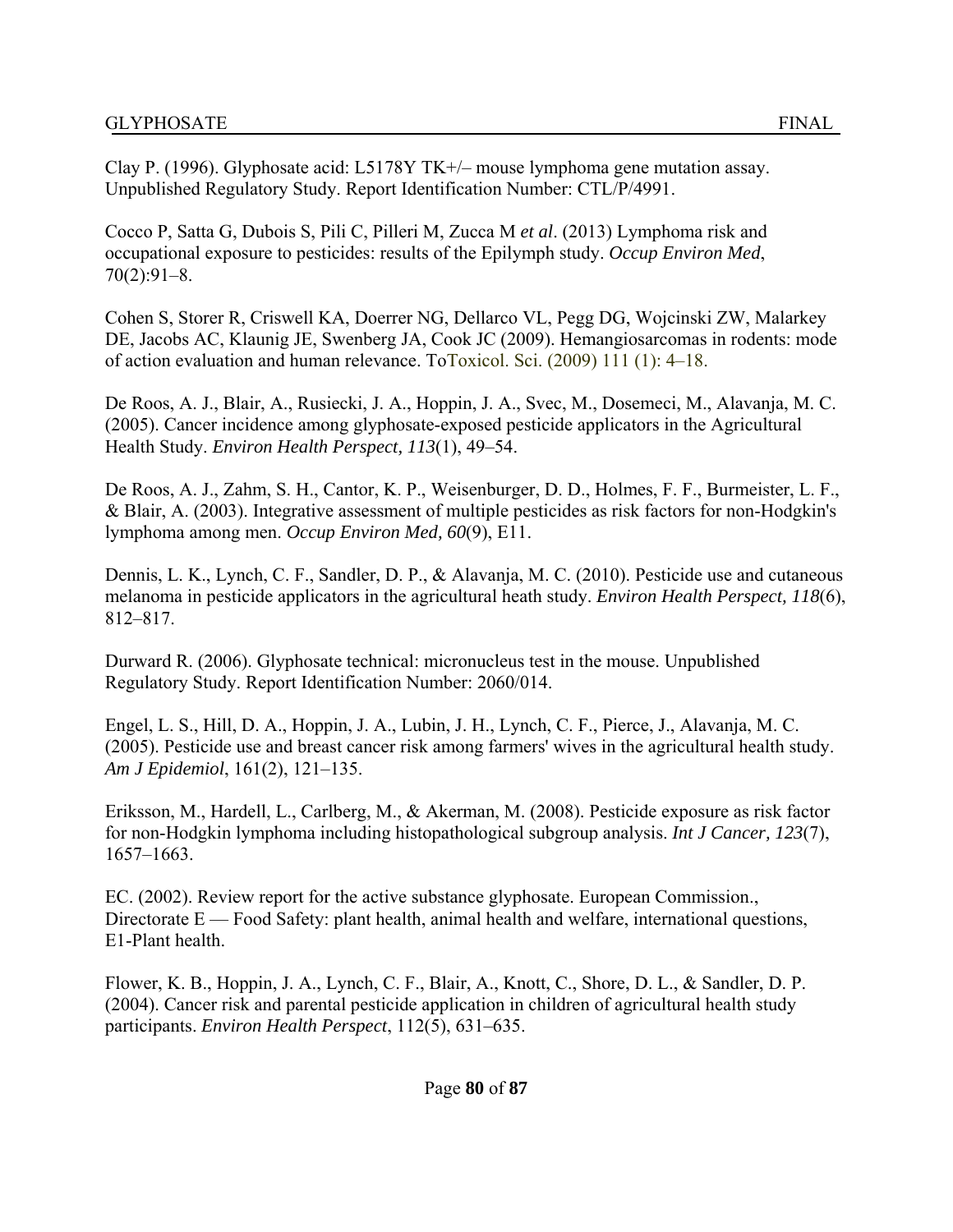Flugge C. (2009a). Mutagenicity study of glyphosate TC in the *Salmonella Typhimurium* reverse mutation assay (*in vitro*). Unpublished Regulatory Study. Report Identification Number: 23916.

Flugge C. (2009b). Micronucleus test of glyphosate TC in bone marrow cells of the CD rat by oral administration. Unpublished Regulatory Study. Report Identification Number: 23917.

Flugge C. (2010a). Mutagenicity study of trop M (glyphosate 480) in the *Salmonella Typhimurium*  reverse mutation assay (*in vitro*). Unpublished Regulatory Study. Report Identification Number: 24753.

Flugge C. (2010b). Mutagenicity study of glyphosate TC in the *Salmonella Typhimurium* reverse mutation assay (*in vitro*). Unpublished Regulatory Study. Report Identification Number: 24880.

Feinchemie Schwebda. (1996). Combined Chronic Toxicity and Carcinogenicity Study with Glyphosate Technical in Wistar Rats. Bangalore, India: Rallis India, Ltd.

Feinchemie Schwebda. (2001). Carcinogenicity Study with Glyphosate Technical in Swiss Albino Mice. Bangalore, India: Rallis India, Ltd. Gad SC, Frith CH, Goodman DG, Boysen BG. (2008).

Fox V. (1998). Glyphosate acid: *in vitro* cytogenetic assay in human lymphocytes. Unpublished Regulatory Study. Report Identification Number: CTL/P/6050.

Fox V, Mackay JM. (1996). Glyphosate acid: mouse bone marrow micronucleus test. Unpublished Regulatory Study. Report Identification Number: SM0796.

Germany Rapporteur Member State. (2015a). Glyphosate Renewal Assessment Report, Volume 1. Report and Proposed Decision. Revised 29th, January 2015.

Germany Rapporteur Member State. (2015b). Glyphosate Renewal Assessment Report, Volume 3, Annex B.6.1 *Toxicology and Metabolism*. Revised 29th, January 2015.

Giknis, M. L. A., and Clifford, C. B. (2005). Spontaneous Neoplastic Lesions in the Crl:CD1 (ICR) Mouse in Control Groups from 18 Month to 2 Year Studies. Charles River. http://www.criver.com/files/pdfs/rms/cd1/rm\_rm\_r\_lesions\_crlcd\_1\_icr\_mouse.aspx

Greim, H., Saltmiras, D., Mostert, V., Strupp, C (2015). Evaluation of carcinogenic potential of the herbicide glyphosate, drawing on tumor incidence data from fourteen chronic/carcinogenicity rodent studies. *Critical Reviews in Toxicology*. 45(08.3): 185–208.

Hardell, L., & Eriksson, M. (1999). A case-control study of non-Hodgkin lymphoma and exposure to pesticides. *Cancer, 85*(6), 1353–1360.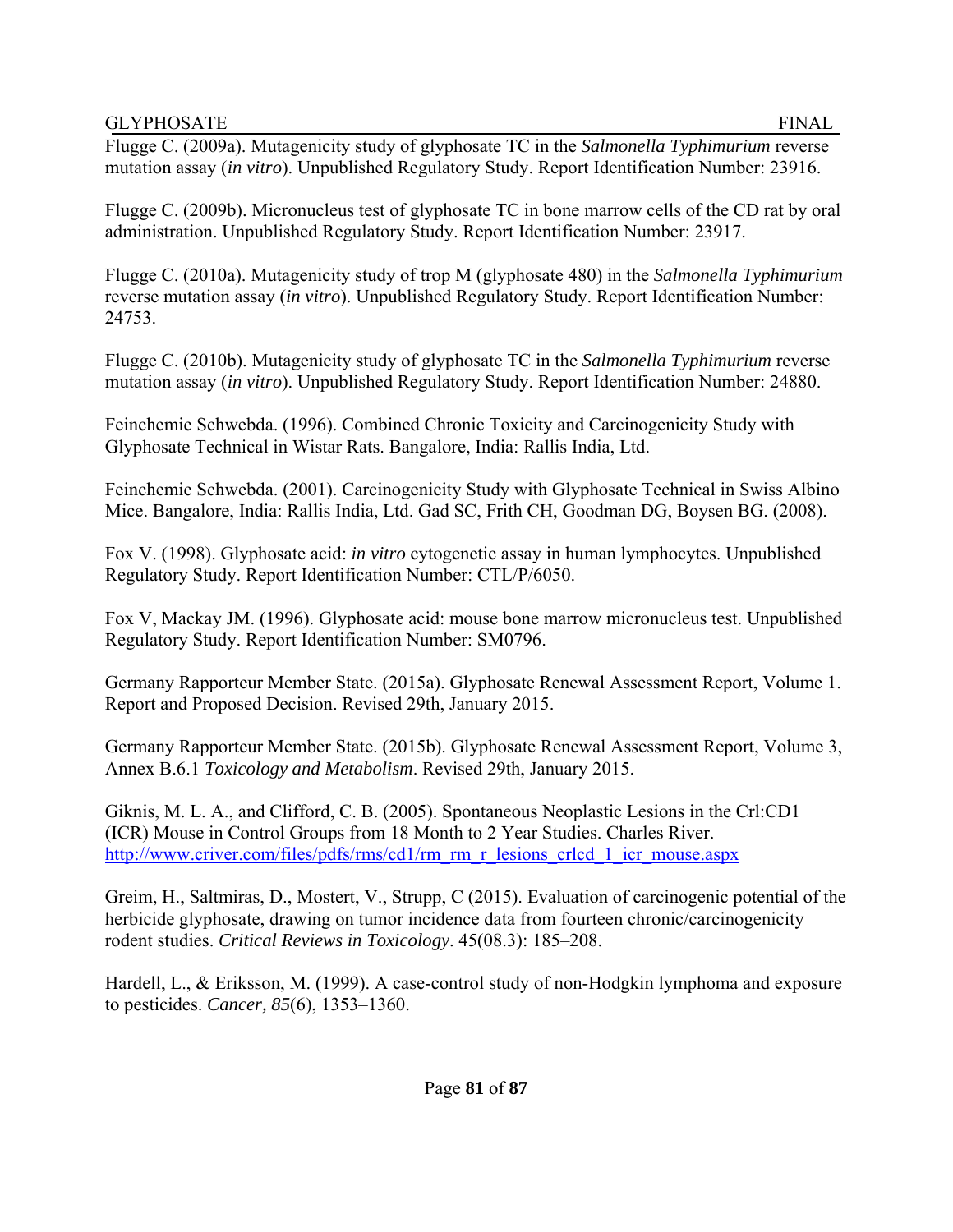Hardell, L., Eriksson, M., & Nordstrom, M. (2002). Exposure to pesticides as risk factor for non-Hodgkin's lymphoma and hairy cell leukemia: pooled analysis of two Swedish case-control studies. *Leuk Lymphoma, 43*(5), 1043–1049.

Hohenadel, K., Harris, S. A., McLaughlin, J. R., Spinelli, J. J., Pahwa, P., Dosman, J. A., Blair, A. (2011). Exposure to multiple pesticides and risk of non-Hodgkin lymphoma in men from six Canadian provinces. *Int J Environ Res Public Health*, 8(6), 2320–2330.

Honarvar N. (2005). Micronucleus assay in bone marrow cells of the mouse with glyphosate technical. Unpublished Regulatory Study. Report Identification Number: 872000.

Honarvar N. (2008). Glyphosate technical – micronucleus assay in bone marrow cells of the mouse. Unpublished Regulatory Study. Report Identification Number: 1158500.

IARC (2015). International Agency for Research on Cancer. Monograph on Glyphosate. Volume 112 http://monographs.iarc.fr/ENG/Monographs/vol112/mono112-02.pdf

Jensen JC. (1991a). Mutagenicity test: Ames Salmonella assay with glyphosate, batch 206-JaK-25- 1. Unpublished Regulatory Study. Report Identification Number: 12323.

Jensen JC. (1991b). Mutagenicity test: *in vitro* mammalian cell gene mutation test with glyphosate, batch 206-JaK-25-1. Unpublished Regulatory Study. Report Identification Number: 12325.

Jensen JC. (1991c). Mutagenicity test: micronucleus test with glyphosate, batch 206-JaK-25-1. Unpublished Regulatory Study. Report Identification Number: 12324.

JMPR (2006). Glyphosate. In: Joint FAO/WHO Meeting on. Pesticides residues in food – 2004. Part II: Toxicological Evaluations. Geneva, World Health Organisation, pp 95-169 http:// www.inchem.org/documents/jmpr/jmpmono/v2004pr01.pdf

Kachuri L, Demers PA, Blair A, Spinelli JJ, Pahwa M, McLaughlin JR *et al.* (2013) Multiple pesticide exposures and the risk of multiple myeloma inCanadian men. *Int J Cancer*, 133(8):1846–58.

Karunanayake CP, Spinelli JJ, McLaughlin JR, Dosman JA, Pahwa P, McDuffie HH. (2012). Hodgkin lymphoma and pesticides exposure in men: a Canadian case-control study. *J Agromedicine*. 2012 Jan; 17(1):30–9.

Kier, L.D.; Flowers, L.J.; Hannah, L.H. (1978) Final Report on Salmonella Mutagenicity Assay of Glyphosate: Test No. LF-78-161. MRID 00078620.

Kier, D and Kirklan, D. J (2013). Review of genotoxicity studies of glyphosate and glyphosatebased formulations. *Critical Reviews in Toxicology*. 43(4), 283–315.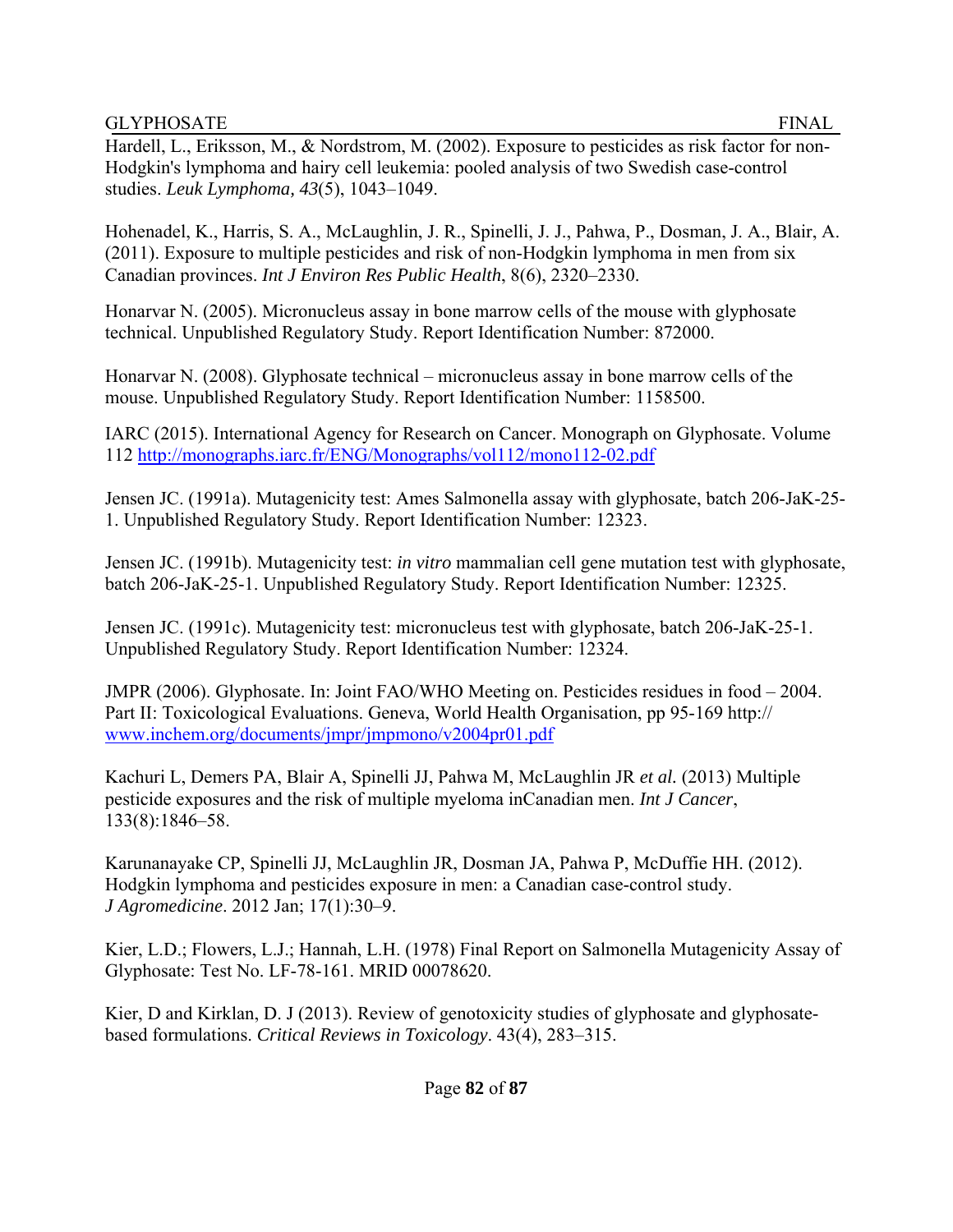Klimisch, H.J., Andreae, M., Tilmann, U. (1977). A systematic approach for evaluating the quality of experimental toxicological and ecotoxicological data. *Regul. Toxicol. Pharmaco*. 25:1–5.

Knezevich, A.L and Hogan, G. K. (1983). A chronic feeding study of glyphosate in mice. Unpublished report prepared by Bio/Dynamic Inc., dated July 21, 1983. Report No. 77-2011. EPA Accession No. 00251007 – 251009, and 251014.

Koutros S, Beane Freeman LE, Lubin JH, Heltshe SL, Andreotti G, Barry KH, DellaValle CT, Hoppin JA, Sandler DP, Lynch CF, Blair A, Alavanja MC. Risk of total and aggressive prostate cancer and pesticide use in the Agricultural Health Study. *Am J Epidemiol*. 2013 Jan 1;177(1):59–74.

Landgren, O., Kyle, R. A., Hoppin, J. A., Freeman, L. E. B., Cerhan, J. R., Katzmann, J. A., Alavanja, M. C. (2009). Pesticide exposure and risk of monoclonal gammopathy of undetermined significance in the Agricultural Health Study. *Blood, 113*(25), 6386-6391.

Lankas, G.R.; Hogan, G.K. (1981) A Lifetime Feeding Study of Glyphosate (Roundup Technical) in Rats: Project No. 77- 2062. (Unpublished study received Jan 20, 1982 under 524-308; prepared by Bio/dynamics, Inc., submitted by Monsanto Co., Washington, D.C.; CDL:246617-A; 246618; 246619; 246620; 246621). MRID 00093879.

Lee, W. J., Cantor, K. P., Berzofsky, J. A., Zahn, S. H., & Blair, A. (2004a). Non-Hodgkin's lymphoma among asthmatics exposed to pesticides. *International Journal of Cancer, 111*(2), 298–302.

Lee, W., Lijinsky, W., Heineman, E., Markin, R., Weisenburger, D., & Ward, M. (2004b). Agricultural pesticide use and adenocarcinomas of the stomach and oesophagus. *Occupational and Environmental Medicine, 61*(9), 743–749.

Lee, W., Colt, J., Heineman, E., McComb, R., Weisenburger, D., Lijinsky, W., & Ward, M. (2005). Agricultural pesticide use and risk of glioma in Nebraska, United States. *Occupational and Environmental Medicine, 62*(11).

Lee, W. J., Sandler, D. P., Blair, A., Samanic, C., Cross, A. J., & Alavanja, M.C.R. (2007). Pesticide use and colorectal cancer risk in the Agricultural Health Study. *International Journal of Cancer, 121*(2), 339–346.

Li, A.; Kier, L.; Folk, R. (1983) CHO/HGPRT Gene Mutation Assay with Glyphosate: EHL Study No. ML-83-155. Final rept. MRID 00132681.

Li, A. P., and Long, T. J. (1988). An evaluation of the genotoxic potential of glyphosate. *Fundam. Appl. Toxicol*. 10, 537–546.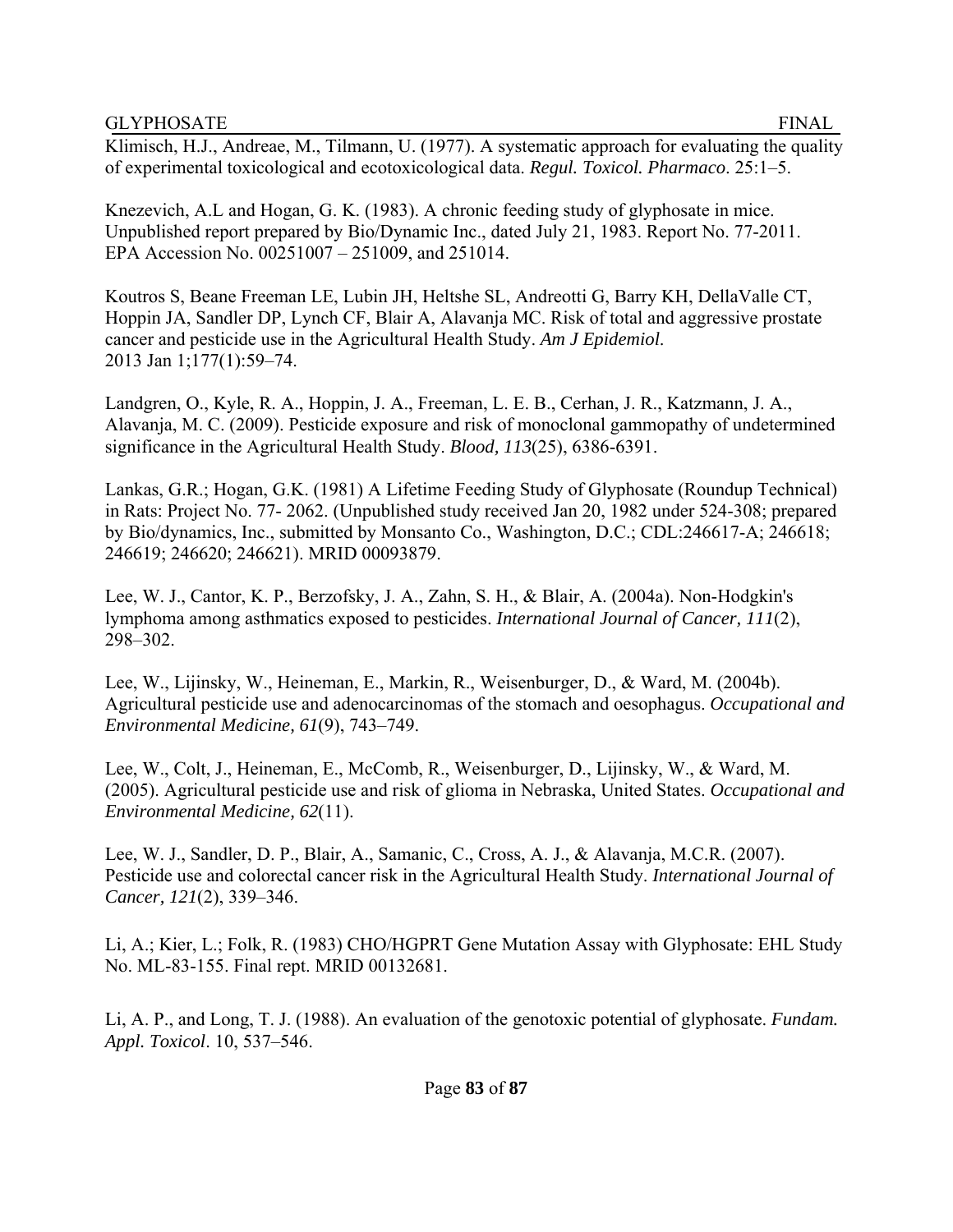Lioi, M. B., Scarfi, M. R., Santoro, A., Barbieri, R., Zeni, O., Salvemini, F., Di Berardino, D., and Ursini, M. V. (1998a). Cytogenetic damage and induction of pro-oxidant state in human lymphocytes exposed *in vitro* to gliphosate, vinclozolin, atrazine, and DPX-E9636. *Environ. Mol. Mutagen.* 32, 39–46.

Lioi, M. B., Scarfi, M. R., Santoro, A., Barbieri, R., Zeni, O., Di Berardino, D., and Ursini, M. V. (1998b). Genotoxicity and oxidative stress induced by pesticide exposure in bovine lymphocyte cultures *in vitro*. *Mutat. Res*. 403, 13–20.

Manas F, Peralta L, Raviolo J, *et al*. (2009). Genotoxicity of glyphosate assessed by the comet assay and cytogenetic tests. *Environ Toxicol Phar*, 28, 37–41.

Matsumoto K. (1995). HR-001: *in vitro* cytogenetics test. Unpublished Regulatory Study. Report Identification Number: IET 94-0143.

McDuffie, H. H., Pahwa, P., McLaughlin, J. R., Spinelli, J. J., Fincham, S., Dosman, J. A., Choi, N. W. (2001). Non-Hodgkin's lymphoma and specific pesticide exposures in men: cross-Canada study of pesticides and health. *Cancer Epidemiol Biomarkers Prev, 10*(11), 1155–1163.

Mink P. J., Mandel JS, Sceurman BK, Lundin JI. (2012). Epidemiologic studies of glyphosate and cancer: a review. *Regul Toxicol Pharmacol*, 63**,** 440–52.

Mladinic M, Berend S, Vrdoljak AL, *et al*. (2009a). Evaluation of genome damage and its relation to oxidative stress induced by glyphosate in human lymphocytes *in vitro*. E*nviron Mol Mutagen*, 50, 800–7.

Nordstrom, M., Hardell, L., Magnuson, A., Hagberg, H., & Rask-Andersen, A. (1998). Occupational exposures, animal exposure and smoking as risk factors for hairy cell leukaemia evaluated in a case-control study. *British Journal of Cancer, 77*(11), 2048-2052.

Nufarm. (2009a). Glyphosate Technical: Dietary Combined Chronic Toxicity/Carcinogenicity in the Rat. Shardlow, Derbyshire, UK: Harlan Laboratories Ltd.

Nufarm. (2009b). Glyphosate Technical: Dietary Carcinogenicity Study in the Mouse. Derbyshire, UK: Harlan Laboratories Ltd.

NTP (1992). Technical Report on Toxicity Studies of Glyphosate (CAS No. 1071-83-6) Administered in Dosed Feed to F344/N Rats and B6C3F1 Mice, Toxicity Report Series Number 16, NIH Publication 92-3135, July 1992. U.S. Department of Health and Human Services, National Toxicology Program (NTP), Research Triangle Park, NC.

Orsi, L., Delabre, L., Monnereau, A., Delval, P., Berthou, C., Fenaux, P., Clavel, J. (2009). Occupational exposure to pesticides and lymphoid neoplasms among men: results of a French case-control study. *Occupational and Environmental Medicine, 66*(5), 291–298.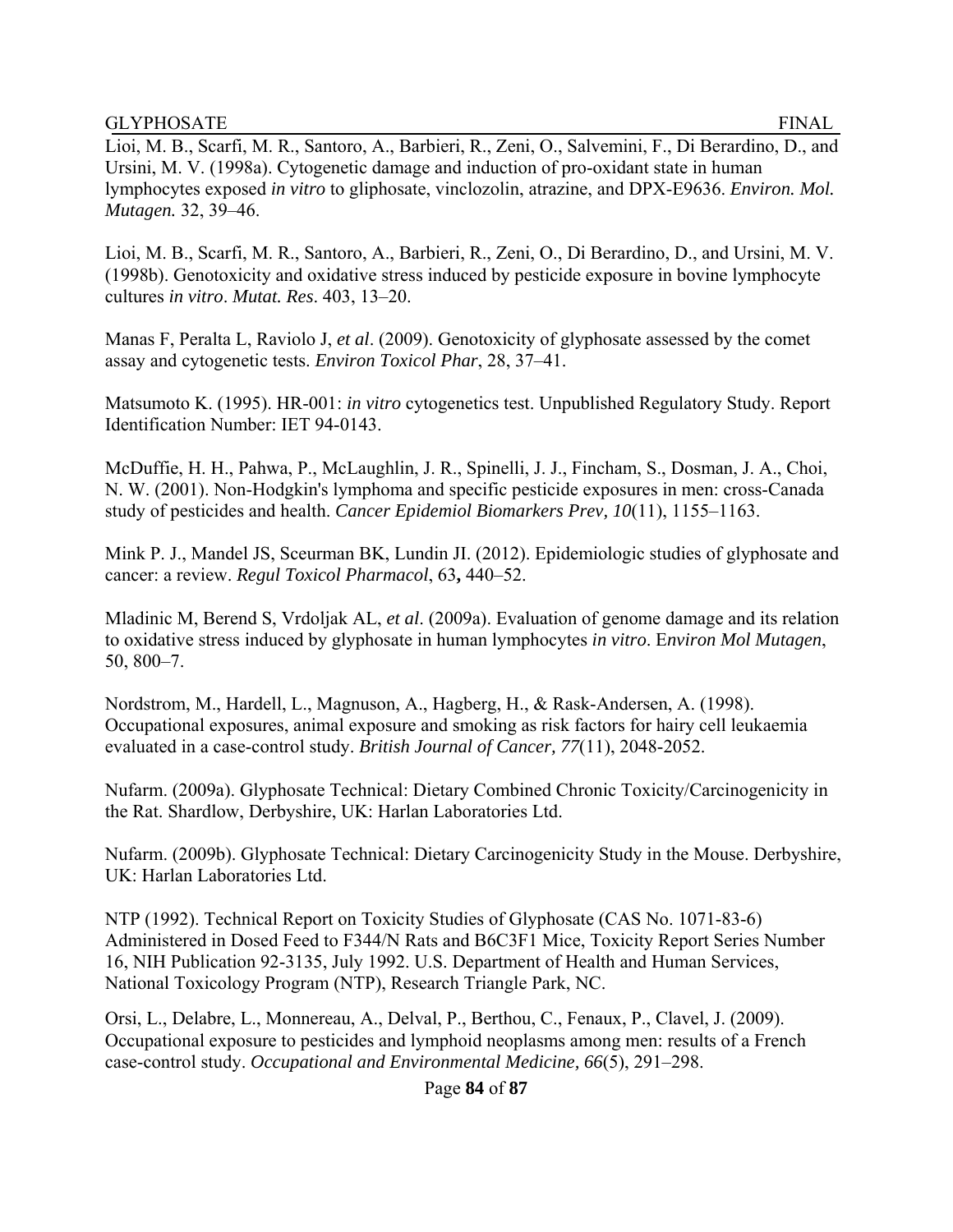Pahwa P, Karunanayake CP, Dosman JA, Spinelli JJ, McLaughlin JR, Cross-Canada Group (2011). Soft-tissue sarcoma and pesticides exposure in men: results of a Canadian case-control study. *J Occup Environ Med*, 53(11):1279–86.

Pahwa, P., Karunanayake, C. P., Dosman, J. A., Spinelli, J. J., McDuffie, H. H., & McLaughlin, J. R. (2012). Multiple myeloma and exposure to pesticides: a Canadian case-control study. *J Agromedicine, 17*(1), 40–50.

Pegg D, Bleavins, M, Herman J, Wojcinski Z, Graziano M, Henck J, Criswell KA, Anderson T, Duddy S. (2012). Hemangiosarcoma in mice administered pregabalin: analysis of genotoxicity, tumor incidence and tumor genetics.

Rossberger S. (1994). DNA repair test with primary rat hepatocytes. Unpublished Regulatory Study. Report Identification Number: 931564.

Ruder, A. M., Waters, M. A., Butler, M. A., Carreón, T., Calvert, G. M., Davis-King, K. E. Group, B. C. C. S. (2004). Gliomas and farm pesticide exposure in men: the upper Midwest health study. *Arch Environ Health, 59*(12), 650–657.

SAP (1986), Transmittal of the Final FIFRA Scientific Advisory Panel Reports on the February 11-12, 1986 Meeting. http://www.epa.gov/pesticides/chem\_search/cleared\_reviews/csr\_PC-103601\_24-Feb-86\_209.pdf

Salamon, C.; Smith, S. (1977) Report to Monsanto Company: Dominant Lethal Study with CP 76100 in Albino Mice: IBT No. 8533-08920. MRID 00057072.

Schinasi L, Leon M. (2014). Non-Hodgkin Lymphoma and Occupational Exposure to Agricultural Pesticide Chemical Groups and Active Ingredients: A systematic Review and Meta-Analysis. Int. *J. Environ. Res. Public Health* 11:4449–4527.

Schreib G. (2010). Reverse mutation assay using bacteria (*Salmonella Typhimurium* and *Escherichia Coli*) with glyphosate technical. Unpublished Regulatory Study. Report Identification Number: 102025.

Shirasu, Y., Miriya, M., and Ota, T. (1978). The Report of Mutagenic Study with Bacteria for CP67573 (ET78-241). Unpublished report, The Institute of Environmental Toxicology, Toxicology Division, Kodaira, Japan. MRID 00078619.

Sokolowski A. (2007a). *Salmonella Typhimurium* and Escherichia Coli reverse mutation assay with glyphosate technical. Unpublished Regulatory Study. Report Identification Number: 1061401.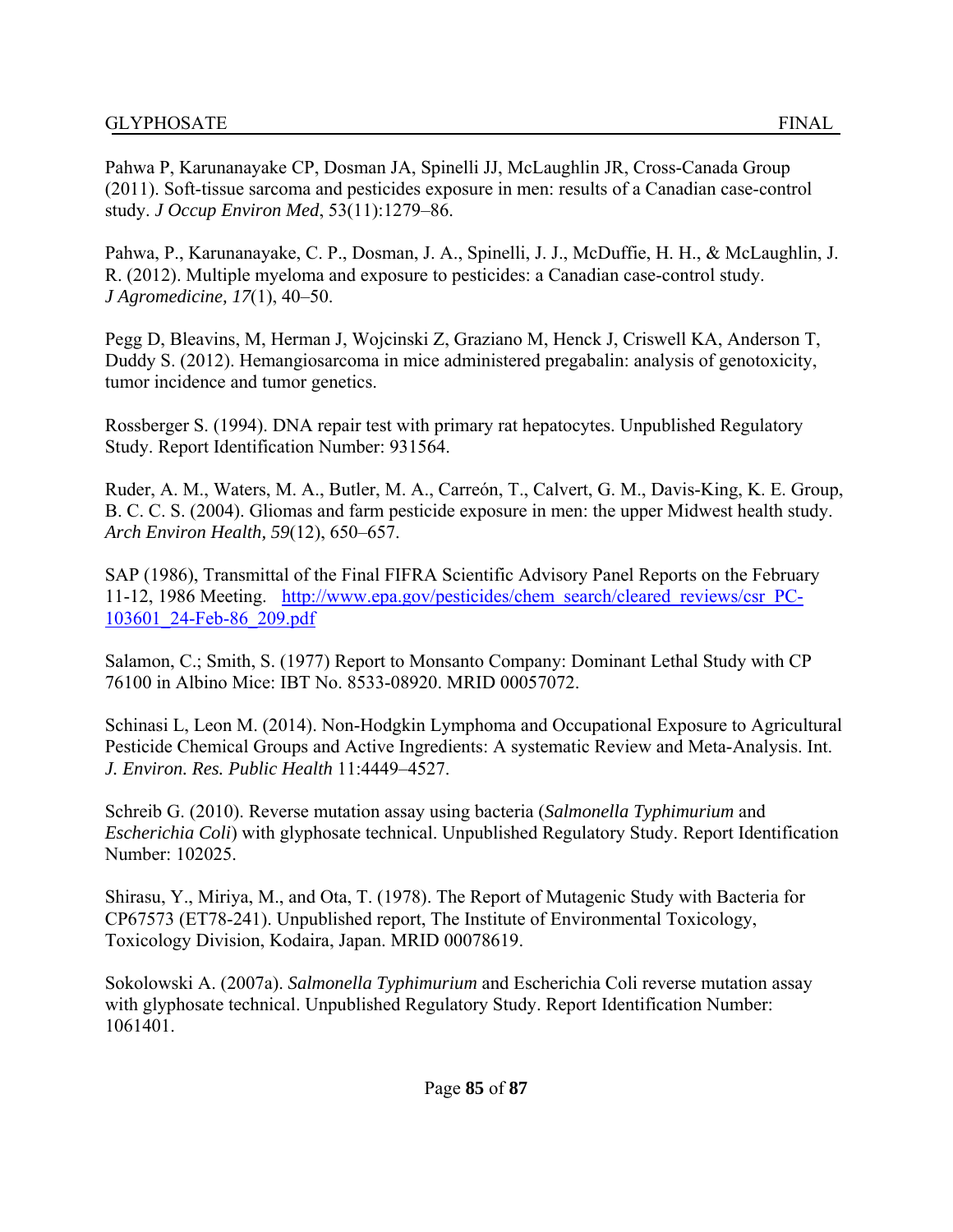Sokolowski A. (2007b). *Salmonella Typhimurium* and *Escherichia Coli* reverse mutation assay with glyphosate technical. Unpublished Regulatory Study. Report Identification Number: 1061402.

Sokolowski A. (2007c). *Salmonella Typhimurium* and *Escherichia Coli* reverse mutation assay glyphosate technical. Unpublished Regulatory Study. Report Identification Number: 1061403.

Sokolowski A. (2009a). *Salmonella Typhimurium* and *Escherichia Coli* reverse mutation assay with glyphosate technical Unpublished Regulatory Study. Report Identification Number: 1236400.

Sokolowski A. (2009b). Glyphosate technical *Salmonella Typhimurium* and *Escherichia Coli*  reverse mutation assay. Unpublished Regulatory Study. Report Identification Number: 1264500.

Son WC , Gopinath C . (2004). Early occurrence of spontaneous tumors in CD-1 mice and Sprague-Dawley rats. *Toxicol Pathol*, 32, 371–4.

Sorahan T. (2012). Multiple myeloma and glyphosate use: a re-analysis of US Agricultural Health Study data. Abstract P27-02. *Toxicol Lett*, 211S, S127.

Stout, L. and Ruecker, F. (1990) Chronic Study of Glyphosate Administered in Feed to Albino Rats: Lab Project Number: MSL-10495: R.D. 1014. MRID 41643801.

Stout, L.; Johnson, C. (1987) 90-day Study of Glyphosate Administered in Feed to Sprague/Dawley Rats: Proj. ID ML-86-351/EHL 86128. MRID 40559401.

Street, R.W.; Conkin, R.A.; Edwards, G.A.; *et al*. (1980) A Three-Month Feeding Study of Glyphosate in Mice: Special Report # MSL- 1154. MRID 00036803.

Suresh TP (1992). Dominant lethal test in Wistar rats. Unpublished Regulatory Study. Report Identification Number TOXI: 888-DLT.

Suresh TP. (1993a). Mutagenicity — *Salmonella Typhimurium* reverse mutation assay (Ames test). Unpublished Regulatory Study. Report Identification Number: TOXI: 887-MUT.AMES.

Suresh TP. (1993b). Mutagenicity — micronucleus test in Swiss albino mice. Unpublished Regulatory Study. Report Identification Number: TOXI: 889-MUT.MN.

Suresh TP. (1994). Genetic toxicology — *in vivo* mammalian bone marrow cytogenetic test chromosomal analysis. Unpublished Regulatory Study. Report Identification Number: TOXI: 890- MUTCH.AB.